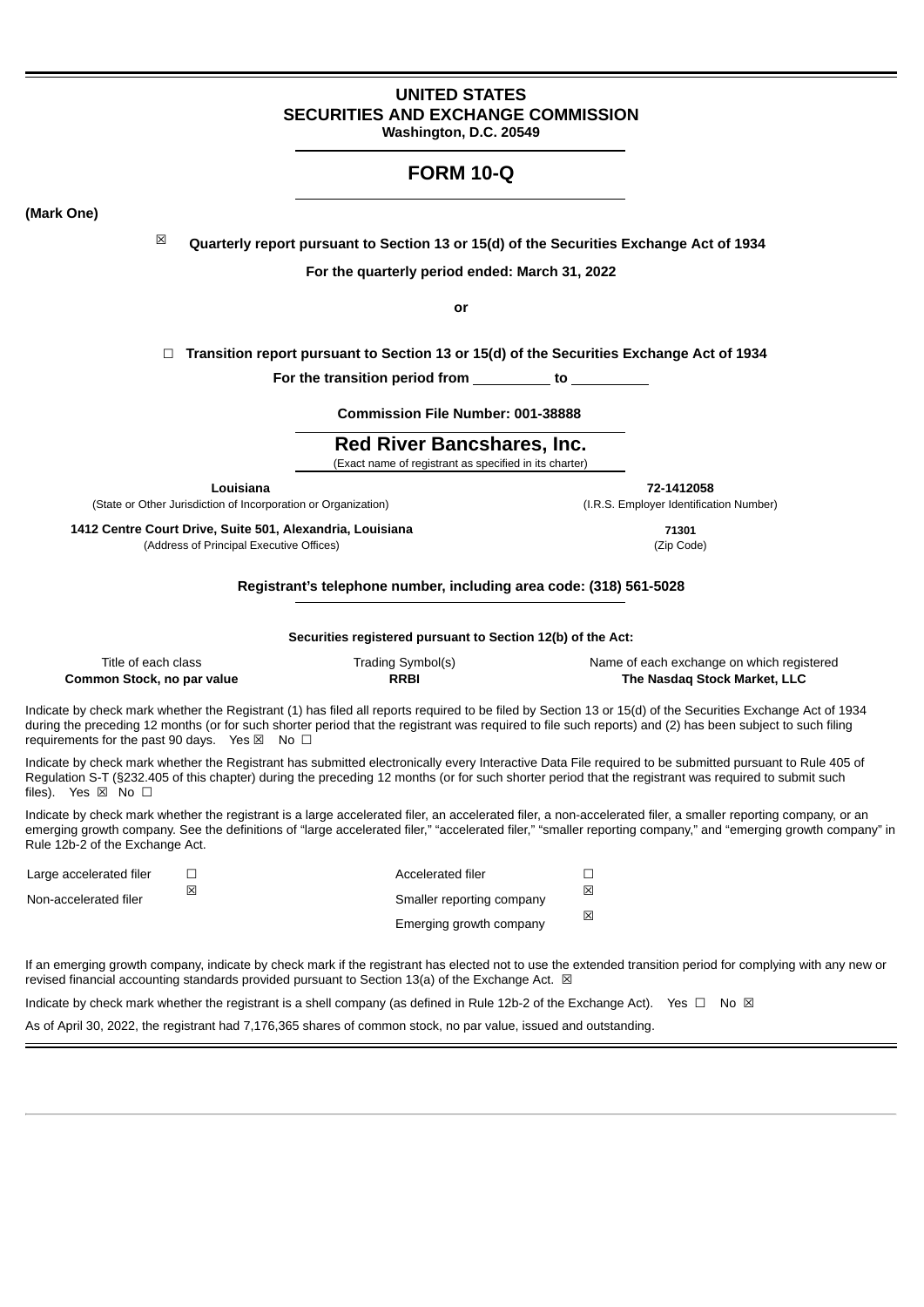# **TABLE OF CONTENTS**

<span id="page-1-0"></span>

|                          |                                                                                              | Page           |
|--------------------------|----------------------------------------------------------------------------------------------|----------------|
| <b>Glossary of Terms</b> |                                                                                              | 3              |
|                          | <b>Cautionary Note Regarding Forward-Looking Statements</b>                                  | 5              |
| <b>PART I</b>            | <b>Financial Information</b>                                                                 |                |
|                          |                                                                                              |                |
| Item 1.                  | <b>Financial Statements (Unaudited)</b>                                                      |                |
|                          | <b>Consolidated Balance Sheets</b>                                                           | $\overline{7}$ |
|                          | <b>Consolidated Statements of Income</b>                                                     | 8              |
|                          | <b>Consolidated Statements of Comprehensive Income</b>                                       | 9              |
|                          | <b>Consolidated Statements of Changes in Stockholders' Equity</b>                            | 10             |
|                          | <b>Consolidated Statements of Cash Flows</b>                                                 | 11             |
|                          | <b>Notes to Unaudited Consolidated Financial Statements</b>                                  | 12             |
| Item 2.                  | <b>Management's Discussion and Analysis of Financial Condition and Results of Operations</b> | 28             |
| Item 3.                  | <b>Ouantitative and Oualitative Disclosures About Market Risk</b>                            | 54             |
| Item 4.                  | <b>Controls and Procedures</b>                                                               | 54             |
| <b>PART II</b>           | <b>Other Information</b>                                                                     |                |
| Item 1.                  | <b>Legal Proceedings</b>                                                                     | 55             |
| Item 1A.                 | <b>Risk Factors</b>                                                                          | 55             |
| Item 2.                  | Unregistered Sales of Equity Securities and Use of Proceeds                                  | 55             |
| Item 3.                  | <b>Defaults Upon Senior Securities</b>                                                       | 55             |
| Item 4.                  | <b>Mine Safety Disclosures</b>                                                               | 55             |
| Item 5.                  | <b>Other Information</b>                                                                     | 55             |
| Item 6.                  | <b>Exhibits</b>                                                                              | 56             |
|                          | <b>Signatures</b>                                                                            | 57             |
|                          |                                                                                              |                |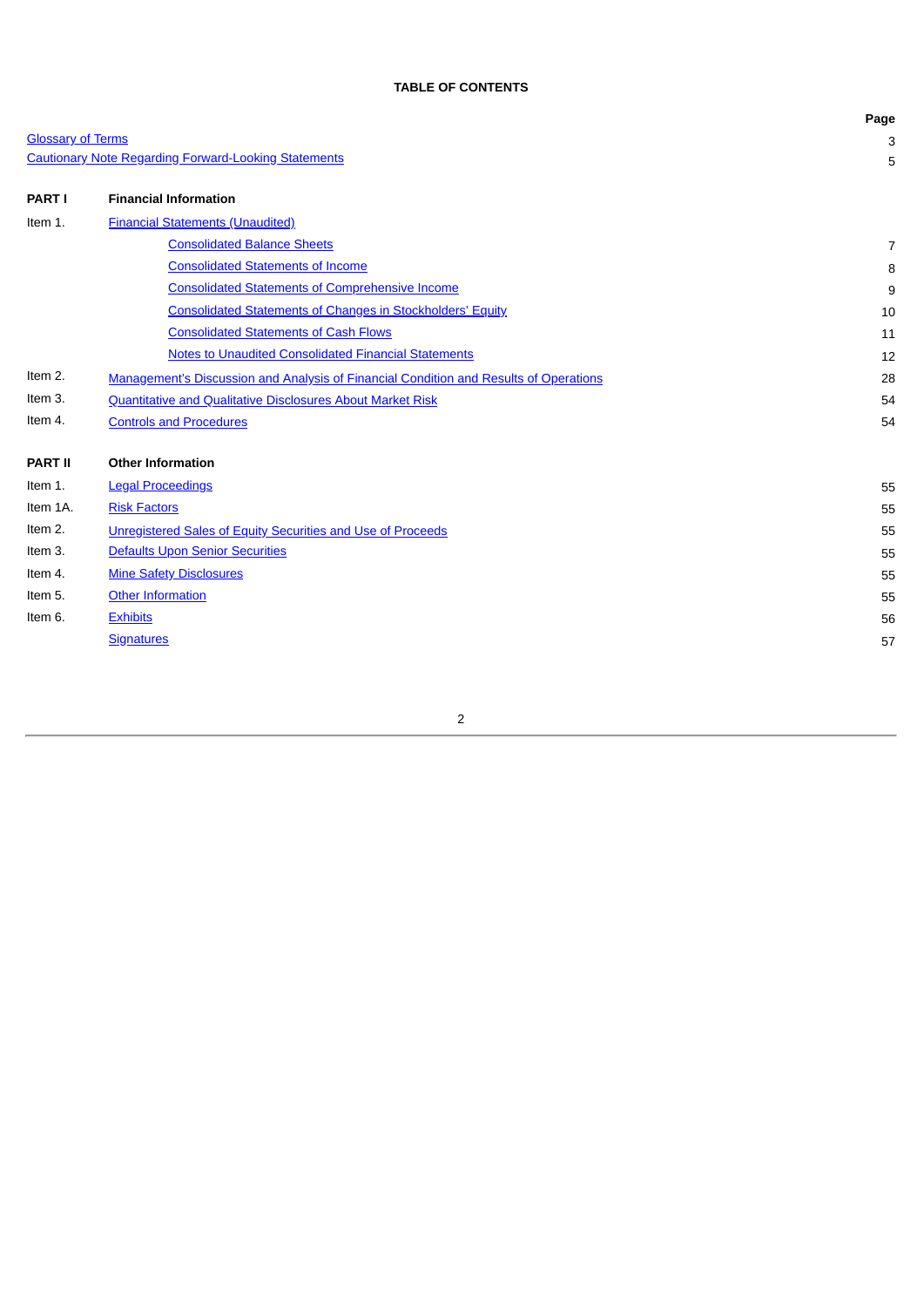### **GLOSSARY OF TERMS**

Unless the context indicates otherwise, references in this filing to "we," "our," "us," "the Company," and "our company" refer to Red River Bancshares, Inc., a Louisiana corporation and bank holding company, and its consolidated subsidiaries. All references in this filing to "Red River Bank," "the bank," and "the Bank" refer to Red River Bank, our wholly owned bank subsidiary.

Other abbreviations or acronyms used in this filing are defined below.

| ABBREVIATION OR ACRONYM       | <b>DEFINITION</b>                                                                                                                                                             |
|-------------------------------|-------------------------------------------------------------------------------------------------------------------------------------------------------------------------------|
| <b>AFS</b>                    | Available-for-sale                                                                                                                                                            |
| AOCI                          | Accumulated other comprehensive income or loss                                                                                                                                |
| ASC                           | Accounting Standards Codification                                                                                                                                             |
| ASU                           | <b>Accounting Standards Update</b>                                                                                                                                            |
| <b>Basel III</b>              | Basel Committee's 2010 Regulatory Capital Framework (Third Accord)                                                                                                            |
| BOLI                          | Bank-owned life insurance                                                                                                                                                     |
| bp(s)                         | Basis point(s)                                                                                                                                                                |
| <b>CARES Act</b>              | Coronavirus Aid, Relief, and Economic Security Act, as amended                                                                                                                |
| CBLR                          | Community bank leverage ratio                                                                                                                                                 |
| ССВ                           | Capital conservation buffer                                                                                                                                                   |
| CECL                          | Current Expected Credit Losses, related to ASU No. 2016-13, Financial Instruments - Credit Losses (Topic<br>326): Measurement of Credit Losses on Financial Instruments       |
| COVID-19                      | Coronavirus Disease 2019                                                                                                                                                      |
| CRA                           | <b>Community Reinvestment Act</b>                                                                                                                                             |
| Director Compensation Program | Amended and Restated Director Compensation program, which allows directors of the Company and the<br>Bank an opportunity to select how to receive their annual director fees. |
| Economic Aid Act              | Economic Aid to Hard-Hit Small Businesses, Nonprofits, and Venues Act                                                                                                         |
| Economic Growth Act           | Economic Growth, Regulatory Relief, and Consumer Protection Act                                                                                                               |
| EPS                           | Earnings per share                                                                                                                                                            |
| Exchange Act                  | Securities Exchange Act of 1934, as amended                                                                                                                                   |
| FDIC                          | Federal Deposit Insurance Corporation                                                                                                                                         |
| Federal Reserve               | Board of Governors of the Federal Reserve System                                                                                                                              |
| FOMC                          | Federal Open Market Committee                                                                                                                                                 |
| FHLB                          | Federal Home Loan Bank of Dallas                                                                                                                                              |
| FTE                           | Fully taxable equivalent basis                                                                                                                                                |
| GAAP                          | Generally Accepted Accounting Principles in the United States of America                                                                                                      |
| HFI                           | Held for investment                                                                                                                                                           |
| HFS                           | Held for sale                                                                                                                                                                 |
| HTM                           | Held to maturity                                                                                                                                                              |
| IPO                           | Initial public offering                                                                                                                                                       |
| LDPO(s)                       | Loan and deposit production office(s)                                                                                                                                         |
| LIBOR                         | London Interbank Offered Rate                                                                                                                                                 |
| MSA                           | Metropolitan statistical area                                                                                                                                                 |
| NOW                           | Negotiable order of withdrawal                                                                                                                                                |
| NPA(s)                        | Nonperforming asset(s)                                                                                                                                                        |
| OTTI                          | Other-than-temporary impairment                                                                                                                                               |
| PPP                           | Paycheck Protection Program                                                                                                                                                   |
| Report                        | Quarterly Report on Form 10-Q                                                                                                                                                 |
| SBA                           | <b>Small Business Administration</b>                                                                                                                                          |
| SBIC                          | Small Business Investment Company                                                                                                                                             |
|                               |                                                                                                                                                                               |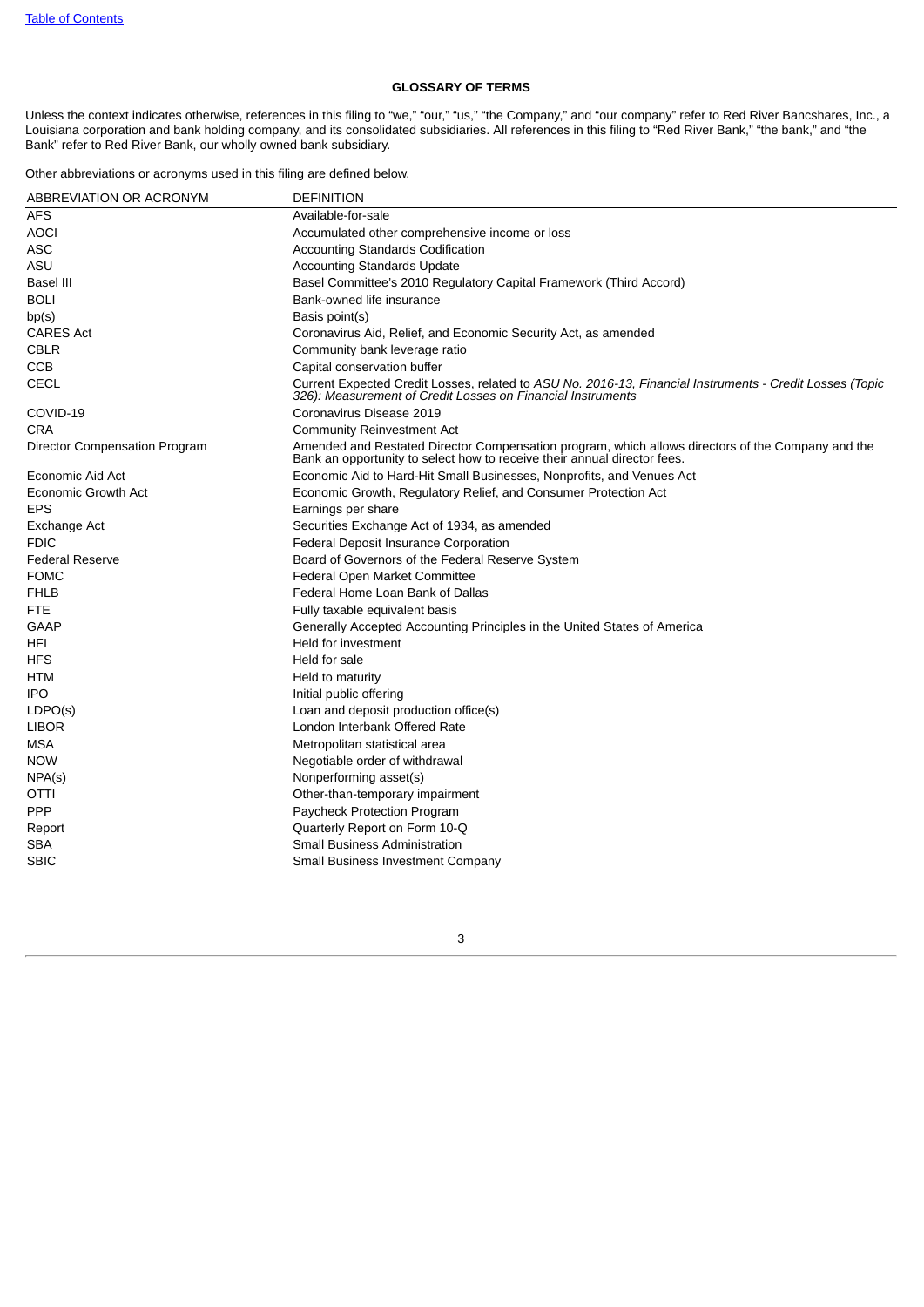# ABBREVIATION OR ACRONYM DEFINITION

<span id="page-3-0"></span>

Securities Act Securities Act Securities Act of 1933, as amended<br>SEC Securities and Exchange Commissic SEC SEC Securities and Exchange Commission<br>
Troubled debt restructuring(s)  $Troubled debt restructure(s)$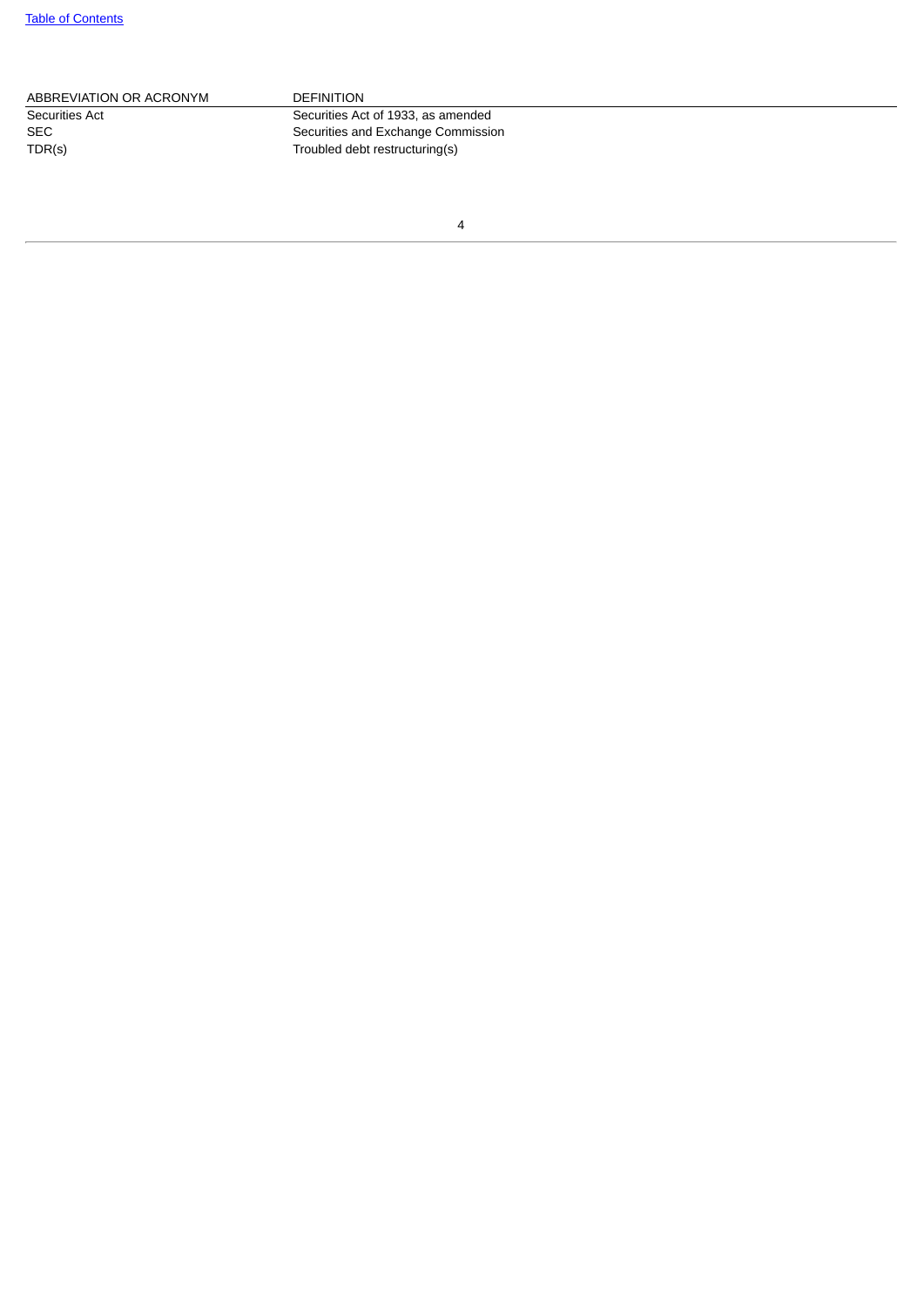### **CAUTIONARY NOTE REGARDING FORWARD-LOOKING STATEMENTS**

This Report contains forward-looking statements within the meaning of Section 27A of the Securities Act and Section 21E of the Exchange Act, which reflect our current views with respect to, among other things, future events and our financial performance. These statements are often, but not always, made through the use of words or phrases such as "may," "should," "could," "predict," "potential," "believe," "will likely result," "expect," "continue," "will," "anticipate," "seek," "estimate," "intend," "plan," "projection," "would," and "outlook," or the negative version of those words, or such other comparable words or phrases of a future or forward-looking nature. These forward-looking statements are not historical facts and are based on current expectations, estimates and projections about our industry, management's beliefs, and certain assumptions made by management, many of which, by their nature, are inherently uncertain and beyond our control. Accordingly, we caution you that any such forward-looking statements are not guarantees of future performance and are subject to risks, assumptions, and uncertainties that are difficult to predict. Although we believe that the expectations reflected in these forward-looking statements are reasonable as of the date made, actual results may prove to be materially different from the results expressed or implied by the forwardlooking statements.

There are or will be important factors that could cause our actual results to differ materially from those indicated in these forward-looking statements, including, but not limited to, the following:

- business and economic conditions generally and in the financial services industry, nationally and within our local market areas;
- the impact of COVID-19 (including the emergence of multiple COVID-19 variants) on our business, the communities where we have our banking centers, the state of Louisiana, and the United States, related to the economy and overall financial stability;
- government and regulatory responses to the COVID-19 pandemic;
- government intervention in the U.S. financial system, including the effects of recent and future legislative, tax, accounting, and regulatory actions and reforms, including the CARES Act, the American Rescue Plan Act of 2021, and the Economic Aid Act, which established the SBA PPP, and other stimulus legislation or changes in banking, securities, accounting, and tax laws and regulations, and their application by our regulators;
- changes in management personnel;
- increased competition in the financial services industry, particularly from regional and national institutions;
- volatility and direction of market interest rates;
- our ability to maintain important deposit customer relationships and our reputation, and to otherwise avoid liquidity risks;
- factors that can impact the performance of our loan portfolio, including real estate values and liquidity in our primary market areas, the financial health of our commercial borrowers, and the success of construction projects that we finance, including any loans acquired in acquisition transactions;
- changes in the value of collateral securing our loans;
- risks associated with system failures or failures to protect against cybersecurity threats, such as breaches of our network security;
- deterioration of our asset quality;
- the adequacy of our reserves, including our allowance for loan losses;
- operational risks associated with our business;
- natural disasters and adverse weather, acts of terrorism, pandemics, an outbreak of hostilities or other international or domestic calamities, and other matters beyond our control;
- our ability to prudently manage our growth and execute our strategy;
- compliance with the extensive regulatory framework that applies to us;
- the cessation of LIBOR effective June 30, 2023, and the impact of any replacement alternatives on our business;
- changes in the laws, rules, regulations, interpretations, or policies relating to financial institution, accounting, tax, trade, monetary, and fiscal matters; and
- the risk factors found in "Part I Item 1A. Risk Factors" in our Annual Report on Form 10-K for the year ended December 31, 2021, as well as in "Part II - Item 1A. Risk Factors" of this Report and other reports and documents we file from time to time with the SEC.

The foregoing factors should not be construed as exhaustive and should be read together with the other cautionary statements included in this Report. Additional information on these and other risk factors can be found in "Part II - Item 1A. Risk Factors" of this Report and in "Part I - Item 1A. Risk Factors" in our Annual Report on Form 10-K for the year ended December 31, 2021. If one or more events related to these or other risks or uncertainties materialize, or if our underlying assumptions prove to be incorrect, actual results may differ materially from what we anticipate. Accordingly, you should not place undue reliance on any such forward-looking statements. Any forward-looking statement speaks only as of the date on which it is made, and we do not undertake any obligation to publicly update or review any forward-looking statement, whether as a result of new information, future developments, or otherwise, except as required by applicable law. New factors emerge from time to time, and it is not possible for us to predict which will arise. In addition, we cannot

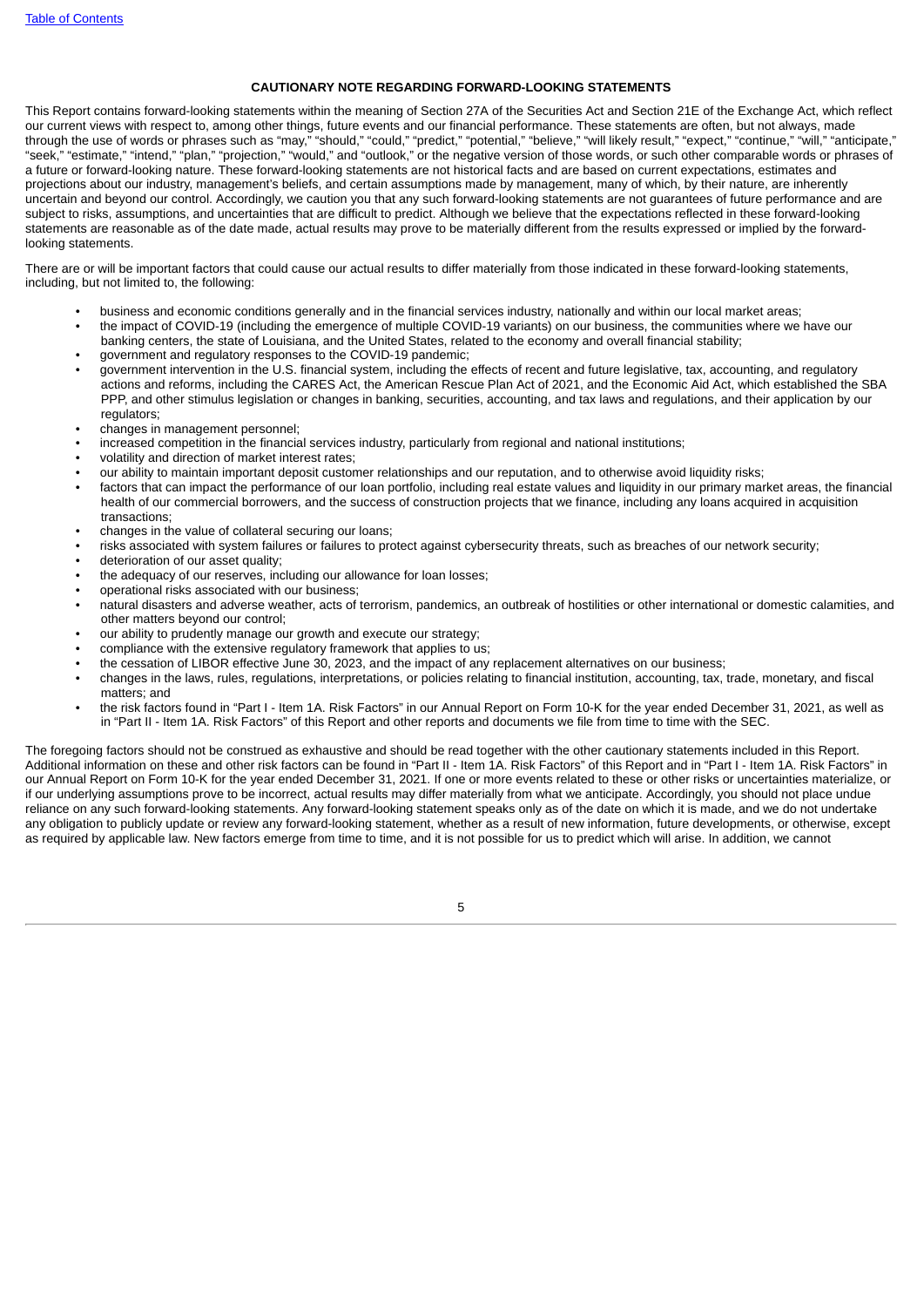assess the impact of each factor on our business or the extent to which any factor, or combination of factors, may cause actual results to differ materially from those contained in any forward-looking statements.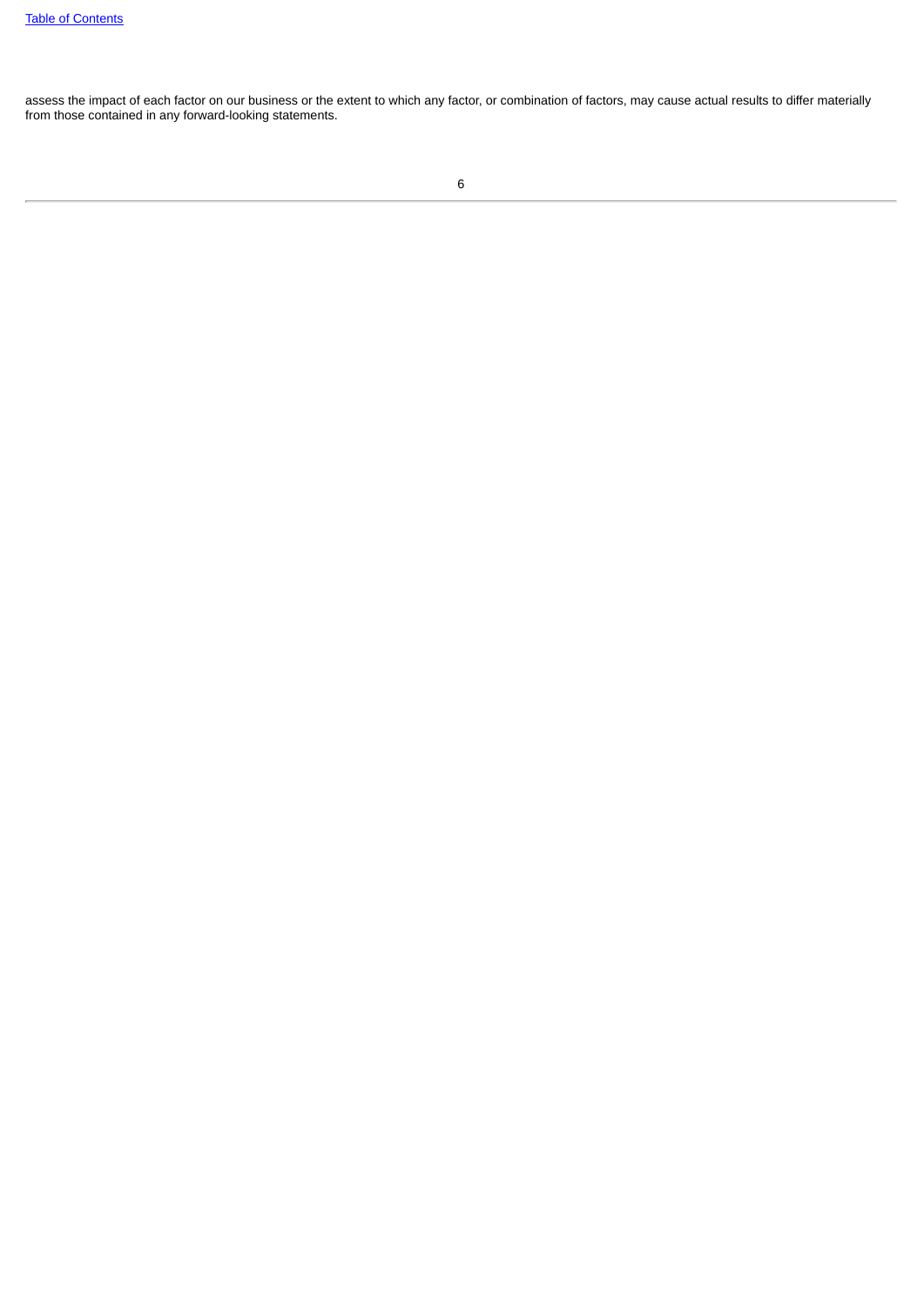# **PART I. FINANCIAL INFORMATION**

# <span id="page-6-1"></span><span id="page-6-0"></span>**Item 1. Financial Statements**

#### **RED RIVER BANCSHARES, INC. CONSOLIDATED BALANCE SHEETS (UNAUDITED)**

| (in thousands, except share amounts)                                                         | March 31,<br>2022 |           | December 31,<br>2021 |           |
|----------------------------------------------------------------------------------------------|-------------------|-----------|----------------------|-----------|
| <b>ASSETS</b>                                                                                |                   |           |                      |           |
| Cash and due from banks                                                                      | \$                | 40,137 \$ |                      | 23,143    |
| Interest-bearing deposits in other banks                                                     |                   | 506,982   |                      | 761,721   |
| <b>Total Cash and Cash Equivalents</b>                                                       |                   | 547,119   |                      | 784,864   |
| Securities available-for-sale, at fair value                                                 |                   | 810,804   |                      | 659,178   |
| Equity securities, at fair value                                                             |                   | 7,481     |                      | 7,846     |
| Nonmarketable equity securities                                                              |                   | 3,451     |                      | 3,450     |
| Loans held for sale                                                                          |                   | 6,641     |                      | 4,290     |
| Loans held for investment                                                                    |                   | 1,741,026 |                      | 1,683,832 |
| Allowance for loan losses                                                                    |                   | (19, 244) |                      | (19, 176) |
| Premises and equipment, net                                                                  |                   | 50,605    |                      | 48,056    |
| Accrued interest receivable                                                                  |                   | 6,654     |                      | 6,245     |
| Bank-owned life insurance                                                                    |                   | 28,233    |                      | 28,061    |
| Intangible assets                                                                            |                   | 1.546     |                      | 1,546     |
| Right-of-use assets                                                                          |                   | 4,506     |                      | 3,743     |
| Other assets                                                                                 |                   | 23,638    |                      | 12,775    |
| <b>Total Assets</b>                                                                          | \$                | 3,212,460 | $\sqrt{3}$           | 3,224,710 |
| <b>LIABILITIES</b>                                                                           |                   |           |                      |           |
| Noninterest-bearing deposits                                                                 | \$                | 1,181,136 | $\sqrt{3}$           | 1,149,672 |
| Interest-bearing deposits                                                                    |                   | 1,746,592 |                      | 1,760,676 |
| <b>Total Deposits</b>                                                                        |                   | 2,927,728 |                      | 2,910,348 |
| Accrued interest payable                                                                     |                   | 1,329     |                      | 1,310     |
| Lease liabilities                                                                            |                   | 4,610     |                      | 3,842     |
| Accrued expenses and other liabilities                                                       |                   | 13.919    |                      | 11,060    |
| <b>Total Liabilities</b>                                                                     |                   | 2,947,586 |                      | 2,926,560 |
| <b>COMMITMENTS AND CONTINGENCIES</b>                                                         |                   |           |                      |           |
| STOCKHOLDERS' EQUITY                                                                         |                   |           |                      |           |
| Preferred stock, no par value:<br>Authorized - 1,000,000 shares; None Issued and Outstanding |                   |           |                      |           |
| Common stock, no par value:<br>Authorized - 30,000,000 shares:                               |                   |           |                      |           |
| Issued and Outstanding - 7,176,365 and 7,180,155 shares, respectively                        |                   | 60,050    |                      | 60,233    |
| Additional paid-in capital                                                                   |                   | 1,877     |                      | 1,814     |
| Retained earnings                                                                            |                   | 246,766   |                      | 239,876   |
| Accumulated other comprehensive income (loss)                                                |                   | (43, 819) |                      | (3, 773)  |
| <b>Total Stockholders' Equity</b>                                                            |                   | 264,874   |                      | 298,150   |
| <b>Total Liabilities and Stockholders' Equity</b>                                            | \$                | 3,212,460 | \$                   | 3,224,710 |

<span id="page-6-2"></span>The accompanying notes are an integral part of these unaudited consolidated financial statements.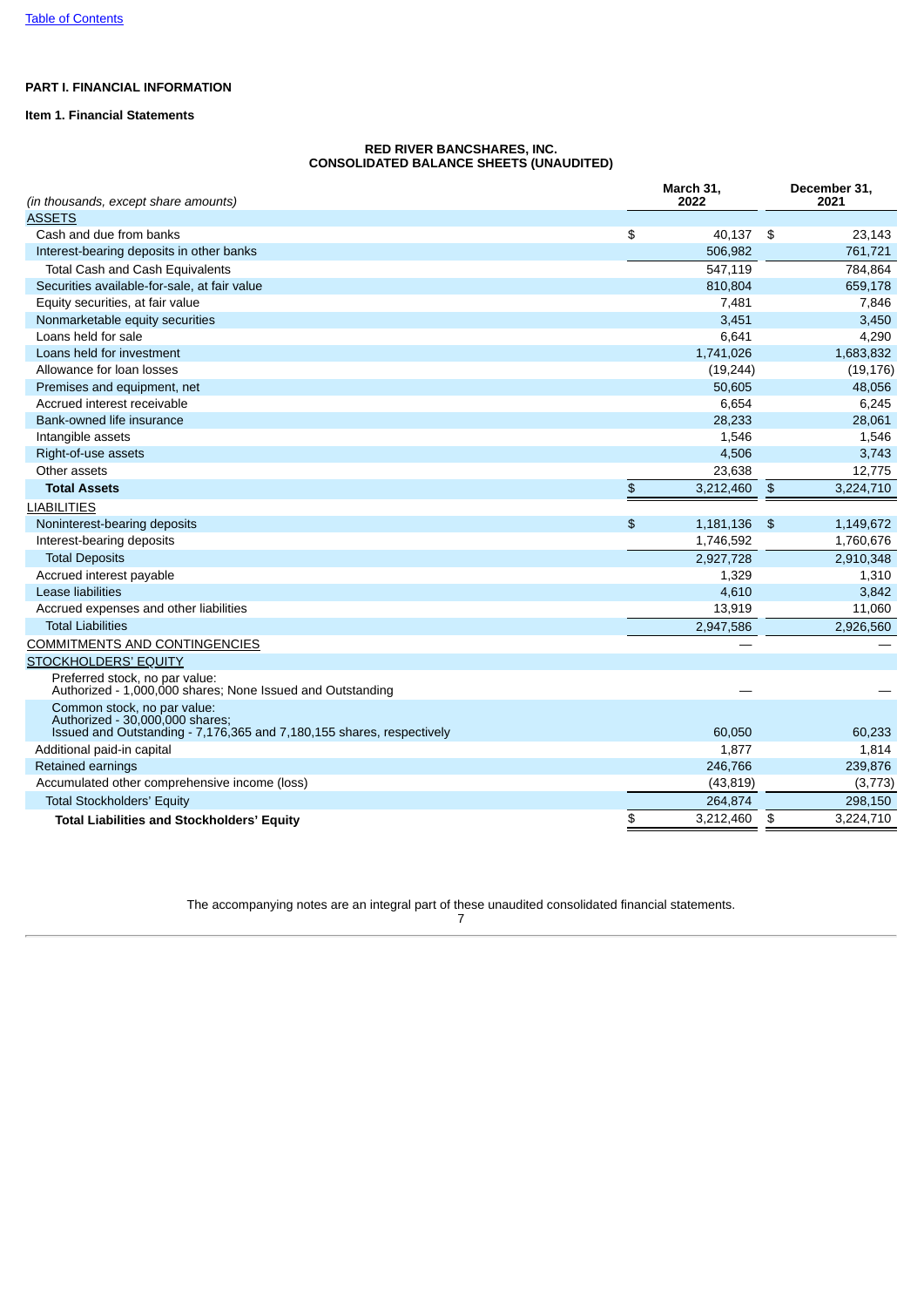#### **RED RIVER BANCSHARES, INC. CONSOLIDATED STATEMENTS OF INCOME (UNAUDITED)**

|                                                     |                | For the Three Months Ended<br>March 31, |               |              |  |  |  |  |
|-----------------------------------------------------|----------------|-----------------------------------------|---------------|--------------|--|--|--|--|
| (in thousands, except per share data)               | 2022           |                                         |               | 2021         |  |  |  |  |
| <b>INTEREST AND DIVIDEND INCOME</b>                 |                |                                         |               |              |  |  |  |  |
| Interest and fees on loans                          | \$             | 16,770                                  | \$            | 17,165       |  |  |  |  |
| Interest on securities                              |                | 2,962                                   |               | 1,890        |  |  |  |  |
| Interest on federal funds sold                      |                | 25                                      |               | 22           |  |  |  |  |
| Interest on deposits in other banks                 |                | 251                                     |               | 100          |  |  |  |  |
| Dividends on stock                                  |                | $\mathbf{1}$                            |               | $\mathbf{1}$ |  |  |  |  |
| Total Interest and Dividend Income                  |                | 20,009                                  |               | 19,178       |  |  |  |  |
| <b>INTEREST EXPENSE</b>                             |                |                                         |               |              |  |  |  |  |
| Interest on deposits                                |                | 1,281                                   |               | 1,587        |  |  |  |  |
| <b>Total Interest Expense</b>                       |                | 1,281                                   |               | 1,587        |  |  |  |  |
| <b>Net Interest Income</b>                          |                | 18,728                                  |               | 17,591       |  |  |  |  |
| Provision for loan losses                           |                | 150                                     |               | 1,450        |  |  |  |  |
| Net Interest Income After Provision for Loan Losses |                | 18,578                                  |               | 16,141       |  |  |  |  |
| <b>NONINTEREST INCOME</b>                           |                |                                         |               |              |  |  |  |  |
| Service charges on deposit accounts                 |                | 1,308                                   |               | 1,059        |  |  |  |  |
| Debit card income, net                              |                | 936                                     |               | 1,046        |  |  |  |  |
| Mortgage Ioan income                                |                | 1,127                                   |               | 2,882        |  |  |  |  |
| Brokerage income                                    |                | 775                                     |               | 834          |  |  |  |  |
| Loan and deposit income                             |                | 371                                     |               | 473          |  |  |  |  |
| Bank-owned life insurance income                    |                | 172                                     |               | 133          |  |  |  |  |
| Gain (Loss) on equity securities                    |                | (365)                                   |               | (70)         |  |  |  |  |
| Gain (Loss) on sale and call of securities          |                | 39                                      |               | 159          |  |  |  |  |
| <b>SBIC</b> income                                  |                | 20                                      |               | 241          |  |  |  |  |
| Other income (loss)                                 |                | 19                                      |               | 18           |  |  |  |  |
| <b>Total Noninterest Income</b>                     |                | 4,402                                   |               | 6,775        |  |  |  |  |
| OPERATING EXPENSES                                  |                |                                         |               |              |  |  |  |  |
| Personnel expenses                                  |                | 8,452                                   |               | 8,021        |  |  |  |  |
| Occupancy and equipment expenses                    |                | 1,492                                   |               | 1,278        |  |  |  |  |
| <b>Technology expenses</b>                          |                | 771                                     |               | 665          |  |  |  |  |
| Advertising                                         |                | 219                                     |               | 183          |  |  |  |  |
| Other business development expenses                 |                | 303                                     |               | 299          |  |  |  |  |
| Data processing expense                             |                | 316                                     |               | 385          |  |  |  |  |
| Other taxes                                         |                | 636                                     |               | 525          |  |  |  |  |
| Loan and deposit expenses                           |                | 130                                     |               | 255          |  |  |  |  |
| Legal and professional expenses                     |                | 418                                     |               | 368          |  |  |  |  |
| Regulatory assessment expenses                      |                | 250                                     |               | 201          |  |  |  |  |
| Other operating expenses                            |                | 1,075                                   |               | 983          |  |  |  |  |
| <b>Total Operating Expenses</b>                     |                | 14,062                                  |               | 13,163       |  |  |  |  |
| Income Before Income Tax Expense                    |                | 8,918                                   |               | 9,753        |  |  |  |  |
|                                                     |                | 1,526                                   |               | 1,688        |  |  |  |  |
| Income tax expense                                  | $\mathfrak{S}$ |                                         |               |              |  |  |  |  |
| <b>Net Income</b>                                   |                | 7,392                                   | \$            | 8,065        |  |  |  |  |
| <b>EARNINGS PER SHARE</b>                           |                |                                         |               |              |  |  |  |  |
| <b>Basic</b>                                        | \$             | 1.03                                    | $\frac{1}{2}$ | 1.10         |  |  |  |  |
| Diluted                                             | \$             | 1.03                                    | \$            | 1.10         |  |  |  |  |

<span id="page-7-0"></span>The accompanying notes are an integral part of these unaudited consolidated financial statements.

 $\overline{8}$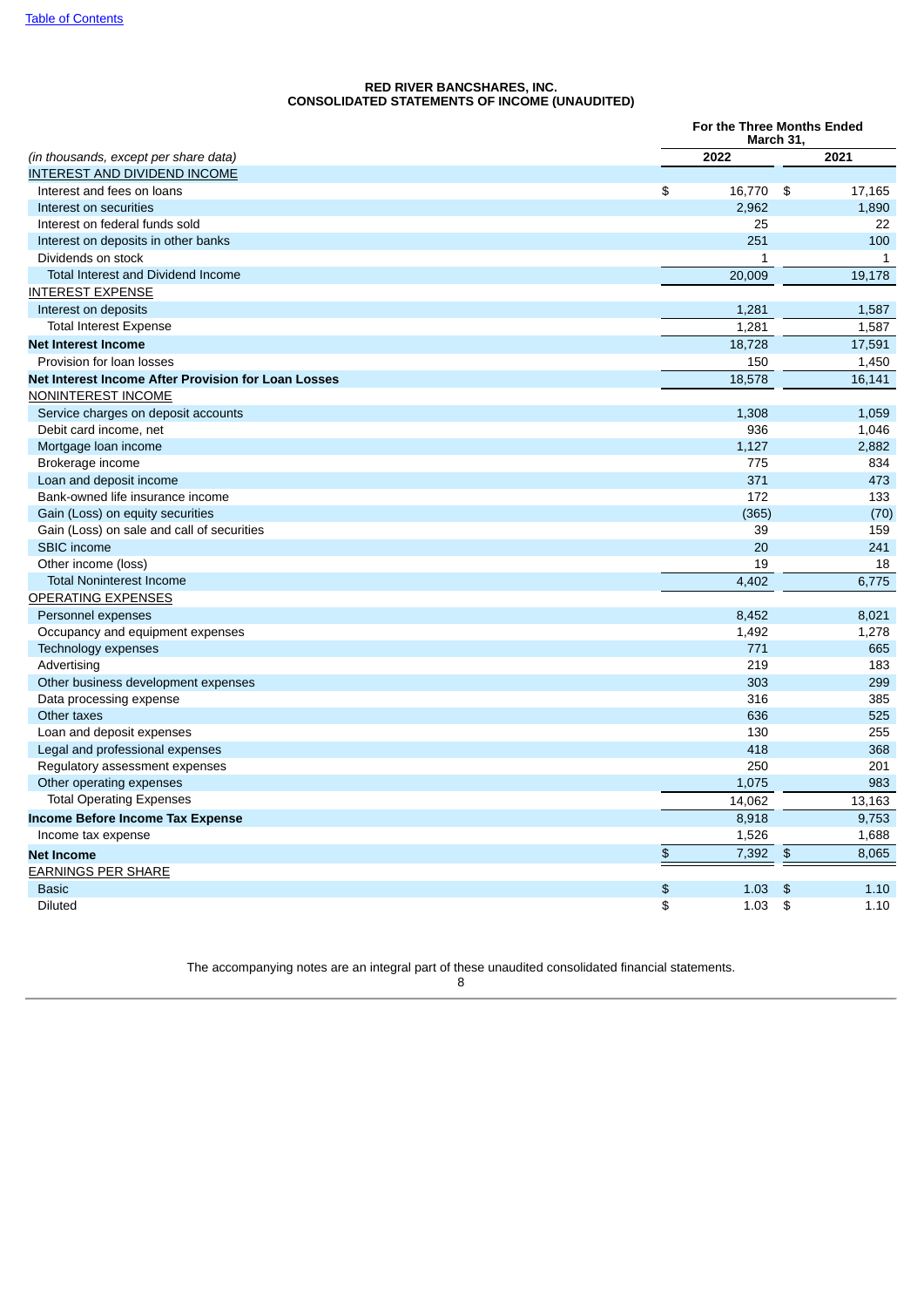#### **RED RIVER BANCSHARES, INC. CONSOLIDATED STATEMENTS OF COMPREHENSIVE INCOME (UNAUDITED)**

|                                                                   | For the Three Months Ended<br><b>March 31,</b> |           |      |          |  |  |  |  |
|-------------------------------------------------------------------|------------------------------------------------|-----------|------|----------|--|--|--|--|
| (in thousands)                                                    |                                                | 2022      |      | 2021     |  |  |  |  |
| Net income                                                        |                                                | 7.392     | - \$ | 8.065    |  |  |  |  |
| Other comprehensive income (loss):                                |                                                |           |      |          |  |  |  |  |
| Unrealized net gain (loss) on securities arising during period    |                                                | (50, 652) |      | (9,021)  |  |  |  |  |
| Tax effect                                                        |                                                | 10.637    |      | 1,895    |  |  |  |  |
| (Gain) Loss on sale and call of securities included in net income |                                                | (39)      |      | (159)    |  |  |  |  |
| Tax effect                                                        |                                                | 8         |      | 33       |  |  |  |  |
| Total other comprehensive income (loss)                           |                                                | (40,046)  |      | (7, 252) |  |  |  |  |
| <b>Comprehensive Income (Loss)</b>                                |                                                | (32, 654) |      | 813      |  |  |  |  |

<span id="page-8-0"></span>The accompanying notes are an integral part of these unaudited consolidated financial statements.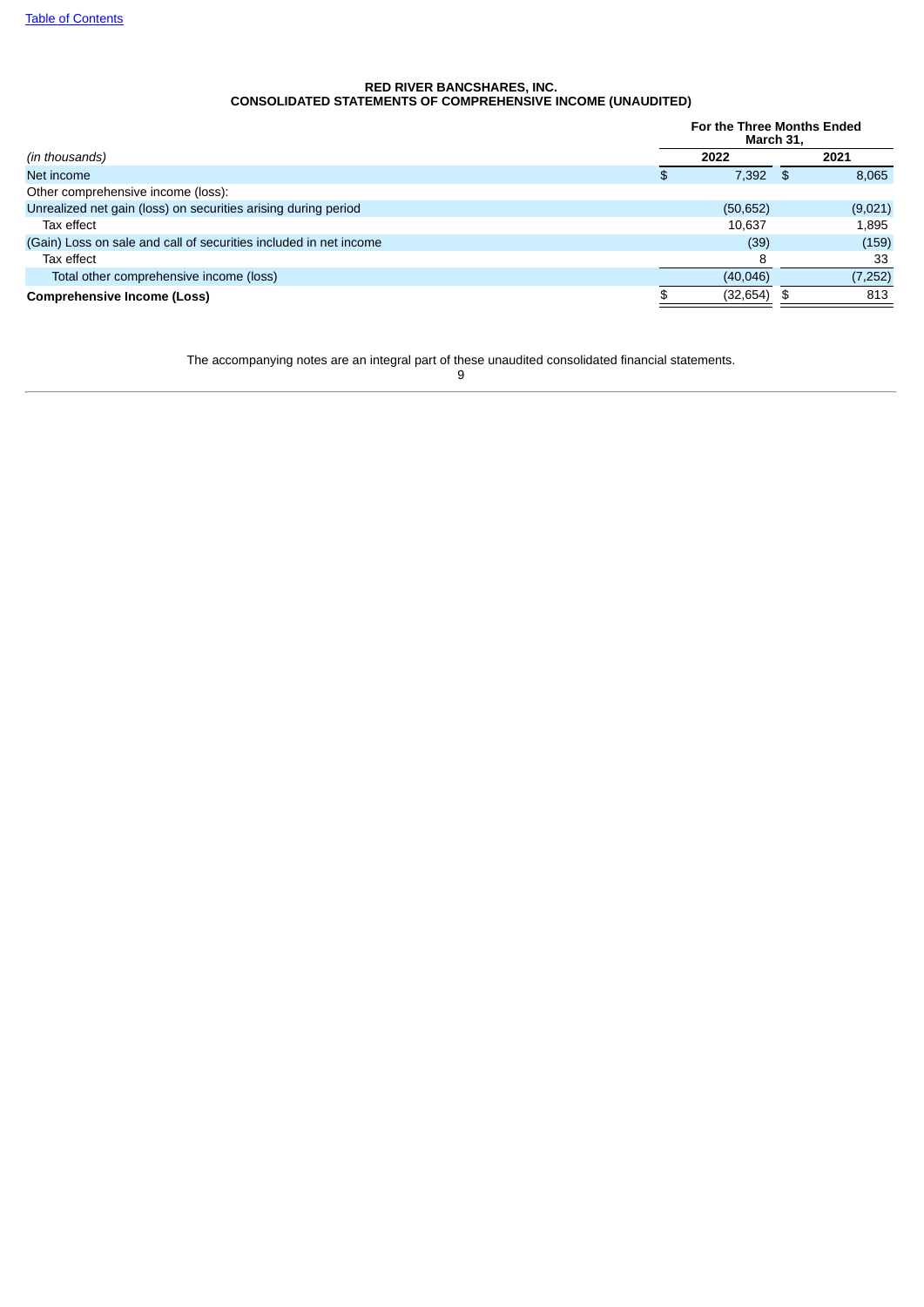### **RED RIVER BANCSHARES, INC. CONSOLIDATED STATEMENTS OF CHANGES IN STOCKHOLDERS' EQUITY (UNAUDITED)**

| (dollars in thousands, except per share<br>amounts)          | Common<br><b>Shares</b><br><b>Issued</b> | Common<br><b>Stock</b> | <b>Additional</b><br>Paid-In Capital | Retained<br>Earnings |                | <b>Accumulated</b><br>Other<br>Comprehensive<br>Income (Loss) |               | <b>Total</b><br>Stockholders'<br><b>Equity</b> |
|--------------------------------------------------------------|------------------------------------------|------------------------|--------------------------------------|----------------------|----------------|---------------------------------------------------------------|---------------|------------------------------------------------|
| Balance as of December 31, 2020                              | 7,325,333                                | \$<br>68,055           | \$<br>1,545                          | \$<br>208,957        | \$             | 6,921                                                         | \$            | 285,478                                        |
| Net income                                                   |                                          |                        |                                      | 8,065                |                |                                                               |               | 8,065                                          |
| Stock incentive plan                                         |                                          |                        | 93                                   |                      |                |                                                               |               | 93                                             |
| Issuance of shares of common stock as board<br>compensation  | 1,075                                    | 56                     |                                      |                      |                |                                                               |               | 56                                             |
| Repurchase of common stock under stock<br>repurchase program | (19,661)                                 | (1,018)                |                                      |                      |                |                                                               |               | (1,018)                                        |
| Cash dividend - \$0.07 per share                             |                                          |                        |                                      | (511)                |                |                                                               |               | (511)                                          |
| Other comprehensive income (loss)                            |                                          |                        |                                      |                      |                | (7, 252)                                                      |               | (7, 252)                                       |
| Balance as of March 31, 2021                                 | 7,306,747                                | \$<br>67,093           | \$<br>1,638                          | \$<br>216,511        | \$             | (331)                                                         | \$            | 284,911                                        |
|                                                              |                                          |                        |                                      |                      |                |                                                               |               |                                                |
| Balance as of December 31, 2021                              | 7,180,155                                | \$<br>60,233           | \$<br>1,814                          | \$<br>239,876        | - \$           | $(3,773)$ \$                                                  |               | 298,150                                        |
| Net income                                                   |                                          |                        |                                      | 7,392                |                |                                                               |               | 7,392                                          |
| Stock incentive plan                                         |                                          |                        | 63                                   |                      |                |                                                               |               | 63                                             |
| Issuance of shares of common stock as board<br>compensation  | 675                                      | 35                     |                                      |                      |                |                                                               |               | 35                                             |
| Repurchase of common stock under stock<br>repurchase program | (4, 465)                                 | (218)                  |                                      |                      |                |                                                               |               | (218)                                          |
| Cash dividend - \$0.07 per share                             |                                          |                        |                                      | (502)                |                |                                                               |               | (502)                                          |
| Other comprehensive income (loss)                            |                                          |                        |                                      |                      |                | (40, 046)                                                     |               | (40, 046)                                      |
| Balance as of March 31, 2022                                 | 7,176,365                                | \$<br>60,050           | \$<br>1,877                          | \$<br>246,766        | $\mathfrak{F}$ | (43,819)                                                      | $\frac{3}{2}$ | 264,874                                        |

<span id="page-9-0"></span>The accompanying notes are an integral part of these unaudited consolidated financial statements.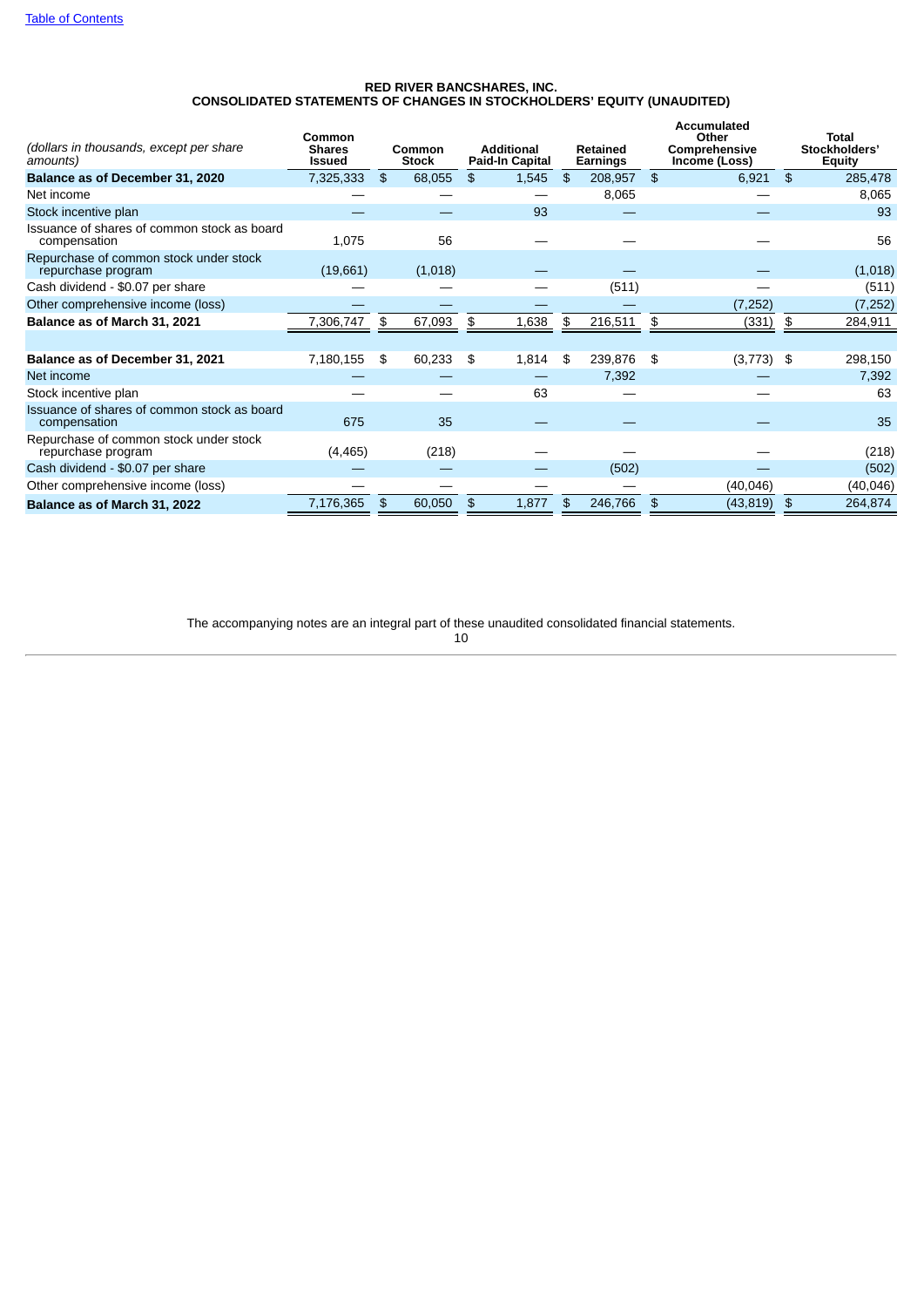#### **RED RIVER BANCSHARES, INC. CONSOLIDATED STATEMENTS OF CASH FLOWS (UNAUDITED)**

|                                                                                             | For the Three Months Ended March 31, |            |                |                |  |  |  |
|---------------------------------------------------------------------------------------------|--------------------------------------|------------|----------------|----------------|--|--|--|
| (in thousands)                                                                              |                                      | 2022       |                | 2021           |  |  |  |
| CASH FLOWS FROM OPERATING ACTIVITIES                                                        |                                      |            |                |                |  |  |  |
| Net income                                                                                  | \$                                   | 7,392      | \$             | 8,065          |  |  |  |
| Adjustments to reconcile net income to net cash provided by (used in) operating activities: |                                      |            |                |                |  |  |  |
| Depreciation                                                                                |                                      | 502        |                | 464            |  |  |  |
| Amortization                                                                                |                                      | 164        |                | 150            |  |  |  |
| Share-based compensation earned                                                             |                                      | 63         |                | 93             |  |  |  |
| Share-based board compensation earned                                                       |                                      | 20         |                | 12             |  |  |  |
| (Gain) Loss on other assets owned                                                           |                                      | 26         |                | $\overline{7}$ |  |  |  |
| Net (accretion) amortization on securities AFS                                              |                                      | 600        |                | 827            |  |  |  |
| (Gain) Loss on sale and call of securities                                                  |                                      | (39)       |                | (159)          |  |  |  |
| Provision for loan losses                                                                   |                                      | 150        |                | 1,450          |  |  |  |
| Deferred income tax (benefit) expense                                                       |                                      | (200)      |                | (561)          |  |  |  |
| Net (increase) decrease in loans HFS                                                        |                                      | (2, 351)   |                | 10,667         |  |  |  |
| Net (increase) decrease in accrued interest receivable                                      |                                      | (409)      |                | 420            |  |  |  |
| Net (increase) decrease in BOLI                                                             |                                      | (172)      |                | (133)          |  |  |  |
| Net increase (decrease) in accrued interest payable                                         |                                      | 19         |                | (75)           |  |  |  |
| Net increase (decrease) in accrued income taxes payable                                     |                                      | 1,802      |                | 2,265          |  |  |  |
| Other operating activities, net                                                             |                                      | 1,260      |                | 563            |  |  |  |
| Net cash provided by (used in) operating activities                                         |                                      | 8,827      |                | 24,055         |  |  |  |
| CASH FLOWS FROM INVESTING ACTIVITIES                                                        |                                      |            |                |                |  |  |  |
| Activity in securities AFS:                                                                 |                                      |            |                |                |  |  |  |
| Sales                                                                                       |                                      |            |                | 64,769         |  |  |  |
| Maturities, principal repayments, and calls                                                 |                                      | 29.810     |                | 30,822         |  |  |  |
| Purchases                                                                                   |                                      | (232, 688) |                | (123, 175)     |  |  |  |
| Purchase of nonmarketable equity securities                                                 |                                      | (1)        |                |                |  |  |  |
| Net (increase) decrease in loans HFI                                                        |                                      | (57, 276)  |                | (13,664)       |  |  |  |
| Proceeds from sales of foreclosed assets                                                    |                                      |            |                | 96             |  |  |  |
| Purchases of premises and equipment                                                         |                                      | (3,077)    |                | (490)          |  |  |  |
| Net cash provided by (used in) investing activities                                         |                                      | (263, 232) |                | (41, 642)      |  |  |  |
| CASH FLOWS FROM FINANCING ACTIVITIES                                                        |                                      |            |                |                |  |  |  |
| Net increase (decrease) in deposits                                                         |                                      | 17,380     |                | 174,915        |  |  |  |
| Repurchase of common stock                                                                  |                                      | (218)      |                | (1,018)        |  |  |  |
| Cash dividends                                                                              |                                      | (502)      |                | (511)          |  |  |  |
| Net cash provided by (used in) financing activities                                         |                                      | 16,660     |                | 173,386        |  |  |  |
| Net change in cash and cash equivalents                                                     |                                      | (237, 745) |                | 155,799        |  |  |  |
| Cash and cash equivalents - beginning of period                                             |                                      | 784,864    |                | 447,201        |  |  |  |
| Cash and cash equivalents - end of period                                                   | \$                                   | 547,119    | $\frac{4}{5}$  | 603,000        |  |  |  |
|                                                                                             |                                      |            |                |                |  |  |  |
| <b>SUPPLEMENTAL DISCLOSURES</b>                                                             |                                      |            |                |                |  |  |  |
| Cash paid during the year for:                                                              |                                      |            |                |                |  |  |  |
| Interest                                                                                    | \$                                   | 1.263      | $\mathfrak{F}$ | 1.662          |  |  |  |

<span id="page-10-0"></span>The accompanying notes are an integral part of these unaudited consolidated financial statements.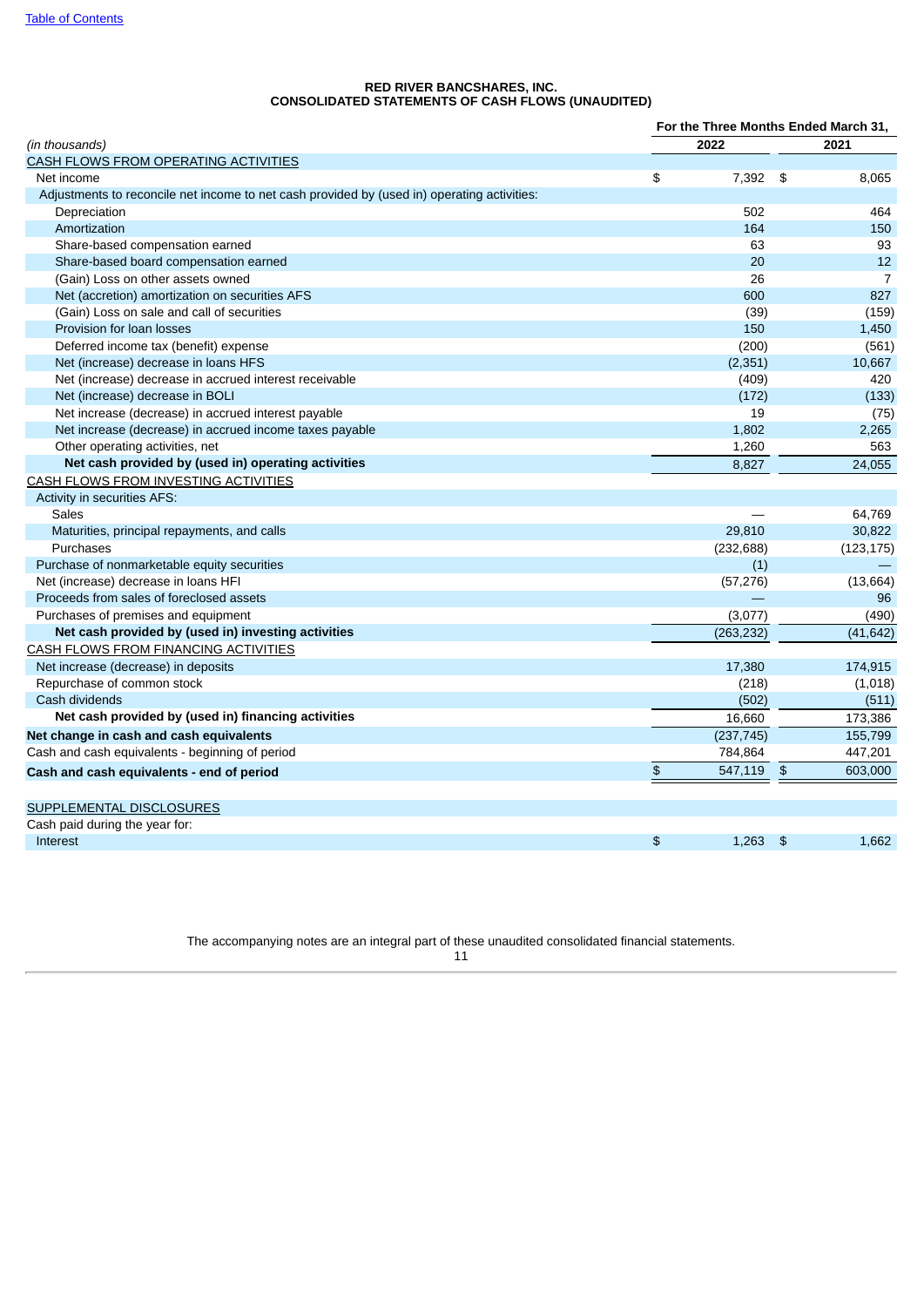#### **RED RIVER BANCSHARES, INC. NOTES TO UNAUDITED CONSOLIDATED FINANCIAL STATEMENTS**

# **1. Summary of Significant Accounting Policies**

#### *Basis of Presentation*

The accompanying unaudited consolidated financial statements of the Company were prepared in accordance with GAAP for interim financial information, general practices within the financial services industry, and instructions for Form 10-Q and Regulation S-X. Accordingly, these interim financial statements do not include all of the information or footnotes required by GAAP for annual financial statements. However, in the opinion of management, all adjustments (consisting of normal recurring adjustments) necessary for a fair presentation of the financial statements have been included. The results of operations for the interim periods disclosed herein are not necessarily indicative of the results that may be expected for the entire fiscal year. These statements should be read in conjunction with the Company's audited consolidated financial statements and notes thereto for the year ended December 31, 2021, included in the Company's Annual Report on Form 10-K for the year ended December 31, 2021.

Certain prior period amounts have been reclassified to conform to the current period presentation. These changes in presentation did not have a material impact on the Company's financial condition or results of operations.

### *Critical Accounting Policies and Estimates*

There were no material changes or developments during the reporting period with respect to methodologies the Company uses when applying critical accounting policies and developing critical accounting estimates as disclosed in Note 1 of the notes to the audited consolidated financial statements for the year ended December 31, 2021, that were included in the Company's Annual Report on Form 10-K for the year ended December 31, 2021. In preparing the financial statements, the Company is required to make estimates and assumptions that affect the amounts reported in the financial statements and accompanying notes. Actual results could differ from those estimates. The financial statements reflect all adjustments that are, in the opinion of management, necessary for a fair statement of the Company's financial condition, results of operations, comprehensive income, changes in stockholders' equity, and cash flows for the interim period presented. These adjustments are of a normal recurring nature and include appropriate estimated provisions.

# *Accounting Standards Adopted in 2022*

ASU No. 2021-05, Leases (Topic 842): Lessors - Certain Leases with Variable Lease Payments. The quidance issued in this update addressed lessors' concerns by amending the lease classification requirements. The amendments in this update address an issue related to a lessor's accounting for certain leases with variable lease payments. Lessors should classify and account for a lease with variable lease payments that do not depend on a reference index or a rate as an operating lease if two criteria are met. Those criteria are that the lease would have been classified as a sales-type lease or a direct financing lease in accordance with GAAP, and that the lessor would have otherwise recognized a day-one loss. *ASU 2021-05* was adopted as of January 1, 2022, and did not have a material impact on the Company's consolidated financial statements.

# *Recent Accounting Pronouncements*

*ASU No. 2016-13, Financial Instruments - Credit Losses (Topic 326): Measurement of Credit Losses on Financial Instruments. ASU 2016-13* sets forth the CECL model requiring the Company to measure all expected credit losses for financial instruments held at the reporting date based on historical experience, current conditions, and reasonable and supportable forecasts. *ASU 2016-13* requires enhanced disclosures related to the significant estimates and judgments used in estimating credit losses. In addition, the update amends the accounting for credit losses on AFS securities. As an SEC registrant with smaller reporting company filing status as determined on June 30, 2019, CECL is effective for the Company on January 1, 2023. The Company continues to evaluate the impact of this ASU on the consolidated financial statements and disclosures. In that regard, the Company has formed a cross-functional working group and is currently working through an implementation plan. The implementation plan includes an assessment of data, model development and documentation, documentation of processes, and implementation of a third-party vendor solution to assist in the adoption of *ASU 2016-13*.

*ASU No. 2021-08, Business Combinations (Topic 805): Accounting for Contract Assets and Contract Liabilities from Contracts with Customers.* The amendments in this update address how to determine whether a contract liability is recognized by the acquirer in a business combination. The amendment also resolves the inconsistency of post-acquisition revenue recognition by providing specific guidance on how to recognize and measure acquired contract assets and contract liabilities from revenue contracts in a business combination. This update is effective for fiscal years beginning after December 15, 2022, including interim periods within those fiscal years. This standard will be adopted by the Company on January 1, 2023. The adoption of this guidance is not expected to have a material impact on the Company's consolidated financial statements.

*ASU No. 2022-02 Financial Instruments – Credit Losses (Topic 326): Troubled Debt Restructurings and Vintage Disclosures.* The guidance issued in this update eliminates the accounting guidance for TDRs by creditors in *Subtopic*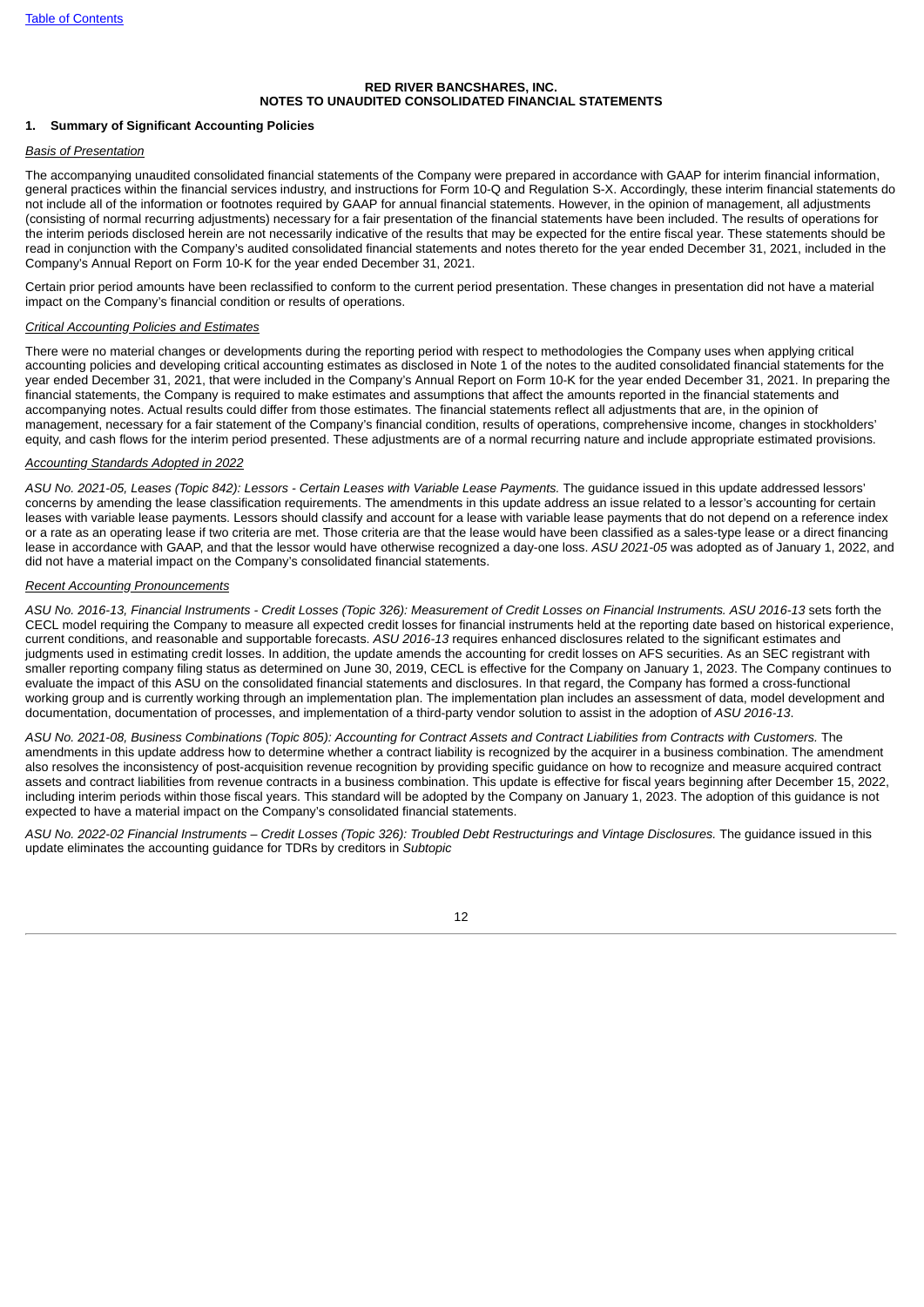3*10-40, Receivables – Troubled Debt Restructurings by Creditors*, but also enhances the disclosure requirements for certain loan refinancings and restructurings by creditors when a borrower is experiencing financial difficulty. The guidance requires that an entity disclose current-period gross write-offs by year of origination for financing receivables and net investments in leases within the scope of *Subtopic 326-20, Financial Instruments – Credit Losses – Measured at Amortized Cost*. This standard is effective for the Company on January 1, 2023. The adoption of this guidance is not expected to have a material impact on the Company's consolidated financial statements.

#### **2. Securities**

Securities held for indefinite periods of time are classified as AFS and carried at estimated fair value. Investment activity for the three months ended March 31, 2022, included \$232.7 million of securities purchased and \$29.8 million in maturities, principal repayments, and calls. The net unrealized loss on the securities AFS portfolio increased \$50.7 million for the three months ended March 31, 2022, resulting in an unrealized loss of \$55.5 million as of March 31, 2022.

The amortized cost and estimated fair values of securities AFS are summarized in the following tables:

|                             | <b>March 31, 2022</b> |      |                                     |    |                                             |    |               |  |  |  |  |  |
|-----------------------------|-----------------------|------|-------------------------------------|----|---------------------------------------------|----|---------------|--|--|--|--|--|
| (in thousands)              | Amortized<br>Cost     |      | <b>Gross</b><br>Unrealized<br>Gains |    | <b>Gross</b><br><b>Unrealized</b><br>Losses |    | Fair<br>Value |  |  |  |  |  |
| Securities AFS:             |                       |      |                                     |    |                                             |    |               |  |  |  |  |  |
| Mortgage-backed securities  | \$<br>496.302         | - \$ |                                     | \$ | $(34,821)$ \$                               |    | 461,488       |  |  |  |  |  |
| <b>Municipal bonds</b>      | 231,198               |      | 237                                 |    | (18, 165)                                   |    | 213,270       |  |  |  |  |  |
| U.S. Treasury securities    | 131,508               |      |                                     |    | (2,385)                                     |    | 129,123       |  |  |  |  |  |
| U.S. agency securities      | 7,263                 |      |                                     |    | (340)                                       |    | 6,923         |  |  |  |  |  |
| <b>Total Securities AFS</b> | 866.271               | \$   | 244                                 |    | (55, 711)                                   | \$ | 810.804       |  |  |  |  |  |

|                             | December 31, 2021                                 |         |      |       |                                                    |              |               |         |  |  |  |  |
|-----------------------------|---------------------------------------------------|---------|------|-------|----------------------------------------------------|--------------|---------------|---------|--|--|--|--|
| (in thousands)              | Gross<br>Amortized<br>Unrealized<br>Gains<br>Cost |         |      |       | <b>Gross</b><br><b>Unrealized</b><br><b>Losses</b> |              | Fair<br>Value |         |  |  |  |  |
| Securities AFS:             |                                                   |         |      |       |                                                    |              |               |         |  |  |  |  |
| Mortgage-backed securities  | \$                                                | 386.874 | - \$ | 1,112 | \$                                                 | $(8,460)$ \$ |               | 379,526 |  |  |  |  |
| <b>Municipal bonds</b>      |                                                   | 227,248 |      | 3,665 |                                                    | (942)        |               | 229,971 |  |  |  |  |
| U.S. Treasury securities    |                                                   | 41.770  |      |       |                                                    | (154)        |               | 41,616  |  |  |  |  |
| U.S. agency securities      |                                                   | 8.062   |      | 61    |                                                    | (58)         |               | 8,065   |  |  |  |  |
| <b>Total Securities AFS</b> |                                                   | 663,954 | \$   | 4,838 | \$                                                 | (9,614)      | \$            | 659,178 |  |  |  |  |

The amortized cost and estimated fair value of debt securities as of March 31, 2022, by contractual maturity, are shown below. Expected maturities may differ from contractual maturities because issuers have the right to call or repay obligations with or without call or prepayment penalties.

| (in thousands)                        | Amortized<br>Cost |         | Fair<br>Value |
|---------------------------------------|-------------------|---------|---------------|
| Within one year                       | \$                | 10,395  | 10,381        |
| After one year but within five years  |                   | 158.281 | 155,439       |
| After five years but within ten years |                   | 86,136  | 82,829        |
| After ten years                       |                   | 611.459 | 562,155       |
| Total                                 | \$                | 866.271 | 810.804       |

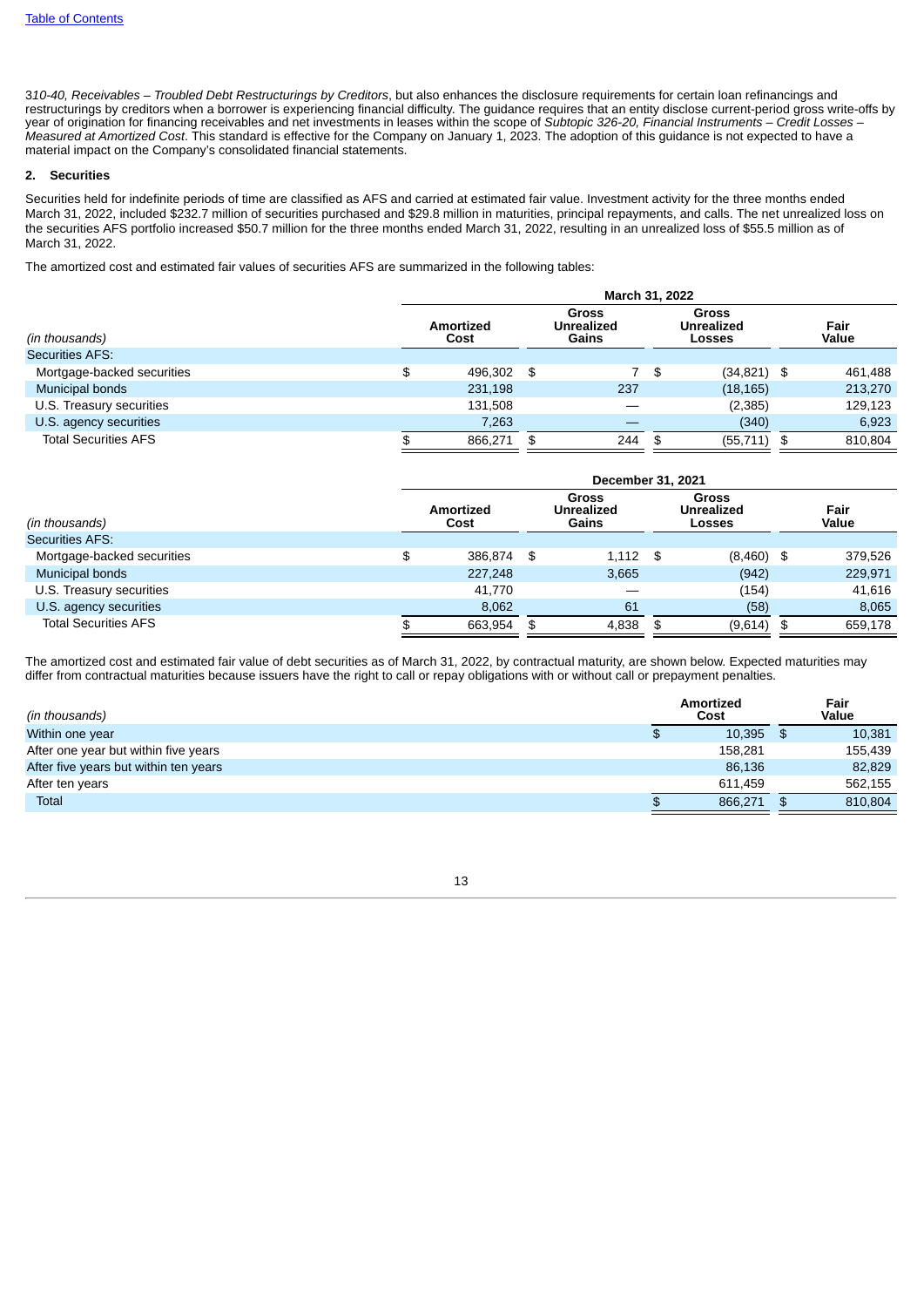Information pertaining to securities with gross unrealized losses as of March 31, 2022 and December 31, 2021, aggregated by investment category and length of time that individual securities have been in a continuous loss position, is described as follows:

|                             |               | Less than twelve months       |    | Twelve months or more |               |                                      |    |               |
|-----------------------------|---------------|-------------------------------|----|-----------------------|---------------|--------------------------------------|----|---------------|
| (in thousands)              |               | Gross<br>Unrealized<br>Losses |    | Fair<br>Value         |               | Gross<br><b>Unrealized</b><br>Losses |    | Fair<br>Value |
| March 31, 2022              |               |                               |    |                       |               |                                      |    |               |
| Securities AFS:             |               |                               |    |                       |               |                                      |    |               |
| Mortgage-backed securities  | $\frac{1}{2}$ | $(20, 405)$ \$                |    | 338,846               | \$            | $(14, 416)$ \$                       |    | 119,990       |
| Municipal bonds             |               | (15, 753)                     |    | 158,997               |               | (2, 412)                             |    | 15,870        |
| U.S. Treasury securities    |               | (2,385)                       |    | 129,123               |               |                                      |    |               |
| U.S. agency securities      |               | (245)                         |    | 6,018                 |               | (95)                                 |    | 905           |
| <b>Total Securities AFS</b> |               | (38, 788)                     | \$ | 632,984               | \$            | (16, 923)                            | \$ | 136,765       |
|                             |               |                               |    |                       |               |                                      |    |               |
| December 31, 2021           |               |                               |    |                       |               |                                      |    |               |
| Securities AFS:             |               |                               |    |                       |               |                                      |    |               |
| Mortgage-backed securities  | $\frac{1}{2}$ | $(6,627)$ \$                  |    | 282,705               | $\frac{3}{2}$ | $(1,833)$ \$                         |    | 47,171        |
| Municipal bonds             |               | (918)                         |    | 51,333                |               | (24)                                 |    | 2,577         |
| U.S. Treasury securities    |               | (154)                         |    | 41,616                |               |                                      |    |               |
| U.S. agency securities      |               | (58)                          |    | 4,913                 |               |                                      |    |               |
| <b>Total Securities AFS</b> | \$            | (7, 757)                      | \$ | 380,567               | \$            | (1,857)                              | \$ | 49,748        |

As of March 31, 2022, the Company held 513 securities that were in unrealized loss positions. The aggregate unrealized loss of these securities as of March 31, 2022, was 6.43% of the amortized cost basis of the total securities AFS portfolio. Management and the Asset-Liability Management Committee continually monitor the securities portfolio and are able to effectively measure and monitor the unrealized loss positions on these securities. Management does not intend to sell these securities prior to recovery, and it is more likely than not that the Company will have the ability to hold them, primarily due to adequate liquidity, until each security has recovered its cost basis. The unrealized losses on these securities have been determined by management to be a function of the movement of interest rates since the time of purchase. Based on a review of available information, including recent changes in interest rates and credit rating information, management believes the decline in fair value of these securities is temporary. The Company does not consider these securities to have OTTI.

Management evaluates securities for OTTI on at least a quarterly basis and more frequently if economic or market concerns merit such evaluation. Consideration is given to (1) the length of time and the extent to which the fair value has been less than cost; (2) the financial condition and near-term prospects of the issuer; and (3) whether the Company intends to, and it is more likely than not that it will be able to, retain its investment in the issuer for a period of time sufficient to allow for any anticipated recovery in fair value. Additionally, the Company annually performs a detailed credit review of the municipal securities owned to identify any potential credit concerns. There were no OTTI losses on debt securities related to credit losses recognized during the three months ended March 31, 2022, or the year ended December 31, 2021.

The proceeds from sales and calls of securities AFS and their gross gain (loss) for the three months ended March 31, 2022 and 2021, are shown below:

|                         | <b>Three Months Ended</b><br><b>March 31.</b> |              |
|-------------------------|-----------------------------------------------|--------------|
| (in thousands)          | 2022                                          | 2021         |
| Proceeds <sup>(1)</sup> | \$<br>8,074                                   | \$<br>64,769 |
| Gross gain              | \$<br>39                                      | \$<br>442    |
| Gross loss              | \$<br>$\hspace{0.05cm}$                       | \$<br>(283)  |

 $<sup>(1)</sup>$  The proceeds include the gross gain and loss.</sup>

#### *Pledged Securities*

Securities with carrying values of approximately \$133.6 million and \$118.6 million were pledged to secure public entity deposits as of March 31, 2022 and December 31, 2021, respectively.

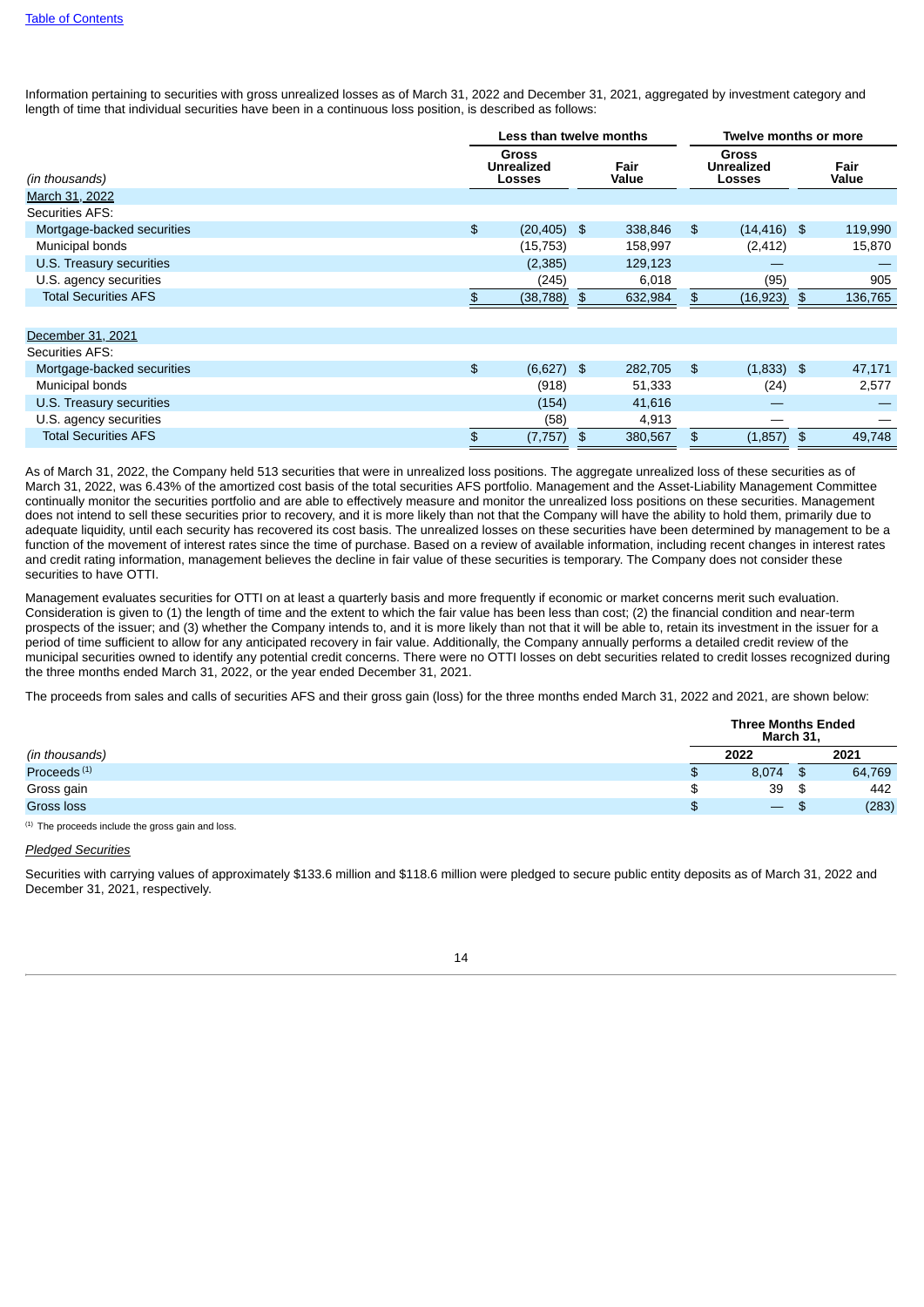# **3. Loans and Asset Quality**

# *Loans*

Loans HFI by category and loans HFS are summarized below:

| (in thousands)                  | <b>March 31, 2022</b> | December 31, 2021 |
|---------------------------------|-----------------------|-------------------|
| Real estate:                    |                       |                   |
| Commercial real estate          | \$<br>723,418         | \$<br>670.293     |
| One-to-four family residential  | 484,871               | 474,420           |
| Construction and development    | 117,526               | 106,339           |
| Commercial and industrial       | 303,556               | 311,373           |
| SBA PPP, net of deferred income | 6.397                 | 17.550            |
| Tax-exempt                      | 81,000                | 80,726            |
| Consumer                        | 24,258                | 23,131            |
| <b>Total loans HFI</b>          | 1,741,026             | \$<br>1,683,832   |
| <b>Total loans HFS</b>          | 6,641                 | 4,290             |

# *Allowance for Loan Losses*

The following table summarizes the activity in the allowance for loan losses by category for the three months ended March 31, 2022:

| (in thousands)                  | <b>Beginning</b><br><b>Balance December</b><br>31, 2021 |        |     | Provision<br>for Loan<br>Losses | <b>Charge-offs</b><br><b>Recoveries</b> |                          |    | Endina<br><b>Balance</b><br>March 31, 2022 |             |
|---------------------------------|---------------------------------------------------------|--------|-----|---------------------------------|-----------------------------------------|--------------------------|----|--------------------------------------------|-------------|
| Real estate:                    |                                                         |        |     |                                 |                                         |                          |    |                                            |             |
| Commercial real estate          | \$                                                      | 6.749  | -\$ | 443                             | \$                                      | $\overline{\phantom{0}}$ | \$ |                                            | \$<br>7.192 |
| One-to-four family residential  |                                                         | 5,375  |     | (196)                           |                                         |                          |    | 3                                          | 5,182       |
| Construction and development    |                                                         | 1,326  |     | (47)                            |                                         |                          |    |                                            | 1,279       |
| Commercial and industrial       |                                                         | 4.440  |     | (118)                           |                                         | (6)                      |    | 4                                          | 4,320       |
| SBA PPP, net of deferred income |                                                         | 25     |     | (16)                            |                                         |                          |    |                                            | 9           |
| Tax-exempt                      |                                                         | 749    |     | っ                               |                                         | _                        |    | __                                         | 751         |
| Consumer                        |                                                         | 512    |     | 82                              |                                         | (123)                    |    | 40                                         | 511         |
| Total allowance for loan losses |                                                         | 19,176 | \$  | 150                             | \$                                      | (129)                    | \$ | 47                                         | 19,244      |

The following table summarizes the activity in the allowance for loan losses by category for the twelve months ended December 31, 2021:

| (in thousands)                  | <b>Beginning</b><br><b>Balance December</b><br>31, 2020 |        |      | <b>Provision</b><br>for Loan<br><b>Charge-offs</b><br>Losses |      | <b>Recoveries</b> | Ending<br><b>Balance December</b><br>31, 2021 |                          |              |
|---------------------------------|---------------------------------------------------------|--------|------|--------------------------------------------------------------|------|-------------------|-----------------------------------------------|--------------------------|--------------|
| Real estate:                    |                                                         |        |      |                                                              |      |                   |                                               |                          |              |
| Commercial real estate          | \$                                                      | 5.798  | - \$ | 1.401                                                        | - \$ | (450) \$          |                                               | $\overline{\phantom{a}}$ | \$<br>6.749  |
| One-to-four family residential  |                                                         | 5.390  |      | (23)                                                         |      | (10)              |                                               | 18                       | 5,375        |
| Construction and development    |                                                         | 1.699  |      | (375)                                                        |      |                   |                                               |                          | 1,326        |
| Commercial and industrial       |                                                         | 3,631  |      | 856                                                          |      | (74)              |                                               | 27                       | 4,440        |
| SBA PPP, net of deferred income |                                                         | 318    |      | (293)                                                        |      |                   |                                               |                          | 25           |
| Tax-exempt                      |                                                         | 680    |      | 69                                                           |      |                   |                                               |                          | 749          |
| Consumer                        |                                                         | 435    |      | 265                                                          |      | (351)             |                                               | 163                      | 512          |
| Total allowance for loan losses |                                                         | 17,951 | £.   | 1,900                                                        | \$   | (885)             | \$                                            | 210                      | \$<br>19,176 |

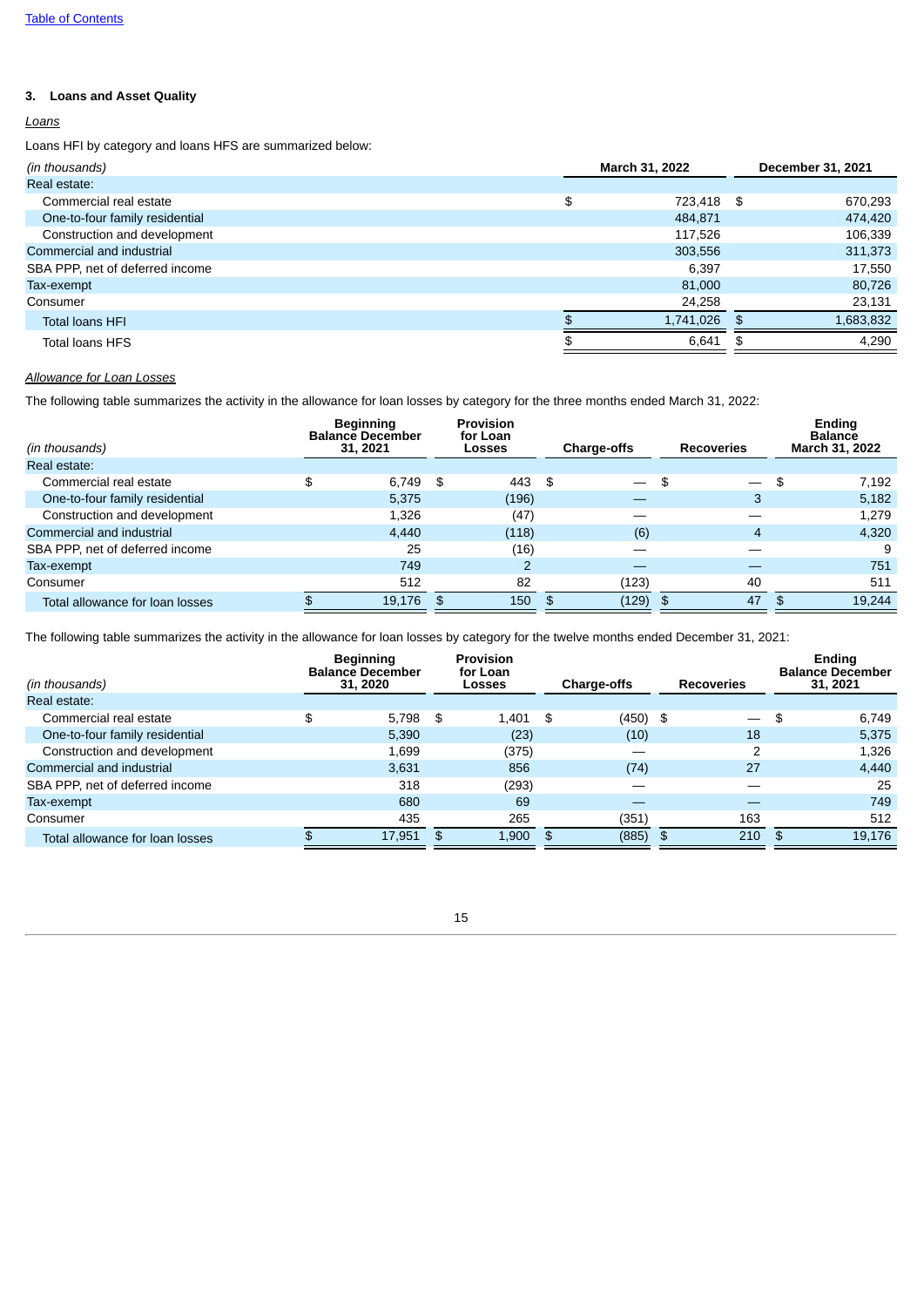The balance in the allowance for loan losses and the related recorded investment in loans by category as of March 31, 2022, are as follows:

| (in thousands)                  |                | <b>Individually</b><br><b>Evaluated</b><br>for<br><b>Impairment</b> |               | Collectively<br><b>Evaluated</b><br>for<br><b>Impairment</b> |               | <b>Acquired with</b><br><b>Deteriorated</b><br><b>Credit</b><br>Quality | Total           |
|---------------------------------|----------------|---------------------------------------------------------------------|---------------|--------------------------------------------------------------|---------------|-------------------------------------------------------------------------|-----------------|
| Allowance for loan losses:      |                |                                                                     |               |                                                              |               |                                                                         |                 |
| Real estate:                    |                |                                                                     |               |                                                              |               |                                                                         |                 |
| Commercial real estate          | $\mathfrak{L}$ | 34                                                                  | \$            | 7,158                                                        | \$            |                                                                         | \$<br>7,192     |
| One-to-four family residential  |                |                                                                     |               | 5,182                                                        |               |                                                                         | 5,182           |
| Construction and development    |                |                                                                     |               | 1,279                                                        |               |                                                                         | 1,279           |
| Commercial and industrial       |                | 42                                                                  |               | 4,278                                                        |               |                                                                         | 4,320           |
| SBA PPP, net of deferred income |                |                                                                     |               | 9                                                            |               |                                                                         | 9               |
| Tax-exempt                      |                |                                                                     |               | 751                                                          |               |                                                                         | 751             |
| Consumer                        |                | 131                                                                 |               | 380                                                          |               |                                                                         | 511             |
| Total allowance for loan losses | \$             | 207                                                                 | \$            | 19,037                                                       | \$            |                                                                         | \$<br>19,244    |
|                                 |                |                                                                     |               |                                                              |               |                                                                         |                 |
| Loans:                          |                |                                                                     |               |                                                              |               |                                                                         |                 |
| Real estate:                    |                |                                                                     |               |                                                              |               |                                                                         |                 |
| Commercial real estate          | \$             | 4,265                                                               | \$            | 719,153                                                      | \$            |                                                                         | \$<br>723,418   |
| One-to-four family residential  |                | 427                                                                 |               | 484,444                                                      |               |                                                                         | 484,871         |
| Construction and development    |                |                                                                     |               | 117,526                                                      |               |                                                                         | 117,526         |
| Commercial and industrial       |                | 163                                                                 |               | 303,393                                                      |               |                                                                         | 303,556         |
| SBA PPP, net of deferred income |                |                                                                     |               | 6,397                                                        |               |                                                                         | 6,397           |
| Tax-exempt                      |                |                                                                     |               | 81,000                                                       |               |                                                                         | 81,000          |
| Consumer                        |                | 137                                                                 |               | 24,121                                                       |               |                                                                         | 24,258          |
| <b>Total loans HFI</b>          | \$             | 4,992                                                               | $\frac{1}{2}$ | 1,736,034                                                    | $\frac{1}{2}$ |                                                                         | \$<br>1,741,026 |

The balance in the allowance for loan losses and the related recorded investment in loans by category as of December 31, 2021, are as follows:

|                                 |    | <b>Individually</b><br><b>Evaluated</b><br>for |                | Collectively<br><b>Evaluated</b><br>for |               | <b>Acquired with</b><br><b>Deteriorated</b><br><b>Credit</b> |               |              |
|---------------------------------|----|------------------------------------------------|----------------|-----------------------------------------|---------------|--------------------------------------------------------------|---------------|--------------|
| (in thousands)                  |    | <b>Impairment</b>                              |                | <b>Impairment</b>                       |               | Quality                                                      |               | <b>Total</b> |
| Allowance for loan losses:      |    |                                                |                |                                         |               |                                                              |               |              |
| Real estate:                    |    |                                                |                |                                         |               |                                                              |               |              |
| Commercial real estate          | \$ | 68                                             | $\mathfrak{s}$ | $6,681$ \$                              |               |                                                              | \$            | 6,749        |
| One-to-four family residential  |    |                                                |                | 5,375                                   |               |                                                              |               | 5,375        |
| Construction and development    |    |                                                |                | 1,326                                   |               |                                                              |               | 1,326        |
| Commercial and industrial       |    | 40                                             |                | 4,400                                   |               |                                                              |               | 4,440        |
| SBA PPP, net of deferred income |    |                                                |                | 25                                      |               |                                                              |               | 25           |
| Tax-exempt                      |    |                                                |                | 749                                     |               |                                                              |               | 749          |
| Consumer                        |    | 118                                            |                | 394                                     |               |                                                              |               | 512          |
| Total allowance for loan losses |    | 226                                            | \$             | 18,950                                  | \$            |                                                              | \$.           | 19,176       |
|                                 |    |                                                |                |                                         |               |                                                              |               |              |
| Loans:                          |    |                                                |                |                                         |               |                                                              |               |              |
| Real estate:                    |    |                                                |                |                                         |               |                                                              |               |              |
| Commercial real estate          | \$ | 5,011                                          | \$             | 665,282                                 | -\$           |                                                              | \$            | 670,293      |
| One-to-four family residential  |    | 434                                            |                | 473,986                                 |               |                                                              |               | 474,420      |
| Construction and development    |    | 501                                            |                | 105,838                                 |               |                                                              |               | 106,339      |
| Commercial and industrial       |    | 77                                             |                | 311,296                                 |               |                                                              |               | 311,373      |
| SBA PPP, net of deferred income |    |                                                |                | 17,550                                  |               |                                                              |               | 17,550       |
| Tax-exempt                      |    |                                                |                | 80,726                                  |               |                                                              |               | 80,726       |
| Consumer                        |    | 126                                            |                | 23,005                                  |               |                                                              |               | 23,131       |
| <b>Total loans HFI</b>          | \$ | 6,149                                          | \$             | 1,677,683                               | $\frac{1}{2}$ | $\overline{\phantom{0}}$                                     | $\frac{2}{3}$ | 1,683,832    |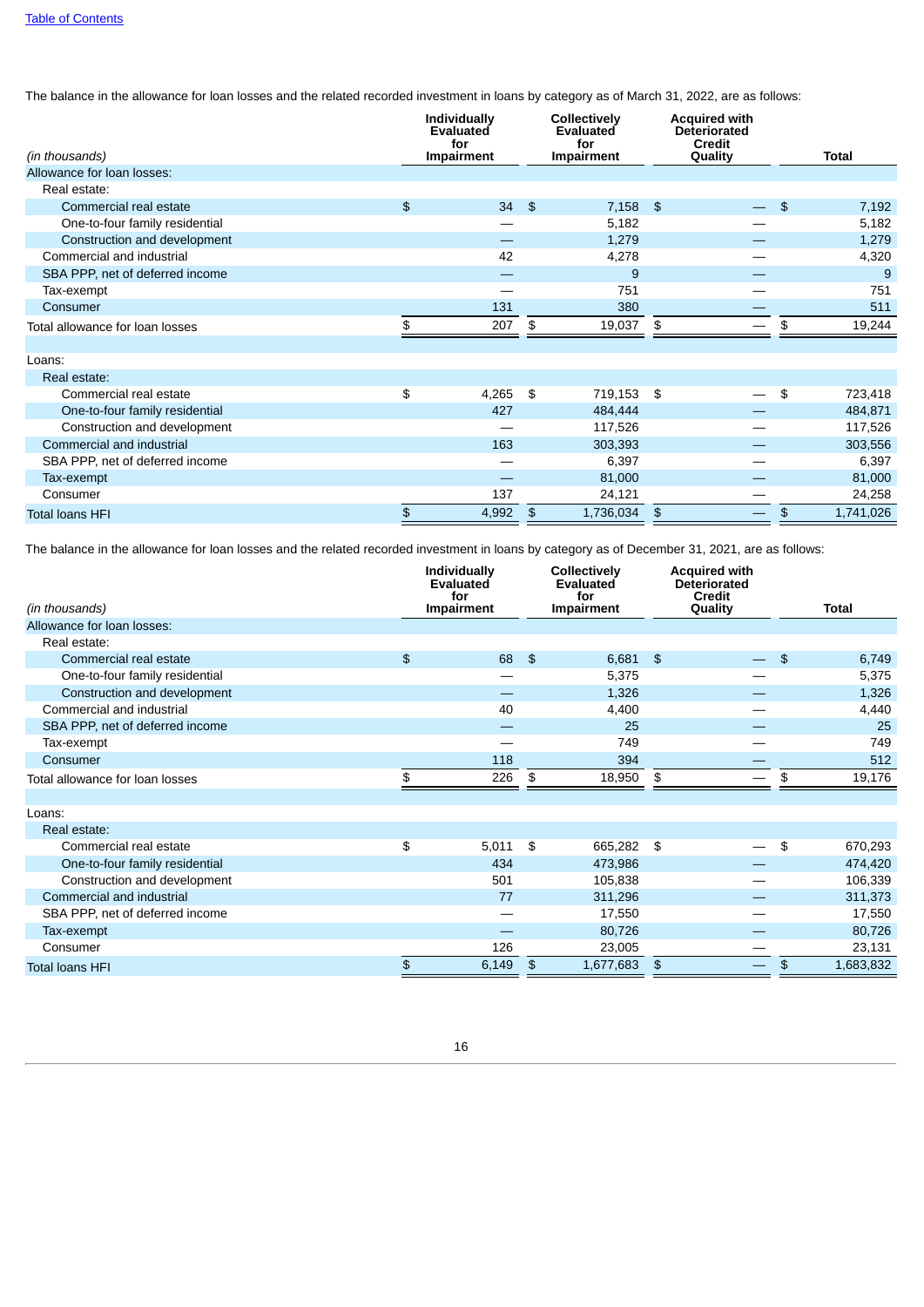# *Past Due and Nonaccrual Loans*

A summary of current, past due, and nonaccrual loans as of March 31, 2022, is as follows:

|                                 |                  | Accruing                      |                                       |      |                   |                       |
|---------------------------------|------------------|-------------------------------|---------------------------------------|------|-------------------|-----------------------|
| (in thousands)                  | Current          | 30-89 Days<br><b>Past Due</b> | 90 Days<br>or More<br><b>Past Due</b> |      | <b>Nonaccrual</b> | <b>Total</b><br>Loans |
| Real estate:                    |                  |                               |                                       |      |                   |                       |
| Commercial real estate          | \$<br>723,370 \$ | $\overline{\phantom{0}}$      | \$                                    | - \$ | 48                | \$<br>723,418         |
| One-to-four family residential  | 484.197          | 465                           |                                       |      | 209               | 484,871               |
| Construction and development    | 117,465          | 22                            | 39                                    |      |                   | 117,526               |
| Commercial and industrial       | 303,390          | 154                           |                                       |      | 12                | 303,556               |
| SBA PPP, net of deferred income | 6.397            |                               |                                       |      |                   | 6,397                 |
| Tax-exempt                      | 81,000           | __                            |                                       |      |                   | 81,000                |
| Consumer                        | 24,206           | 47                            | 5                                     |      |                   | 24,258                |
| <b>Total loans HFI</b>          | 1,740,025        | \$<br>688                     | \$<br>44                              |      | 269               | \$<br>1,741,026       |

A summary of current, past due, and nonaccrual loans as of December 31, 2021, is as follows:

|                                 |                  | <b>Accruing</b>               |    |                                       |                   |      |                       |
|---------------------------------|------------------|-------------------------------|----|---------------------------------------|-------------------|------|-----------------------|
| (in thousands)                  | Current          | 30-89 Days<br><b>Past Due</b> |    | 90 Days<br>or More<br><b>Past Due</b> | <b>Nonaccrual</b> |      | <b>Total</b><br>Loans |
| Real estate:                    |                  |                               |    |                                       |                   |      |                       |
| Commercial real estate          | \$<br>669.781 \$ | 461 \$                        |    | $-$ \$                                | 51                | - \$ | 670.293               |
| One-to-four family residential  | 473.658          | 546                           |    |                                       | 216               |      | 474,420               |
| Construction and development    | 106,300          | —                             |    | 39                                    | —                 |      | 106,339               |
| Commercial and industrial       | 311,321          | 39                            |    |                                       | 13                |      | 311,373               |
| SBA PPP, net of deferred income | 17,550           |                               |    |                                       |                   |      | 17,550                |
| Tax-exempt                      | 80,726           |                               |    |                                       |                   |      | 80,726                |
| Consumer                        | 23,121           | 10                            |    |                                       |                   |      | 23,131                |
| <b>Total loans HFI</b>          | 1,682,457        | \$<br>1,056                   | £. | 39                                    | 280               |      | 1,683,832             |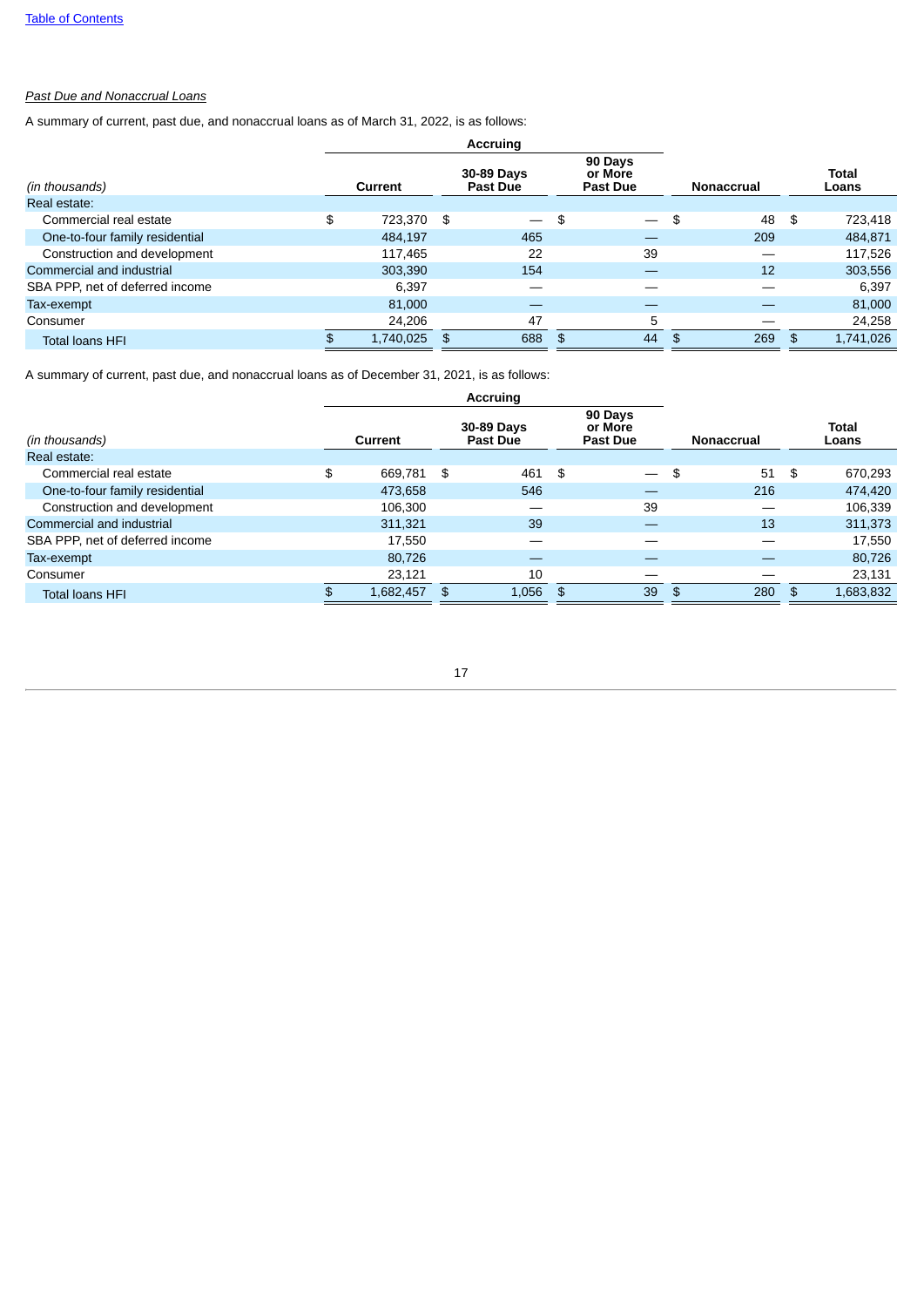# *Impaired Loans*

Impaired loans include TDRs and performing and nonperforming loans. Information pertaining to impaired loans as of March 31, 2022, is as follows:

|                                     | <b>Unpaid</b><br><b>Principal</b><br><b>Balance</b> |                 |    | Recorded   | Related   |                | Average<br>Recorded<br><b>Investment</b> |
|-------------------------------------|-----------------------------------------------------|-----------------|----|------------|-----------|----------------|------------------------------------------|
| (in thousands)                      |                                                     |                 |    | Investment | Allowance |                |                                          |
| With no related allowance recorded: |                                                     |                 |    |            |           |                |                                          |
| Real estate:                        |                                                     |                 |    |            |           |                |                                          |
| Commercial real estate              | $\mathfrak{L}$                                      | 3,535           | \$ | 3,530      | \$        | $\mathfrak{F}$ | 2,563                                    |
| One-to-four family residential      |                                                     | 478             |    | 427        |           |                | 431                                      |
| Construction and development        |                                                     |                 |    |            |           |                | 250                                      |
| Commercial and industrial           |                                                     | 91              |    | 91         |           |                | 45                                       |
| SBA PPP, net of deferred income     |                                                     |                 |    |            |           |                |                                          |
| Tax-exempt                          |                                                     |                 |    |            |           |                |                                          |
| Consumer                            |                                                     | $6\phantom{1}6$ |    | 6          |           |                |                                          |
| Total with no related allowance     |                                                     | 4,110           |    | 4,054      |           |                | 3,296                                    |
| With allowance recorded:            |                                                     |                 |    |            |           |                |                                          |
| Real estate:                        |                                                     |                 |    |            |           |                |                                          |
| Commercial real estate              |                                                     | 735             |    | 735        | 34        |                | 2,076                                    |
| One-to-four family residential      |                                                     |                 |    |            | --        |                |                                          |
| Construction and development        |                                                     |                 |    |            |           |                |                                          |
| Commercial and industrial           |                                                     | 81              |    | 72         | 42        |                | 74                                       |
| SBA PPP, net of deferred income     |                                                     |                 |    |            |           |                |                                          |
| Tax-exempt                          |                                                     |                 |    |            |           |                |                                          |
| Consumer                            |                                                     | 131             |    | 131        | 131       |                | 125                                      |
| Total with related allowance        |                                                     | 947             |    | 938        | 207       |                | 2,275                                    |
| <b>Total impaired loans</b>         | \$                                                  | 5,057           | \$ | 4,992      | \$<br>207 | \$             | 5,571                                    |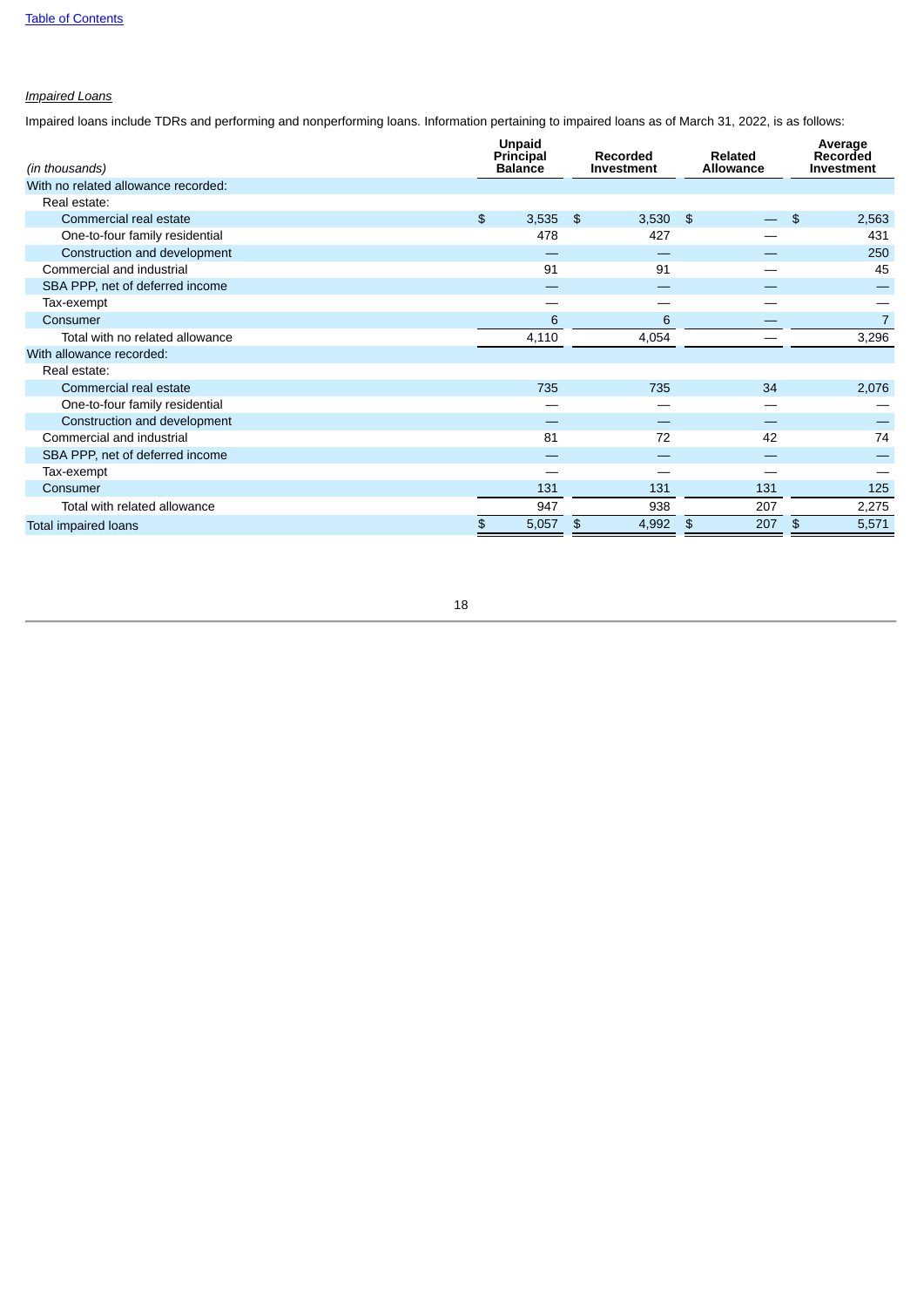Information pertaining to impaired loans as of December 31, 2021, is as follows:

| (in thousands)                      |               | <b>Unpaid</b><br><b>Principal</b><br><b>Balance</b> |                | Recorded<br><b>Investment</b> |      | Related<br><b>Allowance</b> | Average<br>Recorded<br><b>Investment</b> |
|-------------------------------------|---------------|-----------------------------------------------------|----------------|-------------------------------|------|-----------------------------|------------------------------------------|
| With no related allowance recorded: |               |                                                     |                |                               |      |                             |                                          |
| Real estate:                        |               |                                                     |                |                               |      |                             |                                          |
| Commercial real estate              | $\frac{2}{3}$ | 1,599                                               | \$             | 1,595                         | - \$ |                             | \$<br>1,969                              |
| One-to-four family residential      |               | 483                                                 |                | 434                           |      |                             | 539                                      |
| Construction and development        |               | 501                                                 |                | 501                           |      |                             | 400                                      |
| Commercial and industrial           |               |                                                     |                |                               |      |                             | 355                                      |
| SBA PPP, net of deferred income     |               |                                                     |                |                               |      |                             |                                          |
| Tax-exempt                          |               |                                                     |                |                               |      |                             |                                          |
| Consumer                            |               | 8                                                   |                | 8                             |      |                             | $\overline{4}$                           |
| Total with no related allowance     |               | 2,591                                               |                | 2,538                         |      |                             | 3,267                                    |
| With allowance recorded:            |               |                                                     |                |                               |      |                             |                                          |
| Real estate:                        |               |                                                     |                |                               |      |                             |                                          |
| Commercial real estate              |               | 3,416                                               |                | 3,416                         |      | 68                          | 2,111                                    |
| One-to-four family residential      |               |                                                     |                |                               |      |                             | 145                                      |
| Construction and development        |               |                                                     |                |                               |      |                             |                                          |
| Commercial and industrial           |               | 85                                                  |                | 77                            |      | 40                          | 1,570                                    |
| SBA PPP, net of deferred income     |               |                                                     |                |                               |      |                             |                                          |
| Tax-exempt                          |               |                                                     |                |                               |      |                             |                                          |
| Consumer                            |               | 118                                                 |                | 118                           |      | 118                         | 112                                      |
| Total with related allowance        |               | 3,619                                               |                | 3,611                         |      | 226                         | 3,938                                    |
| <b>Total impaired loans</b>         | \$            | 6,210                                               | $\mathfrak{F}$ | 6,149                         | \$   | 226                         | \$<br>7,205                              |

The interest income recognized on impaired loans for the three months ended March 31, 2022 and March 31, 2021, was \$54,000 and \$65,000, respectively.

#### *Troubled Debt Restructurings*

The restructuring of a loan is considered a TDR if the borrower is experiencing financial difficulties and the bank has granted a concession. Concessions grant terms to the borrower that would not be offered for new debt with similar risk characteristics. Concessions typically include interest rate reductions or below market interest rates, revising amortization schedules to defer principal and interest payments, and other changes necessary to provide payment relief to the borrower and minimize the risk of loss. There were no unfunded commitments to extend credit related to these loans as of March 31, 2022 or December 31, 2021.

A summary of current, past due, and nonaccrual TDR loans as of March 31, 2022, is as follows:

| (dollars in thousands)          | Current          | 30-89<br>Days<br><b>Past Due</b> | 90 Days<br>or More<br><b>Past Due</b> | Nonaccrual <sup>(1)</sup> | <b>Total</b><br><b>TDRs</b> |
|---------------------------------|------------------|----------------------------------|---------------------------------------|---------------------------|-----------------------------|
| Real estate:                    |                  |                                  |                                       |                           |                             |
| Commercial real estate          | \$<br>$3,598$ \$ | $-$ \$                           | $\overline{\phantom{0}}$              | \$<br>$-$ \$              | 3,598                       |
| One-to-four family residential  | 285              |                                  |                                       |                           | 285                         |
| Construction and development    |                  |                                  |                                       |                           |                             |
| Commercial and industrial       |                  |                                  |                                       |                           |                             |
| SBA PPP, net of deferred income |                  |                                  |                                       |                           |                             |
| Tax-exempt                      |                  |                                  |                                       |                           |                             |
| Consumer                        | 17               |                                  |                                       |                           | 17                          |
| Total                           | $3.900$ \$       |                                  | \$<br>$\overline{\phantom{0}}$        |                           | 3,900                       |
| Number of TDR loans             | 11               |                                  |                                       |                           | 12                          |
|                                 |                  |                                  |                                       |                           |                             |

 $<sup>(1)</sup>$  This loan has a contractual obligation to the Company despite carrying a zero balance.</sup>

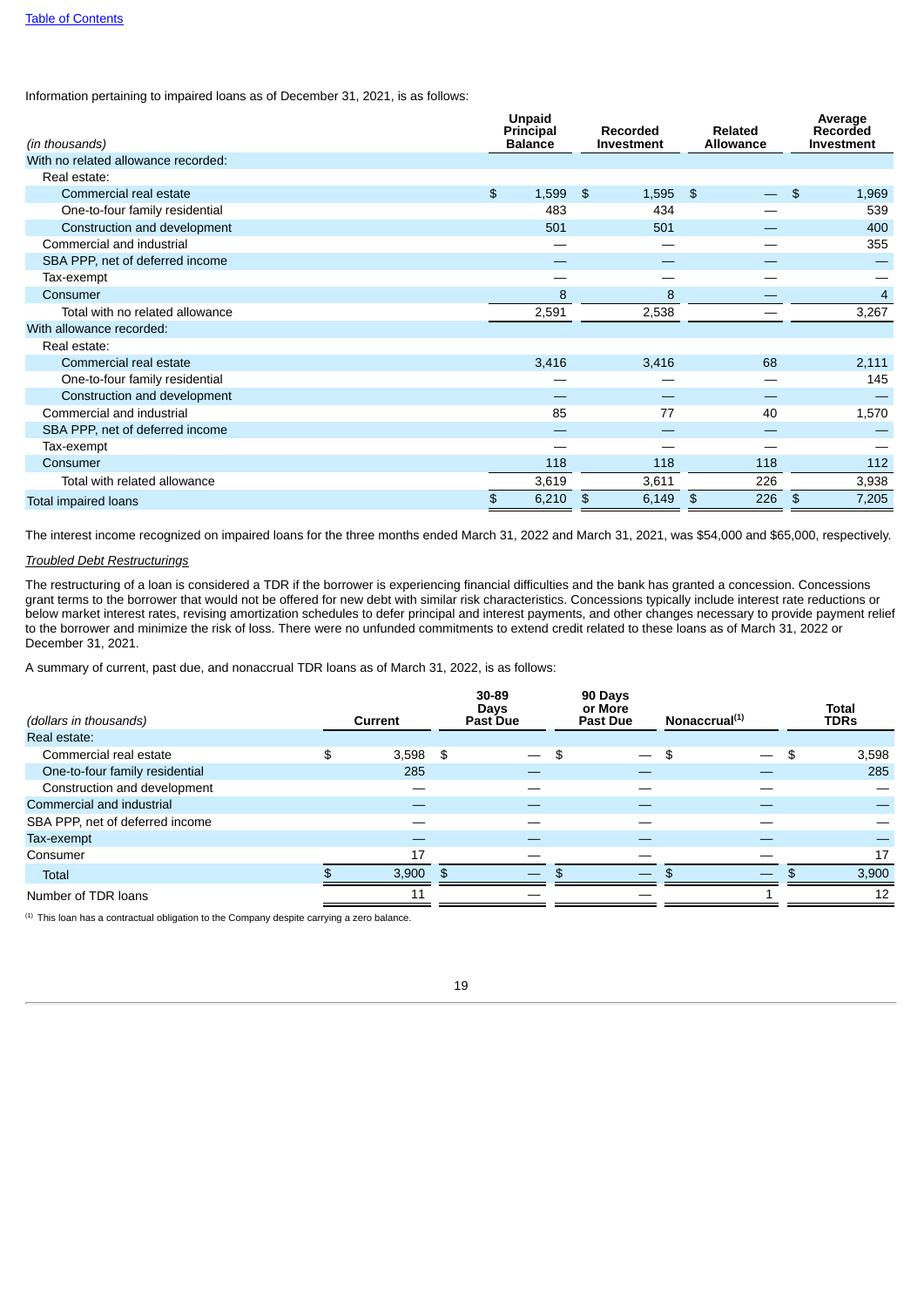# A summary of current, past due, and nonaccrual TDR loans as of December 31, 2021, is as follows:

| (dollars in thousands)          | Current          |      | 30-89<br>Days<br><b>Past Due</b> | 90 Days<br>or More<br><b>Past Due</b> | Nonaccrual $(1)$ |      | <b>Total</b><br><b>TDRs</b> |
|---------------------------------|------------------|------|----------------------------------|---------------------------------------|------------------|------|-----------------------------|
| Real estate:                    |                  |      |                                  |                                       |                  |      |                             |
| Commercial real estate          | \$<br>$3,634$ \$ |      |                                  | \$<br>$\overline{\phantom{0}}$        | \$               | - \$ | 3,634                       |
| One-to-four family residential  | 289              |      |                                  |                                       |                  |      | 289                         |
| Construction and development    |                  |      |                                  |                                       |                  |      |                             |
| Commercial and industrial       |                  |      |                                  |                                       |                  |      |                             |
| SBA PPP, net of deferred income |                  |      |                                  |                                       |                  |      |                             |
| Tax-exempt                      |                  |      |                                  |                                       |                  |      |                             |
| Consumer                        | 21               |      |                                  |                                       |                  |      | 21                          |
| <b>Total</b>                    | 3,944            | - \$ |                                  |                                       |                  |      | 3,944                       |
| Number of TDR loans             | 11               |      |                                  |                                       |                  |      | 12                          |

 $<sup>(1)</sup>$  This loan has a contractual obligation to the Company despite carrying a zero balance.</sup>

There were no loans modified as TDRs during the three months ended March 31, 2022 and March 31, 2021. Additionally, there were no defaults on loans during the three months ended March 31, 2022 or March 31, 2021, that had been modified as a TDR during the prior twelve months.

# *Credit Quality Indicators*

Loans are categorized based on the degree of risk inherent in the credit and the ability of the borrower to service the debt. A description of the general characteristics of the Bank's risk rating grades follows:

Pass - These loans are of satisfactory quality and do not require a more severe classification.

Special Mention - This category includes loans with potential weaknesses that deserve management's close attention. If left uncorrected, these potential weaknesses may result in deterioration of the repayment prospects for the loan.

Substandard - Loans in this category have well-defined weaknesses that jeopardize normal repayment of principal and interest.

Doubtful - Loans in this category have well-defined weaknesses that make full collection improbable.

Loss - Loans classified in this category are considered uncollectible and charged-off to the allowance for loan losses.

The following table summarizes loans by risk rating as of March 31, 2022:

| (in thousands)                  | Pass          |      | <b>Special</b><br><b>Mention</b> |           | Substandard |      | <b>Doubtful</b>          | Loss                           | <b>Total</b>    |
|---------------------------------|---------------|------|----------------------------------|-----------|-------------|------|--------------------------|--------------------------------|-----------------|
| Real estate:                    |               |      |                                  |           |             |      |                          |                                |                 |
| Commercial real estate          | \$<br>719.993 | - \$ | 489                              | \$        | 2.936       | \$   |                          | \$<br>$\overline{\phantom{0}}$ | \$<br>723,418   |
| One-to-four family residential  | 483,971       |      | 316                              |           | 584         |      |                          |                                | 484,871         |
| Construction and development    | 117.526       |      |                                  |           |             |      |                          |                                | 117,526         |
| Commercial and industrial       | 298,078       |      | 2.678                            |           | 2.800       |      |                          |                                | 303,556         |
| SBA PPP, net of deferred income | 6.397         |      |                                  |           |             |      |                          |                                | 6,397           |
| Tax-exempt                      | 81,000        |      |                                  |           |             |      |                          |                                | 81,000          |
| Consumer                        | 24,119        |      | 17                               |           | 122         |      |                          |                                | 24,258          |
| <b>Total loans HFI</b>          | 1,731,084     | -\$  | 3,500                            | <b>\$</b> | 6,442       | - \$ | $\overline{\phantom{m}}$ | $\overline{\phantom{m}}$       | \$<br>1,741,026 |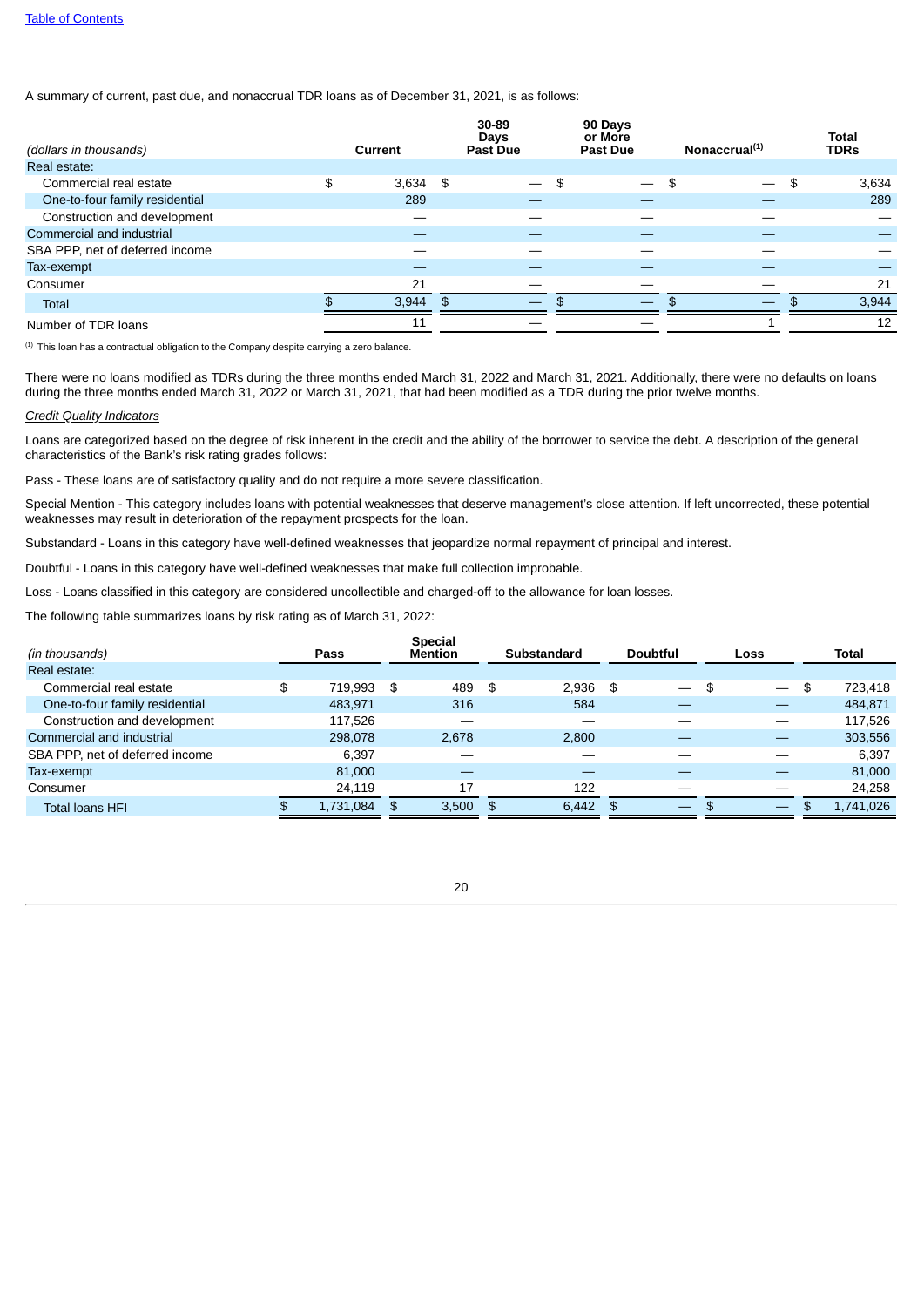The following table summarizes loans by risk rating as of December 31, 2021:

| (in thousands)                  | Pass          |      | <b>Special</b><br><b>Mention</b> |     | Substandard | <b>Doubtful</b> | Loss                | <b>Total</b>  |
|---------------------------------|---------------|------|----------------------------------|-----|-------------|-----------------|---------------------|---------------|
| Real estate:                    |               |      |                                  |     |             |                 |                     |               |
| Commercial real estate          | \$<br>666.838 | - \$ | 499                              | -\$ | 2.956       | \$              | \$<br>$\frac{1}{2}$ | \$<br>670.293 |
| One-to-four family residential  | 473,638       |      | 321                              |     | 461         |                 |                     | 474.420       |
| Construction and development    | 105.838       |      |                                  |     | 501         |                 |                     | 106.339       |
| Commercial and industrial       | 306.925       |      | 1.551                            |     | 2.897       |                 |                     | 311,373       |
| SBA PPP, net of deferred income | 17.550        |      |                                  |     |             |                 |                     | 17.550        |
| Tax-exempt                      | 80.726        |      |                                  |     |             |                 |                     | 80,726        |
| Consumer                        | 23.003        |      | 21                               |     | 107         |                 |                     | 23,131        |
| <b>Total loans HFI</b>          | 1,674,518     | \$.  | 2.392                            | £.  | 6,922       |                 | $\qquad \qquad -$   | 1,683,832     |

### *Commitments to Extend Credit*

Commitments to extend credit are agreements to lend to a customer if all conditions of the commitment have been met. Commitments generally have fixed expiration dates or other termination clauses and may require the payment of a fee. Since many of the commitments are expected to expire without being drawn upon, the total commitment amounts do not necessarily represent future cash requirements. The Company evaluates each customer's creditworthiness on a case-by-case basis. The amount of collateral obtained, if it is deemed necessary by the Company upon extension of credit, is based on management's evaluation of the customer's ability to repay. As of March 31, 2022, unfunded loan commitments totaled approximately \$356.4 million. As of December 31, 2021, unfunded loan commitments totaled approximately \$357.9 million.

Standby letters of credit are conditional commitments issued by the Company to guarantee the performance of a customer to a third party. Those guarantees are primarily issued to support public and private borrowing arrangements, including commercial paper, bond financing, and similar transactions. As of March 31, 2022, commitments under standby letters of credit totaled approximately \$13.9 million. As of December 31, 2021, commitments under standby letters of credit totaled approximately \$12.5 million. The credit risk involved in issuing letters of credit is essentially the same as that involved in extending loan facilities to customers.

#### **4. Deposits**

Deposits were \$2.93 billion and \$2.91 billion as of March 31, 2022 and December 31, 2021, respectively. This increase was primarily a result of customers maintaining higher deposit balances, partially offset by the normal seasonal drawdowns as public entity customers distributed their year-end funds to other organizations. Deposits are summarized below:

| (in thousands)                                | March 31, 2022  |     | December 31, 2021 |
|-----------------------------------------------|-----------------|-----|-------------------|
| Noninterest-bearing deposits                  | \$<br>1,181,136 | \$  | 1,149,672         |
| Interest-bearing deposits:                    |                 |     |                   |
| NOW accounts                                  | 466.019         |     | 503,383           |
| Money market accounts                         | 747.397         |     | 733.044           |
| Savings accounts                              | 200,342         |     | 191,076           |
| Time deposits less than or equal to \$250,000 | 242.088         |     | 243.596           |
| Time deposits greater than \$250,000          | 90,746          |     | 89,577            |
| Total interest-bearing deposits               | 1,746,592       |     | 1,760,676         |
| Total deposits                                | 2,927,728       | \$. | 2,910,348         |

#### **5. Contingencies**

The Company and the Bank are involved, from time to time, in various legal matters arising in the ordinary course of business. While the outcome of these claims or litigation cannot be determined at this time, in the opinion of management, neither the Company nor the Bank are involved in such legal proceedings that the resolution is expected to have a material adverse effect on the consolidated results of operations, financial condition, or cash flows.

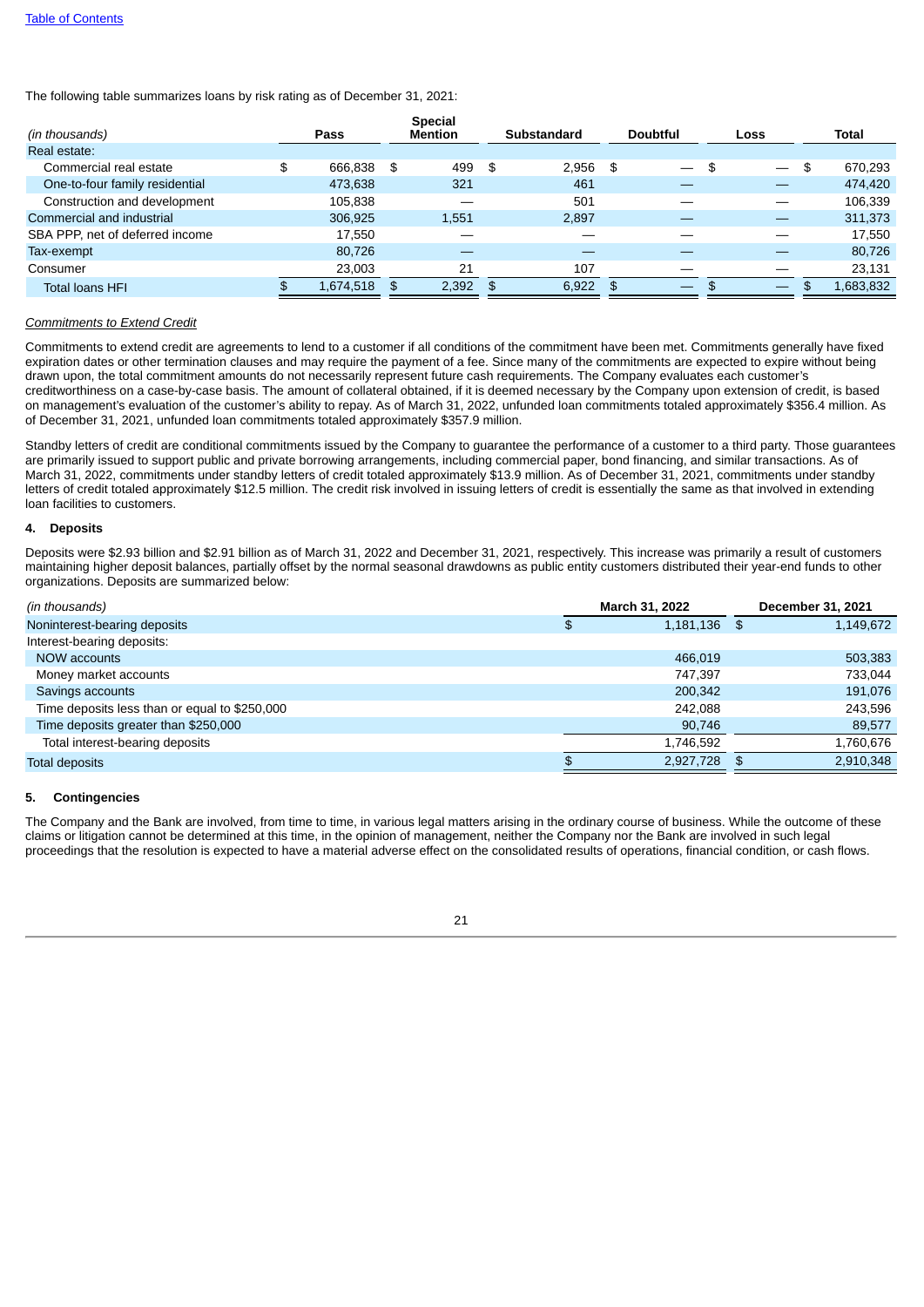### **6. Fair Value**

The Company uses fair value measurements to record fair value adjustments to certain assets and liabilities and to determine fair value disclosures. The fair value of a financial instrument is the price that would be received to sell an asset or paid to transfer a liability in an orderly transaction between market participants at the measurement date.

#### *Fair Value Disclosure*

Securities AFS, loans HFS, and equity securities are recorded at fair value on a recurring basis. Additionally, the Company may be required to record at fair value other assets on a nonrecurring basis, such as impaired loans, foreclosed assets, and other certain assets. The nonrecurring fair value adjustments typically involve application of lower of cost or market accounting or write-downs of individual assets.

*ASC 820, Fair Value Measurements and Disclosures* indicates that assets and liabilities are recorded at fair value according to a fair value hierarchy comprised of three levels:

- Level 1 pricing represents quotes on the exact financial instrument that is traded in active markets. Quoted prices on actively traded equities, for example, are in this category.
- Level 2 pricing is derived from observable data including market spreads, current and projected rates, prepayment data, and credit quality. The valuation may be based on quoted prices for similar assets or liabilities, quoted prices in markets that are not active, or other inputs that are observable or can be corroborated by observable market data.
- Level 3 pricing is derived without the use of observable data. In such cases, mark-to-model strategies are typically employed. Often, these types of instruments have no active market, possess unique characteristics, and are thinly traded.

The Company used the following methods and significant assumptions to estimate fair value:

*Investment Securities and Equity Securities:* The fair values for marketable securities are determined by quoted market prices, if available (Level 1). For securities where quoted prices are not available, fair values are calculated based on market prices of similar securities (Level 2). For securities where quoted prices or market prices of similar securities are not available, fair values are calculated using discounted cash flows or other market indicators (Level 3).

*Loans HFS:* Residential mortgage loans originated and held for sale are carried at the lower of cost or estimated fair value on an individual basis. The fair values of mortgage loans HFS are based on commitments on hand from investors within the secondary market for loans with similar characteristics. As such, the fair value adjustments for mortgage loans HFS are recurring Level 2.

Loans HFI: The Company does not record loans HFI at fair value on a recurring basis. However, from time to time, a loan may be considered impaired and an allowance for loan losses may be established. Loans for which it is probable that payment of interest and principal will not be made in accordance with the contractual terms of the loan agreement are considered impaired. Once a loan is identified as individually impaired, management measures impairment using estimated fair value methodologies. The fair value of impaired loans is estimated using one of several methods, including collateral value, market value of similar debt, enterprise value, liquidation value, and discounted cash flows. When the fair value of the collateral is based on an observable market price or a current appraised value, the Company considers the impaired loan as nonrecurring Level 2. When an appraised value is not available or management determines the fair value of the collateral is further impaired below the appraised value and there is no observable market price, the Company considers the impaired loan as nonrecurring Level 3.

*Foreclosed Assets:* Foreclosed assets, consisting of properties obtained through foreclosure or in satisfaction of loans, are reported at fair value, determined on the basis of current appraisals, comparable sales, and other estimates of value obtained principally from independent sources, adjusted for estimated selling costs (Level 2). However, foreclosed assets are considered Level 3 in the fair value hierarchy because management has qualitatively applied a discount due to the size, supply of inventory, and the incremental discounts applied to the appraisals. Management also considers other factors, including changes in absorption rates, length of time the property has been on the market, and anticipated sales values, which have resulted in adjustments to the collateral value estimates indicated in certain appraisals.

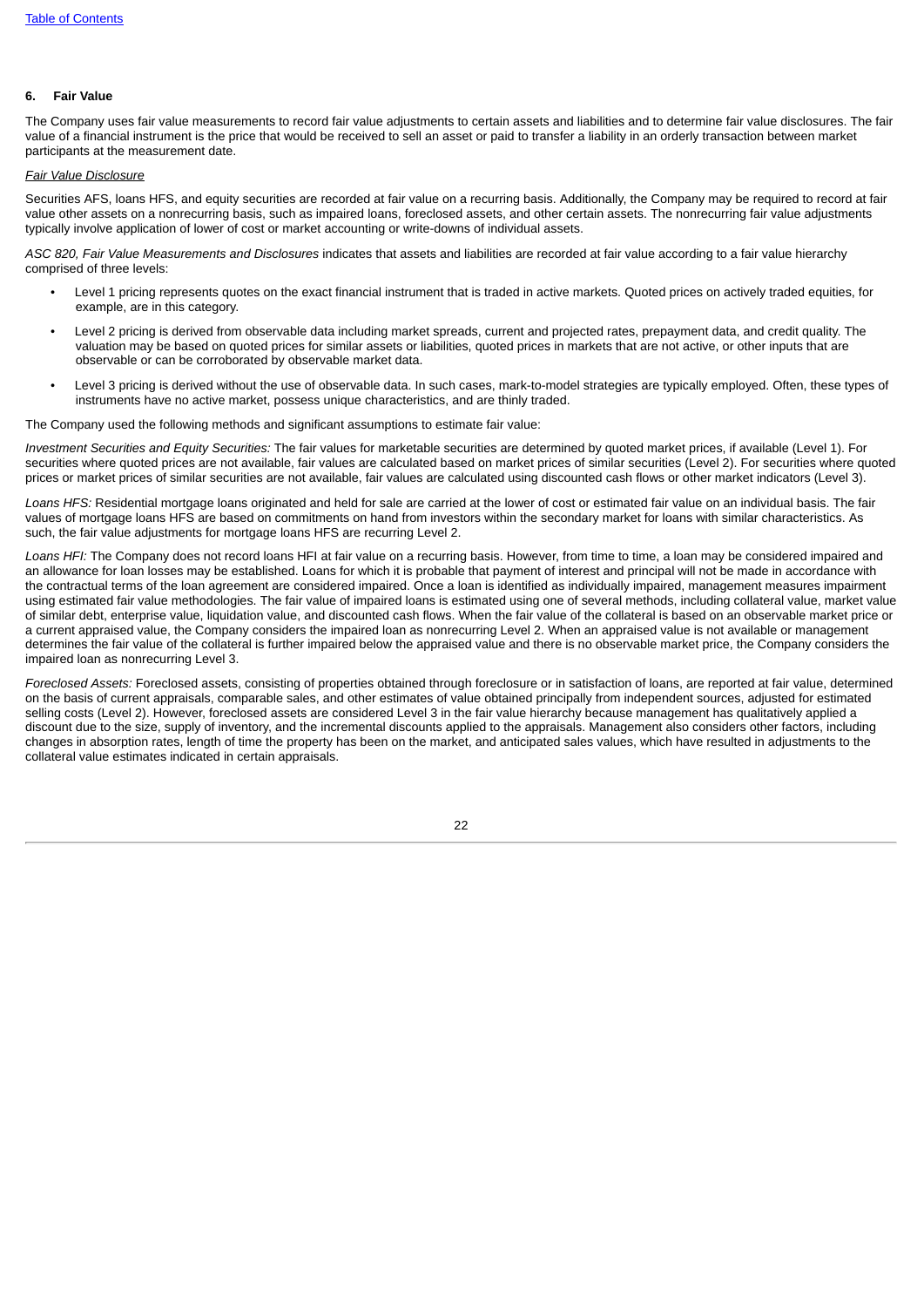# *Fair Value of Assets Measured on a Recurring Basis*

The table below presents the recorded amount of assets measured at fair value on a recurring basis:

| (in thousands)             |               | <b>Fair Value</b> |      | Level 1                  |                | Level 2           |      | Level 3 |
|----------------------------|---------------|-------------------|------|--------------------------|----------------|-------------------|------|---------|
| March 31, 2022             |               |                   |      |                          |                |                   |      |         |
| Loans HFS                  | \$            | 6,641             | \$   |                          | \$             | 6,641             | \$   |         |
| <b>Securities AFS:</b>     |               |                   |      |                          |                |                   |      |         |
| Mortgage-backed securities | \$            | 461,488           | -\$  | $\overline{\phantom{m}}$ | \$             | 461,488           | \$   |         |
| <b>Municipal bonds</b>     | \$            | 213,270           | - \$ |                          | \$             | 213,270           | -\$  |         |
| U.S. Treasury securities   | \$            | 129,123           | -\$  |                          | \$             | 129,123           | \$   |         |
| U.S. agency securities     | \$            | 6,923             | - \$ |                          | \$             | 6,923             | - \$ |         |
| <b>Equity securities</b>   | \$            | 7,481             | \$   | 7,481                    | \$             | $\hspace{0.05cm}$ | \$   |         |
|                            |               |                   |      |                          |                |                   |      |         |
| December 31, 2021          |               |                   |      |                          |                |                   |      |         |
| Loans HFS                  | \$            | $4,290$ \$        |      |                          | \$             | $4,290$ \$        |      |         |
| Securities AFS:            |               |                   |      |                          |                |                   |      |         |
| Mortgage-backed securities | \$            | 379,526 \$        |      |                          | \$             | 379,526           | - \$ |         |
| Municipal bonds            | \$            | 229,971           | \$   | $\overline{\phantom{m}}$ | \$             | 229,971           | \$   |         |
| U.S. Treasury securities   | $\frac{1}{2}$ | 41,616            | - \$ |                          | \$             | 41,616            | -\$  |         |
| U.S. agency securities     | \$            | 8,065             | \$   | $\overline{\phantom{0}}$ | \$             | 8,065             | \$   |         |
| <b>Equity securities</b>   | \$            | 7,846             | \$   | 7,846                    | $\mathfrak{F}$ |                   | \$   |         |
|                            |               |                   |      |                          |                |                   |      |         |

There were no transfers between Level 1, 2, or 3 for the three months ended March 31, 2022 and the year ended December 31, 2021.

# *Fair Value of Assets and Liabilities Measured on a Nonrecurring Basis*

*Financial Assets and Financial Liabilities:* Certain financial assets and financial liabilities are measured at fair value on a nonrecurring basis and are subject to fair value adjustments in certain circumstances. Financial assets measured at fair value on a nonrecurring basis include certain impaired collateral dependent loans reported at fair value of the underlying collateral if repayment is expected solely from the collateral. Prior to foreclosure of these loans, fair value of the collateral is estimated using Level 3 inputs based on customized discounting criteria.

The table below presents certain impaired loans that were remeasured and reported at fair value through the allowance for loan losses based upon the fair value of the underlying collateral during the reported periods:

|                                                                   | For the three Months Ended |                       |                       |  |  |  |  |  |  |  |
|-------------------------------------------------------------------|----------------------------|-----------------------|-----------------------|--|--|--|--|--|--|--|
| (in thousands)                                                    |                            | <b>March 31, 2022</b> | <b>March 31, 2021</b> |  |  |  |  |  |  |  |
| Carrying value of impaired loans before allowance for loan losses |                            | 88                    |                       |  |  |  |  |  |  |  |
| Specific allowance for loan losses                                |                            | (15)                  |                       |  |  |  |  |  |  |  |
| Fair value of impaired loans                                      |                            | 73                    |                       |  |  |  |  |  |  |  |

The Company had no financial liabilities measured at fair value on a nonrecurring basis for the three months ended March 31, 2022 and March 31, 2021.

*Nonfinancial Assets and Liabilities:* Certain nonfinancial assets and nonfinancial liabilities are measured at fair value on a nonrecurring basis. These include certain foreclosed assets, which are remeasured and reported at fair value through a charge-off to the allowance for loan losses upon initial recognition as a foreclosed asset. Subsequent to their initial recognition, certain foreclosed assets are remeasured at fair value through an adjustment included in other noninterest income. The fair value of foreclosed assets is estimated using Level 3 inputs based on customized discounting criteria less estimated selling costs.

There were no foreclosed assets that were remeasured at initial recognition for the three months ended March 31, 2022 and March 31, 2021.

There were no foreclosed assets that were remeasured subsequent to initial recognition for the three months ended March 31, 2022 and March 31, 2021.

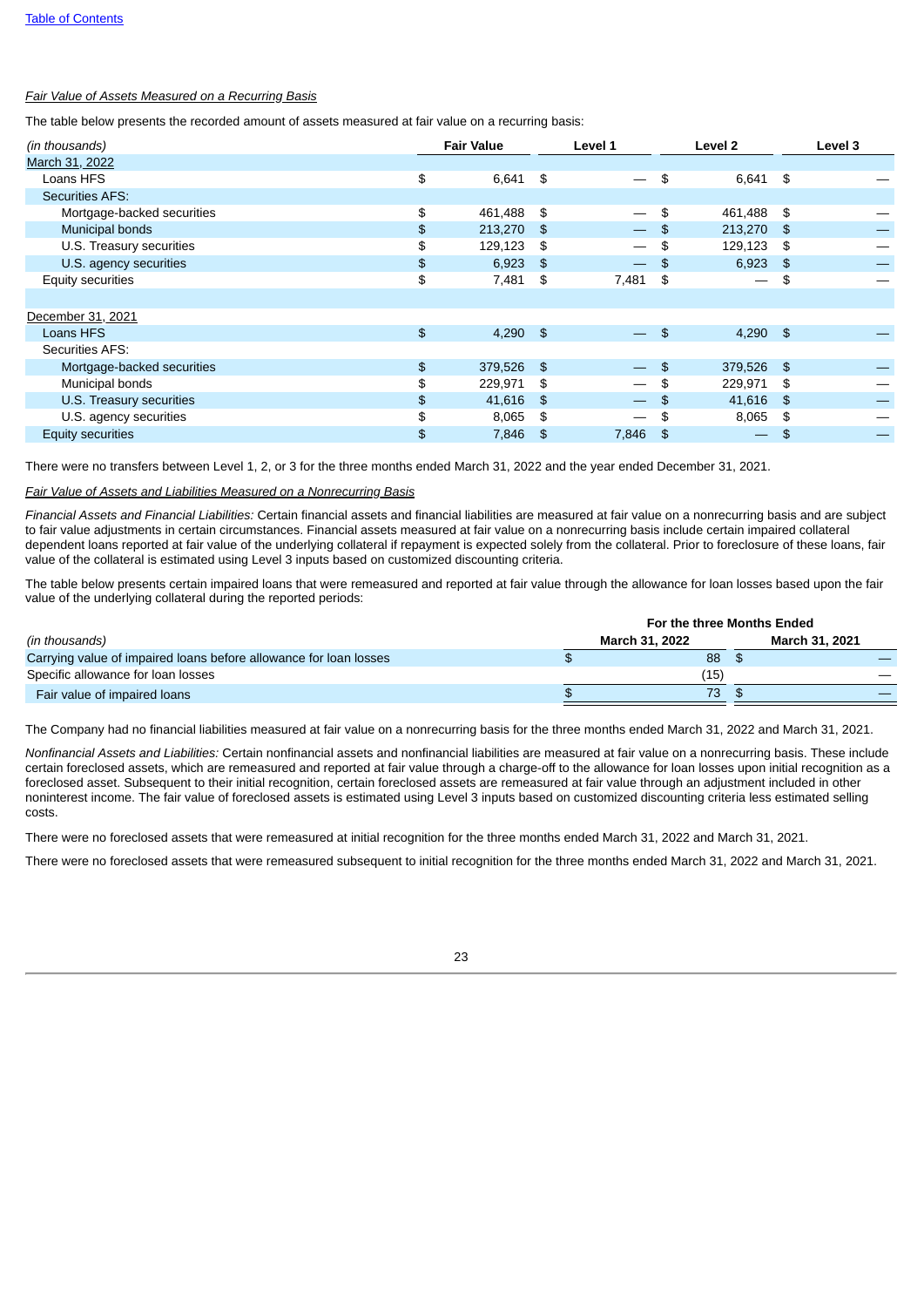The Company had no nonfinancial liabilities measured at fair value on a nonrecurring basis for the three months ended March 31, 2022 and March 31, 2021. The unobservable inputs used for the Level 3 fair value measurements on a nonrecurring basis were as follows:

| (dollars in thousands)<br>March 31, 2022 | <b>Fair Value</b> |       | <b>Valuation</b><br><b>Technique</b> | Unobservable Input                     | <b>Discount</b><br>Ranges | Weighted<br>Average<br><b>Discount</b> |
|------------------------------------------|-------------------|-------|--------------------------------------|----------------------------------------|---------------------------|----------------------------------------|
| Impaired loans                           | \$                | 4.785 | Discounted<br>appraisals             | Collateral discounts and costs to sell | 0% - 100%                 | 4.14%                                  |
| Foreclosed assets                        | \$                | 660   | <b>Discounted</b><br>appraisals      | Collateral discounts and costs to sell | N/A                       | N/A                                    |
| December 31, 2021                        |                   |       |                                      |                                        |                           |                                        |
| Impaired loans                           | \$                | 5,923 | Discounted<br>appraisals             | Collateral discounts and costs to sell | $0\% - 100\%$             | 3.67%                                  |
| Foreclosed assets                        | \$                | 660   | <b>Discounted</b><br>appraisals      | Collateral discounts and costs to sell | N/A                       | N/A                                    |

# *Fair Value of Financial Instruments*

The carrying amounts and estimated fair values of financial instruments as of March 31, 2022 and December 31, 2021, were as follows:

| (in thousands)                           | Carrying<br>Amount | <b>Fair Value</b> | Level 1           |      | Level <sub>2</sub>             |                | Level 3   |
|------------------------------------------|--------------------|-------------------|-------------------|------|--------------------------------|----------------|-----------|
| March 31, 2022                           |                    |                   |                   |      |                                |                |           |
| Financial assets:                        |                    |                   |                   |      |                                |                |           |
| Cash and due from banks                  | \$<br>40,137 \$    | 40,137            | \$<br>40,137      | - \$ | $\equiv$                       | \$             |           |
| Interest-bearing deposits in other banks | 506,982            | 506,982           | 506,982           |      |                                |                |           |
| <b>Securities AFS</b>                    | 810,804            | 810,804           |                   |      | 810,804                        |                |           |
| Equity securities                        | 7,481              | 7,481             | 7,481             |      |                                |                |           |
| Nonmarketable equity securities          | 3,451              | 3,451             |                   |      | 3,451                          |                |           |
| Loans HFS                                | 6.641              | 6.641             |                   |      | 6,641                          |                |           |
| Loans HFI, net of allowance              | 1,721,782          | 1,722,718         |                   |      |                                |                | 1,722,718 |
| Accrued interest receivable              | 6,654              | 6,654             |                   |      |                                |                | 6,654     |
| <b>Financial liabilities:</b>            |                    |                   |                   |      |                                |                |           |
| Deposits                                 | 2,927,728          | 2,923,564         |                   |      | 2,923,564                      |                |           |
| Accrued interest payable                 | 1,329              | 1,329             |                   |      | 1,329                          |                |           |
| December 31, 2021                        |                    |                   |                   |      |                                |                |           |
| Financial assets:                        |                    |                   |                   |      |                                |                |           |
| Cash and due from banks                  | \$<br>$23.143$ \$  | 23,143            | \$<br>$23.143$ \$ |      |                                | $\mathfrak{D}$ |           |
| Interest-bearing deposits in other banks | 761.721            | 761,721           | 761,721           |      |                                |                |           |
| <b>Securities AFS</b>                    | 659,178            | 659,178           |                   |      | 659,178                        |                |           |
| <b>Equity securities</b>                 | 7,846              | 7,846             | 7,846             |      |                                |                |           |
| Nonmarketable equity securities          | 3,450              | 3,450             |                   |      | 3,450                          |                |           |
| Loans HFS                                | 4,290              | 4,290             |                   |      | 4,290                          |                |           |
| Loans HFI, net of allowance              | 1,664,656          | 1,674,900         |                   |      | $\qquad \qquad \longleftarrow$ |                | 1,674,900 |
| Accrued interest receivable              | 6,245              | 6,245             |                   |      |                                |                | 6,245     |
| <b>Financial liabilities:</b>            |                    |                   |                   |      |                                |                |           |
| Deposits                                 | 2,910,348          | 2,911,118         |                   |      | 2,911,118                      |                |           |
| Accrued interest payable                 | 1,310              | 1,310             |                   |      | 1,310                          |                |           |
|                                          |                    |                   |                   |      |                                |                |           |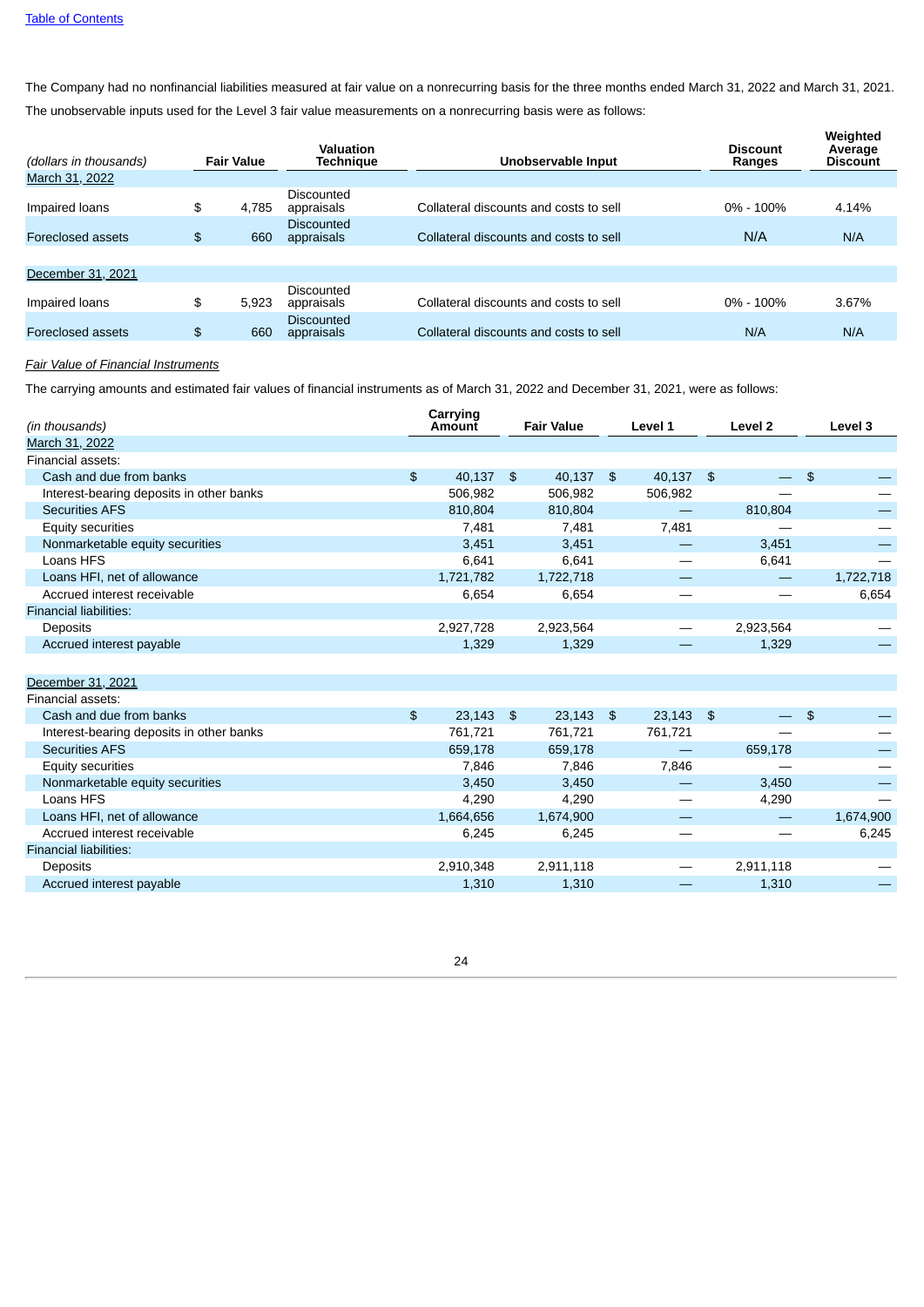# **7. Regulatory Capital Requirements**

# *Red River Bank*

The Bank is subject to various regulatory capital requirements administered by the FDIC. Failure to meet minimum capital requirements can initiate certain mandatory and possibly additional discretionary actions by regulators that, if undertaken, could have a direct material effect on the Bank's and the Company's financial statements. Under capital adequacy guidelines and the regulatory framework for prompt corrective action, the Bank must meet specific capital guidelines that involve quantitative measures of its assets, liabilities, and certain off-balance sheet items as calculated under regulatory accounting practices. The capital amounts and classification are also subject to qualitative judgments by the regulators about components, risk weightings, and other factors.

The Bank is subject to Basel III capital guidelines. Basel III requires the Bank to maintain certain minimum ratios to meet capital adequacy requirements. In addition, a CCB was established above the minimum regulatory capital requirements. Effective January 1, 2019, the final CCB was fully phased in at 2.50%. It is management's belief that, as of March 31, 2022, the Bank met all capital adequacy requirements under Basel III. Management expects that the capital ratios for the Bank under Basel III will continue to exceed capital adequacy requirements. The most recent notification from the FDIC (as of June 30, 2021) categorized the Bank as "well capitalized" under the regulatory framework for prompt corrective action.

Capital amounts and ratios for Red River Bank as of March 31, 2022 and December 31, 2021, are presented in the following table:

|                                  | <b>Requlatory Requirements</b> |         |               |    |         |                |    |                         |         |  |
|----------------------------------|--------------------------------|---------|---------------|----|---------|----------------|----|-------------------------|---------|--|
|                                  |                                |         | <b>Actual</b> |    |         | <b>Minimum</b> |    | <b>Minimum Plus CCB</b> |         |  |
| (dollars in thousands)           |                                | Amount  | Ratio         |    | Amount  | Ratio          |    | Amount                  | Ratio   |  |
| March 31, 2022                   |                                |         |               |    |         |                |    |                         |         |  |
| <b>Total Risk-Based Capital</b>  | \$                             | 313.342 | 16.59 %       | \$ | 151,090 | 8.00 %         | \$ | 198.306                 | 10.50 % |  |
| Tier I Risk-Based Capital        | \$                             | 294.098 | 15.57 % \$    |    | 113.318 | $6.00\%$ \$    |    | 160.534                 | 8.50 %  |  |
| Common Equity Tier I Capital     | \$                             | 294.098 | 15.57 % \$    |    | 84.988  | $4.50\%$ \$    |    | 132.204                 | 7.00 %  |  |
| Tier I Leverage Capital          | \$                             | 294.098 | $9.10\%$ \$   |    | 129.204 | $4.00\%$ \$    |    | 129.204                 | 4.00 %  |  |
|                                  |                                |         |               |    |         |                |    |                         |         |  |
| December 31, 2021                |                                |         |               |    |         |                |    |                         |         |  |
| <b>Total Risk-Based Capital</b>  | \$                             | 305.771 | 17.06 % \$    |    | 143.372 | $8.00\%$ \$    |    | 188.176                 | 10.50 % |  |
| <b>Tier I Risk-Based Capital</b> | \$                             | 286.595 | 15.99 % \$    |    | 107.529 | $6.00\%$ \$    |    | 152,333                 | 8.50 %  |  |
| Common Equity Tier I Capital     | \$                             | 286.595 | 15.99 % \$    |    | 80.647  | $4.50\%$ \$    |    | 125.451                 | 7.00 %  |  |
| Tier I Leverage Capital          | \$                             | 286,595 | $9.23\%$ \$   |    | 124.241 | $4.00\%$ \$    |    | 124.241                 | 4.00 %  |  |
|                                  |                                |         |               |    |         |                |    |                         |         |  |

### *Red River Bancshares, Inc.*

As a general matter, bank holding companies are subject to Basel III capital adequacy requirements under applicable Federal Reserve regulations on a consolidated basis. However, bank holding companies that qualify as "small bank holding companies" under the Federal Reserve's Small Bank Holding Company Policy Statement are exempt from the Federal Reserve's consolidated capital adequacy guidelines at the holding company level and instead are evaluated at the bank level. In May 2018, the Economic Growth Act was enacted, and it increased the asset threshold for "small bank holding companies" from \$1.0 billion to \$3.0 billion. Because the Company had less than \$3.0 billion in assets as of June 30, 2021, the last applicable measurement date, it is not subject to capital adequacy guidelines on a consolidated basis as of March 31, 2022. Although the minimum regulatory capital requirements are not applicable to the Company, the Company calculates these ratios for its own planning and monitoring purposes.

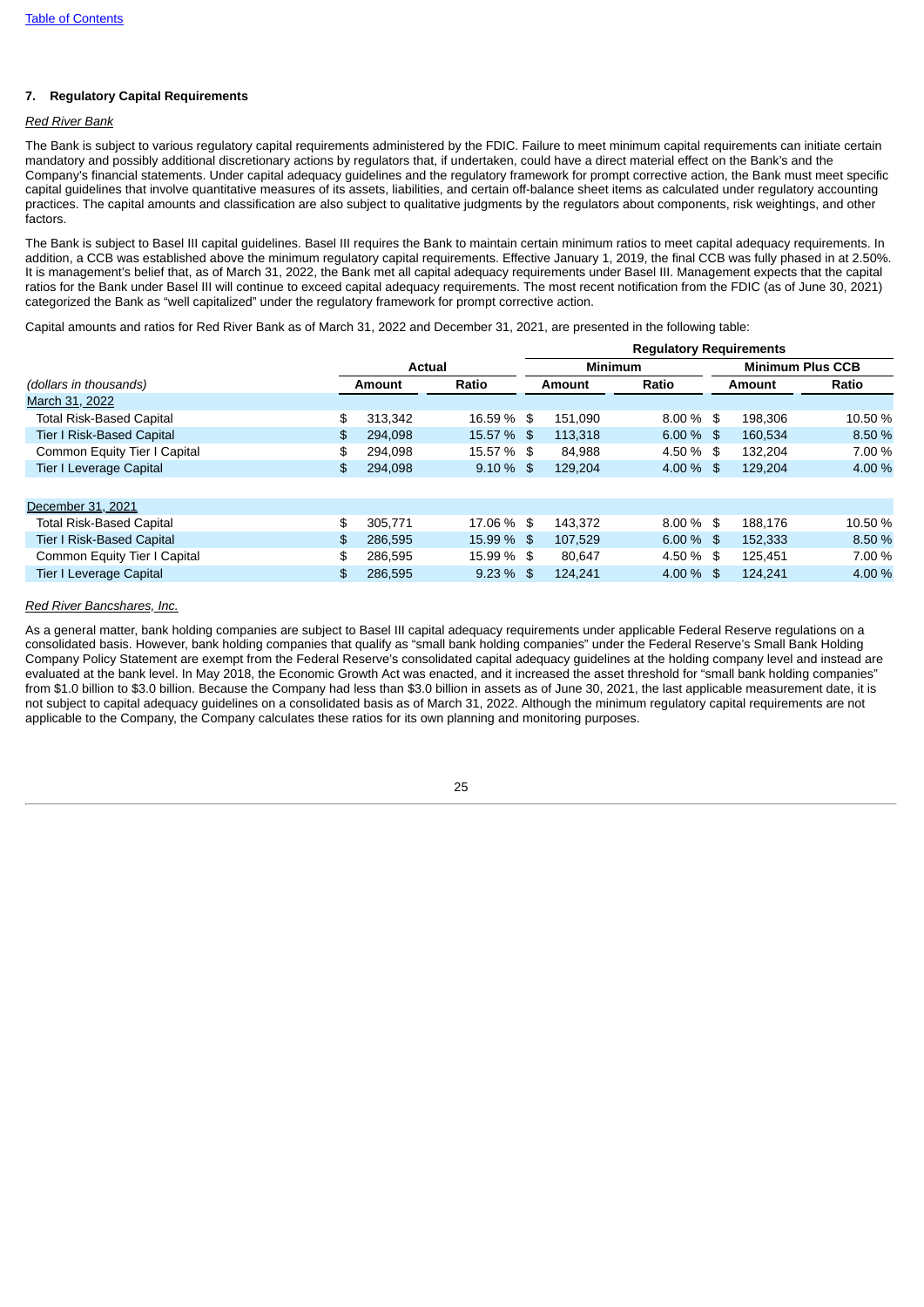Capital amounts and ratios for Red River Bancshares, Inc. as of March 31, 2022 and December 31, 2021, are presented in the following table:

|                                  | <b>Actual</b> |         |  |
|----------------------------------|---------------|---------|--|
| (dollars in thousands)           | Amount        | Ratio   |  |
| March 31, 2022                   |               |         |  |
| <b>Total Risk-Based Capital</b>  | \$<br>326.391 | 17.28 % |  |
| <b>Tier I Risk-Based Capital</b> | \$<br>307.147 | 16.26 % |  |
| Common Equity Tier I Capital     | \$<br>307.147 | 16.26 % |  |
| <b>Tier I Leverage Capital</b>   | \$<br>307.147 | 9.51 %  |  |
|                                  |               |         |  |
| December 31, 2021                |               |         |  |
| <b>Total Risk-Based Capital</b>  | \$<br>319.553 | 17.83 % |  |
| <b>Tier I Risk-Based Capital</b> | \$<br>300.377 | 16.76 % |  |
| Common Equity Tier I Capital     | \$<br>300.377 | 16.76 % |  |
| <b>Tier I Leverage Capital</b>   | \$<br>300,377 | 9.67%   |  |
|                                  |               |         |  |

#### *Community Bank Leverage Ratio Framework*

As part of the directive under the Economic Growth Act, on September 17, 2019, the FDIC and other federal bank regulatory agencies approved the CBLR framework. This optional framework became effective January 1, 2020, and is available as an alternative to the Basel III risk-based capital framework. The CBLR framework provides for a simple measure of capital adequacy for certain community banking organizations. Specifically, depository institutions and depository institution holding companies that have less than \$10.0 billion in total consolidated assets and meet other qualifying criteria, including a Tier 1 leverage ratio of greater than 9.00% (subsequently temporarily reduced to 8.00% for 2020 and 8.50% for 2021 as a COVID-19 relief measure), are considered qualifying community banking organizations and are eligible to opt into the CBLR framework and replace the applicable Basel III risk-based capital requirements.

As of March 31, 2022, the Company and the Bank qualify for the CBLR framework. Management does not intend to utilize the CBLR framework.

# **8. Earnings Per Common Share**

Basic EPS is computed by dividing net income available to common stockholders by the weighted average number of common shares outstanding during the period, after giving retroactive effect to stock splits. Diluted EPS includes accrued but unissued shares relating to the Director Compensation Program and restricted stock determined using the treasury stock method. The dilutive EPS calculation assumes all outstanding stock options to purchase common stock have been exercised at the beginning of the year, and the pro forma proceeds from the exercised options and restricted stock are used to purchase common stock at the average fair market valuation price.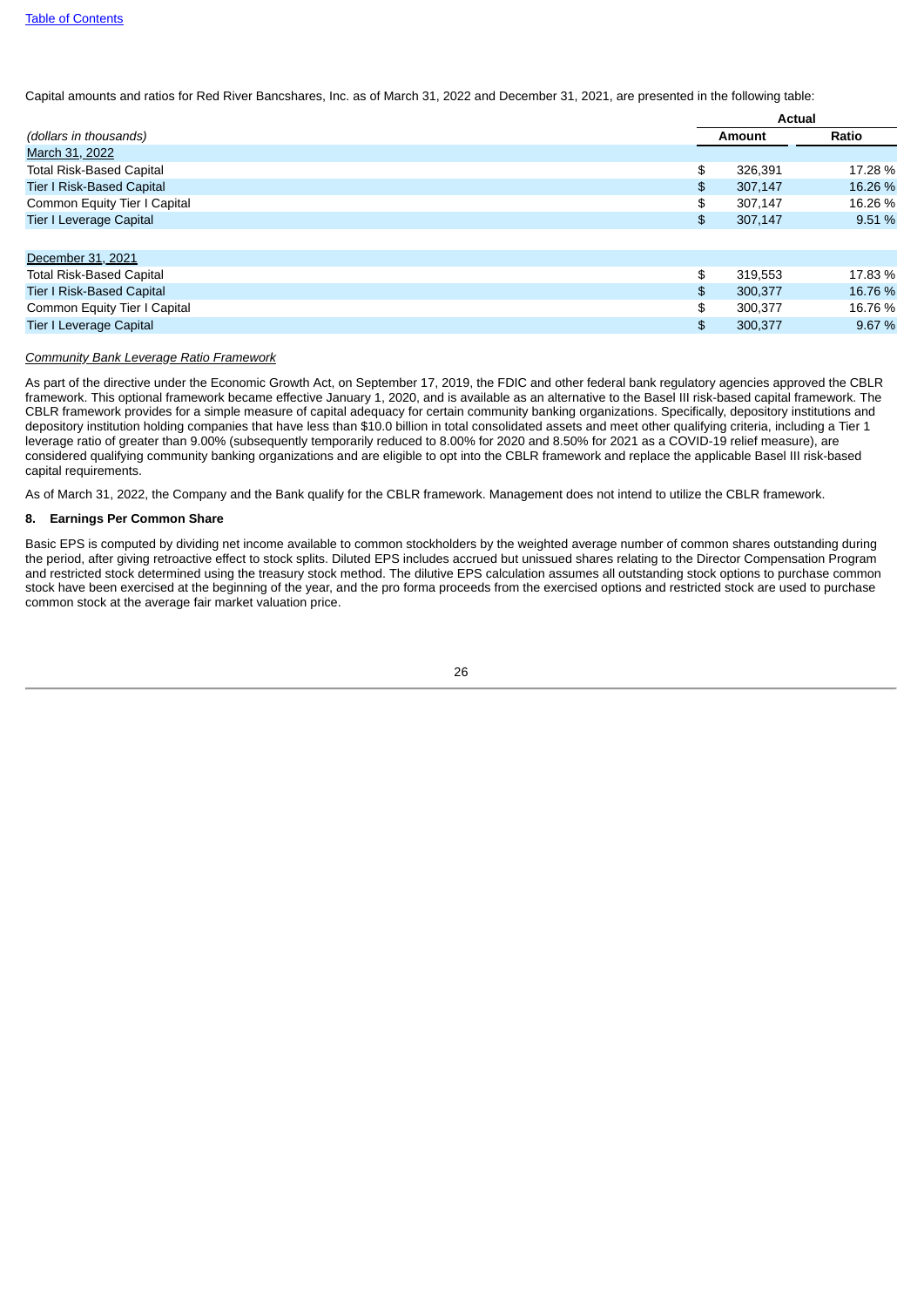The computations of basic and diluted earnings per common share for the Company were as follows:

|                                               | For the Three Months Ended March 31, |            |              |           |  |  |
|-----------------------------------------------|--------------------------------------|------------|--------------|-----------|--|--|
| (in thousands, except share amounts)          |                                      | 2022       | 2021         |           |  |  |
| Numerator:                                    |                                      |            |              |           |  |  |
| Net income - basic                            | \$                                   | $7,392$ \$ |              | 8,065     |  |  |
| Net income - diluted                          |                                      | 7,392      | -\$          | 8,065     |  |  |
| Denominator:                                  |                                      |            |              |           |  |  |
| Weighted average shares outstanding - basic   |                                      | 7,179,624  |              | 7,317,995 |  |  |
| Plus: Effect of Director Compensation Program |                                      | 369        |              | 209       |  |  |
| Plus: Effect of restricted stock              |                                      | 18,623     |              | 18,947    |  |  |
| Weighted average shares outstanding - diluted |                                      | 7,198,616  |              | 7,337,151 |  |  |
| Earnings per common share:                    |                                      |            |              |           |  |  |
| Basic                                         | \$.                                  | 1.03       | -\$          | 1.10      |  |  |
| <b>Diluted</b>                                |                                      | 1.03       | $\mathbf{E}$ | 1.10      |  |  |

#### **9. Stock Repurchase Program**

On February 4, 2022, the Company's Board of Directors approved the renewal of its stock repurchase program that was completed in the fourth quarter of 2021 after reaching its purchase limit. The renewed repurchase program authorizes the Company to purchase up to \$5.0 million of its outstanding shares of common stock from February 4, 2022 through December 31, 2022. Repurchases may be made from time to time in the open market at prevailing prices and based on market conditions, or in privately negotiated transactions. For the three months ended March 31, 2022, the Company repurchased 4,465 shares of its common stock at an aggregate cost of \$218,000. As of March 31, 2022, the Company had \$4.8 million available for repurchasing its common stock under this program.

#### **10. Subsequent Events**

Equity securities are an investment in a CRA mutual fund, consisting primarily of bonds. Equity securities are carried at fair value on the consolidated balance sheets with periodic changes in value recorded through the consolidated statements of income. The fair value of equity securities was \$7.5 million as of March 31, 2022, with a recognized loss of \$365,000 for the three months ended March 31, 2022, compared to a fair value of \$7.8 million as of December 31, 2021, with a recognized loss of \$175,000 for the year ended December 31, 2021. The loss on equity securities in the first quarter of 2022 was due to a significant increase in interest rates. In April 2022, all shares invested in the mutual fund were liquidated.

<span id="page-26-0"></span>During the second quarter of 2022, the Company decided to reclassify a selected portion of the securities portfolio from AFS to HTM. Such reclassifications are made at fair value on the date of reclassification. The unrealized gains or losses on the date of the reclassification are retained in AOCI and in the carrying value of the HTM securities. This amount is amortized out of AOCI over the remaining life of the underlying HTM securities, and will impact the yield on those securities.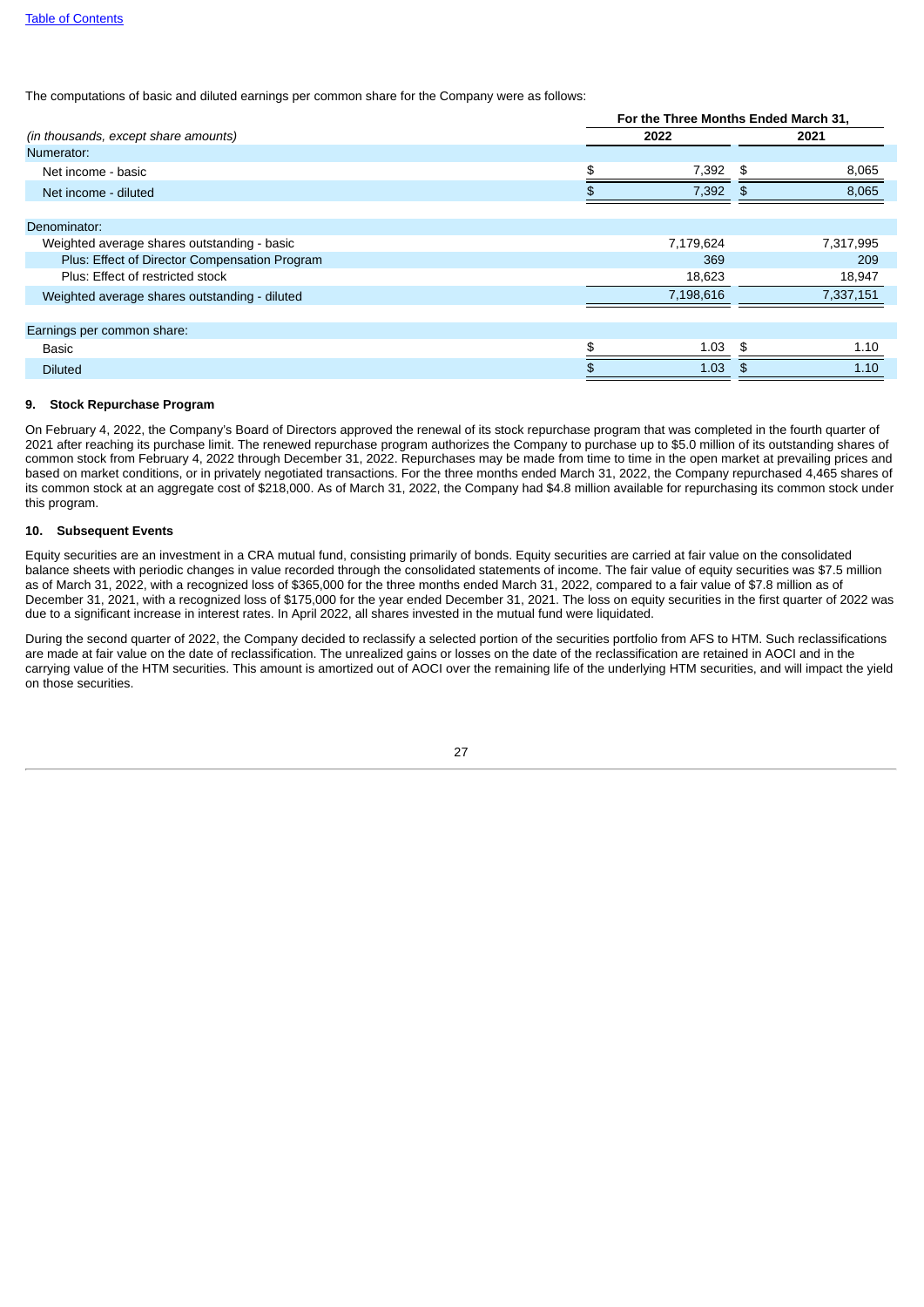#### **Item 2. Management's Discussion and Analysis of Financial Condition and Results of Operations**

The purpose of this discussion and analysis is to focus on significant changes in the financial condition of Red River Bancshares, Inc. on a consolidated basis from December 31, 2021 through March 31, 2022, and on our results of operations for the quarters ended March 31, 2022 and December 31, 2021, and for the three months ended March 31, 2022 and March 31, 2021. The comparison periods presented for our results of operations in this Report have changed since our Quarterly Report on Form 10-Q for the quarterly period ended September 30, 2021, which was our immediately prior Form 10-Q. Beginning with this Report, we will report our results of operations for the most recently completed quarter compared to the immediately preceding quarter as opposed to comparing to the corresponding quarter of the prior year. We believe this comparison aligns our quarterly disclosures more closely to how our management oversees our Company. Since we are a financial institution, we believe we are not as highly subject to seasonal fluctuations as other businesses and industries. Therefore, we believe comparing our results of operations to the immediately preceding fiscal quarter offers a more meaningful analysis to our investors.

This discussion and analysis should be read in conjunction with our audited consolidated financial statements and notes thereto for the year ended December 31, 2021, included in our Annual Report on Form 10-K for the year ended December 31, 2021, and information presented elsewhere in this Report, particularly the unaudited consolidated financial statements and related notes appearing in Item 1.

The following discussion contains forward-looking statements that reflect our current views with respect to, among other things, future events and our financial performance. We caution that assumptions, expectations, projections, intentions, or beliefs about future events may, and often do, vary from actual results and the differences can be material. See "Cautionary Note Regarding Forward-Looking Statements" and "Part II - Item 1A. Risk Factors" in this Report. Also, see risk factors and other cautionary statements described in "Part I - Item 1A. Risk Factors" included in our Annual Report on Form 10-K for the year ended December 31, 2021. We do not undertake any obligation to publicly update any forward-looking statements except as otherwise required by applicable law.

#### **CORPORATE SUMMARY**

Red River Bancshares, Inc. is the bank holding company for Red River Bank, a Louisiana state-chartered bank established in 1999 that provides a fully integrated suite of banking products and services tailored to the needs of our commercial and retail customers. Red River Bank operates from a network of 27 banking centers throughout Louisiana and two combined LDPOs, one each in Lafayette, Louisiana and New Orleans, Louisiana. Banking centers are located in the following Louisiana markets: Central, which includes the Alexandria MSA; Northwest, which includes the Shreveport-Bossier City MSA; Capital, which includes the Baton Rouge MSA; Southwest, which includes the Lake Charles MSA; the Northshore, which includes Covington; and Acadiana, which includes the Lafayette MSA.

Our priority is to drive shareholder value through the establishment of a market-leading commercial banking franchise based in Louisiana. We provide our services through relationship-oriented bankers who are committed to their customers and the communities where we offer our products and services. Our strategy is to expand market share in existing markets and engage in opportunistic new market *de novo* expansion, supplemented by strategic acquisitions of financial institutions with customer-oriented, compatible philosophies and in desirable geographic areas.

#### **FIRST QUARTER 2022 FINANCIAL AND OPERATIONAL HIGHLIGHTS**

In the first quarter of 2022, the Company had solid loan growth, deployed funds into the securities portfolio, and had reduced earnings. We continued to execute our organic expansion plan in the New Orleans and Acadiana markets, renewed the stock repurchase program, and announced changes to the board of directors.

- *•* Assets were fairly consistent during the first quarter of 2022, and totaled \$3.21 billion as of March 31, 2022. The asset mix improved due to deploying funds into securities and loans.
- Net income for the first quarter of 2022 was \$7.4 million, or \$1.03 diluted EPS, a decrease of \$1.1 million, or 13.1%, compared to \$8.5 million, or \$1.17 diluted EPS for the prior quarter and a decrease of \$673,000, or 8.3%, compared to \$8.1 million, or \$1.10 diluted EPS, for the first quarter of 2021. For the first quarter of 2022, the quarterly return on assets was 0.93%, and the quarterly return on equity was 10.27%.
- *•* Net income for the first quarter of 2022 was lower than the prior quarter due to lower PPP loan income, lower mortgage loan fee income, and a loss on equity securities, partially offset by higher securities AFS income.
- *•* Red River Bank is participating in the SBA PPP. As of March 31, 2022, PPP loans were \$6.4 million, net of \$169,000 of deferred income, or 0.4% of loans HFI. PPP loan income decreased in the first quarter of 2022 due to lower PPP loan balances. PPP loan income for the first quarter of 2022 was \$485,000, compared to \$1.2 million for the prior quarter.
- Mortgage loan income for the first quarter of 2022 was \$1.1 million, \$540,000 lower than the prior quarter. The decrease in mortgage loan income was a result of reduced activity due to rising home prices and higher mortgage interest rates, as well as limited housing stock available for purchase.

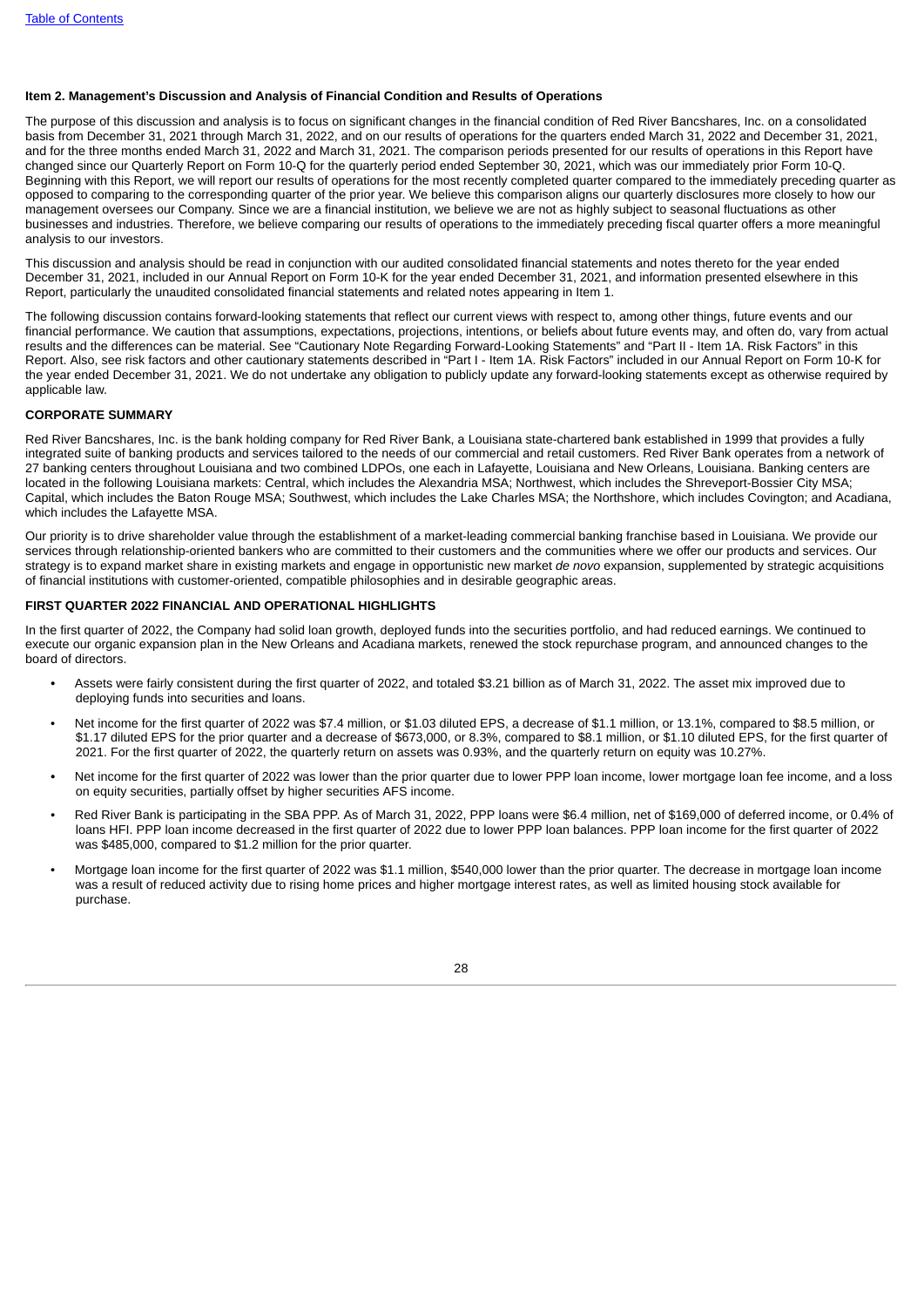- Equity securities are an investment in a CRA mutual fund consisting primarily of bonds. The mutual fund had a loss of \$365,000 for the first quarter of 2022, compared to a loss of \$75,000 for the fourth quarter of 2021.
- In the first quarter of 2022, excess funds were deployed into the securities AFS portfolio. Securities AFS as of March 31, 2022, were \$810.8 million, or 25.2% of assets, compared to \$659.2 million, or 20.4% of assets, as of December 31, 2021. This portfolio increased \$151.6 million, or 23.0%, during the first quarter of 2022, which resulted in a \$550,000 increase in securities income.
- *•* As of March 31, 2022, non-PPP loans HFI (non-GAAP) were \$1.73 billion, an increase of \$68.3 million, or 4.1%, from December 31, 2021. The growth in non-PPP loans HFI was primarily a result of new customer activity associated with new lenders in our expansion markets and increased loan activity in various legacy markets. For additional information on non-GAAP financial measures, see " - Non-GAAP Financial Measures" in this Report.
- *•* Excluding PPP loan income, the net interest margin FTE (non-GAAP) for the first quarter of 2022 was 2.41%, compared to 2.38% for the prior quarter. This increase was primarily a result of deploying low-yielding, short-term liquid assets into higher-yielding securities and loans. For additional information on non-GAAP financial measures, see " - Non-GAAP Financial Measures" in this Report.
- NPAs were \$973,000, or 0.03% of assets, as of March 31, 2022. As of March 31, 2022, the allowance for loan losses was \$19.2 million, or 1.11% of loans HFI.
- The board of directors approved changes to the Red River Bank 401(k) Profit Sharing Plan ("401(k) Plan"). Effective April 1, 2022, employees have the opportunity to invest a portion of their 401(k) Plan funds in the Company's common stock through a unitized fund.
- We paid a quarterly cash dividend of \$0.07 per common share.
- In the fourth quarter of 2021, the \$5.0 million stock repurchase program that was approved in August 2021 was completed after reaching the purchase limit. On February 4, 2022, the board of directors approved the renewal of our stock repurchase program. The renewed repurchase program authorizes the Company to purchase up to \$5.0 million of outstanding shares of common stock from February 4, 2022 through December 31, 2022. In accordance with this stock repurchase program, we repurchased 4,465 shares of our common stock in the first quarter of 2022 at an aggregate cost of \$218,000.
- We continued implementing our organic expansion plan. On January 26, 2022, we opened our first Red River Bank full-service banking center in Lafayette, Louisiana. In March 2022, we leased an existing banking center location in downtown New Orleans, which, pending regulatory approval, we expect to open as the Bank's first full-service banking center in the New Orleans market in the second quarter of 2022. Also, we purchased property in Metairie, Louisiana, a New Orleans suburb, with the plan to construct a full-service banking center.
- Various changes occurred with the Boards of Directors of the Company and the Bank. John C. Simpson, Chair Emeritus and a founding director, retired from the Board of Directors of the Company and the Bank at the end of his term at the Company's 2022 annual shareholder meeting on May 5, 2022. Michael D. Crowell was appointed to the boards of the Company and the Bank.

The following tables contain selected financial information regarding our financial position and performance as of and for the periods indicated.

|                                                | As of             | Change from<br>December 31, 2021 to March 31,<br>2022 |     |            |            |  |
|------------------------------------------------|-------------------|-------------------------------------------------------|-----|------------|------------|--|
| (dollars in thousands)                         | March 31.<br>2022 | December 31,<br>2021                                  |     | \$ Change  | % Change   |  |
| <b>Selected Period End Balance Sheet Data:</b> |                   |                                                       |     |            |            |  |
| <b>Total assets</b>                            | \$<br>3,212,460   | \$<br>3.224.710                                       | \$. | (12, 250)  | (0.4)%     |  |
| Interest-bearing deposits in other banks       | 506,982           | 761.721                                               |     | (254, 739) | $(33.4)\%$ |  |
| Securities available-for-sale                  | 810.804           | 659.178                                               |     | 151.626    | 23.0 %     |  |
| Loans held for investment                      | 1.741.026         | 1,683,832                                             |     | 57.194     | 3.4%       |  |
| Total deposits                                 | 2,927,728         | 2,910,348                                             |     | 17.380     | 0.6%       |  |
| Total stockholders' equity                     | 264.874           | 298.150                                               |     | (33, 276)  | $(11.2)\%$ |  |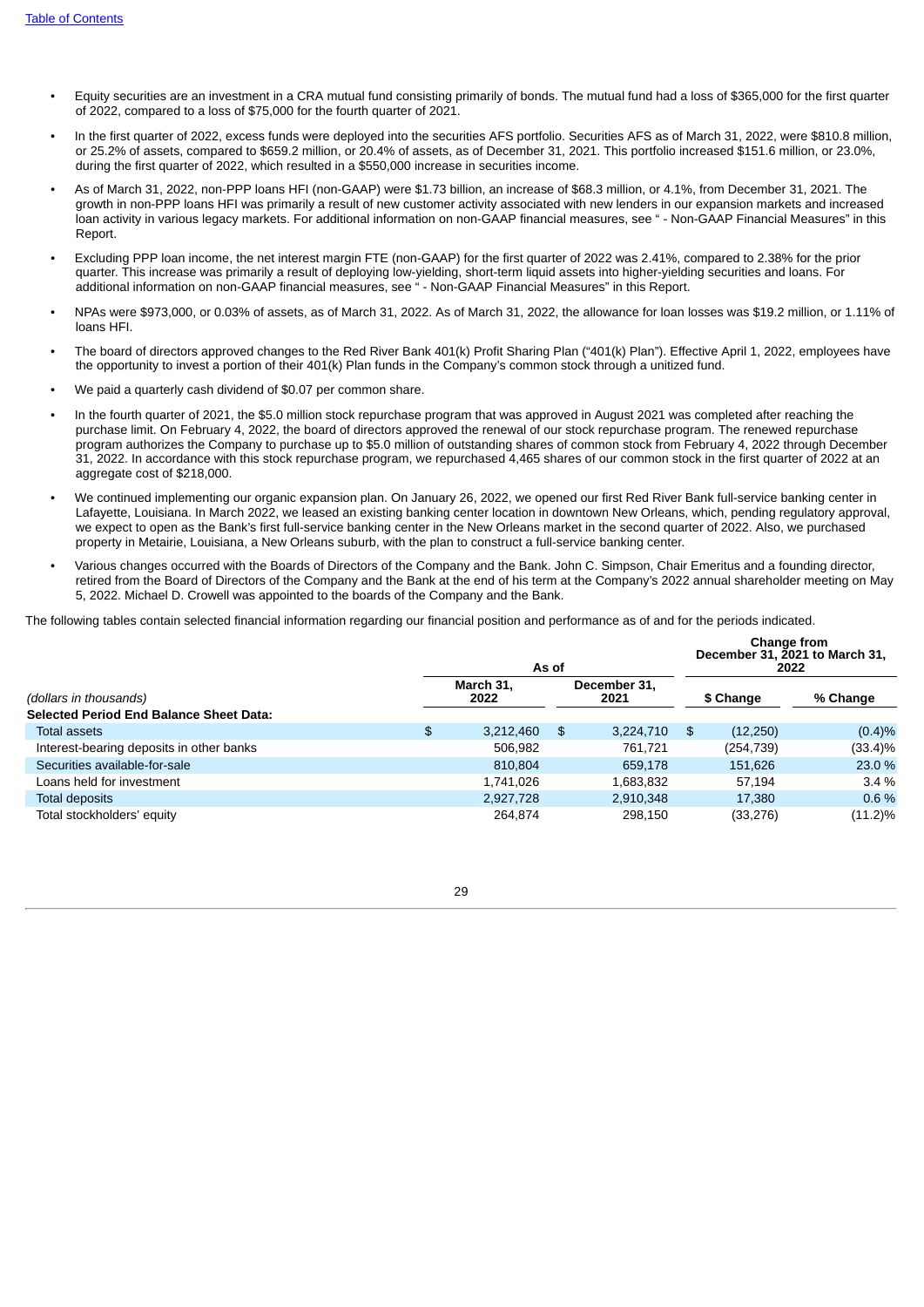|                                                      |                | As of and for the<br><b>Three Months Ended</b> |    |                      |                |                   |  |  |  |  |  |  |
|------------------------------------------------------|----------------|------------------------------------------------|----|----------------------|----------------|-------------------|--|--|--|--|--|--|
| (dollars in thousands, except per share data)        |                | March 31,<br>2022                              |    | December 31.<br>2021 |                | March 31,<br>2021 |  |  |  |  |  |  |
| <b>Net Income</b>                                    | $\mathfrak{L}$ | 7,392                                          | \$ | 8,510                | $\mathfrak{P}$ | 8,065             |  |  |  |  |  |  |
| <b>Per Common Share Data:</b>                        |                |                                                |    |                      |                |                   |  |  |  |  |  |  |
| Earnings per share, basic                            | \$             | 1.03                                           | \$ | 1.18                 | \$             | 1.10              |  |  |  |  |  |  |
| Earnings per share, diluted                          | \$             | 1.03                                           | \$ | 1.17                 | \$             | 1.10              |  |  |  |  |  |  |
| Book value per share                                 | \$             | 36.91                                          | \$ | 41.52                | \$             | 38.99             |  |  |  |  |  |  |
| Tangible book value per share $(1,2)$                | \$             | 36.69                                          | \$ | 41.31                | $\frac{1}{2}$  | 38.78             |  |  |  |  |  |  |
| Realized book value per share <sup>(1,3)</sup>       | \$             | 43.02                                          | \$ | 42.05                | \$             | 39.04             |  |  |  |  |  |  |
| Cash dividends per share                             | \$             | 0.07                                           | \$ | 0.07                 | $\mathfrak{P}$ | 0.07              |  |  |  |  |  |  |
| Shares outstanding                                   |                | 7,176,365                                      |    | 7,180,155            |                | 7,306,747         |  |  |  |  |  |  |
| Weighted average shares outstanding, basic           |                | 7,179,624                                      |    | 7,229,324            |                | 7,317,995         |  |  |  |  |  |  |
| Weighted average shares outstanding, diluted         |                | 7,198,616                                      |    | 7,247,277            |                | 7,337,151         |  |  |  |  |  |  |
| <b>Summary Performance Ratios:</b>                   |                |                                                |    |                      |                |                   |  |  |  |  |  |  |
| Return on average assets                             |                | 0.93%                                          |    | 1.09 %               |                | 1.20 %            |  |  |  |  |  |  |
| Return on average equity                             |                | 10.27 %                                        |    | 11.33 %              |                | 11.36 %           |  |  |  |  |  |  |
| Net interest margin                                  |                | 2.41 %                                         |    | 2.46 %               |                | 2.69 %            |  |  |  |  |  |  |
| Net interest margin FTE <sup>(4)</sup>               |                | 2.46 %                                         |    | 2.52 %               |                | 2.76 %            |  |  |  |  |  |  |
| Efficiency ratio(5)                                  |                | 60.80 %                                        |    | 57.33 %              |                | 54.02 %           |  |  |  |  |  |  |
| Loans HFI to deposits ratio                          |                | 59.47 %                                        |    | 57.86 %              |                | 63.69%            |  |  |  |  |  |  |
| Noninterest-bearing deposits to deposits ratio       |                | 40.34 %                                        |    | 39.50 %              |                | 40.37 %           |  |  |  |  |  |  |
| Noninterest income to average assets                 |                | 0.56%                                          |    | 0.72%                |                | 1.01 %            |  |  |  |  |  |  |
| Operating expense to average assets                  |                | 1.77 %                                         |    | 1.79 %               |                | 1.96 %            |  |  |  |  |  |  |
| <b>Summary Credit Quality Ratios:</b>                |                |                                                |    |                      |                |                   |  |  |  |  |  |  |
| NPAs to total assets                                 |                | 0.03%                                          |    | 0.03%                |                | 0.13%             |  |  |  |  |  |  |
| Nonperforming loans to loans HFI                     |                | 0.02%                                          |    | 0.02%                |                | 0.18%             |  |  |  |  |  |  |
|                                                      |                | 1.11 %                                         |    | 1.14 %               |                | 1.21 %            |  |  |  |  |  |  |
| Allowance for loan losses to loans HFI               |                |                                                |    |                      |                |                   |  |  |  |  |  |  |
| Net charge-offs to average loans                     |                | 0.00%                                          |    | 0.01%                |                | 0.00%             |  |  |  |  |  |  |
| <b>Capital Ratios:</b>                               |                |                                                |    |                      |                |                   |  |  |  |  |  |  |
| Total stockholders' equity to total assets           |                | 8.25 %                                         |    | 9.25 %               |                | 10.10 %           |  |  |  |  |  |  |
| Tangible common equity to tangible assets $(1,6)$    |                | 8.20 %                                         |    | 9.20 %               |                | 10.05 %           |  |  |  |  |  |  |
| Total risk-based capital to risk-weighted assets     |                | 17.28 %                                        |    | 17.83 %              |                | 18.87 %           |  |  |  |  |  |  |
| Tier 1 risk-based capital to risk-weighted assets    |                | 16.26 %                                        |    | 16.76 %              |                | 17.66 %           |  |  |  |  |  |  |
| Common equity Tier 1 capital to risk-weighted assets |                | 16.26 %                                        |    | 16.76 %              |                | 17.66 %           |  |  |  |  |  |  |
| Tier 1 risk-based capital to average assets          |                | 9.51 %                                         |    | 9.67%                |                | 10.43 %           |  |  |  |  |  |  |

(1) (2) (3) (4) (5) (6)

Non-GAAP financial measure. Calculations of this measure and reconciliations to GAAP are included in " - Non-GAAP Financial Measures" in this Report. This measure has not been audited.<br>We calculate tangible book value per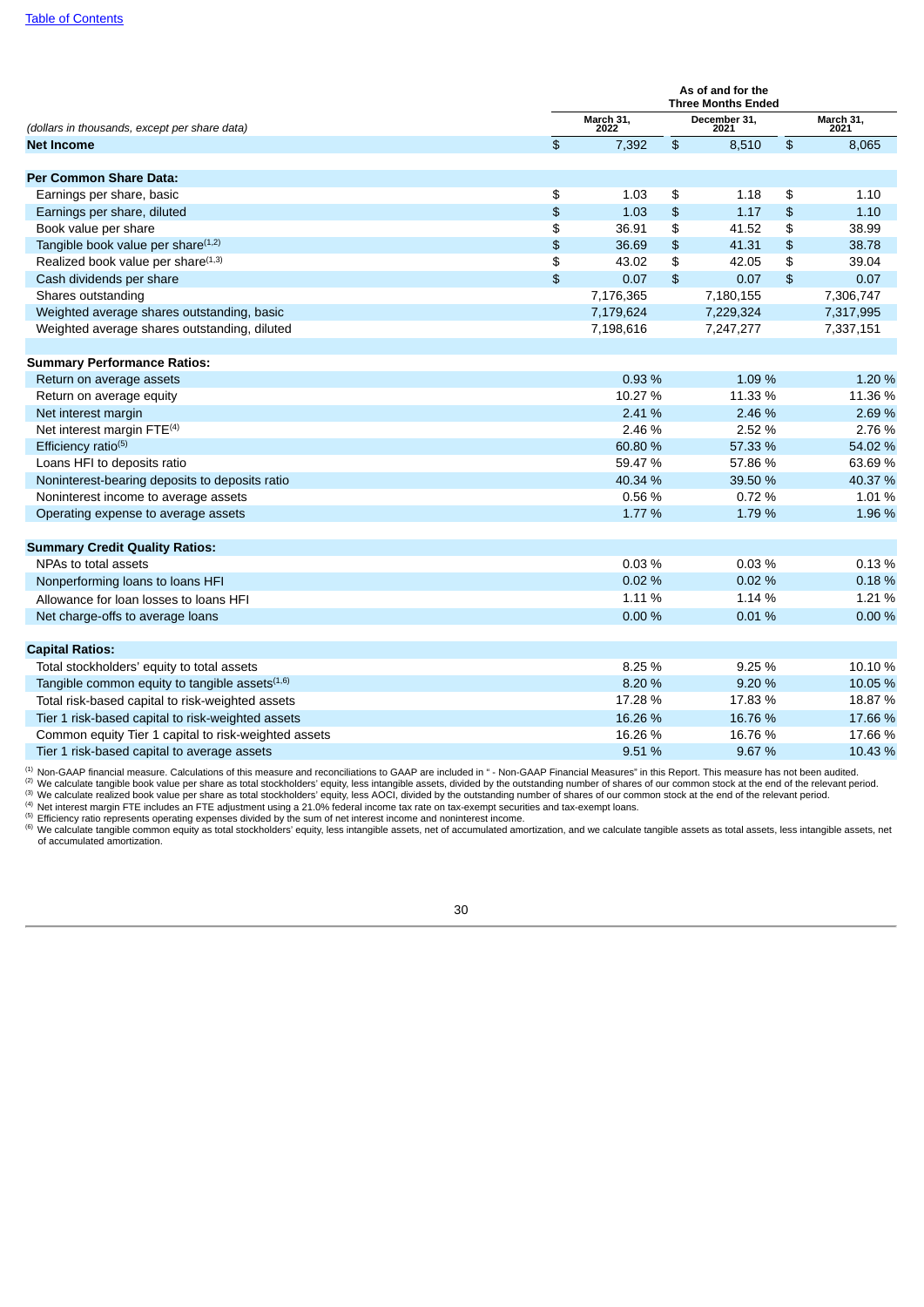#### **RESULTS OF OPERATIONS**

Net income for the first quarter of 2022 was \$7.4 million, or \$1.03 diluted EPS, a decrease of \$1.1 million or 13.1%, compared to \$8.5 million, or \$1.17 diluted EPS, in the fourth quarter of 2021. The decrease in net income was due to a \$1.3 million decrease in noninterest income, a \$47,000 decrease in net interest income, and a \$46,000 increase in operating expenses, partially offset by a \$245,000 decrease in income tax expense. The return on assets for the first quarter of 2022 was 0.93%, compared to 1.09% for the fourth quarter of 2021. The return on equity was 10.27% for the first quarter of 2022 and 11.33% for the fourth quarter of 2021. Our efficiency ratio for the first quarter of 2022 was 60.80%, compared to 57.33% for the fourth quarter of 2021.

Net income for the three months ended March 31, 2022, was \$7.4 million, or \$1.03 diluted EPS, a decrease of \$673,000, or 8.3%, compared to \$8.1 million, or \$1.10 diluted EPS, for the three months ended March 31, 2021. The decrease in net income was due to a \$2.4 million decrease in noninterest income and an \$899,000 increase in operating expenses, partially offset by a \$1.3 million decrease in the provision for loan losses, a \$1.1 million increase in net interest income, and a \$162,000 decrease in income tax expense. The return on assets for the three months ended March 31, 2022, was 0.93%, compared to 1.20% for the same period in the prior year. The return on equity was 10.27% for the three months ended March 31, 2022, and 11.36% for the three months ended March 31, 2021. Our efficiency ratio for the three months ended March 31, 2022, was 60.80%, compared to 54.02% for the three months ended March 31, 2021.

#### *Net Interest Income and Net Interest Margin*

Our operating results depend primarily on our net interest income. Fluctuations in market interest rates impact the yield on interest-earning assets and the rate paid on interest-bearing liabilities. Changes in the amount and type of interest-earning assets and interest-bearing liabilities impact our net interest income. To evaluate net interest income, we measure and monitor: (1) yields on loans and other interest-earning assets; (2) the cost of deposits and other funding sources; (3) net interest spread; and (4) net interest margin. Since noninterest-bearing sources of funds, such as noninterest-bearing deposits and stockholders' equity, also fund interest-earning assets, net interest margin includes the benefit of these noninterest-bearing funding sources.

Beginning March 2020, we were in a low interest rate environment that impacted both the net interest income and net interest margin FTE. In March 2020, the target federal funds rate decreased 150 bps to 0.25% and remained at that rate until March 16, 2022, when the FOMC increased the target federal funds rate 25 bps to 0.50%. The average effective federal funds rate for the first quarter of 2022 was 0.12% compared to 0.08% for both the fourth quarter of 2021 and the first quarter of 2021. The net interest income and net interest margin FTE continued to be impacted by the low interest rate environment, despite the FOMC increasing the target federal funds rate.

# *First Quarter of 2022 vs. Fourth Quarter of 2021*

Net interest income for the first quarter of 2022 was \$18.7 million, which was \$47,000, or 0.3%, lower than the fourth quarter of 2021, due to a \$66,000 decrease in interest and dividend income, partially offset by a \$19,000 decrease in interest expense. The decrease in interest and dividend income was primarily due to a decrease in PPP loan income, partially offset by an increase in securities income. PPP loan income decreased \$727,000 due to lower average PPP loans outstanding and lower fees recognized to income on PPP loans. Securities income increased \$550,000 during the first quarter as we increased our investment in our securities portfolio by deploying lower-yielding short-term liquid assets into higher-yielding taxable securities. Interest expense decreased in the first quarter of 2022 as a result of our third quarter 2021 adjustment to rates, which impacted new and renewing time deposits, partially offset by an increase in the average balance of interest-bearing transaction deposits.

The net interest margin FTE decreased six bps to 2.46% for the first quarter of 2022, compared to 2.52% for the prior quarter, primarily due to a 16 bp decrease in loan yield driven by a \$727,000 decrease in PPP loan income. This decrease was partially offset by an eight bp increase in the yield on taxable securities driven by our deployment of short-term liquid assets into the securities portfolio. This activity increased the balance of higher-yielding taxable securities and decreased the balance of lower-yielding short-term liquid assets, which also benefited from higher yields compared to the prior quarter due to a higher interest rate environment.

The FOMC is expected to raise the target federal funds rate several more times in 2022. Our balance sheet is asset sensitive, and historically, our deposit interest rates have adjusted more slowly than the change in the federal funds rate. As of March 31, 2022, floating rate loans were 14.5% of loans HFI, and floating rate transaction deposits were 4.4% of interest-bearing transaction deposits. Dependent upon balance sheet activity and excluding PPP loans, we expect an increasing interest rate environment to positively impact our net interest income and net interest margin FTE in 2022.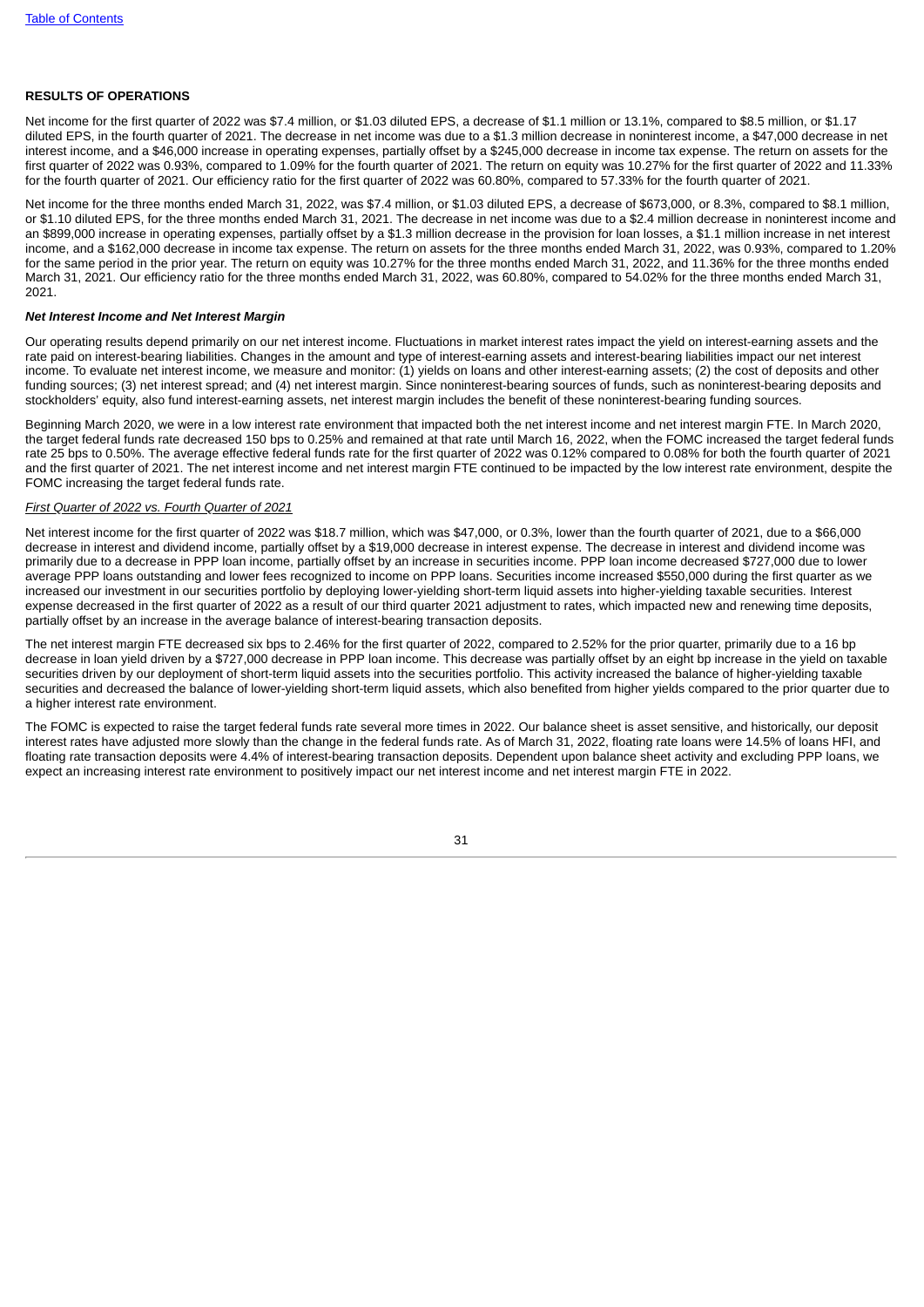The following table presents average balance sheet information, interest income, interest expense, and the corresponding average yields earned and rates paid for the three months ended March 31, 2022 and December 31, 2021:

|                                             | For the Three Months Ended |                                          |                |                                                       |                           |                |                                          |                |                                                |                                 |  |  |
|---------------------------------------------|----------------------------|------------------------------------------|----------------|-------------------------------------------------------|---------------------------|----------------|------------------------------------------|----------------|------------------------------------------------|---------------------------------|--|--|
|                                             |                            |                                          |                | March 31, 2022                                        |                           |                | December 31, 2021                        |                |                                                |                                 |  |  |
| (dollars in thousands)                      |                            | Average<br><b>Balance</b><br>Outstanding |                | <b>Interest</b><br>Earned/<br><b>Interest</b><br>Paid | Average<br>Yield/<br>Rate |                | Average<br><b>Balance</b><br>Outstanding |                | <b>Interest</b><br>Earned/<br>Interest<br>Paid | Average<br><b>Yield</b><br>Rate |  |  |
| <b>Assets</b>                               |                            |                                          |                |                                                       |                           |                |                                          |                |                                                |                                 |  |  |
| Interest-earning assets:                    |                            |                                          |                |                                                       |                           |                |                                          |                |                                                |                                 |  |  |
| Loans $(1,2)$                               | \$                         | 1,690,445                                | \$             | 16,770                                                | 3.97 %                    | $\mathfrak{S}$ | $1,654,711$ \$                           |                | 17,415                                         | 4.13%                           |  |  |
| Securities - taxable                        |                            | 556,648                                  |                | 1,879                                                 | 1.35 %                    |                | 423,724                                  |                | 1,347                                          | 1.27 %                          |  |  |
| Securities - tax-exempt                     |                            | 215,360                                  |                | 1,083                                                 | 2.01 %                    |                | 210,263                                  |                | 1,065                                          | 2.03 %                          |  |  |
| Federal funds sold                          |                            | 53,249                                   |                | 25                                                    | 0.19%                     |                | 55,342                                   |                | 21                                             | 0.15 %                          |  |  |
| Interest-bearing balances due from banks    |                            | 589,794                                  |                | 251                                                   | 0.17%                     |                | 645,627                                  |                | 226                                            | 0.14%                           |  |  |
| Nonmarketable equity securities             |                            | 3,450                                    |                | $\mathbf{1}$                                          | 0.10%                     |                | 3,449                                    |                | $\mathbf{1}$                                   | 0.10%                           |  |  |
| Total interest-earning assets               |                            | 3,108,946                                | \$             | 20,009                                                | 2.58 %                    |                | 2,993,116                                | \$             | 20,075                                         | 2.64 %                          |  |  |
| Allowance for loan losses                   |                            | (19, 203)                                |                |                                                       |                           |                | (19, 164)                                |                |                                                |                                 |  |  |
| Noninterest-earning assets                  |                            | 124,258                                  |                |                                                       |                           |                | 130,268                                  |                |                                                |                                 |  |  |
| <b>Total assets</b>                         | \$                         | 3,214,001                                |                |                                                       |                           | \$             | 3,104,220                                |                |                                                |                                 |  |  |
| <b>Liabilities and Stockholders' Equity</b> |                            |                                          |                |                                                       |                           |                |                                          |                |                                                |                                 |  |  |
| Interest-bearing liabilities:               |                            |                                          |                |                                                       |                           |                |                                          |                |                                                |                                 |  |  |
| Interest-bearing transaction deposits       | $\mathfrak{L}$             | 1,418,583                                | $\frac{3}{2}$  | 455                                                   | 0.13%                     | $\mathfrak{S}$ | 1,310,430                                | $\mathfrak{s}$ | 410                                            | 0.12%                           |  |  |
| Time deposits                               |                            | 332,585                                  |                | 826                                                   | 1.01%                     |                | 341,445                                  |                | 890                                            | 1.03%                           |  |  |
| Total interest-bearing deposits             |                            | 1,751,168                                |                | 1,281                                                 | 0.30 %                    |                | 1,651,875                                |                | 1,300                                          | 0.31 %                          |  |  |
| Other borrowings                            |                            |                                          |                |                                                       | $-$ %                     |                |                                          |                |                                                | $-$ %                           |  |  |
| Total interest-bearing liabilities          |                            | 1,751,168                                | $\mathfrak{s}$ | 1,281                                                 | 0.30 %                    |                | 1,651,875                                | $\frac{2}{3}$  | 1,300                                          | 0.31 %                          |  |  |
| Noninterest-bearing liabilities:            |                            |                                          |                |                                                       |                           |                |                                          |                |                                                |                                 |  |  |
| Noninterest-bearing deposits                |                            | 1,153,377                                |                |                                                       |                           |                | 1.136.342                                |                |                                                |                                 |  |  |
| Accrued interest and other liabilities      |                            | 17,514                                   |                |                                                       |                           |                | 18,050                                   |                |                                                |                                 |  |  |
| Total noninterest-bearing liabilities       |                            | 1,170,891                                |                |                                                       |                           |                | 1,154,392                                |                |                                                |                                 |  |  |
| Stockholders' equity                        |                            | 291,942                                  |                |                                                       |                           |                | 297,953                                  |                |                                                |                                 |  |  |
| Total liabilities and stockholders' equity  | \$                         | 3,214,001                                |                |                                                       |                           | \$             | 3,104,220                                |                |                                                |                                 |  |  |
| Net interest income                         |                            |                                          | \$             | 18,728                                                |                           |                |                                          | \$             | 18,775                                         |                                 |  |  |
| Net interest spread                         |                            |                                          |                |                                                       | 2.28 %                    |                |                                          |                |                                                | 2.33 %                          |  |  |
| Net interest margin                         |                            |                                          |                |                                                       | 2.41 %                    |                |                                          |                |                                                | 2.46 %                          |  |  |
| Net interest margin FTE(3)                  |                            |                                          |                |                                                       | 2.46 %                    |                |                                          |                |                                                | 2.52 %                          |  |  |
| Cost of deposits                            |                            |                                          |                |                                                       | 0.18%                     |                |                                          |                |                                                | 0.18%                           |  |  |
| Cost of funds                               |                            |                                          |                |                                                       | 0.17%                     |                |                                          |                |                                                | 0.17%                           |  |  |

 $^{(1)}$  Includes average outstanding balances of loans HFS of \$4.3 million and \$6.1 million for the three months ended March 31, 2022 and December 31, 2021, respectively.

 $(2)$  Nonaccrual loans are included as loans carrying a zero yield.

 $\left( ^{\text{3}}\right)$  Net interest margin FTE includes an FTE adjustment using a 21.0% federal income tax rate on tax-exempt securities and tax-exempt loans.

Average PPP loans outstanding, net of deferred income, for the first quarter of 2022 were \$11.1 million, which was \$18.1 million lower than the prior quarter. During the first quarter of 2022, we received \$11.6 million in SBA forgiveness and borrower repayments on PPP loans, compared to \$29.6 million in the prior quarter. PPP loans have a 1.0% interest rate, and PPP loan origination fees are recorded to interest income over the loan term, or until the loans are forgiven by the SBA or repaid by the borrower. When PPP loan forgiveness payments or borrower payments are received in full, the remaining portion of origination fees are recorded to income. For the first quarter of 2022, PPP loan interest and fees totaled \$485,000, resulting in a 17.77% yield, compared to \$1.2 million in interest and fees and a 16.46% yield for the prior quarter. The decrease in PPP loan income was primarily due to a lower amount of PPP loans forgiven by the SBA in the first quarter of 2022 than in the fourth quarter of 2021. The increase in PPP loan yield was primarily due to forgiving loans with higher origination fee percentages in the first quarter of 2022 when compared to the prior quarter. As of March 31, 2022, deferred PPP fees were \$169,000.

Excluding PPP loan income, net interest income (non-GAAP) for the first quarter of 2022 was \$18.2 million, which was \$680,000, or 3.9%, higher than the fourth quarter of 2021. Also, with PPP loans excluded for the first quarter of 2022, the yield on non-PPP loans (non-GAAP) was 3.88%, and the net interest margin FTE (non-GAAP) was 2.41%. For the first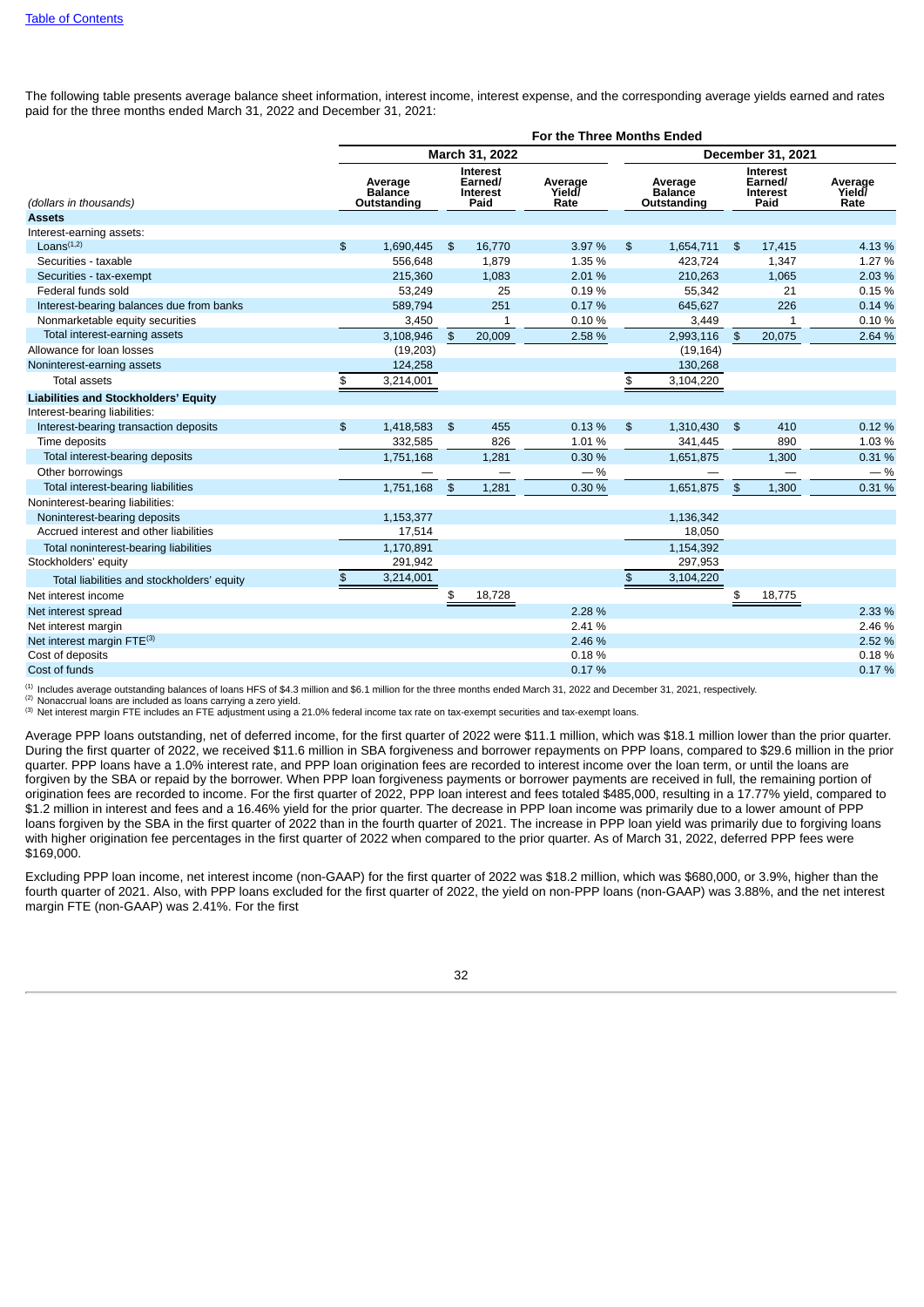quarter of 2022. PPP loans had a nine bp accretive impact to the yield on loans and a five bp accretive impact to the net interest margin FTE. For additional information on non-GAAP financial measures, see " - Non-GAAP Financial Measures" in this Report.

The following table presents interest income for total loans, PPP loans, total non-PPP loans (non-GAAP), as well as net interest income and net interest ratios excluding PPP loans (non-GAAP) for the three months ended March 31, 2022 and December 31, 2021:

|                                                                                                                                                                          | For the Three Months Ended               |           |                               |                |                  |                                          |           |                               |         |                  |  |  |  |
|--------------------------------------------------------------------------------------------------------------------------------------------------------------------------|------------------------------------------|-----------|-------------------------------|----------------|------------------|------------------------------------------|-----------|-------------------------------|---------|------------------|--|--|--|
|                                                                                                                                                                          |                                          |           |                               | March 31, 2022 |                  | December 31, 2021                        |           |                               |         |                  |  |  |  |
| (dollars in thousands)                                                                                                                                                   | Average<br><b>Balance</b><br>Outstanding |           | Interest/Fee<br><b>Earned</b> |                | Average<br>Yield | Average<br><b>Balance</b><br>Outstanding |           | Interest/Fee<br><b>Earned</b> |         | Average<br>Yield |  |  |  |
| Loans $(1,2)$                                                                                                                                                            | \$                                       | 1,690,445 | \$                            | 16,770         | 3.97 %           | \$                                       | 1,654,711 | \$                            | 17,415  | 4.13%            |  |  |  |
| Less: PPP loans, net                                                                                                                                                     |                                          |           |                               |                |                  |                                          |           |                               |         |                  |  |  |  |
| Average                                                                                                                                                                  |                                          | 11,061    |                               |                |                  |                                          | 29,191    |                               |         |                  |  |  |  |
| Interest                                                                                                                                                                 |                                          |           |                               | 28             |                  |                                          |           |                               | 76      |                  |  |  |  |
| Fees                                                                                                                                                                     |                                          |           |                               | 457            |                  |                                          |           |                               | 1,136   |                  |  |  |  |
| Total PPP loans, net                                                                                                                                                     |                                          | 11,061    |                               | 485            | 17.77 %          |                                          | 29,191    |                               | 1,212   | 16.46 %          |  |  |  |
| Non-PPP loans (non-GAAP) <sup>(3)</sup>                                                                                                                                  | \$.                                      | 1,679,384 | $\frac{1}{2}$                 | 16,285         | 3.88 %           | \$                                       | 1,625,520 | $\frac{1}{2}$                 | 16,203  | 3.90 %           |  |  |  |
| Net interest income, excluding PPP loan income (non-GAAP)                                                                                                                |                                          |           |                               |                |                  |                                          |           |                               |         |                  |  |  |  |
| Net interest income                                                                                                                                                      |                                          |           | \$                            | 18,728         |                  |                                          |           | \$                            | 18,775  |                  |  |  |  |
| PPP loan income                                                                                                                                                          |                                          |           |                               | (485)          |                  |                                          |           |                               | (1,212) |                  |  |  |  |
| Net interest income, excluding PPP loan income<br>$(non-GAAP)^{(3)}$                                                                                                     |                                          |           | £                             | 18,243         |                  |                                          |           | £                             | 17,563  |                  |  |  |  |
|                                                                                                                                                                          |                                          |           |                               |                |                  |                                          |           |                               |         |                  |  |  |  |
| Ratios excluding PPP loans, net (non-GAAP) <sup>(3)</sup>                                                                                                                |                                          |           |                               |                |                  |                                          |           |                               |         |                  |  |  |  |
| Net interest spread                                                                                                                                                      |                                          |           |                               |                | 2.22 %           |                                          |           |                               |         | 2.19 %           |  |  |  |
| Net interest margin                                                                                                                                                      |                                          |           |                               |                | 2.35 %           |                                          |           |                               |         | 2.33 %           |  |  |  |
| Net interest margin FTE <sup>(4)</sup>                                                                                                                                   |                                          |           |                               |                | 2.41 %           |                                          |           |                               |         | 2.38 %           |  |  |  |
| (1) Includes average outstanding balances of loans HFS of \$4.3 million and \$6.1 million for the three months ended March 31, 2022 and December 31, 2021, respectively. |                                          |           |                               |                |                  |                                          |           |                               |         |                  |  |  |  |

<sup>(2)</sup> Nonaccrual loans are included as loans carrying a zero yield.

<sup>(3)</sup> Non-GAAP financial measure. See also " - Non-GAAP Financial Measures" in this Report.

 $^{(4)}$  Net interest margin FTE includes an FTE adjustment using a 21.0% federal income tax rate on tax-exempt securities and tax-exempt loans.

# *Three Months Ended March 31, 2022 vs. Three Months Ended March 31, 2021*

Net interest income for the three months ended March 31, 2022 was \$18.7 million, which was \$1.1 million, or 6.5%, higher than \$17.6 million for the three months ended March 31, 2021. Net interest income increased due to an \$831,000 increase in interest and dividend income and a \$306,000 decrease in interest expense.

The increase in interest and dividend income for the three months ended March 31, 2022, when compared to the three months ended March 31, 2021, was primarily due to our deployment of excess liquidity, which resulted in increases to non-PPP loan income and securities income, partially offset by a decrease in PPP loan income. Non-PPP loan income increased \$1.3 million due to a \$192.9 million increase in the average balance of non-PPP loans when compared to the first quarter of 2021, partially offset by lower rates on new and renewed non-PPP loans. Securities income increased \$1.1 million due to a higher average balance of securities as we increased our investment in our securities portfolio during the first quarter of 2022 by deploying lower-yielding short-term liquid assets into higher-yielding taxable securities. PPP loan income decreased \$1.6 million due to lower average PPP loan balances outstanding and lower fees recognized to income on PPP loans.

Interest expense decreased over the past 12 months as deposits continued to price downward as we adjusted rates on interest-bearing deposits. This decrease was partially offset by higher interest-bearing deposit balances. For the three months ended March 31, 2022, average interest-bearing deposits increased \$286.1 million, or 19.5%, compared to the three months ended March 31, 2021.

Net interest margin FTE decreased 30 bps to 2.46% for the three months ended March 31, 2022, from 2.76% for the three months ended March 31, 2021, primarily due to a 34 bp decrease in loan yield. Loan yield decreased as a result of a \$1.6 million decrease in PPP loan income and a 17 bp decrease in the yield on non-PPP loans. PPP loan income decreased

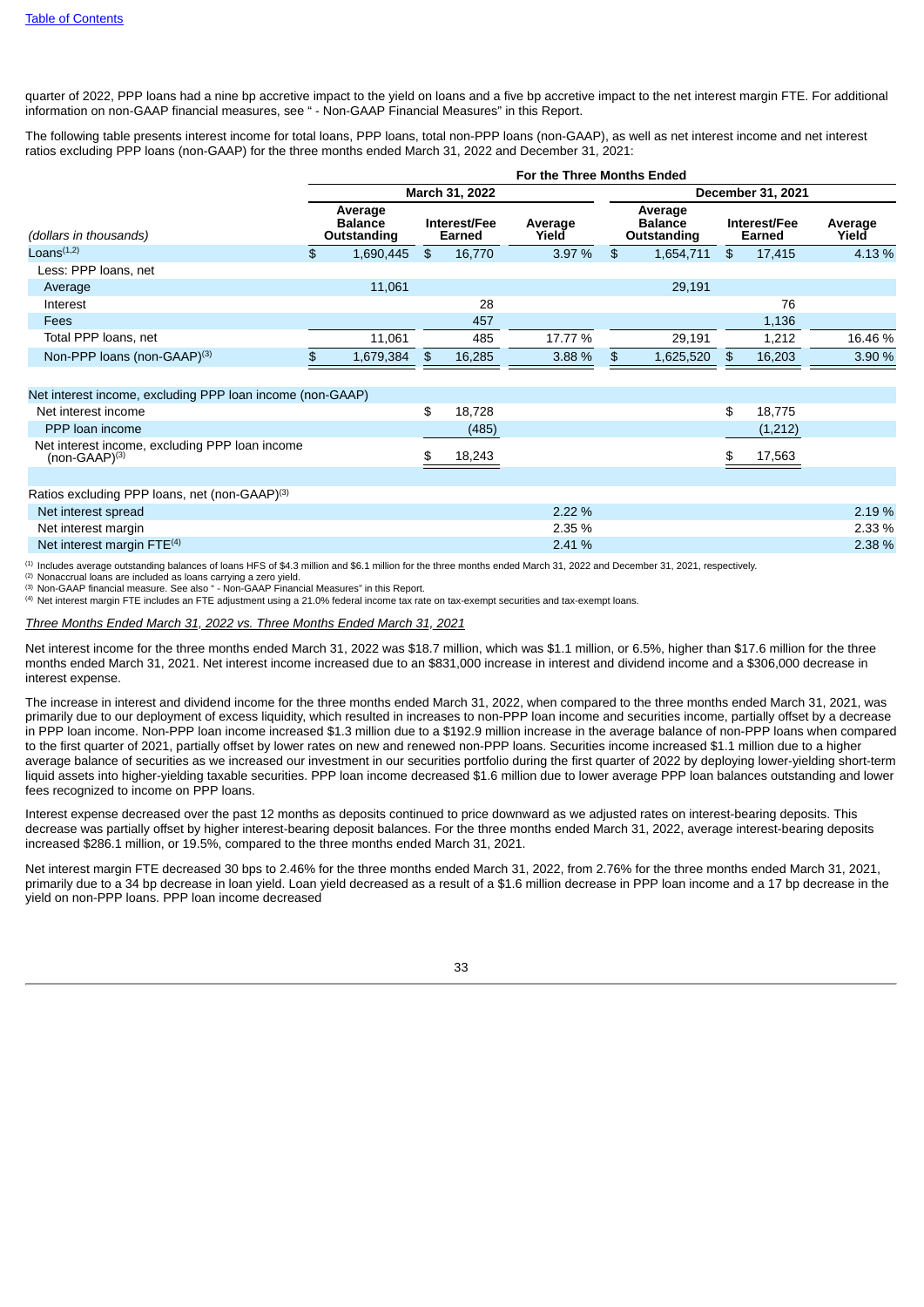due to lower fees recognized to income on PPP loans and a lower average balance of PPP loans outstanding. The yield on non-PPP loans decreased from 4.05% to 3.88% due to lower rates on new and renewed non-PPP loans over the past 12 months. These decreases were partially offset by an 18 bp increase in the yield on taxable securities driven by our deployment of short-term liquid assets into our securities portfolio. This deployment increased the average balance of higher-yielding taxable securities from \$295.5 million to \$556.6 million, an increase of \$261.1 million or 88.4%. In addition, the yield on taxable securities benefited from higher market interest rates on securities purchased during the first quarter of 2022, compared to the interest rate on taxable securities during the same period in 2021. The net interest margin also benefited from a nine bp decrease in the cost of deposits. The cost of deposits decreased from 0.27% to 0.18% for the three months ended March 31, 2022, due to a 14 bp decrease in the rate on interest-bearing deposits as a result of our adjustments to deposit rates.

The following table presents average balance sheet information, interest income, interest expense, and the corresponding average yields earned and rates paid for the three months ended March 31, 2022 and 2021:

|                                             | For the Three Months Ended |                                          |                |                                         |                           |                |                                          |                |                                                |                           |  |  |
|---------------------------------------------|----------------------------|------------------------------------------|----------------|-----------------------------------------|---------------------------|----------------|------------------------------------------|----------------|------------------------------------------------|---------------------------|--|--|
|                                             |                            |                                          |                | March 31, 2022                          |                           |                | March 31, 2021                           |                |                                                |                           |  |  |
| (dollars in thousands)                      |                            | Average<br><b>Balance</b><br>Outstanding |                | Interest<br>Earned/<br>Interest<br>Paid | Average<br>Yieldl<br>Rate |                | Average<br><b>Balance</b><br>Outstanding |                | <b>Interest</b><br>Earned/<br>Interest<br>Paid | Average<br>Yield/<br>Rate |  |  |
| <b>Assets</b>                               |                            |                                          |                |                                         |                           |                |                                          |                |                                                |                           |  |  |
| Interest-earning assets:                    |                            |                                          |                |                                         |                           |                |                                          |                |                                                |                           |  |  |
| Loans $(1,2)$                               | \$                         | 1,690,445                                | \$             | 16,770                                  | 3.97 %                    | $\mathfrak{S}$ | 1,594,796                                | $\mathfrak{S}$ | 17,165                                         | 4.31 %                    |  |  |
| Securities - taxable                        |                            | 556,648                                  |                | 1,879                                   | 1.35 %                    |                | 295,501                                  |                | 862                                            | 1.17%                     |  |  |
| Securities - tax-exempt                     |                            | 215,360                                  |                | 1,083                                   | 2.01 %                    |                | 195,406                                  |                | 1,028                                          | 2.10 %                    |  |  |
| Federal funds sold                          |                            | 53,249                                   |                | 25                                      | 0.19%                     |                | 77,484                                   |                | 22                                             | 0.11%                     |  |  |
| Interest-bearing balances due from banks    |                            | 589,794                                  |                | 251                                     | 0.17%                     |                | 447,265                                  |                | 100                                            | 0.09%                     |  |  |
| Nonmarketable equity securities             |                            | 3,450                                    |                | $\mathbf{1}$                            | 0.10%                     |                | 3,447                                    |                | $\mathbf{1}$                                   | 0.13%                     |  |  |
| Total interest-earning assets               | \$                         | 3,108,946                                | $\mathfrak{S}$ | 20,009                                  | 2.58 %                    | $\mathfrak{S}$ | 2,613,899                                | \$             | 19,178                                         | 2.94 %                    |  |  |
| Allowance for loan losses                   |                            | (19, 203)                                |                |                                         |                           |                | (18, 669)                                |                |                                                |                           |  |  |
| Noninterest-earning assets                  |                            | 124,258                                  |                |                                         |                           |                | 133,381                                  |                |                                                |                           |  |  |
| <b>Total assets</b>                         | \$                         | 3,214,001                                |                |                                         |                           | \$             | 2,728,611                                |                |                                                |                           |  |  |
| <b>Liabilities and Stockholders' Equity</b> |                            |                                          |                |                                         |                           |                |                                          |                |                                                |                           |  |  |
| Interest-bearing liabilities:               |                            |                                          |                |                                         |                           |                |                                          |                |                                                |                           |  |  |
| Interest-bearing transaction deposits       | $\mathfrak{S}$             | 1,418,583                                | $\frac{3}{2}$  | 455                                     | 0.13%                     | $\mathfrak{S}$ | 1,124,341                                | $\mathfrak{S}$ | 479                                            | 0.17%                     |  |  |
| Time deposits                               |                            | 332,585                                  |                | 826                                     | 1.01%                     |                | 340,705                                  |                | 1,108                                          | 1.32 %                    |  |  |
| Total interest-bearing deposits             |                            | 1,751,168                                |                | 1.281                                   | 0.30 %                    |                | 1,465,046                                |                | 1,587                                          | 0.44%                     |  |  |
| Other borrowings                            |                            |                                          |                |                                         | $-$ %                     |                |                                          |                |                                                | $-$ %                     |  |  |
| Total interest-bearing liabilities          |                            | 1,751,168                                | $\frac{1}{2}$  | 1,281                                   | 0.30 %                    |                | 1,465,046                                | \$             | 1,587                                          | 0.44%                     |  |  |
| Noninterest-bearing liabilities:            |                            |                                          |                |                                         |                           |                |                                          |                |                                                |                           |  |  |
| Noninterest-bearing deposits                |                            | 1,153,377                                |                |                                         |                           |                | 956,612                                  |                |                                                |                           |  |  |
| Accrued interest and other liabilities      |                            | 17,514                                   |                |                                         |                           |                | 18,187                                   |                |                                                |                           |  |  |
| Total noninterest-bearing liabilities       |                            | 1,170,891                                |                |                                         |                           |                | 974,799                                  |                |                                                |                           |  |  |
| Stockholders' equity                        |                            | 291,942                                  |                |                                         |                           |                | 288,766                                  |                |                                                |                           |  |  |
| Total liabilities and stockholders' equity  | \$                         | 3,214,001                                |                |                                         |                           | \$             | 2,728,611                                |                |                                                |                           |  |  |
| Net interest income                         |                            |                                          | \$             | 18,728                                  |                           |                |                                          | \$             | 17,591                                         |                           |  |  |
| Net interest spread                         |                            |                                          |                |                                         | 2.28 %                    |                |                                          |                |                                                | 2.50 %                    |  |  |
| Net interest margin                         |                            |                                          |                |                                         | 2.41 %                    |                |                                          |                |                                                | 2.69%                     |  |  |
| Net interest margin FTE(3)                  |                            |                                          |                |                                         | 2.46 %                    |                |                                          |                |                                                | 2.76 %                    |  |  |
| Cost of deposits                            |                            |                                          |                |                                         | 0.18%                     |                |                                          |                |                                                | 0.27%                     |  |  |
| Cost of funds                               |                            |                                          |                |                                         | 0.17%                     |                |                                          |                |                                                | 0.25%                     |  |  |

 $^{(1)}$  Includes average outstanding balances of loans HFS of \$4.3 million and \$11.1 million for the three months ended March 31, 2022 and 2021, respectively.

<sup>(2)</sup> Nonaccrual loans are included as loans carrying a zero yield.

 $\text{\tiny (3)}$  Net interest margin FTE includes an FTE adjustment using a 21% federal income tax rate on tax-exempt securities and tax-exempt loans.

Excluding PPP loan income, net interest income (non-GAAP) for the three months ended March 31, 2022, was \$18.2 million, which was \$2.8 million, or 18.0%, higher than the three months ended March 31, 2021. Also, with PPP loans excluded for the three months ended March 31, 2022, the yield on non-PPP loans (non-GAAP) was 3.88%, and the net interest margin FTE (non-GAAP) was 2.41%. For the three months ended March 31, 2022, PPP loans had a nine bp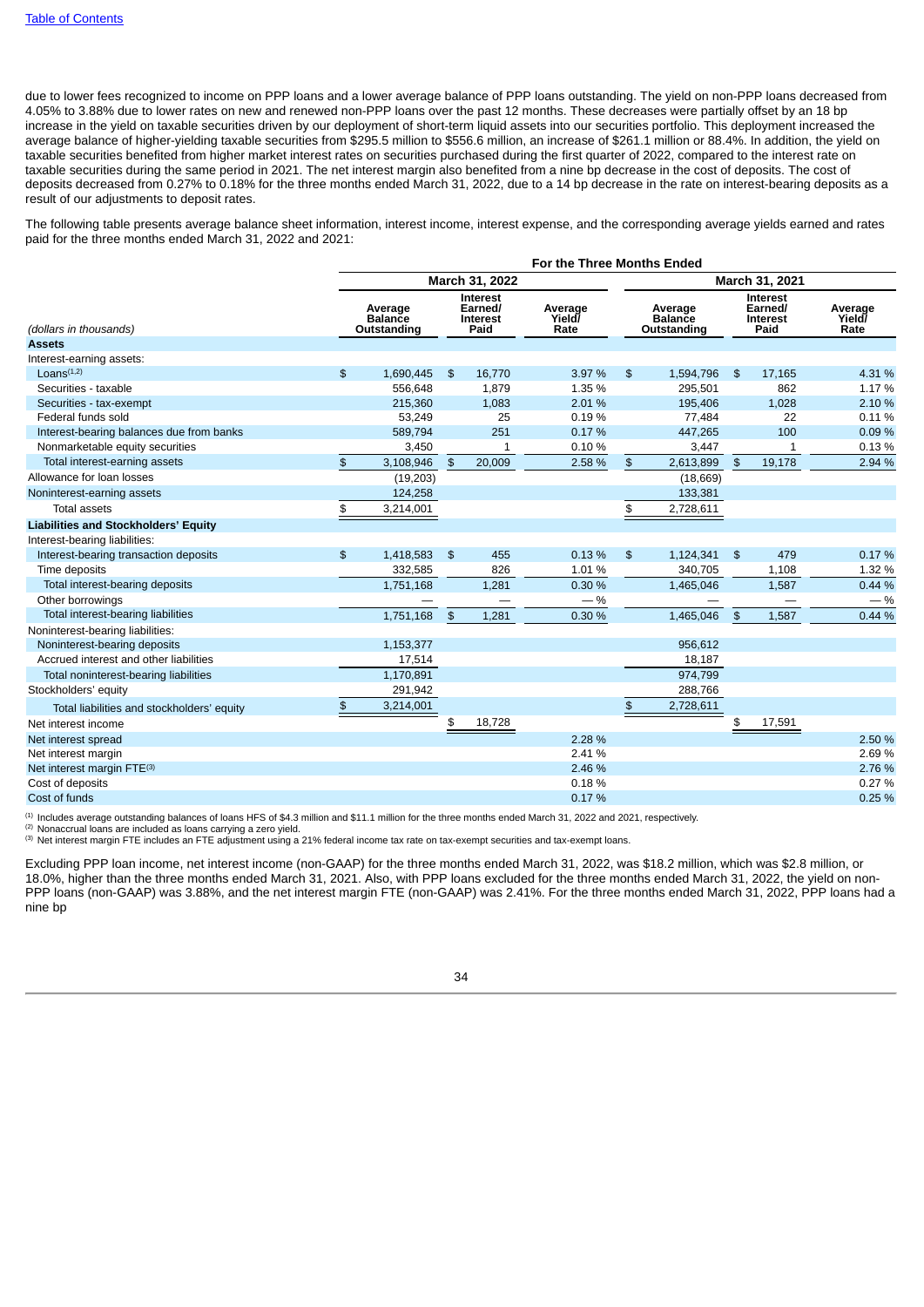accretive impact to the yield on loans and a five bp accretive impact to the net interest margin FTE. For additional information on non-GAAP financial measures, see " - Non-GAAP Financial Measures" in this Report.

The following table presents interest income for total loans, PPP loans, total non-PPP loans (non-GAAP), as well as net interest income and net interest ratios excluding PPP loans (non-GAAP) for the three months ended March 31, 2022 and 2021.

|                                                                                                                                                              | For the Three Months Ended |                                          |    |                        |                  |                |                                          |     |                               |                  |  |  |
|--------------------------------------------------------------------------------------------------------------------------------------------------------------|----------------------------|------------------------------------------|----|------------------------|------------------|----------------|------------------------------------------|-----|-------------------------------|------------------|--|--|
|                                                                                                                                                              |                            |                                          |    | March 31, 2022         |                  | March 31, 2021 |                                          |     |                               |                  |  |  |
| (dollars in thousands)                                                                                                                                       |                            | Average<br><b>Balance</b><br>Outstanding |    | Interest/Fee<br>Earned | Average<br>Yield |                | Average<br><b>Balance</b><br>Outstanding |     | Interest/Fee<br><b>Earned</b> | Average<br>Yield |  |  |
| Loans $(1,2)$                                                                                                                                                | \$                         | 1,690,445                                | \$ | 16,770                 | 3.97 %           | \$             | 1,594,796                                | \$  | 17,165                        | 4.31 %           |  |  |
| Less: PPP loans, net                                                                                                                                         |                            |                                          |    |                        |                  |                |                                          |     |                               |                  |  |  |
| Average                                                                                                                                                      |                            | 11,061                                   |    |                        |                  |                | 108,334                                  |     |                               |                  |  |  |
| Interest                                                                                                                                                     |                            |                                          |    | 28                     |                  |                |                                          |     | 284                           |                  |  |  |
| Fees                                                                                                                                                         |                            |                                          |    | 457                    |                  |                |                                          |     | 1,848                         |                  |  |  |
| Total PPP loans, net                                                                                                                                         |                            | 11,061                                   |    | 485                    | 17.77 %          |                | 108,334                                  |     | 2,132                         | 7.97 %           |  |  |
| Non-PPP loans (non-GAAP) $(3)$                                                                                                                               |                            | 1,679,384                                | \$ | 16,285                 | 3.88 %           | \$             | 1,486,462                                | \$  | 15,033                        | 4.05 %           |  |  |
| Net interest income, excluding PPP loan income (non-GAAP)                                                                                                    |                            |                                          |    |                        |                  |                |                                          |     |                               |                  |  |  |
| Net interest income                                                                                                                                          |                            |                                          | \$ | 18,728                 |                  |                |                                          | \$  | 17,591                        |                  |  |  |
| PPP loan income                                                                                                                                              |                            |                                          |    | (485)                  |                  |                |                                          |     | (2, 132)                      |                  |  |  |
| Net interest income, excluding PPP loan income<br>$(non-GAAP)^{(3)}$                                                                                         |                            |                                          | \$ | 18,243                 |                  |                |                                          | \$. | 15,459                        |                  |  |  |
|                                                                                                                                                              |                            |                                          |    |                        |                  |                |                                          |     |                               |                  |  |  |
| Ratios excluding PPP loans, net (non-GAAP) <sup>(3)</sup>                                                                                                    |                            |                                          |    |                        |                  |                |                                          |     |                               |                  |  |  |
| Net interest spread                                                                                                                                          |                            |                                          |    |                        | 2.22 %           |                |                                          |     |                               | 2.28 %           |  |  |
| Net interest margin                                                                                                                                          |                            |                                          |    |                        | 2.35%            |                |                                          |     |                               | 2.47 %           |  |  |
| Net interest margin FTE <sup>(4)</sup>                                                                                                                       |                            |                                          |    |                        | 2.41 %           |                |                                          |     |                               | 2.53 %           |  |  |
| (1) Includes average outstanding balances of loans HFS of \$4.3 million and \$11.1 million for the three months ended March 31, 2022 and 2021, respectively. |                            |                                          |    |                        |                  |                |                                          |     |                               |                  |  |  |

(1) (2) (3) (4)

Includes average outstanding balances of loans HFS of \$4.3 million and \$11.1 million for the three months ended March 31, 2022 and 2021, respectively.<br>Nonaccrual loans are included as loans carrying a zero yield.<br>Non-GAAP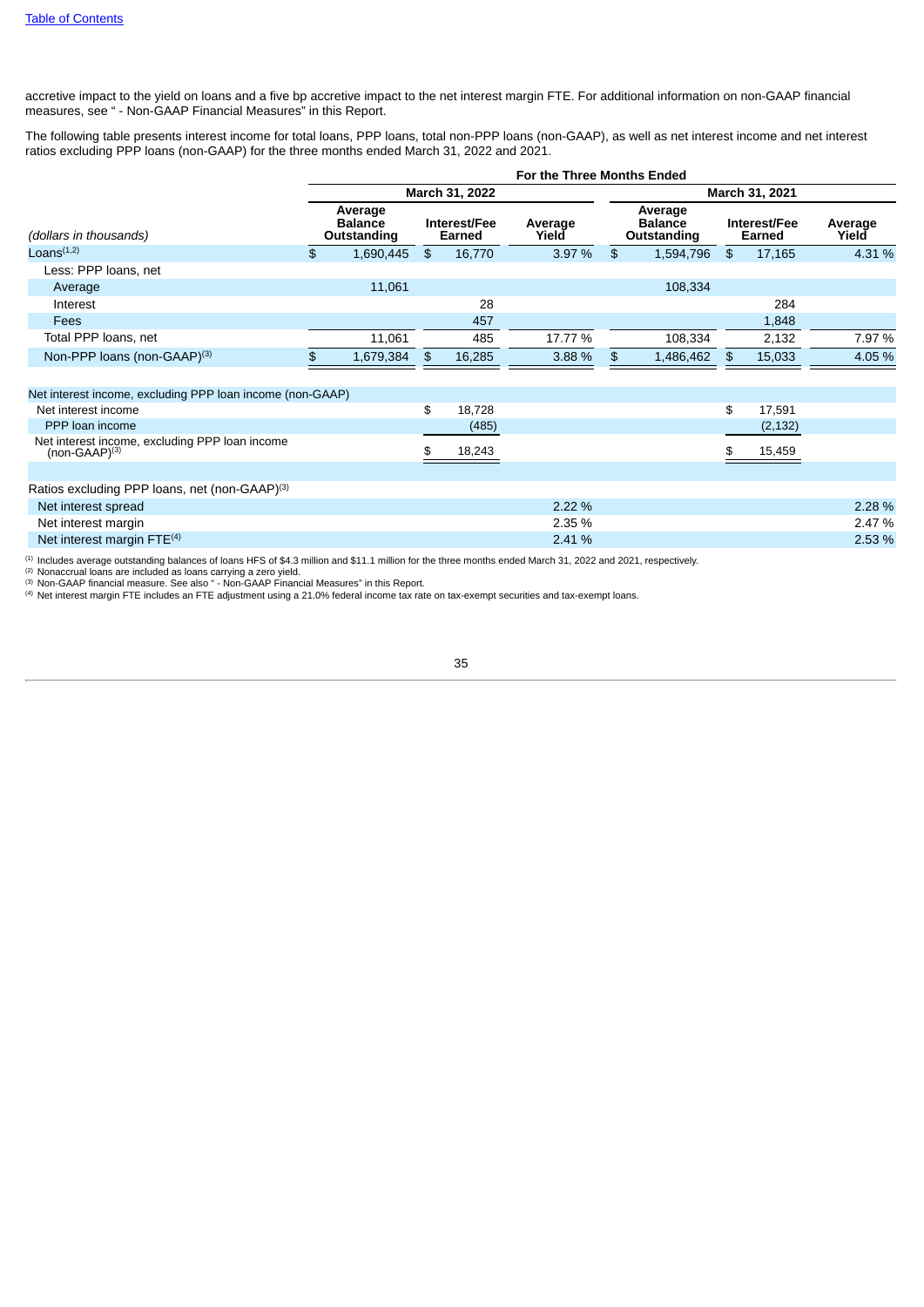# *Rate/Volume Analysis*

Increases and decreases in interest income and interest expense result from changes in average balances (volume) of interest-earning assets and interestbearing liabilities, as well as changes in average interest rates. The following table presents the dollar amount of changes in interest income and interest expense for major components of interest-earning assets and interest-bearing liabilities. It distinguishes between the changes related to outstanding balances and those due to changes in interest rates. The change in interest attributable to rate has been determined by applying the change in rate between periods to average balances outstanding in the earlier period. The change in interest due to volume has been determined by applying the rate from the earlier period to the change in average balances outstanding between periods. For purposes of this table, changes attributable to both rate and volume that cannot be segregated have been allocated to rate.

|                                            |    | For the Three Months Ended              |                                         | For the Three Months Ended |                                      |    |                                         |    |          |    |                          |
|--------------------------------------------|----|-----------------------------------------|-----------------------------------------|----------------------------|--------------------------------------|----|-----------------------------------------|----|----------|----|--------------------------|
|                                            |    |                                         | March 31, 2022 vs.<br>December 31, 2021 |                            | March 31, 2022 vs.<br>March 31, 2021 |    |                                         |    |          |    |                          |
|                                            |    | Increase (Decrease)<br>Due to Change in |                                         |                            | Total<br><b>Increase</b>             |    | Increase (Decrease)<br>Due to Change in |    |          |    | Total<br><b>Increase</b> |
| (in thousands)                             |    | Volume                                  | Rate                                    |                            | (Decrease)                           |    | <b>Volume</b>                           |    | Rate     |    | (Decrease)               |
| Interest-earning assets:                   |    |                                         |                                         |                            |                                      |    |                                         |    |          |    |                          |
| Loans                                      | \$ | 377                                     | \$<br>(1,022)                           | \$                         | (645)                                | \$ | 1,031                                   | \$ | (1, 426) | \$ | (395)                    |
| Securities - taxable                       |    | 423                                     | 109                                     |                            | 532                                  |    | 762                                     |    | 255      |    | 1,017                    |
| Securities - tax-exempt                    |    | 26                                      | (8)                                     |                            | 18                                   |    | 105                                     |    | (50)     |    | 55                       |
| Federal funds sold                         |    | (1)                                     | 5                                       |                            | 4                                    |    | (7)                                     |    | 10       |    | 3                        |
| Interest-bearing balances due from banks   |    | (18)                                    | 43                                      |                            | 25                                   |    | 39                                      |    | 112      |    | 151                      |
| Nonmarketable equity securities            |    |                                         |                                         |                            |                                      |    |                                         |    |          |    |                          |
| Total interest-earning assets              | \$ | 807                                     | \$<br>(873)                             | \$                         | (66)                                 | \$ | 1,930                                   | \$ | (1,099)  | \$ | 831                      |
| Interest-bearing liabilities:              |    |                                         |                                         |                            |                                      |    |                                         |    |          |    |                          |
| Interest-bearing transaction deposits      | \$ | 27                                      | \$<br>18                                | \$                         | 45                                   | \$ | 128                                     | \$ | (152)    | \$ | (24)                     |
| Time deposits                              |    | (23)                                    | (41)                                    |                            | (64)                                 |    | (26)                                    |    | (256)    |    | (282)                    |
| Total interest-bearing deposits            |    | 4                                       | (23)                                    |                            | (19)                                 |    | 102                                     |    | (408)    |    | (306)                    |
| Other borrowings                           |    |                                         |                                         |                            |                                      |    |                                         |    |          |    |                          |
| Total interest-bearing liabilities         | \$ | 4                                       | \$<br>(23)                              | \$                         | (19)                                 | \$ | 102                                     | \$ | (408)    | \$ | (306)                    |
| Increase (decrease) in net interest income |    | 803                                     | \$<br>(850)                             | \$                         | (47)                                 | \$ | 1,828                                   | \$ | (691)    | \$ | 1,137                    |
|                                            |    |                                         |                                         |                            |                                      |    |                                         |    |          |    |                          |

# *Provision for Loan Losses*

The provision for loan losses is a charge to income necessary to maintain the allowance for loan losses at a level considered appropriate by management. Factors impacting the provision include loan portfolio growth, changes in the quality and composition of the loan portfolio, the level of nonperforming loans, delinquency and charge-off trends, and current economic conditions.

The table below presents, for the periods indicated, the provision for loan losses:

|                           | For the Three Months Ended |     |                             |     |  |                     |       |  |  |  |
|---------------------------|----------------------------|-----|-----------------------------|-----|--|---------------------|-------|--|--|--|
| (dollars in thousands)    | March 31.<br>2022          |     | <b>December 31.</b><br>2021 |     |  | Increase (Decrease) |       |  |  |  |
| Provision for loan losses |                            | 150 |                             | 150 |  |                     | $-$ % |  |  |  |

The provision for loan losses for the first quarter of 2022 was \$150,000, which was consistent with the prior quarter provision. The economic activity in Louisiana remained relatively consistent, and our asset quality metrics remained favorable for the quarter. We will continue to evaluate future provision needs in relation to loan growth and trends in asset quality.

The table below presents, for the periods indicated, the provision for loan losses:

|                                  | For the Three Months Ended |           |  |           |  |                     |            |  |  |  |
|----------------------------------|----------------------------|-----------|--|-----------|--|---------------------|------------|--|--|--|
|                                  |                            | March 31. |  | March 31, |  |                     |            |  |  |  |
| (dollars in thousands)           |                            | 2022      |  | 2021      |  | Increase (Decrease) |            |  |  |  |
| <b>Provision for loan losses</b> |                            | 150       |  | 1.450     |  | (1, 300)            | $(89.7)\%$ |  |  |  |

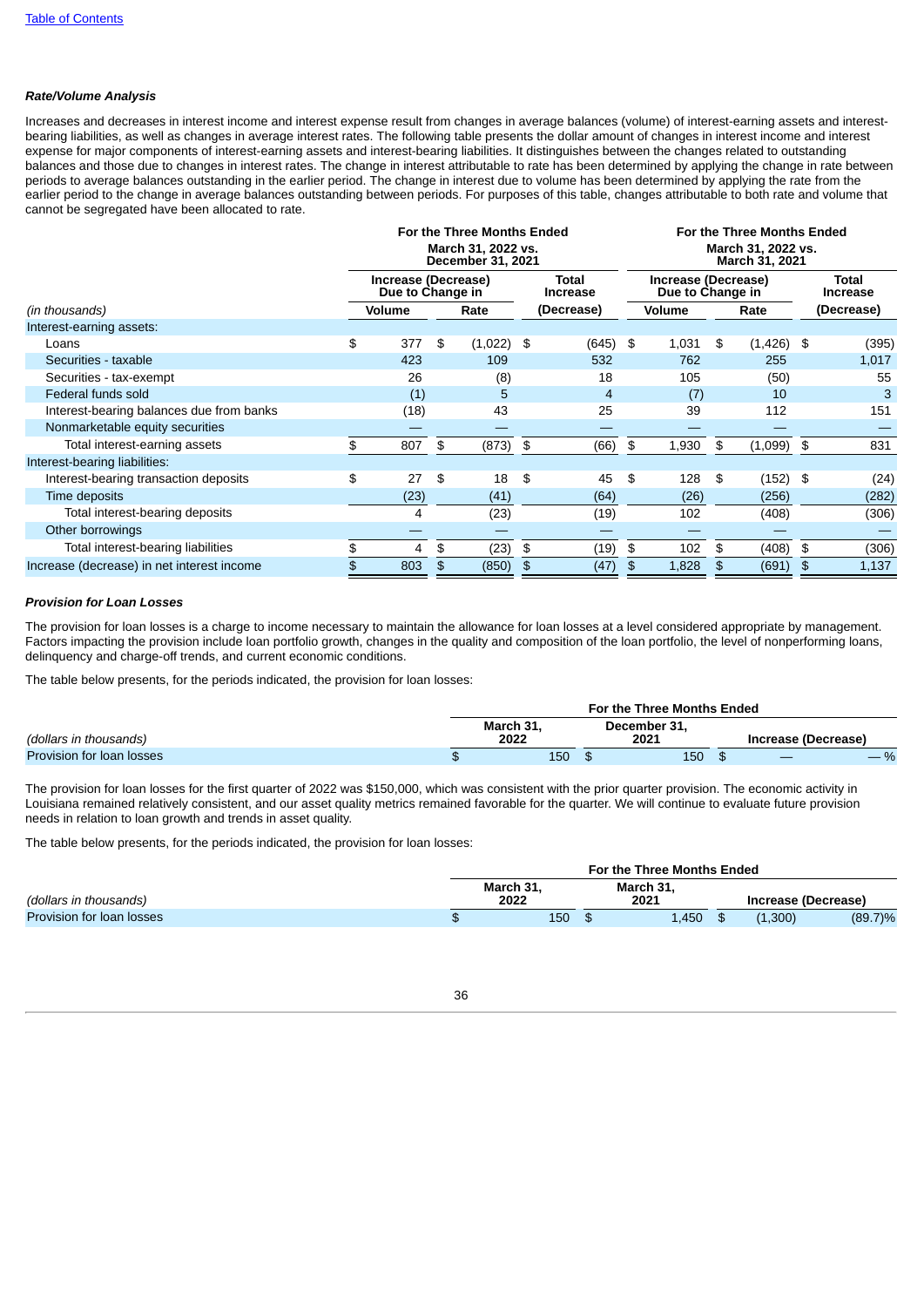The provision for loan losses for the three months ended March 31, 2022 was \$150,000, a decrease of \$1.3 million, or 89.7%, from \$1.5 million for the three months ended March 31, 2021. The decrease in provision expense for 2022 was attributed to continued, favorable asset quality metrics. The higher provision for loan losses in the same period of 2021 was due to the anticipated adverse effects of the COVID-19 pandemic.

#### *Noninterest Income*

Our primary sources of noninterest income are fees related to the sale of mortgage loans, service charges on deposit accounts, debit card fees, brokerage income from advisory services, and other loan and deposit fees.

# *First Quarter of 2022 vs. Fourth Quarter of 2021*

Noninterest income decreased \$1.3 million to \$4.4 million for the first quarter of 2022, compared to \$5.7 million for the fourth quarter of 2021. The decrease in noninterest income was primarily due to lower mortgage loan income, a loss on equity securities, lower other income, and lower net debit card income.

The table below presents, for the periods indicated, the major categories of noninterest income:

|                                            | For the Three Months Ended |                   |    |                      |    |                     |            |  |  |  |
|--------------------------------------------|----------------------------|-------------------|----|----------------------|----|---------------------|------------|--|--|--|
| (dollars in thousands)                     |                            | March 31,<br>2022 |    | December 31,<br>2021 |    | Increase (Decrease) |            |  |  |  |
| Noninterest income:                        |                            |                   |    |                      |    |                     |            |  |  |  |
| Service charges on deposit accounts        | \$                         | 1.308             | \$ | 1,318                | \$ | (10)                | (0.8)%     |  |  |  |
| Debit card income, net                     |                            | 936               |    | 1,071                |    | (135)               | $(12.6)\%$ |  |  |  |
| Mortgage loan income                       |                            | 1.127             |    | 1,667                |    | (540)               | $(32.4)\%$ |  |  |  |
| Brokerage income                           |                            | 775               |    | 806                  |    | (31)                | (3.8)%     |  |  |  |
| Loan and deposit income                    |                            | 371               |    | 457                  |    | (86)                | $(18.8)\%$ |  |  |  |
| Bank-owned life insurance income           |                            | 172               |    | 175                  |    | (3)                 | (1.7)%     |  |  |  |
| Gain (Loss) on equity securities           |                            | (365)             |    | (75)                 |    | (290)               | (386.7)%   |  |  |  |
| Gain (Loss) on sale and call of securities |                            | 39                |    |                      |    | 38                  | 3,800.0 %  |  |  |  |
| SBIC income                                |                            | 20                |    | 38                   |    | (18)                | (47.4)%    |  |  |  |
| Other income (loss)                        |                            | 19                |    | 214                  |    | (195)               | $(91.1)\%$ |  |  |  |
| Total noninterest income                   |                            | 4,402             |    | 5,672                |    | (1,270)             | $(22.4)\%$ |  |  |  |

Mortgage loan income decreased \$540,000 to \$1.1 million for the first quarter of 2022, compared to \$1.7 million for the previous quarter. This decrease was primarily driven by reduced activity due to rising home prices and higher mortgage interest rates, as well as limited housing stock available for purchase.

Equity securities are an investment in a CRA mutual fund consisting primarily of bonds. The gain or loss on equity securities is a fair value adjustment primarily driven by changes in the interest rate environment. In the first quarter of 2022, there was a significant increase in interest rates, which caused equity securities to have a fair value loss of \$365,000, compared to a loss of \$75,000 for the previous quarter. In April 2022, all shares invested in the mutual fund were liquidated.

Other income for the first quarter of 2022 was \$19,000, compared to \$214,000 for the prior quarter. Other real estate owned properties and a bank property were sold in the fourth quarter of 2021, resulting in a nonrecurring \$196,000 net gain on sale.

Debit card income, net, decreased \$135,000 to \$936,000 for the first quarter of 2022, when compared to the prior quarter due to a seasonal decline in the number of debit card transactions.

#### *Three Months Ended March 31, 2022 vs. Three Months Ended March 31, 2021*

Noninterest income decreased \$2.4 million to \$4.4 million for the three months ended March 31, 2022, compared to \$6.8 million for the three months ended March 31, 2021. The decrease in noninterest income was due to lower mortgage loan income, a loss on equity securities, reduced income from an SBIC limited partnership of which Red River Bank is a member, a lower gain on sale and call of securities, lower net debit card income, and lower loan and deposit income. These decreases were partially offset by increased service charges on deposit accounts.

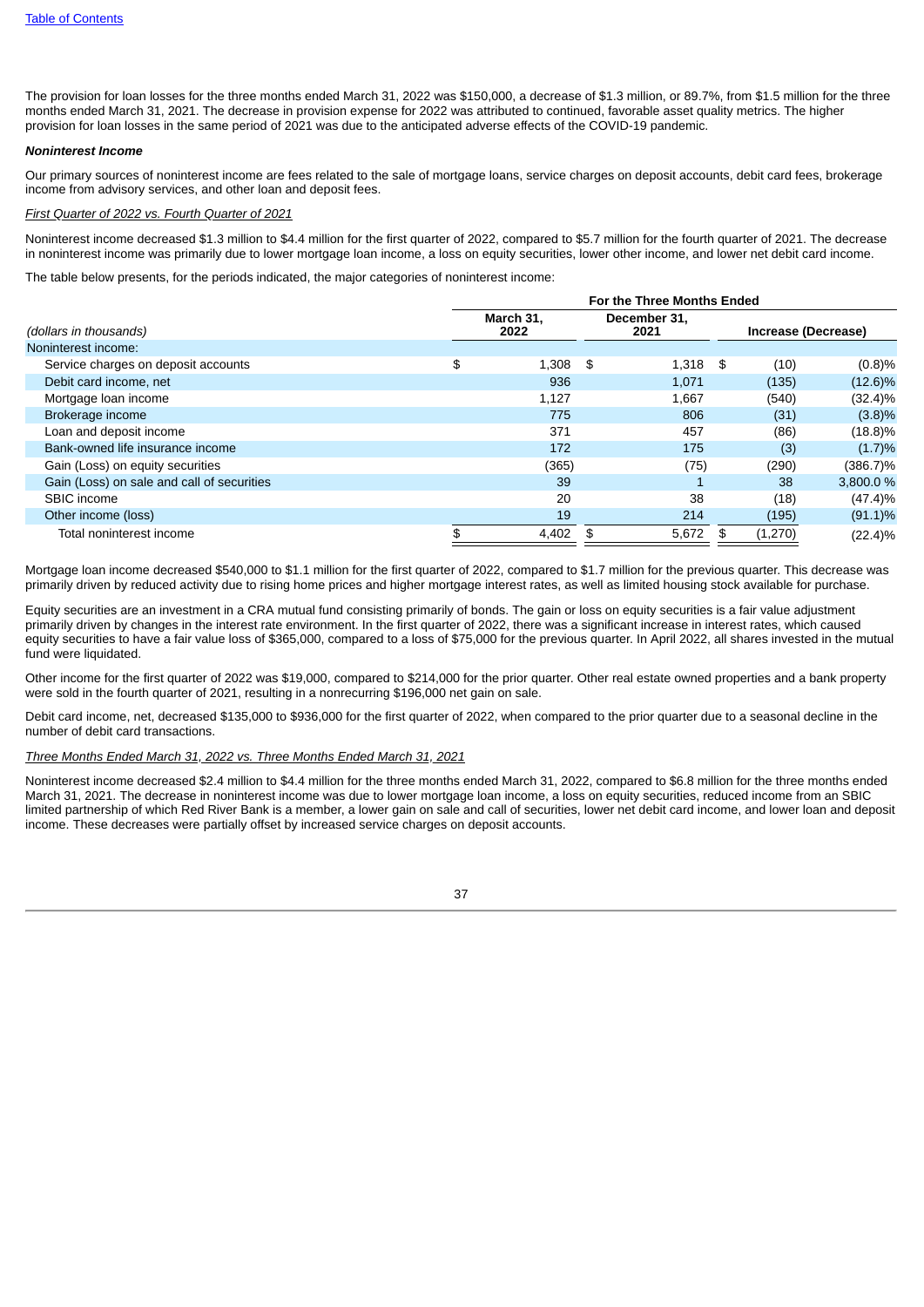The table below presents, for the periods indicated, the major categories of noninterest income:

|                                            | For the Three Months Ended |                   |                   |       |    |                     |             |  |  |
|--------------------------------------------|----------------------------|-------------------|-------------------|-------|----|---------------------|-------------|--|--|
| (dollars in thousands)                     |                            | March 31,<br>2022 | March 31.<br>2021 |       |    | Increase (Decrease) |             |  |  |
| Noninterest income:                        |                            |                   |                   |       |    |                     |             |  |  |
| Service charges on deposit accounts        | \$                         | 1,308             | \$                | 1,059 | \$ | 249                 | 23.5 %      |  |  |
| Debit card income, net                     |                            | 936               |                   | 1,046 |    | (110)               | $(10.5)\%$  |  |  |
| Mortgage loan income                       |                            | 1,127             |                   | 2,882 |    | (1,755)             | $(60.9)\%$  |  |  |
| Brokerage income                           |                            | 775               |                   | 834   |    | (59)                | $(7.1)\%$   |  |  |
| Loan and deposit income                    |                            | 371               |                   | 473   |    | (102)               | $(21.6)\%$  |  |  |
| Bank-owned life insurance income           |                            | 172               |                   | 133   |    | 39                  | 29.3 %      |  |  |
| Gain (Loss) on equity securities           |                            | (365)             |                   | (70)  |    | (295)               | $(421.4)\%$ |  |  |
| Gain (Loss) on sale and call of securities |                            | 39                |                   | 159   |    | (120)               | $(75.5)\%$  |  |  |
| SBIC income                                |                            | 20                |                   | 241   |    | (221)               | $(91.7)\%$  |  |  |
| Other income (loss)                        |                            | 19                |                   | 18    |    |                     | 5.6 %       |  |  |
| Total noninterest income                   |                            | 4,402             |                   | 6.775 |    | (2,373)             | $(35.0)\%$  |  |  |

Mortgage loan income decreased \$1.8 million to \$1.1 million for the first quarter of 2022, compared to \$2.9 million for the same quarter prior year due to rising mortgage interest rates and home prices, as well as limited housing stock available for purchase. The low interest rate environment in the first quarter of 2021 contributed to the high levels of mortgage lending activity for that period.

Due to a significant increase in interest rates, equity securities had a fair value loss of \$365,000 for the first quarter of 2022, compared to a loss of \$70,000 for the same period in 2021.

SBIC income decreased \$221,000 to \$20,000 for the first quarter of 2021 due to lower operating income being distributed by the SBIC in the first quarter of 2022.

The gain on the sale and call of securities was \$39,000 for the first quarter of 2022 as a result of municipal securities with unaccreted balances being called. In the first quarter of 2021, the gain on the sale and call of securities was \$159,000, primarily due to favorable pricing obtained from the sale of lower yielding taxable municipal securities.

Debit card income, net, decreased \$110,000 to \$936,000 for the first quarter of 2022, compared to the same quarter prior year. This decrease was mainly due to higher debit card expense as a result of upgrading our debit card stock in the first quarter of 2022.

Loan and deposit income decreased \$102,000 to \$371,000 for the first quarter of 2022, compared to the same period in 2021. The decrease was primarily related to \$110,000 of nonrecurring commercial real estate loan fees in the first quarter of 2021.

Service charges on deposit accounts increased \$249,000 to \$1.3 million for the first quarter of 2022, compared to the first quarter of 2021. This increase was mainly due to more non-sufficient fund transactions in the first quarter of 2022.

#### *Operating Expenses*

Operating expenses are composed of all employee expenses and costs associated with operating our facilities, obtaining and retaining customer relationships, and providing services.

#### *First Quarter of 2022 vs. Fourth Quarter of 2021*

Operating expenses increased \$46,000 to \$14.1 million for the first quarter of 2022, compared to \$14.0 million for the fourth quarter of 2021. The increase in operating expenses was mainly due to higher other taxes, technology expenses, personnel expenses, and occupancy and equipment expenses. These increases were offset by lower data processing expense and loan and deposit expenses.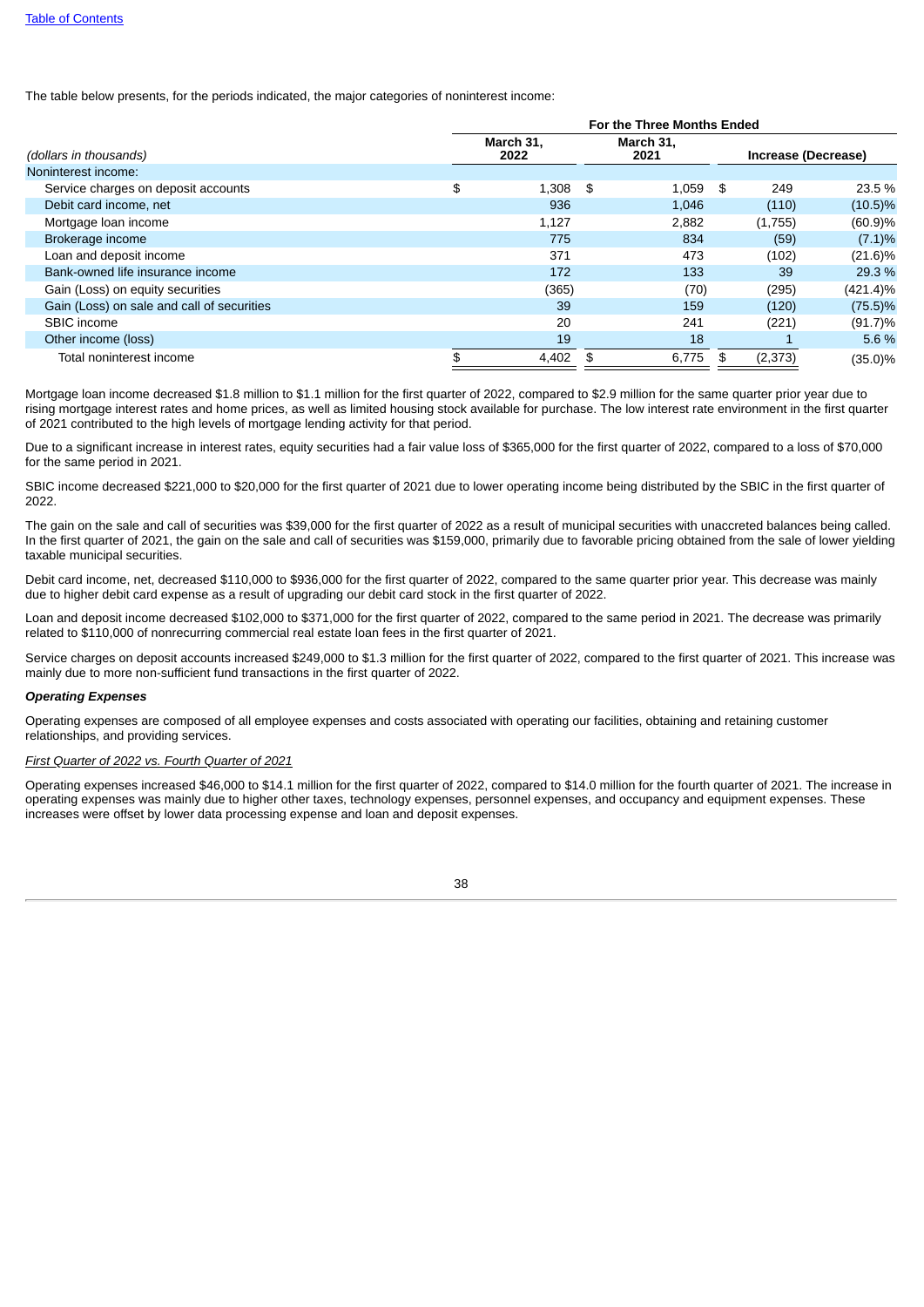The following table presents, for the periods indicated, the major categories of operating expenses:

|                                     | For the Three Months Ended |    |                      |    |                     |            |  |  |  |  |  |
|-------------------------------------|----------------------------|----|----------------------|----|---------------------|------------|--|--|--|--|--|
| (dollars in thousands)              | <b>March 31,</b><br>2022   |    | December 31,<br>2021 |    | Increase (Decrease) |            |  |  |  |  |  |
| Operating expenses:                 |                            |    |                      |    |                     |            |  |  |  |  |  |
| Personnel expenses                  | \$<br>8,452                | \$ | 8,362                | \$ | 90                  | 1.1%       |  |  |  |  |  |
| Non-staff expenses:                 |                            |    |                      |    |                     |            |  |  |  |  |  |
| Occupancy and equipment expenses    | 1,492                      |    | 1,424                |    | 68                  | 4.8%       |  |  |  |  |  |
| Technology expenses                 | 771                        |    | 667                  |    | 104                 | 15.6 %     |  |  |  |  |  |
| Advertising                         | 219                        |    | 230                  |    | (11)                | (4.8)%     |  |  |  |  |  |
| Other business development expenses | 303                        |    | 280                  |    | 23                  | 8.2 %      |  |  |  |  |  |
| Data processing expense             | 316                        |    | 537                  |    | (221)               | $(41.2)\%$ |  |  |  |  |  |
| Other taxes                         | 636                        |    | 498                  |    | 138                 | 27.7 %     |  |  |  |  |  |
| Loan and deposit expenses           | 130                        |    | 243                  |    | (113)               | $(46.5)\%$ |  |  |  |  |  |
| Legal and professional expenses     | 418                        |    | 493                  |    | (75)                | $(15.2)\%$ |  |  |  |  |  |
| Regulatory assessment expenses      | 250                        |    | 268                  |    | (18)                | (6.7)%     |  |  |  |  |  |
| Other operating expenses            | 1,075                      |    | 1,014                |    | 61                  | 6.0%       |  |  |  |  |  |
| Total operating expenses            | \$<br>14,062               | \$ | 14,016               | \$ | 46                  | 0.3%       |  |  |  |  |  |

Other taxes increased \$138,000 to \$636,000 for the first quarter of 2022, compared to the prior quarter. This increase was due to an increase in State of Louisiana bank stock tax resulting from higher deposit account balances and higher net income for the applicable tax years.

Technology expenses increased \$104,000 to \$771,000 for the first quarter of 2022, compared to the prior quarter. This increase was primarily due to \$59,000 of nonrecurring computer hardware and software expenses related to opening new locations in our expansion markets.

Personnel expenses are the largest component of operating expenses and include payroll expenses, incentive compensation, benefit plans, health insurance, and payroll taxes. Personnel expenses increased \$90,000 to \$8.5 million for the first quarter of 2022, compared to the prior quarter. This increase was primarily due to having a full quarter of expenses for new staff added in the fourth quarter of 2021 in our expansion markets, partially offset by lower commission compensation related to lower mortgage loan activity. As of March 31, 2022 and December 31, 2021, we had 355 and 358 total employees, respectively.

Occupancy and equipment expenses increased \$68,000 to \$1.5 million for the first quarter of 2022, compared to the prior quarter. This increase was primarily due to \$124,000 of nonrecurring expenses in the first quarter of 2022 related to opening new locations in our expansion markets, partially offset by lower facility maintenance and repair expenses.

Data processing expense decreased \$221,000 to \$316,000 for the first quarter of 2022, compared to the prior quarter. This decrease was primarily attributed to receipt of a \$230,000 periodic refund from our data processing center in the first quarter of 2022.

Loan and deposit expenses decreased \$113,000 to \$130,000 for the first quarter of 2022, compared to the prior quarter. This decrease was primarily due to receipt of a \$122,000 negotiated, variable rebate from a vendor in the first quarter of 2022.

*Three Months Ended March 31, 2022 vs. Three Months Ended March 31, 2021*

Operating expenses increased \$899,000 to \$14.1 million for the three months ended March 31, 2022, compared to \$13.2 million for the three months ended March 31, 2021. The increase in operating expenses was mainly due to higher personnel expenses, occupancy and equipment expenses, other taxes, and technology expenses. These increases were partially offset by lower loan and deposit expenses.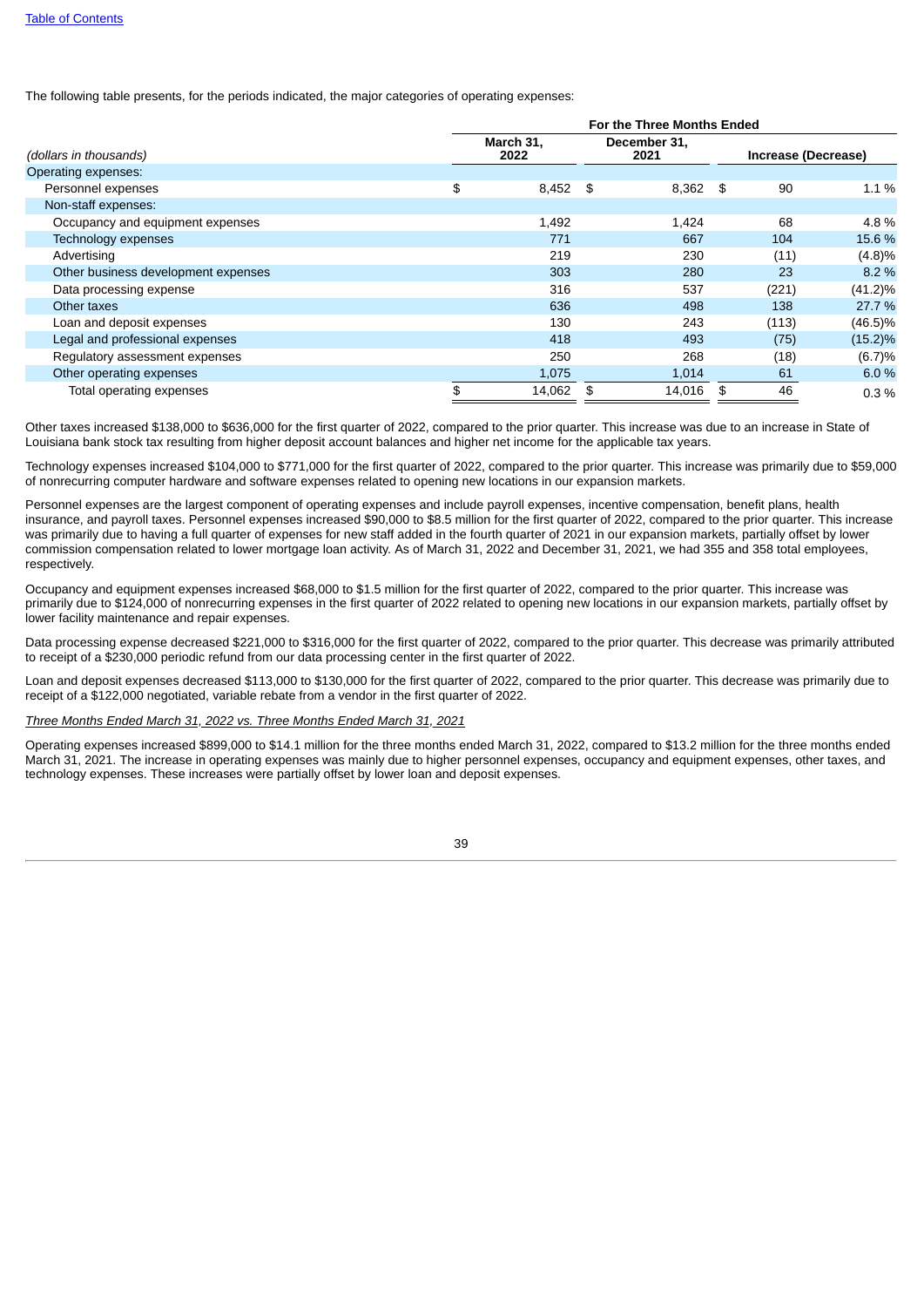The following table presents, for the periods indicated, the major categories of operating expenses:

|                                     | For the Three Months Ended |                   |    |                   |    |                     |            |  |  |  |  |
|-------------------------------------|----------------------------|-------------------|----|-------------------|----|---------------------|------------|--|--|--|--|
| (dollars in thousands)              |                            | March 31.<br>2022 |    | March 31.<br>2021 |    | Increase (Decrease) |            |  |  |  |  |
| Operating expenses:                 |                            |                   |    |                   |    |                     |            |  |  |  |  |
| Personnel expenses                  | \$                         | 8,452             | \$ | 8,021             | \$ | 431                 | 5.4 %      |  |  |  |  |
| Non-staff expenses:                 |                            |                   |    |                   |    |                     |            |  |  |  |  |
| Occupancy and equipment expenses    |                            | 1,492             |    | 1,278             |    | 214                 | 16.7 %     |  |  |  |  |
| Technology expenses                 |                            | 771               |    | 665               |    | 106                 | 15.9 %     |  |  |  |  |
| Advertising                         |                            | 219               |    | 183               |    | 36                  | 19.7 %     |  |  |  |  |
| Other business development expenses |                            | 303               |    | 299               |    | $\overline{4}$      | 1.3 %      |  |  |  |  |
| Data processing expense             |                            | 316               |    | 385               |    | (69)                | (17.9)%    |  |  |  |  |
| Other taxes                         |                            | 636               |    | 525               |    | 111                 | 21.1%      |  |  |  |  |
| Loan and deposit expenses           |                            | 130               |    | 255               |    | (125)               | $(49.0)\%$ |  |  |  |  |
| Legal and professional expenses     |                            | 418               |    | 368               |    | 50                  | 13.6 %     |  |  |  |  |
| Regulatory assessment expenses      |                            | 250               |    | 201               |    | 49                  | 24.4 %     |  |  |  |  |
| Other operating expenses            |                            | 1,075             |    | 983               |    | 92                  | $9.4\%$    |  |  |  |  |
| Total operating expenses            | \$                         | 14,062            | \$ | 13,163            | \$ | 899                 | 6.8%       |  |  |  |  |

Personnel expenses increased \$431,000 to \$8.5 million for the first quarter of 2022, compared to the same quarter prior year. As of March 31, 2022 and 2021, we had 355 and 336 total employees, respectively. Personnel expenses, and the number of employees, increased primarily as a result of expansion in our newer markets. Partially offsetting this increase was lower commission compensation related to lower mortgage loan activity when compared to the same quarter prior year.

Occupancy and equipment expenses increased \$214,000 to \$1.5 million for the first quarter of 2022, compared to the same quarter prior year. This increase was primarily due to \$124,000 of nonrecurring expenses in the first quarter of 2022 related to opening new locations in our expansion markets.

Other taxes increased \$111,000 to \$636,000 for the first quarter of 2022, compared to the same quarter prior year. This increase was due to a \$112,000 increase in State of Louisiana bank stock tax resulting from higher deposit account balances and higher net income for the applicable tax years.

Technology expenses increased \$106,000 to \$771,000 for the first quarter of 2022, compared to the same quarter prior year. This increase was mainly due to \$59,000 of nonrecurring computer hardware and software expenses in the first quarter of 2022 related to opening new locations in our expansion markets.

Loan and deposit expenses decreased \$125,000 to \$130,000 for the first quarter of 2022, compared to the same quarter prior year. This decrease was primarily due to receipt of a \$122,000 negotiated, variable rebate from a vendor in the first quarter of 2022.

#### *Income Tax Expense*

The amount of income tax expense is influenced by the amount of our pre-tax income, tax-exempt income, and other nondeductible expenses. Deferred tax assets and liabilities are reflected at currently enacted income tax rates in effect for the period in which the deferred tax assets and liabilities are expected to be realized or settled. As changes in tax laws or rates are enacted, deferred tax assets and liabilities are adjusted through the provision for income taxes.

Our effective income tax rates have differed from the U.S. statutory rate due to the effect of tax-exempt income from loans, securities, life insurance policies, and the income tax effects associated with stock-based compensation.

The table below presents, for the periods indicated, income tax expense:

|                        | For the Three Months Ended |  |                      |  |                     |            |  |  |  |  |
|------------------------|----------------------------|--|----------------------|--|---------------------|------------|--|--|--|--|
| (dollars in thousands) | March 31.<br>2022          |  | December 31.<br>2021 |  | Increase (Decrease) |            |  |  |  |  |
| Income tax expense     | 1,526                      |  | 771                  |  | (245)               | $(13.8)\%$ |  |  |  |  |

For the quarters ended March 31, 2022 and December 31, 2021, income tax expense totaled \$1.5 million and \$1.8 million, respectively. The decrease in income tax expense was primarily due to the decrease in pre-tax income. Our effective

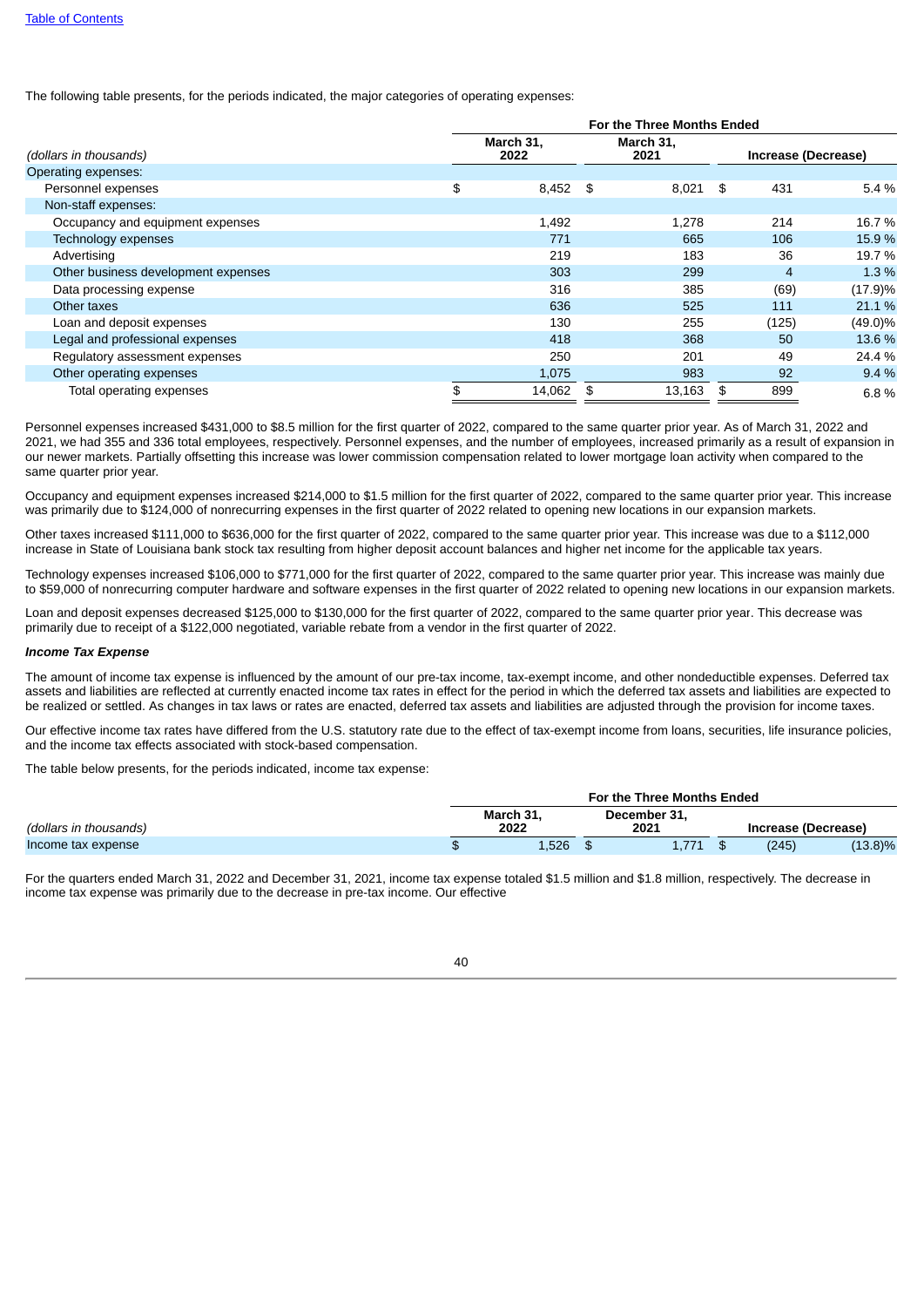income tax rates for each of the quarters ended March 31, 2022 and December 31, 2021, were 17.1% and 17.2%, respectively.

The table below presents, for the periods indicated, income tax expense:

|                        | For the Three Months Ended |                   |  |       |                     |       |        |  |  |  |  |  |
|------------------------|----------------------------|-------------------|--|-------|---------------------|-------|--------|--|--|--|--|--|
| (dollars in thousands) |                            | March 31.<br>2021 |  |       | Increase (Decrease) |       |        |  |  |  |  |  |
| Income tax expense     |                            | 1,526             |  | 1,688 |                     | (162) | (9.6)% |  |  |  |  |  |

For the three months ended March 31, 2022 and 2021, income tax expense totaled \$1.5 million and \$1.7 million, respectively. The decrease in income tax expense was primarily due to the decrease in pre-tax income. Our effective income tax rates for the three months ended March 31, 2022 and 2021, were 17.1% and 17.3%, respectively.

#### **FINANCIAL CONDITION**

#### *General*

As of March 31, 2022, assets were \$3.21 billion, which was \$12.3 million, or 0.4%, lower than assets of \$3.22 billion as of December 31, 2021. During the first quarter of 2022, we deployed short-term liquid assets into the securities AFS portfolio and had non-PPP loan growth. Interest-bearing deposits in other banks decreased \$254.7 million, or 33.4%, to \$507.0 million and were 15.8% of assets as of March 31, 2022. Securities AFS increased \$151.6 million, or 23.0%, to \$810.8 million during the first quarter and were 25.2% of assets as of March 31, 2022. Partially offsetting the increase in the securities AFS portfolio was a \$50.7 million net unrealized loss during the first quarter due to the change in market interest rates. The net unrealized loss on securities AFS was \$55.5 million as of March 31, 2022, compared to \$4.8 million as of December 31, 2021. Loans HFI increased \$57.2 million, or 3.4%, which included a \$68.3 million, or 4.1%, increase in non-PPP loans compared to the prior quarter. As of March 31, 2022, the loans HFI to deposits ratio was 59.47%, compared to 57.86% as of December 31, 2021, and the noninterest-bearing deposits to total deposits ratio was 40.34%, compared to 39.50% as of December 31, 2021. Stockholders' equity decreased \$33.3 million in the first quarter of 2022 to \$264.9 million as of March 31, 2022.

#### *Interest-bearing Deposits in Other Banks*

Interest-bearing deposits in other banks are the third-largest component of earning assets. Excess liquidity that is not being deployed into loans or securities is placed in these accounts. Starting during the COVID-19 pandemic, which began in the first quarter of 2020, interest-bearing deposits in other banks had become the second-largest component of earning assets as deposit growth exceeded loan growth. Since December 31, 2021, we have deployed excess liquidity into loans and securities AFS. As of March 31, 2022, interest-bearing deposits in other banks were \$507.0 million and were 15.8% of assets, a decrease of \$254.7 million, or 33.4%, compared to \$761.7 million and 23.6% of assets as of December 31, 2021.

#### *Securities*

Our securities portfolio is the second-largest component of earning assets and provides a significant source of revenue. As of March 31, 2022, our securities portfolio was 25.5% of assets. It is designed primarily to provide and maintain liquidity, generate a favorable return on investments without incurring unnecessary interest rate and credit risk, and complement our lending activities. We may invest in various types of liquid assets that are permissible under governing regulations and approved by our investment policy, which include U.S. Treasury obligations, U.S. government agency obligations, certificates of deposit of insured domestic banks, mortgage-backed and mortgage-related securities, corporate notes having an investment rating of "A" or better, municipal bonds, and certain equity securities.

#### *Securities AFS*

Securities AFS were \$810.8 million as of March 31, 2022, an increase of \$151.6 million, or 23.0%, from \$659.2 million as of December 31, 2021. Investment activity for the three months ended March 31, 2022, included \$232.7 million of securities purchased and \$29.8 million in maturities, principal repayments, and calls. The net unrealized loss of the securities AFS portfolio was \$55.5 million as of March 31, 2022, compared to \$4.8 million as of December 31, 2021.

Of the \$232.7 million of securities AFS purchased during the three months ended March 31, 2022, \$130.3 million were mortgage-backed securities, \$89.8 million were U.S. Treasuries, and \$12.6 million were municipal securities. The U.S. Treasuries purchased had a yield of 1.51% and an average life of 2.04 years. The mortgage-backed securities had a yield of 1.72% and an average life of 3.68 years, and the municipal securities had a yield of 2.61% and an average life of 14.43 years. The overall price risk of the portfolio decreased 50 bps, compared to December 31, 2021, primarily due to the short-term U.S. Treasury securities purchased in the first quarter of 2022.

During the three months ended March 31, 2022, we reallocated \$193.1 million from overnight funds yielding 0.17% to securities AFS yielding 1.66%. We expect this reallocation to improve future interest income by moving these funds from

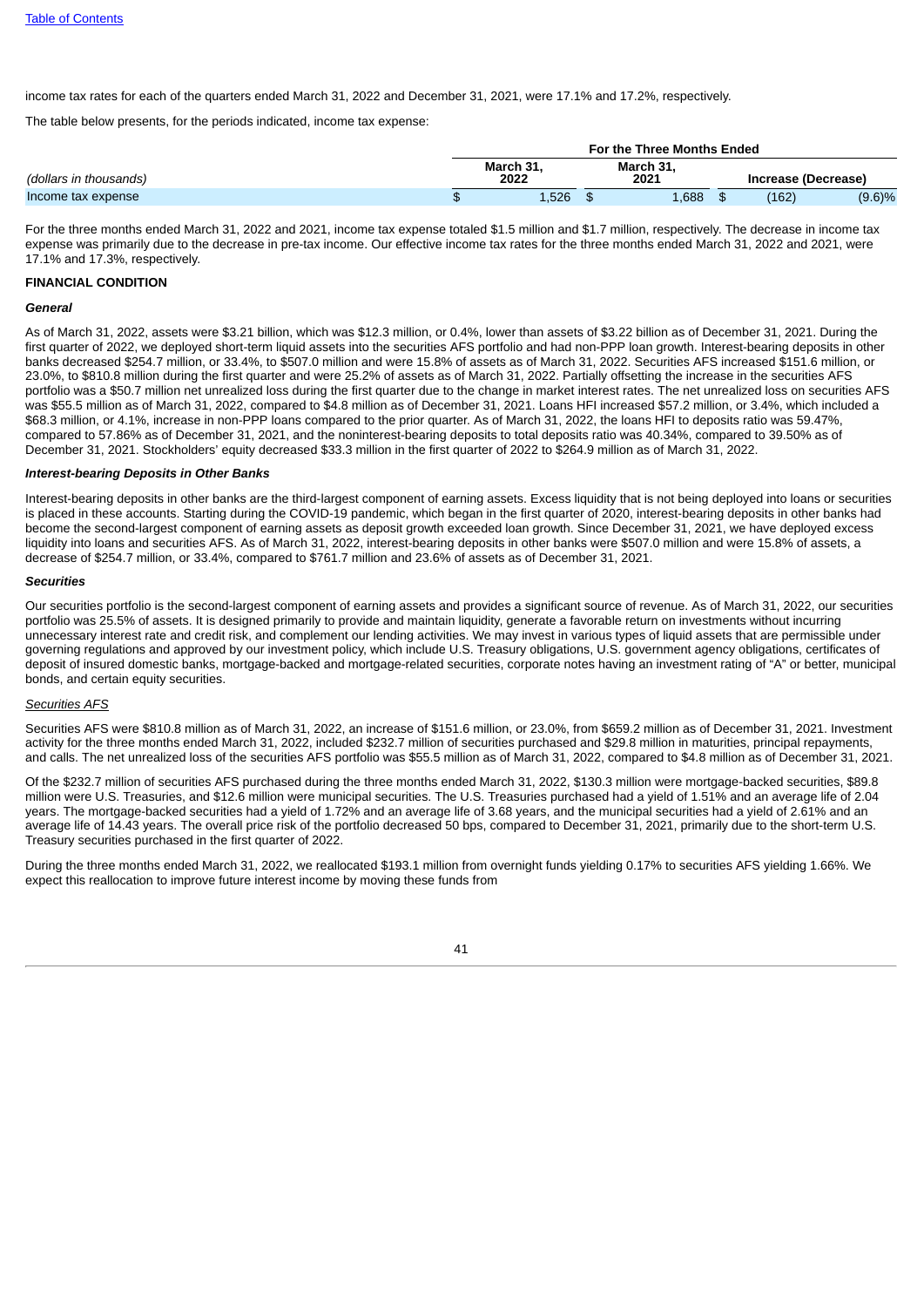overnight funds to a higher-yielding investment. In addition, \$39.6 million of securities yielding 1.86% were purchased as we reinvested cash flows from the securities portfolio.

The securities AFS portfolio tax-equivalent yield was 1.68% for the three months ended March 31, 2022, compared to 1.76% for the three months ended March 31, 2021. The decrease in yield for the three months ended March 31, 2022, compared to the same period for 2021, was due to purchasing a significant amount of securities over the past 12 months with lower yields than the portfolio yield as of March 31, 2021.

The contractual maturity of mortgage-backed securities and collateralized mortgage obligations is not a reliable indicator of their expected lives because borrowers have the right to prepay their obligations at any time. Mortgage-backed securities and collateralized mortgage obligations are typically issued with stated principal amounts and are backed by pools of mortgage loans and other loans with varying maturities. The term of the underlying mortgages and loans may vary significantly due to the ability of a borrower to prepay. Monthly pay downs on mortgage-backed securities may cause the average lives of the securities to be much different than the stated contractual maturity. During a period of rising interest rates, fixed rate mortgage-backed securities are not likely to experience heavy prepayments of principal, and consequently, the average lives of these securities are typically lengthened. If interest rates begin to fall, prepayments may increase, thereby shortening the estimated average lives of these securities. As of March 31, 2022, the average life of our securities portfolio was 6.5 years with an estimated effective duration of 5.6 years. As of December 31, 2021, the average life of our securities portfolio was 4.9 years with an estimated effective duration of 4.1 years. Both the average life and the effective duration increased due to the increase in market rates during the first quarter of 2022 and the impact this had on mortgage-backed securities.

The carrying values of our securities AFS are adjusted for unrealized gain or loss, and any unrealized gain or loss is reported on an after-tax basis as a component of AOCI in stockholders' equity. As of March 31, 2022, the net unrealized loss of the securities AFS portfolio was \$55.5 million, an increase of \$50.7 million, compared to a net unrealized loss of \$4.8 million as of December 31, 2021. This change is attributed to a significant increase in market rates, which resulted in lower prices on securities and therefore, an overall lower market value of the portfolio.

The following tables summarize the amortized cost and estimated fair value of our securities by type as of the dates indicated. As of March 31, 2022, other than securities issued by U.S. government agencies or government-sponsored enterprises, our securities portfolio did not contain securities of any one issuer with an aggregate book value in excess of 10.0% of our stockholders' equity.

|                             | March 31, 2022 |                   |      |     |                              |               |    |                   |  |  |  |
|-----------------------------|----------------|-------------------|------|-----|------------------------------|---------------|----|-------------------|--|--|--|
| (in thousands)              |                | Amortized<br>Cost |      |     | Gross<br>Unrealized<br>Gains |               |    | <b>Fair Value</b> |  |  |  |
| Securities AFS:             |                |                   |      |     |                              |               |    |                   |  |  |  |
| Mortgage-backed securities  | \$             | 496.302           | - \$ |     | \$                           | $(34,821)$ \$ |    | 461,488           |  |  |  |
| <b>Municipal bonds</b>      |                | 231,198           |      | 237 |                              | (18, 165)     |    | 213,270           |  |  |  |
| U.S. Treasury securities    |                | 131,508           |      |     |                              | (2,385)       |    | 129,123           |  |  |  |
| U.S. agency securities      |                | 7,263             |      |     |                              | (340)         |    | 6,923             |  |  |  |
| <b>Total Securities AFS</b> |                | 866.271           | \$   | 244 |                              | (55, 711)     | £. | 810,804           |  |  |  |

|                             | December 31, 2021 |                   |    |       |                                             |         |      |                   |  |  |  |
|-----------------------------|-------------------|-------------------|----|-------|---------------------------------------------|---------|------|-------------------|--|--|--|
| (in thousands)              |                   | Amortized<br>Cost |    |       | <b>Gross</b><br><b>Unrealized</b><br>Losses |         |      | <b>Fair Value</b> |  |  |  |
| Securities AFS:             |                   |                   |    |       |                                             |         |      |                   |  |  |  |
| Mortgage-backed securities  | \$                | 386.874           | \$ | 1,112 | - \$                                        | (8,460) | - \$ | 379,526           |  |  |  |
| <b>Municipal bonds</b>      |                   | 227,248           |    | 3,665 |                                             | (942)   |      | 229,971           |  |  |  |
| U.S. Treasury securities    |                   | 41.770            |    |       |                                             | (154)   |      | 41,616            |  |  |  |
| U.S. agency securities      |                   | 8.062             |    | 61    |                                             | (58)    |      | 8,065             |  |  |  |
| <b>Total Securities AFS</b> |                   | 663.954           | \$ | 4.838 | \$                                          | (9,614) | \$   | 659.178           |  |  |  |
|                             |                   |                   |    |       |                                             |         |      |                   |  |  |  |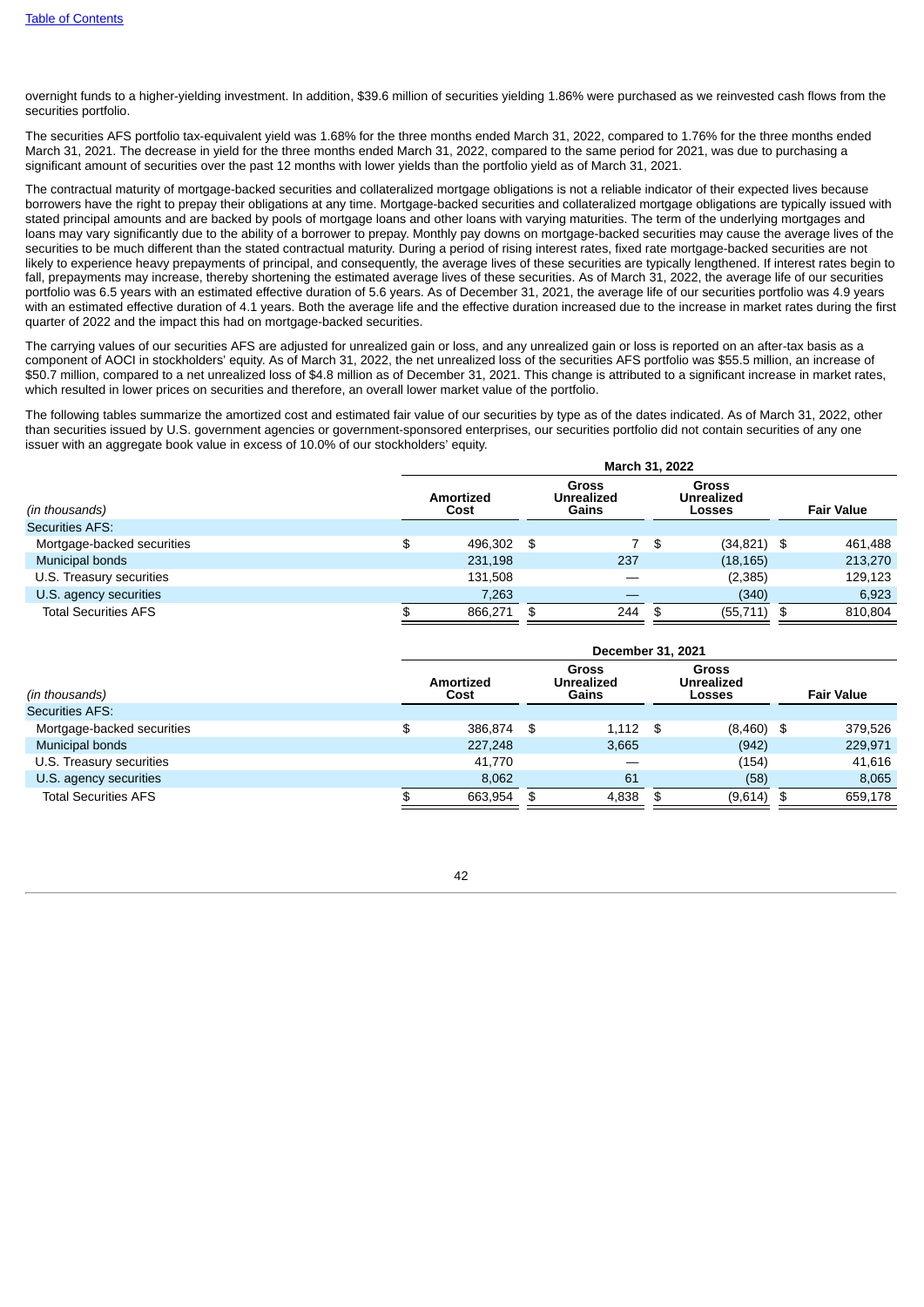The following table shows the fair value of securities AFS that mature during each of the periods indicated. The contractual maturity of a mortgage-backed security is the date the last underlying mortgage matures. Yields are weighted-average tax equivalent yields that are calculated by dividing projected annual income by the average amortized cost of the applicable securities while using a 21.0% federal income tax rate, when applicable.

|                             |           |                           |                                                          |  |                      |                                                           | Contractual Maturity as of March 31, 2022 |  |                           |     |                         |  |              |    |         |                      |        |
|-----------------------------|-----------|---------------------------|----------------------------------------------------------|--|----------------------|-----------------------------------------------------------|-------------------------------------------|--|---------------------------|-----|-------------------------|--|--------------|----|---------|----------------------|--------|
|                             |           | Within<br><b>One Year</b> | <b>After One Year</b><br>but Within<br><b>Five Years</b> |  |                      | <b>After Five Years</b><br>but Within<br><b>Ten Years</b> |                                           |  | After<br><b>Ten Years</b> |     |                         |  | <b>Total</b> |    |         |                      |        |
| (dollars in thousands)      | Amount    | Yield $(1)$               | Amount                                                   |  | Yield <sup>(1)</sup> |                                                           | Amount                                    |  | Yield <sup>(1)</sup>      |     | $Yield^{(1)}$<br>Amount |  | Amount       |    |         | Yield <sup>(1)</sup> |        |
| Securities AFS:             |           |                           |                                                          |  |                      |                                                           |                                           |  |                           |     |                         |  |              |    |         |                      |        |
| Mortgage-backed securities  | \$<br>130 | $1.31\%$ \$               | 806                                                      |  | $1.74\%$ \$          |                                                           | 65.037                                    |  | 1.45 %                    | \$. | 395.515                 |  | 1.46 %       | \$ | 461.488 |                      | 1.46 % |
| <b>Municipal bonds</b>      | 6,059     | 1.36 %                    | 25.522                                                   |  | 1.86 %               |                                                           | 15,049                                    |  | 2.71 %                    |     | 166,640                 |  | 2.58 %       |    | 213,270 |                      | 2.48 % |
| U.S. Treasury securities    | 3,999     | 1.11 %                    | 125.124                                                  |  | 1.25 %               |                                                           |                                           |  | $-$ %                     |     |                         |  | $-$ %        |    | 129.123 |                      | 1.25 % |
| U.S. agency securities      | 193       | 2.09 %                    | 3,987                                                    |  | 1.62 %               |                                                           | 2.743                                     |  | 1.31 %                    |     |                         |  | $-$ %        |    | 6,923   |                      | 1.51 % |
| <b>Total Securities AFS</b> | 10,381    | 1.28 %                    | 155,439                                                  |  | 1.36 %               |                                                           | 82,829                                    |  | 1.67 %                    |     | 562,155                 |  | 1.80 %       | \$ | 810,804 |                      | 1.70 % |

 $<sup>(1)</sup>$  Tax equivalent projected book yield as of March 31, 2022.</sup>

During the second quarter of 2022, the Company decided to reclassify a selected portion of the securities portfolio from AFS to HTM. For additional information, see "Part I. Financial Information - Item. 1 Financial Statements (Unaudited) - Notes to Unaudited Consolidated Financial Statements - Note 10. Subsequent Events."

# *Equity Securities*

Equity securities are an investment in a CRA mutual fund, consisting primarily of bonds. Equity securities are carried at fair value on the consolidated balance sheets with periodic changes in value recorded through the consolidated statements of income. The fair value of our equity securities was \$7.5 million as of March 31, 2022, with a recognized loss of \$365,000 for the three months ended March 31, 2022, compared to a fair value of \$7.8 million as of December 31, 2021, with a recognized loss of \$175,000 for the year ended December 31, 2021. The loss on equity securities in the first quarter of 2022 was due to a significant increase in interest rates. In April 2022, all shares invested in the mutual fund were liquidated.

#### *Loan Portfolio*

Our loan portfolio is our largest category of earning assets, and interest income earned on our loan portfolio is our primary source of income. We maintain a diversified loan portfolio with a focus on commercial real estate, one-to-four family residential, and commercial and industrial loans. As of March 31, 2022, loans HFI were \$1.74 billion, an increase of \$57.2 million, or 3.4%, compared to \$1.68 billion as of December 31, 2021.

Red River Bank began participating in the SBA PPP in the second quarter of 2020. Through March 31, 2022, we had received SBA forgiveness and borrower payments on 97.5% of the PPP loans originated. As of March 31, 2022, PPP loans totaled \$6.4 million, net of \$169,000 of deferred income, and were 0.4% of loans HFI.

As of March 31, 2022, non-PPP loans HFI (non-GAAP) were \$1.73 billion, an increase of \$68.3 million, or 4.1%, from December 31, 2021, due to new customer activity associated with new lenders in our expansion markets and increased loan activity in various legacy markets. For calculations and reconciliations to GAAP of non-GAAP financial measures, see " - Non-GAAP Financial Measures" in this Report.

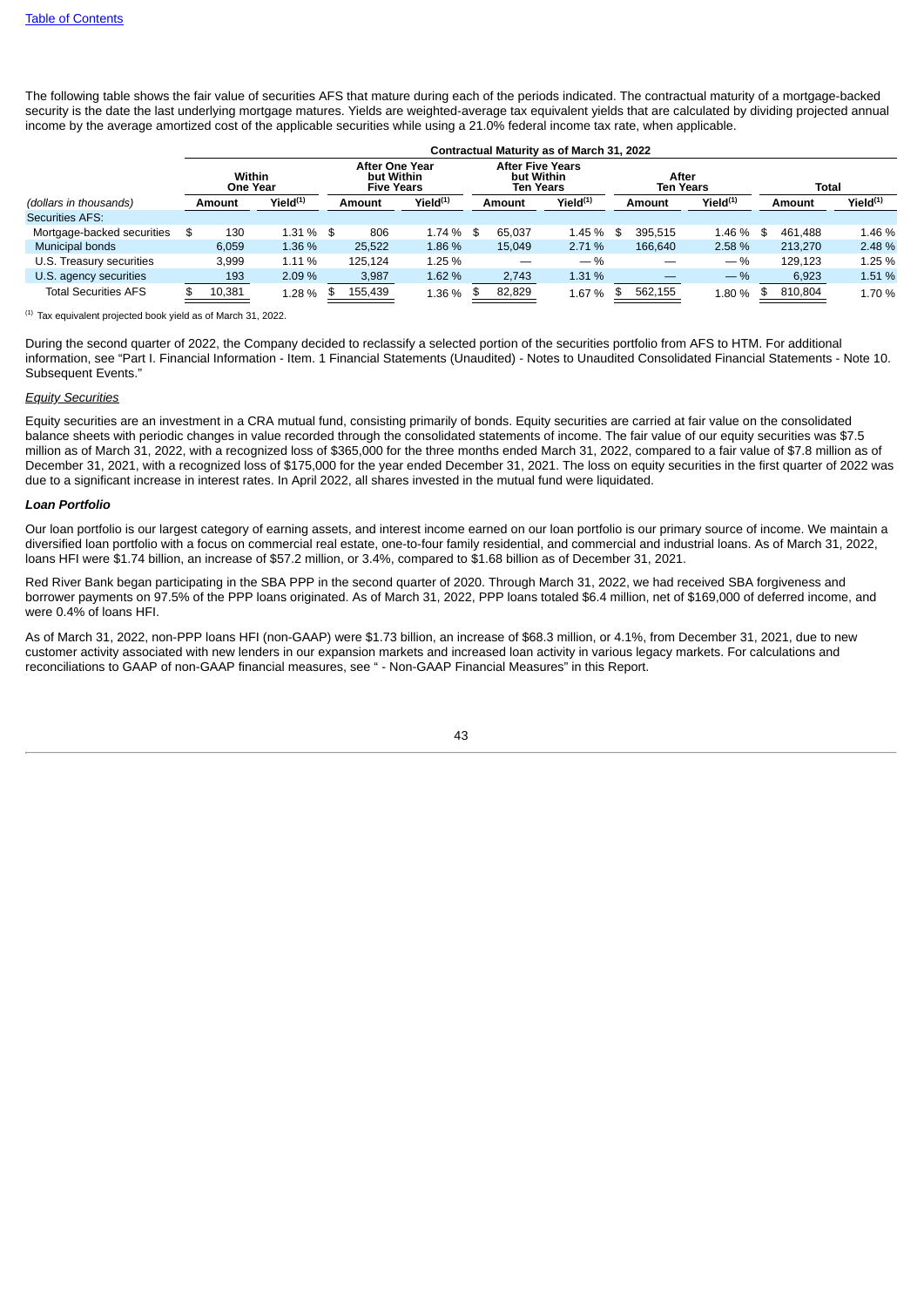# *Loans by Category*

Loans HFI by category, non-PPP loans HFI (non-GAAP), and loans HFS are summarized below as of the dates indicated:

|                                                   |    |           | March 31, 2022 |        | December 31, 2021 |         |  |  |
|---------------------------------------------------|----|-----------|----------------|--------|-------------------|---------|--|--|
| (dollars in thousands)                            |    | Amount    | Percent        | Amount |                   | Percent |  |  |
| Real estate:                                      |    |           |                |        |                   |         |  |  |
| Commercial real estate                            | \$ | 723,418   | 41.6 % \$      |        | 670.293           | 39.8%   |  |  |
| One-to-four family residential                    |    | 484.871   | 27.8 %         |        | 474,420           | 28.2 %  |  |  |
| Construction and development                      |    | 117,526   | 6.8%           |        | 106.339           | 6.3%    |  |  |
| Commercial and industrial                         |    | 303,556   | 17.4 %         |        | 311,373           | 18.5 %  |  |  |
| SBA PPP, net of deferred income                   |    | 6.397     | 0.4%           |        | 17.550            | $1.0\%$ |  |  |
| Tax-exempt                                        |    | 81,000    | 4.6 %          |        | 80.726            | 4.8%    |  |  |
| Consumer                                          |    | 24,258    | $1.4\%$        |        | 23,131            | 1.4 %   |  |  |
| <b>Total loans HFI</b>                            |    | 1,741,026 | 100.0 % \$     |        | 1,683,832         | 100.0%  |  |  |
| Total non-PPP loans HFI (non-GAAP) <sup>(1)</sup> |    | 1,734,629 |                |        | 1,666,282         |         |  |  |
| <b>Total loans HFS</b>                            |    | 6,641     |                |        | 4,290             |         |  |  |

 $^{(1)}$  Non-GAAP financial measure. Calculations of this measure and reconciliations to GAAP are included in " - Non-GAAP Financial Measures" in this Report.

#### *Industry Concentrations*

Health care loans are our largest loan industry concentration and are made up of a diversified portfolio of health care providers. As of March 31, 2022, health care loans were \$155.5 million, or 9.0% of non-PPP loans HFI (non-GAAP), compared to \$138.1 million, or 8.3% of non-PPP loans HFI (non-GAAP) as of December 31, 2021. The average health care loan size was \$337,000 as of March 31, 2022, and \$295,000 as of December 31, 2021. Within the health care sector, nursing and residential care loans were 4.7% of non-PPP loans HFI (non-GAAP) as of March 31, 2022, and 3.6% as of December 31, 2021. Loans to physician and dental practices were 4.2% of non-PPP loans HFI (non-GAAP) as of March 31, 2022, and 4.6% as of December 31, 2021.

Energy loans were 1.2% of non-PPP loans HFI (non-GAAP) as of March 31, 2022, and December 31, 2021. For additional information on non-GAAP financial measures, see " - Non-GAAP Financial Measures" in this Report.

#### *Geographic Markets*

As of March 31, 2022, Red River Bank operates in seven geographic markets throughout the state of Louisiana. We entered the Acadiana market in the fourth quarter of 2020 and the New Orleans market in the fourth quarter of 2021. The following table summarizes non-PPP loans HFI (non-GAAP) by market of origin:

|    |           | March 31, 2022                                               |
|----|-----------|--------------------------------------------------------------|
|    | Amount    | <b>Percent of Non-</b><br><b>PPP Loans HFI</b><br>(non-GAAP) |
| \$ | 613,274   | 35.4 %                                                       |
|    | 478.255   | 27.6 %                                                       |
|    | 352,512   | 20.3 %                                                       |
|    | 119.254   | 6.9%                                                         |
|    | 97,528    | 5.6 %                                                        |
|    | 37.214    | $2.1\%$                                                      |
|    | 36,592    | $2.1\%$                                                      |
| .ፍ | 1,734,629 | 100.0%                                                       |
|    |           |                                                              |

For additional information on non-GAAP financial measures, see " - Non-GAAP Financial Measures" in this Report.

### *LIBOR*

In July 2017, the United Kingdom Financial Conduct Authority, the authority that regulates LIBOR, announced its intent to stop compelling banks to submit rates for the calculation of LIBOR after 2021. Subsequently, on March 5, 2021, it was announced that certain U.S. Dollar LIBOR rates would cease to be published after June 30, 2023. As of March 31, 2022, 3.0% of our non-PPP loans HFI (non-GAAP) were LIBOR-based with a setting that expires June 30, 2023. Alternative rate language is present in each credit agreement with a LIBOR-based rate. We do not anticipate any issue with transitioning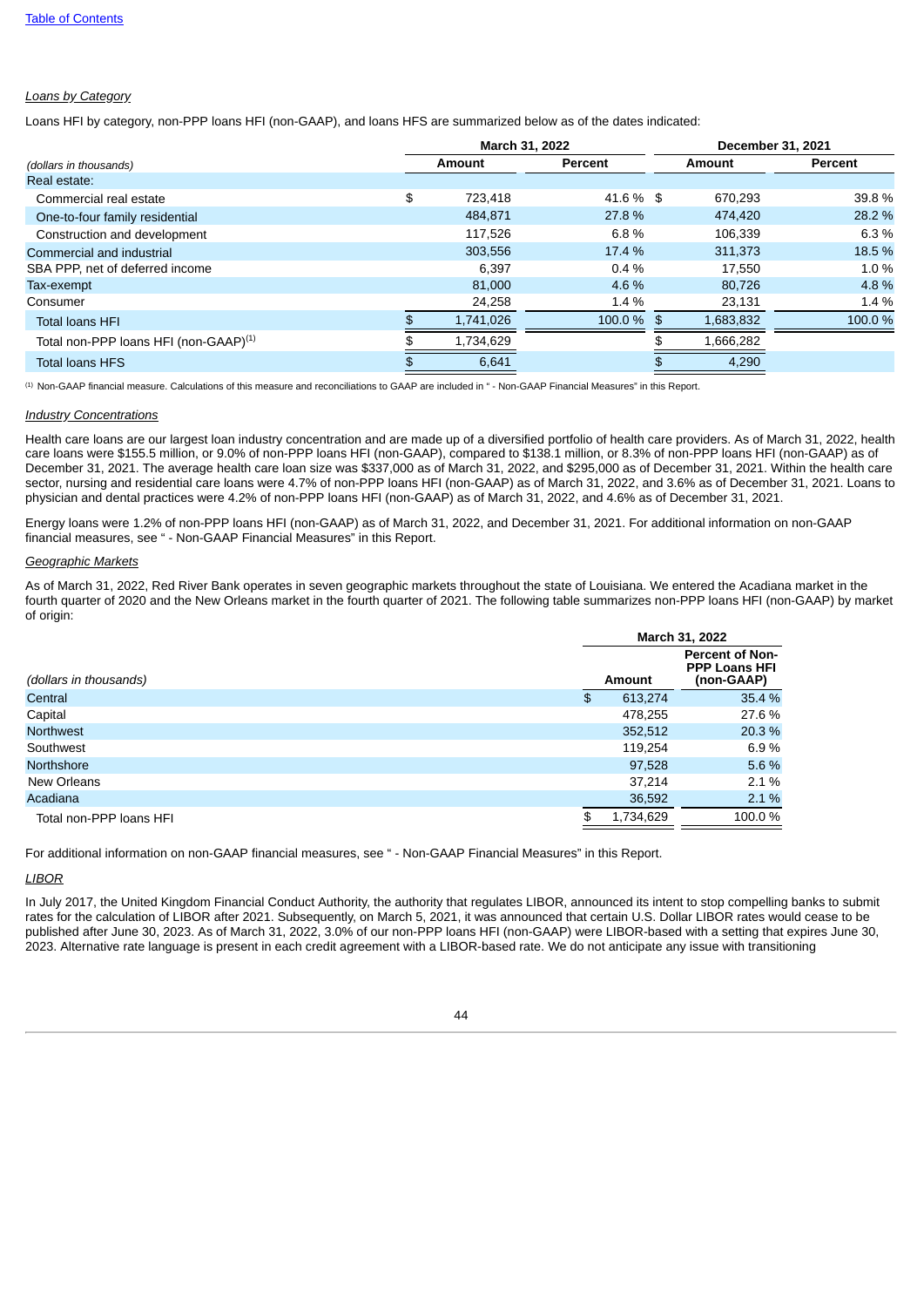each loan to a non-LIBOR-based rate. For additional information on non-GAAP financial measures, see " - Non-GAAP Financial Measures" in this Report.

#### *Nonperforming Assets*

NPAs consist of nonperforming loans and property acquired through foreclosures or repossession. Nonperforming loans include loans that are contractually past due 90 days or more and loans that are on nonaccrual status. Loans are considered past due when principal and interest payments have not been received as of the date such payments are due.

Asset quality is managed through disciplined underwriting policies, continual monitoring of loan performance, and focused management of NPAs. There can be no assurance, however, that the loan portfolio will not become subject to losses due to declines in economic conditions, deterioration in the financial condition of our borrowers, or a decline in the value of collateral.

NPAs totaled \$973,000 as of March 31, 2022, down \$6,000, or 0.6%, from \$979,000 as of December 31, 2021, primarily due to payments on nonaccrual loans. The ratio of NPAs to total assets was 0.03% as of March 31, 2022 and December 31, 2021.

Nonperforming loan and asset information is summarized below:

| (dollars in thousands)                                               | March 31, 2022 | December 31, 2021 |
|----------------------------------------------------------------------|----------------|-------------------|
| Nonperforming loans:                                                 |                |                   |
| Nonaccrual loans                                                     | \$<br>269      | \$<br>280         |
| Accruing loans 90 or more days past due                              | 44             | 39                |
| Total nonperforming loans                                            | 313            | 319               |
| Foreclosed assets:                                                   |                |                   |
| Real estate                                                          | 660            | 660               |
| Total foreclosed assets                                              | 660            | 660               |
| <b>Total NPAs</b>                                                    | \$<br>973      | \$<br>979         |
|                                                                      |                |                   |
| Troubled debt restructurings: $(1,2)$                                |                |                   |
| Nonaccrual loans                                                     | \$             | \$                |
| Performing loans                                                     | 3,900          | 3,944             |
| <b>Total TDRs</b>                                                    | 3,900          | \$<br>3,944       |
|                                                                      |                |                   |
| Nonaccrual loans to loans HFI                                        | 0.02%          | 0.02%             |
| Nonperforming loans to loans $HF(1)$                                 | 0.02%          | 0.02%             |
| Nonperforming loans to non-PPP loans HFI (non-GAAP) <sup>(1,3)</sup> | 0.02%          | 0.02%             |
| NPAs to total assets                                                 | 0.03%          | 0.03%             |

<sup>(1)</sup> Troubled debt restructurings – nonaccrual and accruing loans 90 or more days past due are included in the respective components of nonperforming loans.<br><sup>(2)</sup> In accordance with interagency regulatory guidance issued

meet the terms of such guidance. <sup>(3)</sup> Non-GAAP financial measure. For calculations and reconciliations to GAAP of non-GAAP financial measures, see " - Non-GAAP Financial Measures" in this Report.

Nonaccrual loans are summarized below by category:

| (in thousands)                  | March 31, 2022 | December 31, 2021 |
|---------------------------------|----------------|-------------------|
| Real estate:                    |                |                   |
| Commercial real estate          | 48<br>\$       | \$<br>51          |
| One-to-four family residential  | 209            | 216               |
| Construction and development    |                |                   |
| Commercial and industrial       | 12             | 13                |
| SBA PPP, net of deferred income |                |                   |
| Tax-exempt                      |                |                   |
| Consumer                        |                |                   |
| Total nonaccrual loans          | 269            | 280               |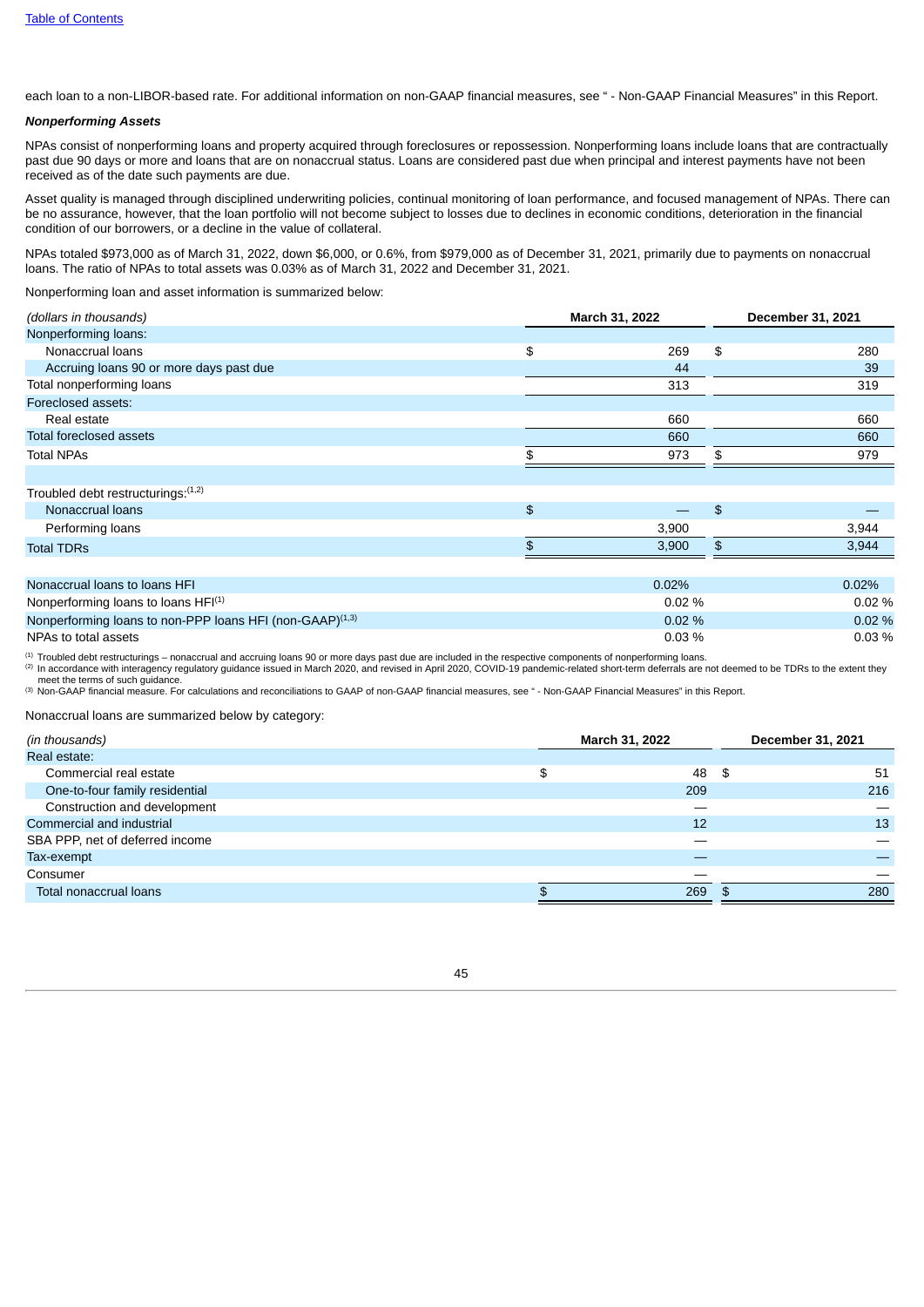#### *Potential Problem Loans*

From a credit risk standpoint, we classify loans in one of five categories: pass, special mention, substandard, doubtful, or loss. Loan classifications reflect a judgment about the risk of default and loss associated with the loans. Classifications are reviewed periodically and adjusted to reflect the degree of risk and loss believed to be inherent in each loan. The methodology is structured so that specific reserve allocations are increased in accordance with deterioration in credit quality (and a corresponding increase in risk and loss) or decreased in accordance with improvement in credit quality (and a corresponding decrease in risk and loss).

Loans classified as pass are of satisfactory quality and do not require a more severe classification.

Loans classified as special mention have potential weaknesses that deserve management's close attention. If these weaknesses are not corrected, repayment possibilities for the loan may deteriorate. However, the loss potential does not warrant substandard classification.

Loans classified as substandard have well-defined weaknesses that jeopardize normal repayment of principal and interest. Prompt corrective action is required to reduce exposure and to assure adequate remedial actions are taken by the borrower. If these weaknesses do not improve, loss is possible.

Loans classified as doubtful have well-defined weaknesses that make full collection improbable.

Loans classified as loss are considered uncollectible and charged-off to the allowance for loan losses.

As of March 31, 2022, loans classified as pass were 99.4% of loans HFI, and loans classified as special mention and substandard were 0.2% and 0.4%, respectively, of loans HFI. There were no loans as of March 31, 2022, classified as doubtful or loss. As of December 31, 2021, loans classified as pass were 99.5% of loans HFI, and loans classified as special mention and substandard were 0.1% and 0.4%, respectively, of loans HFI. There were no loans as of December 31, 2021, classified as doubtful or loss.

#### *Allowance for Loan Losses*

The allowance for loan losses is established for known and inherent losses in the loan portfolio based upon management's best assessment of the loan portfolio at each balance sheet date. It is maintained at a level estimated to be adequate to absorb potential losses through periodic changes to loan losses.

In connection with the review of the loan portfolio, risk elements attributable to particular loan types or categories are considered in assessing the quality of individual loans. Some of the risk elements considered include:

- for commercial real estate loans, the debt service coverage ratio (income from the business in excess of operating expenses compared to loan repayment requirements); operating results of the owner in the case of owner occupied properties; the loan-to-value ratio; the age and condition of the collateral; and the volatility of income, property value, and future operating results typical of properties of that type;
- for one-to-four family residential mortgage loans, the borrower's ability to repay the loan, including a consideration of the debt to income ratio and employment and income stability; the loan-to-value ratio; and the age, condition, and marketability of the collateral;
- for construction and development loans, the perceived feasibility of the project including the ability to sell developed lots or improvements constructed for resale or the ability to lease property constructed for lease; the quality and nature of contracts for presale or prelease, if any; experience and ability of the developer; and the loan-to-value ratio; and
- for commercial and industrial loans, the debt service coverage ratio; the operating results of the commercial, industrial, or professional enterprise; the borrower's business, professional, and financial ability and expertise; the specific risks and volatility of income and operating results typical for businesses in that category; the value, nature, and marketability of collateral; and the financial resources of the guarantor(s), if any.

As an SEC registrant with smaller reporting company filing status as determined on June 30, 2019, CECL is effective for us on January 1, 2023. When effective, the CECL allowance model, prescribed by *ASU No. 2016-13*, will require measurement of expected credit losses based on historical experience, current conditions, and reasonable and supportable forecasts. This model will replace the existing incurred loss model. Refer to "Item 1. Financial Statements - Note 1 - Summary of Significant Accounting Policies - Recent Accounting Pronouncements" in this Report for more information on *ASU No. 2016-13*.

As of March 31, 2022, the allowance for loan losses was \$19.2 million, or 1.11% of both loans HFI and non-PPP loans HFI (non-GAAP). As of December 31, 2021, the allowance for loan losses totaled \$19.2 million, or 1.14% of loans HFI, and 1.15% of non-PPP loans HFI (non-GAAP). The \$68,000 increase in the allowance for loan losses for the three months ended March 31, 2022, was mainly due to \$150,000 from the provision for loan losses, partially offset by \$82,000 of net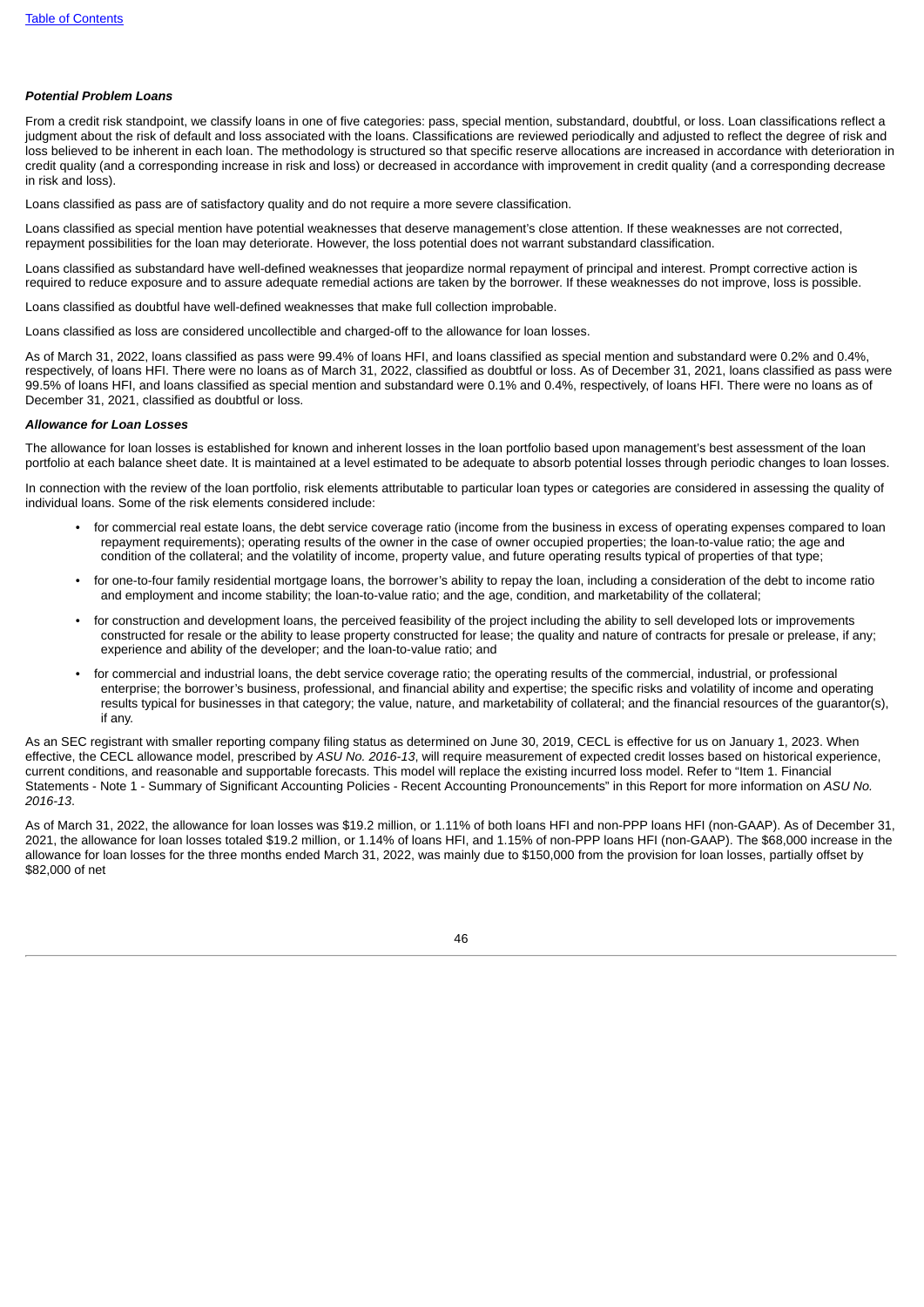charge-offs. For additional information on non-GAAP financial measures, see " - Non-GAAP Financial Measures" in this Report.

The provision for loan losses for the three months ended March 31, 2022, was \$150,000, a decrease of \$1.3 million, or 89.7%, from \$1.5 million for the three months ended March 31, 2021. The decrease in provision for loan losses for 2022 was attributed to continued, favorable asset quality metrics. The higher provision for loan losses in the same period of 2021 was due to the anticipated adverse effects of the COVID-19 pandemic. We will continue to evaluate future provision needs in relation to loan growth and trends in asset quality.

The following table displays activity in the allowance for loan losses for the periods shown:

|                                                                                                                                                                                                                                                                                                                         | As of and For the Three Months Ended |    |                   |  |  |  |  |  |
|-------------------------------------------------------------------------------------------------------------------------------------------------------------------------------------------------------------------------------------------------------------------------------------------------------------------------|--------------------------------------|----|-------------------|--|--|--|--|--|
| (dollars in thousands)<br>Provision for loan losses<br>Charge-offs:<br>Commercial and industrial<br>Consumer<br>Total charge-offs<br>Real estate:<br>One-to-four family residential<br>Construction and development<br>Commercial and industrial<br>Consumer<br><b>Total recoveries</b><br>Net (charge-offs)/recoveries | March 31.<br>2022                    |    | March 31,<br>2021 |  |  |  |  |  |
| Loans HFI                                                                                                                                                                                                                                                                                                               | \$<br>1,741,026                      | \$ | 1,602,086         |  |  |  |  |  |
| Non-PPP Loans HFI (non-GAAP) <sup>(1)</sup>                                                                                                                                                                                                                                                                             | \$<br>1,734,629                      | \$ | 1,482,728         |  |  |  |  |  |
| Nonaccrual loans                                                                                                                                                                                                                                                                                                        | \$<br>269                            | \$ | 2,805             |  |  |  |  |  |
| Average loans                                                                                                                                                                                                                                                                                                           | \$<br>1,690,445                      | \$ | 1,594,796         |  |  |  |  |  |
| Allowance for loan losses at beginning of period                                                                                                                                                                                                                                                                        | \$<br>19,176                         | \$ | 17,951            |  |  |  |  |  |
|                                                                                                                                                                                                                                                                                                                         | 150                                  |    | 1,450             |  |  |  |  |  |
|                                                                                                                                                                                                                                                                                                                         | (6)                                  |    | (7)               |  |  |  |  |  |
|                                                                                                                                                                                                                                                                                                                         | (123)                                |    | (88)              |  |  |  |  |  |
|                                                                                                                                                                                                                                                                                                                         | (129)                                |    | (95)              |  |  |  |  |  |
| Recoveries:                                                                                                                                                                                                                                                                                                             |                                      |    |                   |  |  |  |  |  |
|                                                                                                                                                                                                                                                                                                                         |                                      |    |                   |  |  |  |  |  |
|                                                                                                                                                                                                                                                                                                                         | 3                                    |    | 3                 |  |  |  |  |  |
|                                                                                                                                                                                                                                                                                                                         |                                      |    | $\mathbf{1}$      |  |  |  |  |  |
|                                                                                                                                                                                                                                                                                                                         | 4                                    |    | 10                |  |  |  |  |  |
|                                                                                                                                                                                                                                                                                                                         | 40                                   |    | 57                |  |  |  |  |  |
|                                                                                                                                                                                                                                                                                                                         | 47                                   |    | 71                |  |  |  |  |  |
|                                                                                                                                                                                                                                                                                                                         | (82)                                 |    | (24)              |  |  |  |  |  |
| Allowance for loan losses at end of period                                                                                                                                                                                                                                                                              | \$<br>19,244                         | \$ | 19,377            |  |  |  |  |  |
| Allowance for loan losses to loans HFI                                                                                                                                                                                                                                                                                  | 1.11 %                               |    | 1.21 %            |  |  |  |  |  |
| Allowance for loan losses to non-PPP loans HFI (non-GAAP) <sup>(1)</sup>                                                                                                                                                                                                                                                | 1.11 %                               |    | 1.31 %            |  |  |  |  |  |
| Allowance for loan losses to nonaccrual loans                                                                                                                                                                                                                                                                           | 7,153.90%                            |    | 690.80%           |  |  |  |  |  |
| Net charge-offs to average loans                                                                                                                                                                                                                                                                                        | 0.00%                                |    | 0.00%             |  |  |  |  |  |

 $^{(1)}$  Non-GAAP financial measure. Calculations of this measure and reconciliations to GAAP are included in " - Non-GAAP Financial Measures" in this Report.

We believe the allowance for loan losses was adequate to provide for known and inherent losses in the portfolio at all times shown above. Future provisions for loan losses are subject to ongoing evaluations of the factors and loan portfolio risks described above, including economic pressures related to the COVID-19 pandemic, inflation, labor market and supply chain constraints, and natural disasters affecting the state of Louisiana. A decline in market area economic conditions, deterioration of asset quality, or growth in portfolio size could cause the allowance to become inadequate, and material additional provisions for loan losses could be required.

#### *Deposits*

Deposits are the primary funding source for loans and investments. We offer a variety of deposit products designed to attract and retain consumer, commercial, and public entity customers. These products consist of noninterest and interest-bearing checking accounts, savings accounts, money market accounts, and time deposit accounts. Deposits are gathered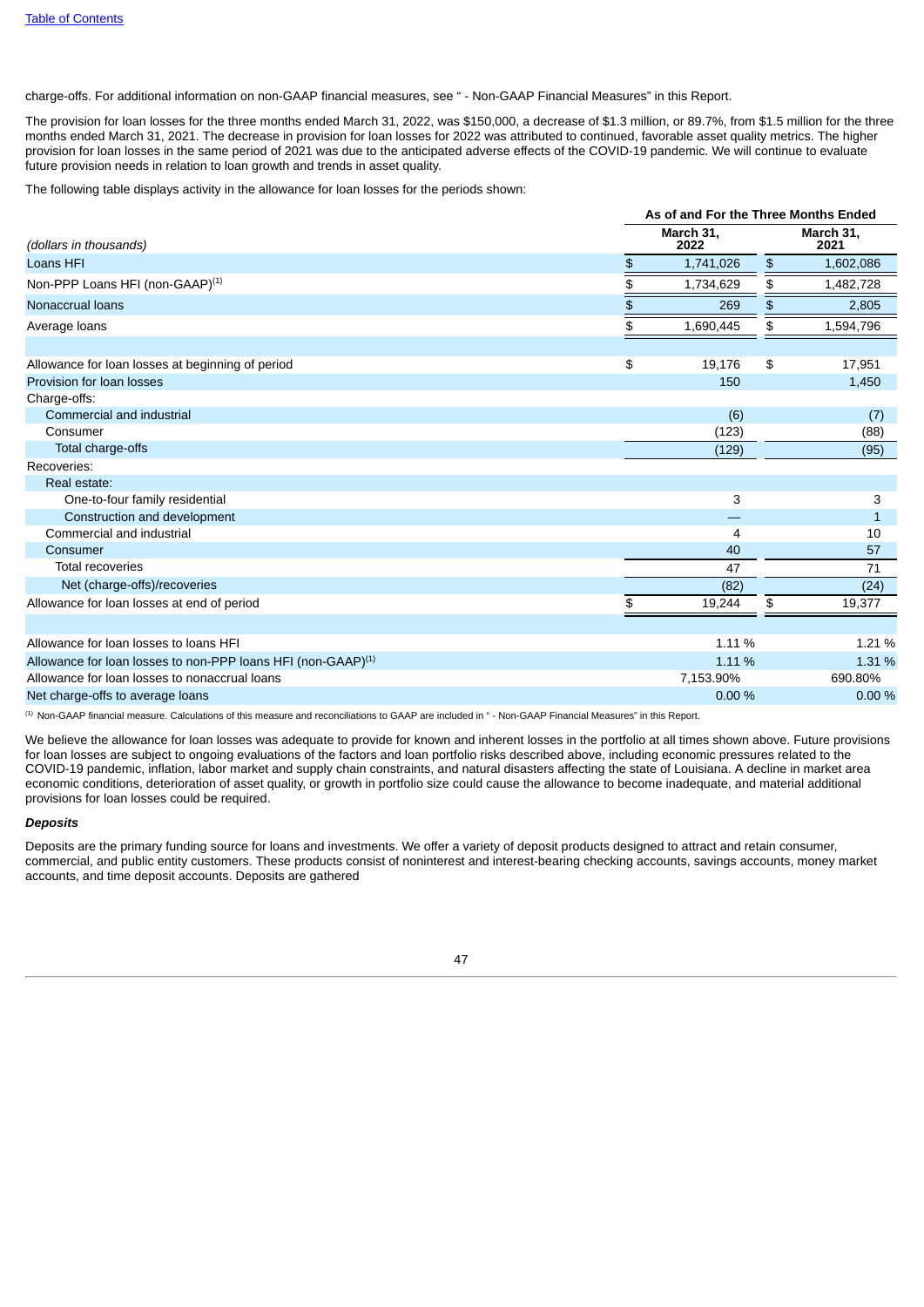from individuals, partnerships, corporations, and public entities located primarily in our market areas. We do not have any internet-sourced or brokered deposits.

Total deposits increased \$17.4 million, or 0.6%, to \$2.93 billion as of March 31, 2022, from \$2.91 billion as of December 31, 2021. This increase was primarily a result of customers maintaining higher deposit balances, partially offset by the normal seasonal drawdowns as public entity customers distributed their year-end funds to other organizations. Noninterest-bearing deposits increased by \$31.5 million, or 2.7%, to \$1.18 billion as of March 31, 2022. Noninterest-bearing deposits as a percentage of total deposits were 40.34% as of March 31, 2022, compared to 39.50% as of December 31, 2021. Interestbearing deposits decreased by \$14.1 million, or 0.8%, to \$1.75 billion as of March 31, 2022.

The following table presents our deposits by account type as of the dates indicated:

|                                                  |    |                | March 31, 2022 |                 | December 31, 2021 | Change from<br>December 31, 2021 to March 31.<br>2022 |           |          |  |
|--------------------------------------------------|----|----------------|----------------|-----------------|-------------------|-------------------------------------------------------|-----------|----------|--|
| (dollars in thousands)                           |    | <b>Balance</b> | % of Total     | <b>Balance</b>  | % of Total        | \$ Change                                             |           | % Change |  |
| Noninterest-bearing deposits                     | \$ | 1.181.136      | 40.3 %         | \$<br>1.149.672 | 39.5 %            | \$                                                    | 31.464    | 2.7%     |  |
| Interest-bearing deposits:                       |    |                |                |                 |                   |                                                       |           |          |  |
| NOW accounts                                     |    | 466.019        | 15.9 %         | 503.383         | 17.3 %            |                                                       | (37, 364) | (7.4)%   |  |
| Money market accounts                            |    | 747.397        | 25.5 %         | 733.044         | 25.2 %            |                                                       | 14.353    | 2.0%     |  |
| Savings accounts                                 |    | 200.342        | 6.9%           | 191.076         | 6.5%              |                                                       | 9,266     | 4.8%     |  |
| Time deposits less than or equal to<br>\$250,000 |    | 242.088        | 8.3%           | 243.596         | 8.4 %             |                                                       | (1,508)   | (0.6)%   |  |
| Time deposits greater than \$250,000             |    | 90.746         | 3.1%           | 89.577          | 3.1%              |                                                       | 1,169     | 1.3 %    |  |
| Total interest-bearing deposits                  |    | 1,746,592      | 59.7 %         | 1.760.676       | 60.5%             |                                                       | (14,084)  | (0.8)%   |  |
| Total deposits                                   | \$ | 2,927,728      | 100.0%         | 2.910.348       | 100.0%            | \$                                                    | 17.380    | 0.6%     |  |

The following table presents deposits by customer type as of the dates indicated:

|                        |    |                | <b>March 31, 2022</b> |                | December 31, 2021 | Change from<br>December 31, 2021 to March 31,<br>2022 |           |            |  |
|------------------------|----|----------------|-----------------------|----------------|-------------------|-------------------------------------------------------|-----------|------------|--|
| (dollars in thousands) |    | <b>Balance</b> | % of Total            | <b>Balance</b> | % of Total        |                                                       | \$ Change | % Change   |  |
| Consumer               | £. | 1.452.427      | 49.6 %                | 1,400,369      | 48.1 %            | \$                                                    | 52.058    | 3.7%       |  |
| Commercial             |    | 1,288,921      | 44.0 %                | 1.283.992      | 44.1 %            |                                                       | 4.929     | 0.4%       |  |
| <b>Public</b>          |    | 186.380        | 6.4%                  | 225.987        | 7.8%              |                                                       | (39,607)  | $(17.5)\%$ |  |
| Total deposits         |    | 2.927.728      | 100.0%                | 2.910.348      | 100.0%            |                                                       | 17,380    | $0.6\%$    |  |

Our uninsured deposits, which are the portion of deposit accounts that exceed the FDIC insurance limit (currently \$250,000), were approximately \$1.17 billion and \$1.22 billion at March 31, 2022 and December 31, 2021, respectively. These amounts were estimated based on the same methodologies and assumptions used for regulatory reporting purposes.

The following table presents the amount of time deposits, by account, that are in excess of the FDIC insurance limit (currently \$250,000) by time remaining until maturity for the period indicated:

| (in thousands)                       | <b>March 31, 2022</b> |        |
|--------------------------------------|-----------------------|--------|
| Three months or less                 | \$                    | 11,063 |
| Over three months through six months |                       | 6.543  |
| Over six months through 12 months    |                       | 10,821 |
| Over 12 months                       |                       | 10.569 |
| Total                                |                       | 38.996 |

#### *Borrowings*

Although deposits are our primary source of funds, we may, from time to time, utilize borrowings as a cost-effective source of funds when such borrowings can then be invested at a positive interest rate spread for additional capacity to fund loan demand or to meet our liquidity needs. We had no outstanding borrowings as of March 31, 2022 or December 31, 2021.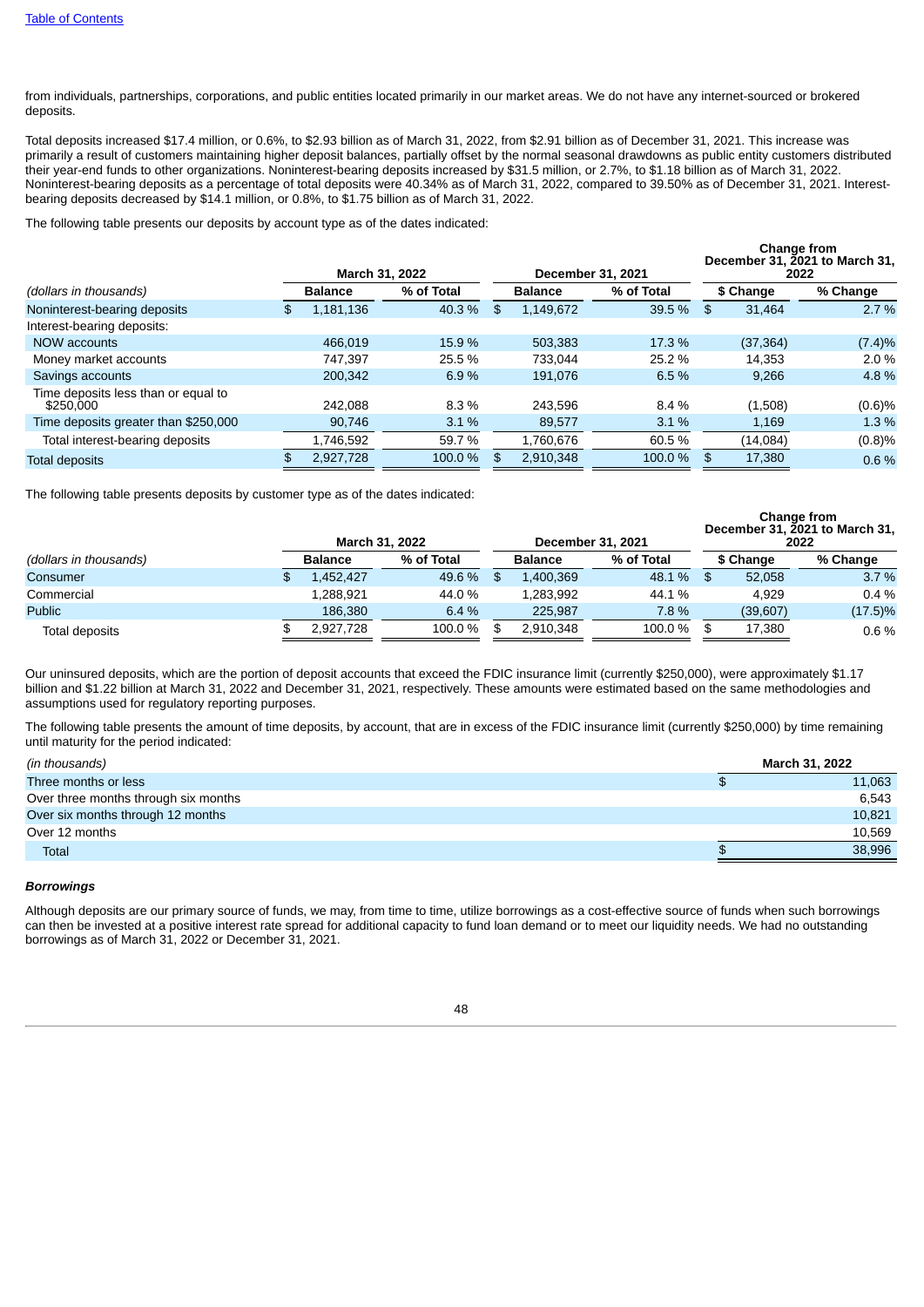# *Equity and Regulatory Capital Requirements*

Total stockholders' equity as of March 31, 2022, was \$264.9 million, compared to \$298.2 million as of December 31, 2021, a decrease of \$33.3 million, or 11.2%. This decrease was attributed to a \$40.0 million, net of tax, market adjustment to AOCI related to securities AFS, \$502,000 in cash dividends, and the repurchase of 4,465 shares of common stock for \$218,000, partially offset by \$7.4 million of net income for the three months ended March 31, 2022, and \$98,000 of stock compensation.

On February 4, 2022, our Board of Directors approved the renewal of the stock repurchase program that was completed in the fourth quarter of 2021 after reaching its purchase limit. The renewed repurchase program authorizes us to purchase up to \$5.0 million of our outstanding shares of common stock from February 4, 2022 through December 31, 2022. Repurchases may be made from time to time in the open market at prevailing prices and based on market conditions, or in privately negotiated transactions.

As part of the directive under the Economic Growth Act, on September 17, 2019, the FDIC and other federal bank regulatory agencies approved the CBLR framework. This optional framework became effective January 1, 2020, and is available as an alternative to the Basel III risk-based capital framework. The CBLR framework provides for a simple measure of capital adequacy for certain community banking organizations. Specifically, depository institutions and depository institution holding companies that have less than \$10.0 billion in total consolidated assets and meet other qualifying criteria, including a Tier 1 leverage ratio of greater than 9.00% (subsequently temporarily reduced to 8.00% for 2020 and 8.50% for 2021 as a COVID-19 relief measure), are considered qualifying community banking organizations and are eligible to opt into the CBLR framework and replace the applicable Basel III risk-based capital requirements.

As of March 31, 2022, the Company and the Bank qualify for the CBLR framework. Management does not intend to utilize the CBLR framework.

#### **LIQUIDITY AND ASSET-LIABILITY MANAGEMENT**

#### *Liquidity*

Liquidity involves our ability to raise funds to support asset growth and potential acquisitions or to reduce assets to meet deposit withdrawals and other payment obligations, to maintain reserve requirements, and otherwise to operate on an ongoing basis and manage unexpected events. For the three months ended March 31, 2022, and the year ended December 31, 2021, liquidity needs were primarily met by core deposits, security and loan maturities, and cash flows from amortizing security and loan portfolios. While maturities and scheduled amortization of loans are predictable sources of funds, deposit outflows, mortgage prepayments, and prepayments on amortizing securities are greatly influenced by market interest rates, economic conditions, and the competitive environment in which we operate, and therefore, these cash flows are monitored regularly.

Our most liquid assets are cash and short-term investments that include both interest-earning demand deposits and securities AFS. The levels of these assets are dependent on our operating, financing, lending, and investing activities during any given period. Access to purchased funds from correspondent banks and overnight advances from the FHLB and the Federal Reserve Bank of Atlanta are also available. Purchased funds from correspondent banks and overnight advances can be utilized to meet funding obligations, although we do not generally rely on these external funding sources.

Our primary source of funds is deposits, and our primary use of funds is the funding of loans. We invest excess deposits in interest-earning deposits at other banks or at the Federal Reserve, federal funds sold, securities, or other short-term liquid investments until the deposits are needed to fund loan growth or other obligations. Our average deposits increased \$310.8 million, or 12.0%, for the three months ended March 31, 2022, compared to the average deposits for the twelve months ended December 31, 2021. The increase in average total deposits was primarily a result of customers maintaining higher deposit balances, partially offset by the normal seasonal drawdowns as public entity customers distributed their year-end funds to other organizations. Our average total loans increased \$68.8 million, or 4.2%, for the three months ended March 31, 2022, compared to average total loans for the twelve months ended December 31, 2021.

Our securities portfolio is an alternative source for meeting liquidity needs, and was our second-largest component of assets as of March 31, 2022. Securities generate cash flow through principal repayments, calls, and maturities, and they generally have readily available markets that allow for their conversion to cash. As of March 31, 2022, securities AFS totaled \$810.8 million, or 25.2% of assets, compared to \$659.2 million, or 20.4% of assets as of December 31, 2021. However, certain investments within our securities portfolio are also used to secure specific deposit types, such as for public entities, which impacts their liquidity. As of March 31, 2022, securities with a carrying value of \$133.6 million, or 16.5% of the securities AFS portfolio, were pledged to secure public entity deposits as compared to securities with a carrying value of \$118.6 million, or 18.0% of the securities AFS portfolio, similarly pledged as of December 31, 2021. This increase of \$15.0 million, or 12.7%, was primarily due to an increase in several public entity deposit accounts that occurred during the first quarter of 2022. Public entity account balances generally fluctuate throughout the year. During the second quarter of 2022, the Company decided to reclassify a selected portion of the securities portfolio from AFS to HTM. For additional information, see "Part I. Financial Information - Item. 1 Financial Statements (Unaudited) - Notes to Unaudited Consolidated Financial Statements - Note 10. Subsequent Events."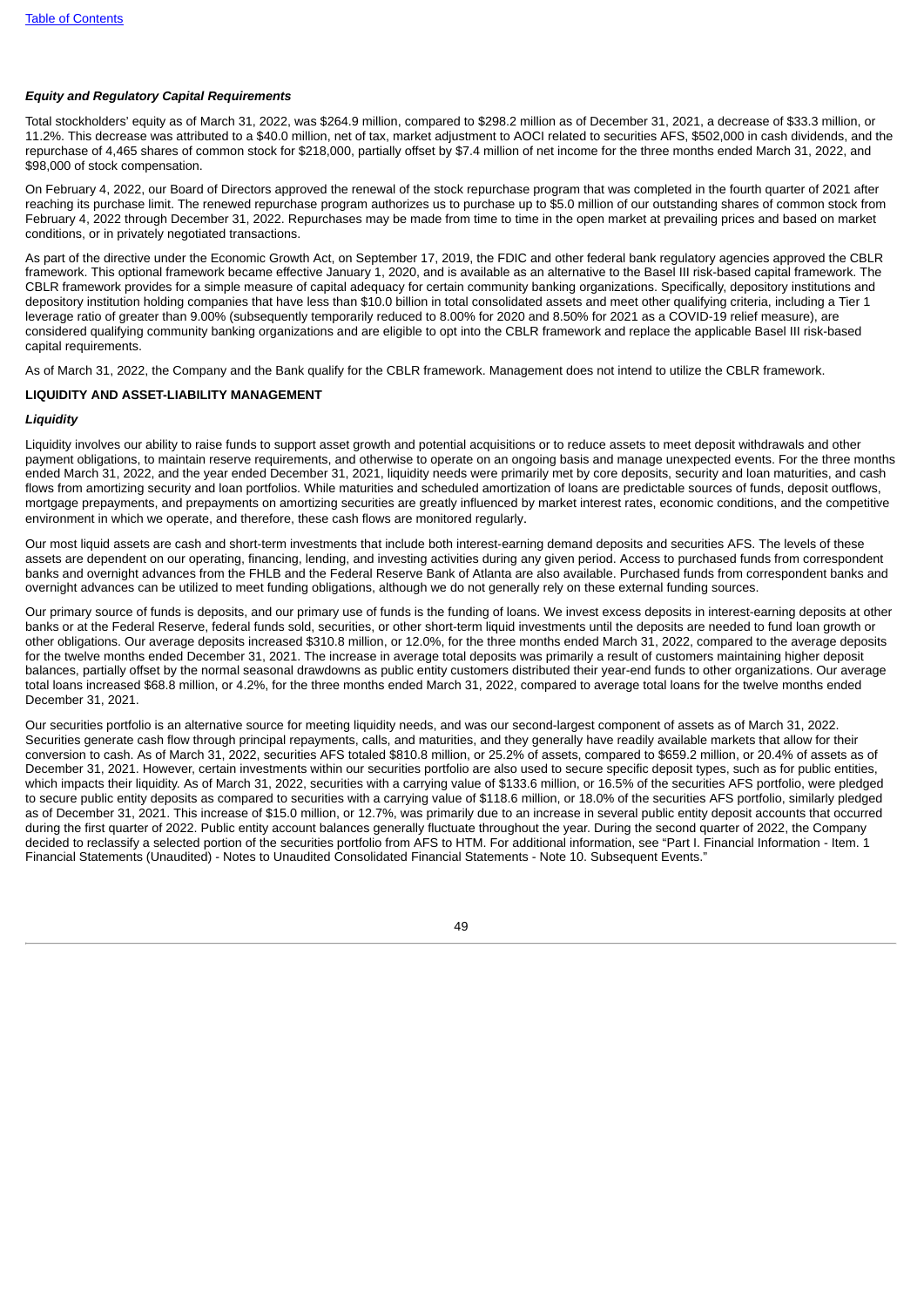Interest-bearing deposits in other banks are our main source for meeting daily liquidity needs and were our third-largest component of assets as of March 31, 2022. Interest-bearing deposits in other banks were \$507.0 million, or 15.8% of assets as of March 31, 2022, compared to \$761.7 million, or 23.6% of assets as of December 31, 2021. The decrease of \$254.7 million, or 33.4%, was primarily a result of deploying funds into the securities AFS portfolio and also into loans during the first quarter.

We also utilize the FHLB as needed as a viable funding source. FHLB advances may be used to meet short-term liquidity needs, particularly if the prevailing interest rate on an FHLB advance compares favorably to the rates that would be required to attract the necessary deposits. As of March 31, 2022 and December 31, 2021, our total borrowing availability from the FHLB was \$789.0 million and \$748.6 million, respectively. At various times, we may obtain letters of credit from the FHLB as collateral for our public entity deposits. As of March 31, 2022 and December 31, 2021, we held unfunded letters of credit in the amount of \$91.8 million and \$143.8 million, respectively. As of March 31, 2022 and December 31, 2021, our net borrowing capacity from the FHLB was \$697.2 million and \$604.8 million, respectively.

Other sources available for meeting liquidity needs include federal funds lines, repurchase agreements, and other lines of credit. We maintain four federal funds lines of credit with commercial banks that provided for the availability to borrow up to an aggregate of \$95.0 million in federal funds as of March 31, 2022 and December 31, 2021. We also maintain an additional \$6.0 million revolving line of credit at one of our correspondent banks. As of March 31, 2022 and December 31, 2021, we had total borrowing capacity of \$101.0 million through these combined funding sources. We had no outstanding balances from either of these sources as of March 31, 2022 and December 31, 2021.

#### *Commitments to Extend Credit*

In the normal course of business, we enter into certain financial instruments, such as commitments to extend credit and letters of credit, to meet the financing needs of our customers. These commitments involve elements of credit risk, interest rate risk, and liquidity risk. Some instruments may not be reflected in the accompanying consolidated financial statements until they are funded, although they expose us to varying degrees of credit risk and interest rate risk in much the same way as funded loans.

Commitments to extend credit are agreements to lend to a customer if all conditions of the commitment have been met. Commitments include revolving and nonrevolving credit lines and are primarily issued for commercial purposes. Commitments to extend credit generally have fixed expiration dates or other termination clauses. Standby letters of credit are conditional commitments issued to guarantee the performance of a customer to a third party. Those guarantees are primarily issued to support public and private borrowing arrangements, including commercial paper, bond financing, and similar transactions.

As of March 31, 2022, we had \$356.4 million in unfunded loan commitments and \$13.9 million in commitments associated with outstanding standby letters of credit. We have monitored the requests for extensions of credit under these lines and have not identified any requests outside of the normal course of business that appear to be attributable to COVID-19 hardships. As of December 31, 2021, we had \$357.9 million in unfunded loan commitments and \$12.5 million in commitments associated with outstanding standby letters of credit. As commitments associated with letters of credit and commitments to extend credit may expire unused, the total outstanding commitments may not necessarily reflect the actual future cash funding requirements.

#### *Investment Commitments*

The Company is party to various investment commitments in the normal course of business. The Company's exposure is represented by the contractual amount of these commitments.

In 2014, the Company committed to an investment into an SBIC limited partnership. As of March 31, 2022, there was a \$226,000 outstanding commitment to this partnership.

In 2020, the Company committed to an additional investment into an SBIC limited partnership. As of March 31, 2022, there was a \$5.0 million outstanding commitment to this partnership.

In the second quarter of 2021, the Company committed to an investment into a bank technology limited partnership. As of March 31, 2022, there was an \$827,000 outstanding commitment to this partnership.

#### *Interest Rate Sensitivity and Market Risk*

As a financial institution, our primary component of market risk is interest rate volatility. Our asset-liability management policies provide management with guidelines for effective funds management, and we have established a measurement system for monitoring our net interest rate sensitivity position. We have historically managed our rate sensitivity position within our established policy guidelines.

Fluctuations in interest rates will ultimately impact both the level of income and expense recorded on most of our assets and liabilities and the market value of all interest-earning assets and interest-bearing liabilities, other than those that have a short term to maturity. Interest rate risk is the potential of economic losses due to future interest rate changes. These economic losses can be reflected as a loss of future net interest income and/or a loss of current fair market values. The

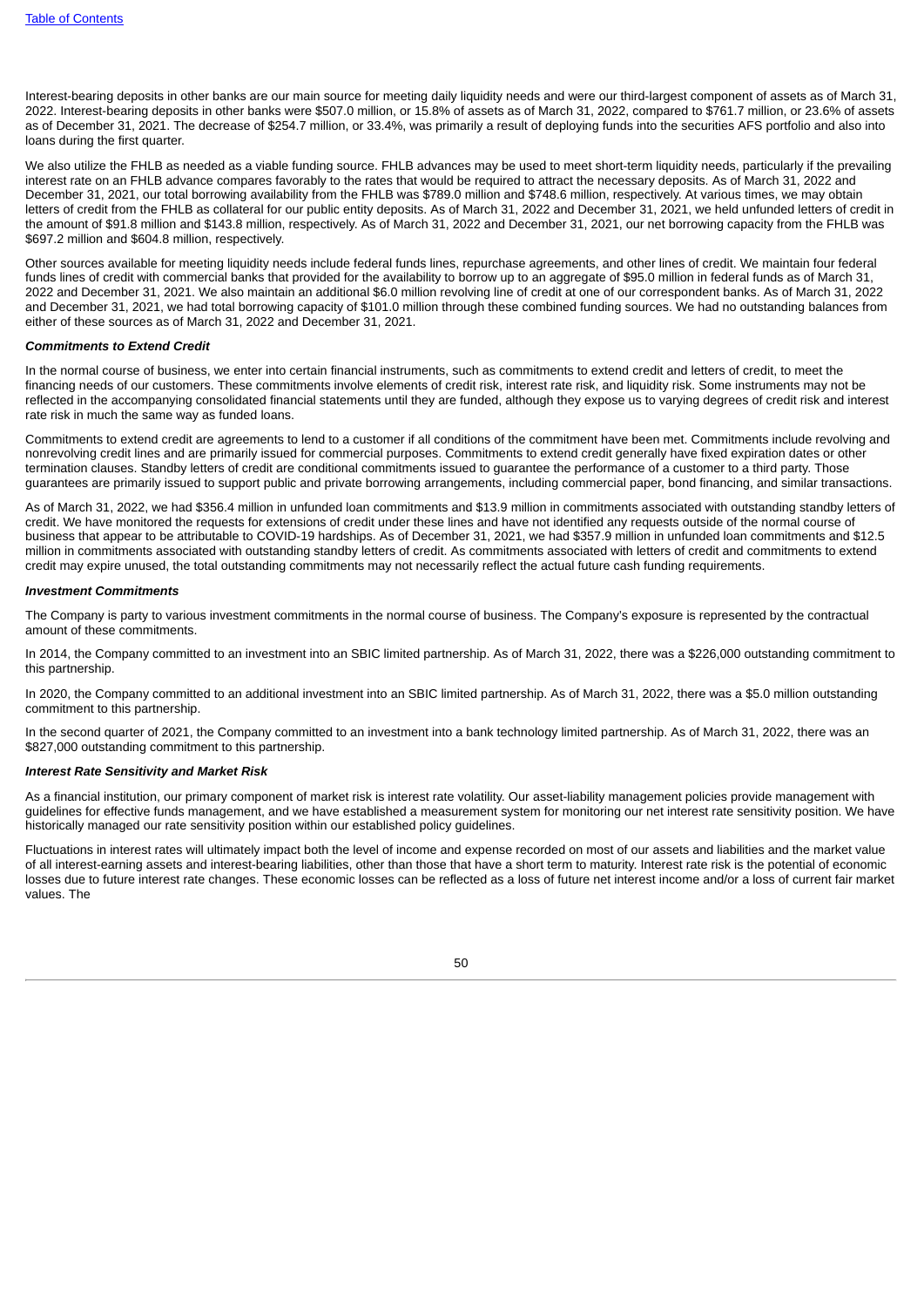objective is to measure the effect on net interest income and to adjust the balance sheet to minimize the inherent risk while at the same time maximizing income.

We manage exposure to interest rates by structuring the balance sheet appropriately during the ordinary course of business. We have the ability to enter into interest rate swaps to mitigate interest rate risk in limited circumstances, but it is not our policy to enter into such transactions on a regular basis. We do not enter into instruments such as financial options, financial futures contracts, or forward delivery contracts for the purpose of reducing interest rate risk. We are not subject to foreign exchange risk, and our commodity price risk is immaterial, as the percentage of our agricultural loans to loans HFI was only 0.44% as of March 31, 2022.

Our exposure to interest rate risk is managed by Red River Bank's Asset-Liability Management Committee. The committee formulates strategies based on appropriate levels of interest rate risk and monitors the results of those strategies. In determining the appropriate level of interest rate risk, the committee considers the impact on both earnings and capital given the current outlook on interest rates, regional economies, liquidity, business strategies, and other related factors.

The committee meets quarterly to review, among other things, the sensitivity of assets and liabilities to interest rate changes, the book and economic values of assets and liabilities, unrealized gains and losses, purchase and sale activities, commitments to originate loans, and the maturities of investments and borrowings. Additionally, the committee reviews liquidity, cash flow flexibility, maturities of deposits, and consumer and commercial deposit activity. We employ methodologies to manage interest rate risk, which include an analysis of relationships between interest-earnings assets and interest-bearing liabilities, as well as an interest rate shock simulation model.

In conjunction with our interest rate risk management process, on a quarterly basis, we run various simulation models including a static balance sheet and dynamic growth balance sheet. These models test the impact on net interest income and fair value of equity from changes in market interest rates under various scenarios. Under the static and dynamic growth models, rates are shocked instantaneously and ramped rates change over a 12-month and 24 month horizon based upon parallel yield curve shifts. Parallel shock scenarios assume instantaneous parallel movements in the yield curve compared to a flat yield curve scenario. Our nonparallel rate shock model involves analysis of interest income and expense under various changes in the shape of the yield curve.

Bank policy regarding interest rate risk simulations performed by our risk model currently specifies that for instantaneous parallel shifts of the yield curve, estimated net interest income at risk for the subsequent one-year period should not decline by more than 10.0% for a 100 bp shift and 15.0% for a 200 bp shift. Bank policy regarding economic value at risk simulations performed by our risk model currently specifies that for instantaneous parallel shifts of the yield curve, estimated fair value of equity for the subsequent one-year period should not decline by more than 20.0% for a 100 bp shift and 25.0% for a 200 bp shift.

The following table shows the impact of an instantaneous and parallel change in rates, at the levels indicated, and summarizes the simulated change in net interest income and fair value of equity over a 12-month horizon as of the dates indicated.

|                                       | As of March 31, 2022                         |                                               | As of December 31, 2021                             |                                               |  |
|---------------------------------------|----------------------------------------------|-----------------------------------------------|-----------------------------------------------------|-----------------------------------------------|--|
|                                       | % Change in<br><b>Net Interest</b><br>Income | % Change in<br><b>Fair Value</b><br>of Equity | % Change in<br><b>Net Interest</b><br><b>Income</b> | % Change in<br><b>Fair Value</b><br>of Equity |  |
| <b>Change in Interest Rates (Bps)</b> |                                              |                                               |                                                     |                                               |  |
| $+300$                                | 29.2 %                                       | 1.8%                                          | 45.7 %                                              | 16.7 %                                        |  |
| $+200$                                | 19.6 %                                       | 1.8%                                          | 30.6%                                               | 13.3 %                                        |  |
| $+100$                                | 10.0 %                                       | 1.4 %                                         | 15.3 %                                              | 8.0%                                          |  |
| <b>Base</b>                           | $0.0\%$                                      | 0.0%                                          | $0.0\%$                                             | 0.0%                                          |  |
| $-100$                                | (3.3)%                                       | (3.8)%                                        | (0.4)%                                              | $(18.9)\%$                                    |  |
| $-200$                                | (7.6)%                                       | $(12.6)\%$                                    | (2.6)%                                              | $(32.8)\%$                                    |  |

The results above, as of March 31, 2022 and December 31, 2021, demonstrate that our balance sheet is asset sensitive, which means our assets have the opportunity to reprice at a faster pace than our liabilities, over the 12-month horizon. We have also observed that, historically, our deposit interest rates have adjusted more slowly than the change in the federal funds rate. This assumption is incorporated into the risk simulation model and is generally not reflected in a gap analysis, which is the process by which we measure the repricing gap between interest rate-sensitive assets versus interest rate-sensitive liabilities.

The percentage of change in the fair value of equity in the down 200 bp scenario was back within the policy threshold as of March 31, 2022, due to the increase in market rates during the first quarter of 2022. As of December 31, 2021, the percentage of change in the fair value of equity in the down 200 bp scenario was below the policy threshold. These values

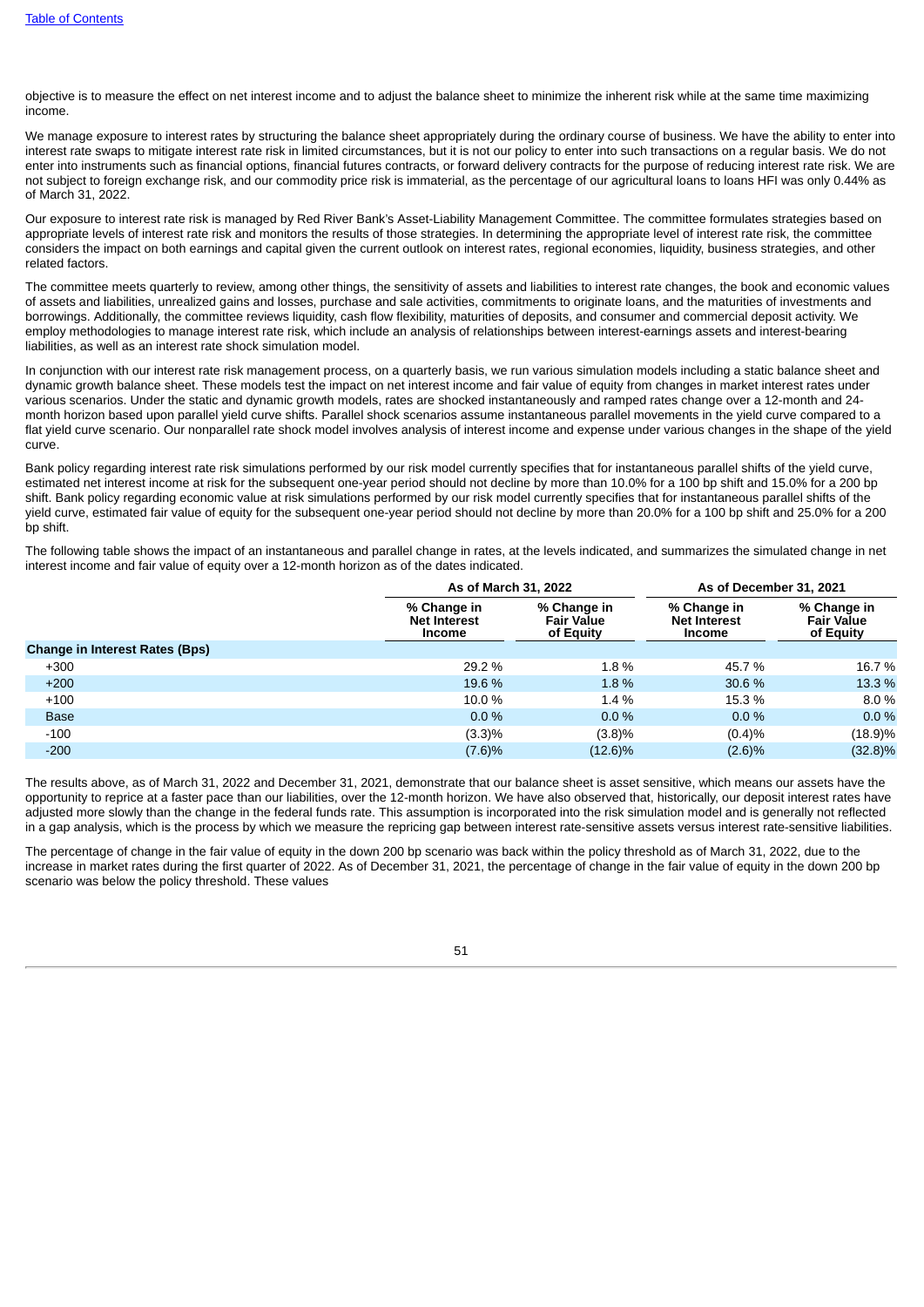are reported at each quarterly Asset-Liability Committee meeting, along with the percentages of change in the net interest income.

The impact of our floating rate loans and floating rate transaction deposits are also reflected in the results shown in the above table. As of March 31, 2022, floating rate loans were 14.5% of the loans HFI, and floating rate transaction deposits were 4.4% of interest-bearing transaction deposits.

The assumptions incorporated into the model are inherently uncertain, and as a result, the model cannot precisely measure future net interest income or precisely predict the impact of fluctuations in market interest rates on net interest income. Actual results will differ from the model's simulated results due to timing, magnitude, and frequency of interest rate changes, as well as changes in market conditions and the application and timing of various management strategies and the slope of the yield curve.

# **NON-GAAP FINANCIAL MEASURES**

Our accounting and reporting policies conform to GAAP and the prevailing practices in the banking industry. Certain financial measures used by management to evaluate our operating performance are discussed in this Report as supplemental non-GAAP performance measures. In accordance with the SEC's rules, we classify a financial measure as being a non-GAAP financial measure if that financial measure excludes or includes amounts, or is subject to adjustments that have the effect of excluding or including amounts, that are included or excluded, as the case may be, in the most directly comparable measure calculated and presented in accordance with GAAP as in effect from time to time in the U.S.

Management and the board of directors review tangible book value per share, tangible common equity to tangible assets, realized book value per share, and PPP-adjusted metrics as part of managing operating performance. However, these non-GAAP financial measures that we discuss in this Report should not be considered in isolation or as a substitute for the most directly comparable or other financial measures calculated in accordance with GAAP. Moreover, the manner that we calculate the non-GAAP financial measures that are discussed in this Report may differ from that of other companies reporting measures with similar names. It is important to understand how such other banking organizations calculate and name their financial measures similar to the non-GAAP financial measures discussed in this Report when comparing such non-GAAP financial measures.

#### *Tangible Assets, Tangible Equity, Tangible Book Value, and Realized Book Value*

*Tangible Book Value Per Share*. Tangible book value per share is a non-GAAP measure commonly used by investors, financial analysts, and investment bankers to evaluate financial institutions. We believe that this measure is important to many investors in the marketplace who are interested in changes from period to period in book value per share exclusive of changes in intangible assets. We calculate tangible book value per share as total stockholders' equity, less intangible assets, divided by the outstanding number of shares of our common stock at the end of the relevant period. Intangible assets have the effect of increasing total book value while not increasing tangible book value. The most directly comparable GAAP financial measure for tangible book value per share is book value per share.

*Tangible Common Equity to Tangible Assets*. Tangible common equity to tangible assets is a non-GAAP measure generally used by investors, financial analysts, and investment bankers to evaluate financial institutions. We believe that this measure is important to many investors in the marketplace who are interested in the relative changes from period to period of tangible common equity to tangible assets, each exclusive of changes in intangible assets. Intangible assets have the effect of increasing both total stockholders' equity and assets while not increasing our tangible common equity or tangible assets. We calculate tangible common equity as total stockholders' equity less intangible assets, and we calculate tangible assets as total assets less intangible assets. The most directly comparable GAAP financial measure for tangible common equity to tangible assets is total common stockholders' equity to total assets.

As a result of previous acquisitions, we have a small amount of intangible assets. As of March 31, 2022, total intangible assets were \$1.5 million, which is less than 1.0% of total assets.

*Realized Book Value Per Share.* Realized book value per share is a non-GAAP measure that we use to evaluate our operating performance. We believe that this measure is important because it allows us to monitor changes from period to period in book value per share exclusive of changes in AOCI. Our AOCI is impacted primarily by the unrealized gains and losses on securities AFS. These unrealized gains or losses on securities AFS are driven by market factors and may also be temporary and vary greatly from period to period. Due to the possibly temporary and greatly variable nature of these changes, we find it useful to monitor realized book value per share. We calculate realized book value per share as total stockholders' equity, less AOCI, divided by the outstanding number of shares of our common stock at the end of the relevant period. AOCI has the effect of increasing or decreasing total book value while not increasing or decreasing realized book value. The most directly comparable GAAP financial measure for realized book value per share is book value per share.

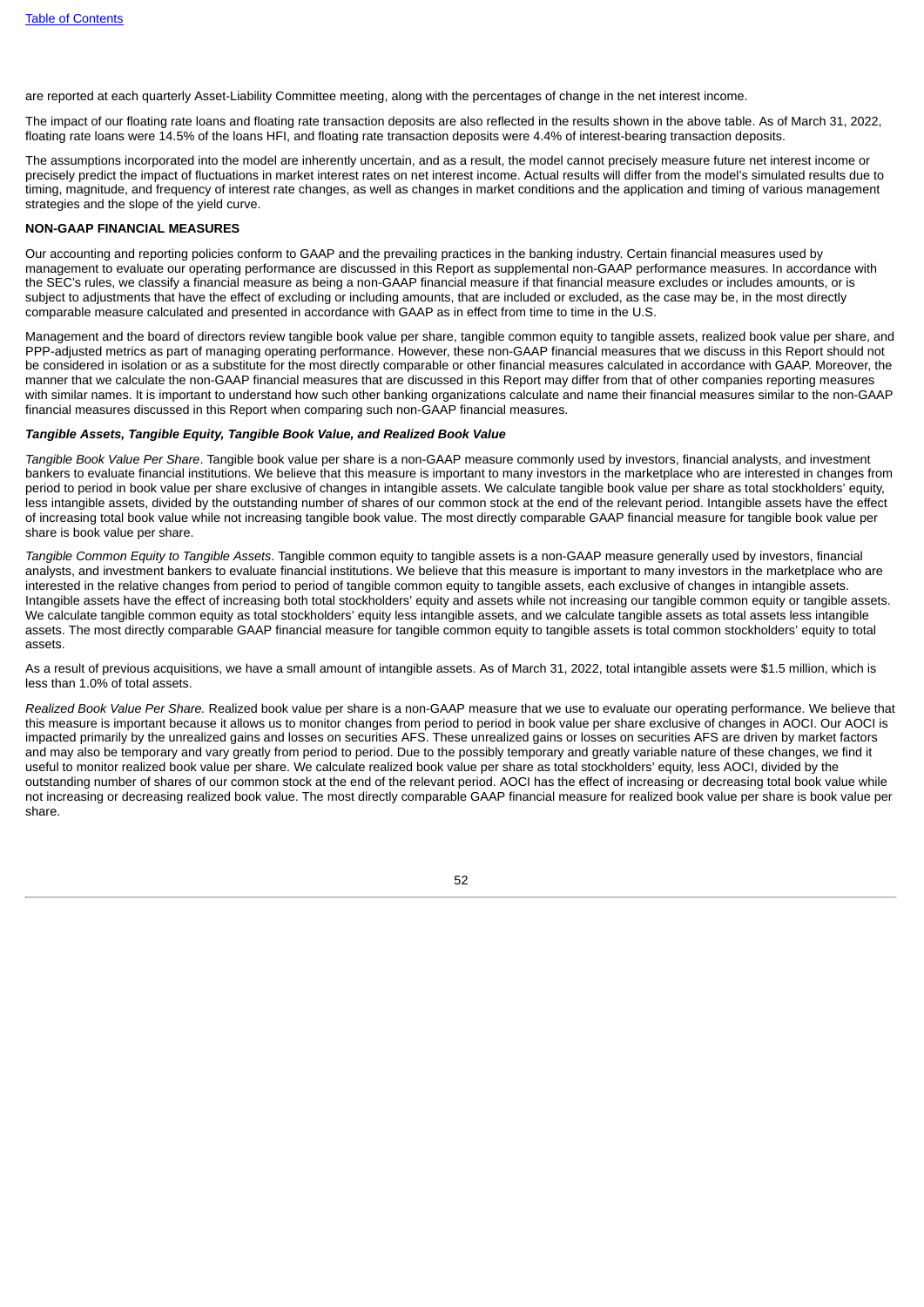The following table reconciles, as of the dates set forth below, stockholders' equity to tangible common equity, and assets to tangible assets, and presents related resulting ratios.

| (dollars in thousands, except per share data)        | March 31,<br>2022 |                | December 31,<br>2021 | March 31,<br>2021 |
|------------------------------------------------------|-------------------|----------------|----------------------|-------------------|
| Tangible common equity                               |                   |                |                      |                   |
| Total stockholders' equity                           | \$<br>264,874     | \$             | 298,150              | \$<br>284,911     |
| Adjustments:                                         |                   |                |                      |                   |
| Intangible assets                                    | (1,546)           |                | (1,546)              | (1,546)           |
| Total tangible common equity (non-GAAP)              | \$<br>263,328     | \$             | 296,604              | \$<br>283,365     |
| Realized common equity                               |                   |                |                      |                   |
| Total stockholders' equity                           | \$<br>264,874     | \$             | 298,150              | \$<br>284,911     |
| Adjustments:                                         |                   |                |                      |                   |
| Accumulated other comprehensive (income) loss        | 43,819            |                | 3,773                | 331               |
| Total realized common equity (non-GAAP)              | \$<br>308,693     | \$             | 301,923              | \$<br>285,242     |
| Common shares outstanding                            | 7,176,365         |                | 7,180,155            | 7,306,747         |
| Book value per share                                 | \$<br>36.91       | \$             | 41.52                | \$<br>38.99       |
| Tangible book value per share (non-GAAP)             | \$<br>36.69       | \$             | 41.31                | \$<br>38.78       |
| Realized book value per share (non-GAAP)             | \$<br>43.02       | \$             | 42.05                | \$<br>39.04       |
|                                                      |                   |                |                      |                   |
| Tangible assets                                      |                   |                |                      |                   |
| <b>Total assets</b>                                  | \$<br>3,212,460   | $\mathfrak{L}$ | 3,224,710            | \$<br>2,820,672   |
| Adjustments:                                         |                   |                |                      |                   |
| Intangible assets                                    | (1,546)           |                | (1,546)              | (1, 546)          |
| Total tangible assets (non-GAAP)                     | 3,210,914         | \$             | 3,223,164            | \$<br>2,819,126   |
| Total stockholders' equity to assets                 | 8.25 %            |                | 9.25 %               | 10.10 %           |
| Tangible common equity to tangible assets (non-GAAP) | 8.20%             |                | 9.20 %               | 10.05 %           |

#### *PPP-Adjusted Metrics*

In 2020 and 2021, Red River Bank participated in the SBA PPP and originated 1,888 PPP loans totaling \$260.8 million. PPP loan originations were concluded in the second quarter of 2021. Through March 31, 2022, we had received \$254.3 million in SBA forgiveness and borrower payments on 97.5% of the PPP loans originated. As of March 31, 2022, PPP loans totaled \$6.4 million, net of \$169,000 of deferred income, and were 0.4% of loans HFI.

PPP loans were implemented as a response to the COVID-19 pandemic and have characteristics that are different than the rest of our loan portfolio, including being short-term in nature (24 or 60 months or less depending on loan forgiveness timing), having a lower than market interest rate, and only being originated during specified time periods during the COVID-19 pandemic. Because of these factors, management believes that PPP-adjusted metrics provide a more accurate portrayal of certain aspects of the Company's financial condition and performance. Accordingly, we believe it is important to investors to see certain of our metrics with PPP loans excluded. The most directly comparable GAAP financial measure for PPP-adjusted metrics is total loans HFI.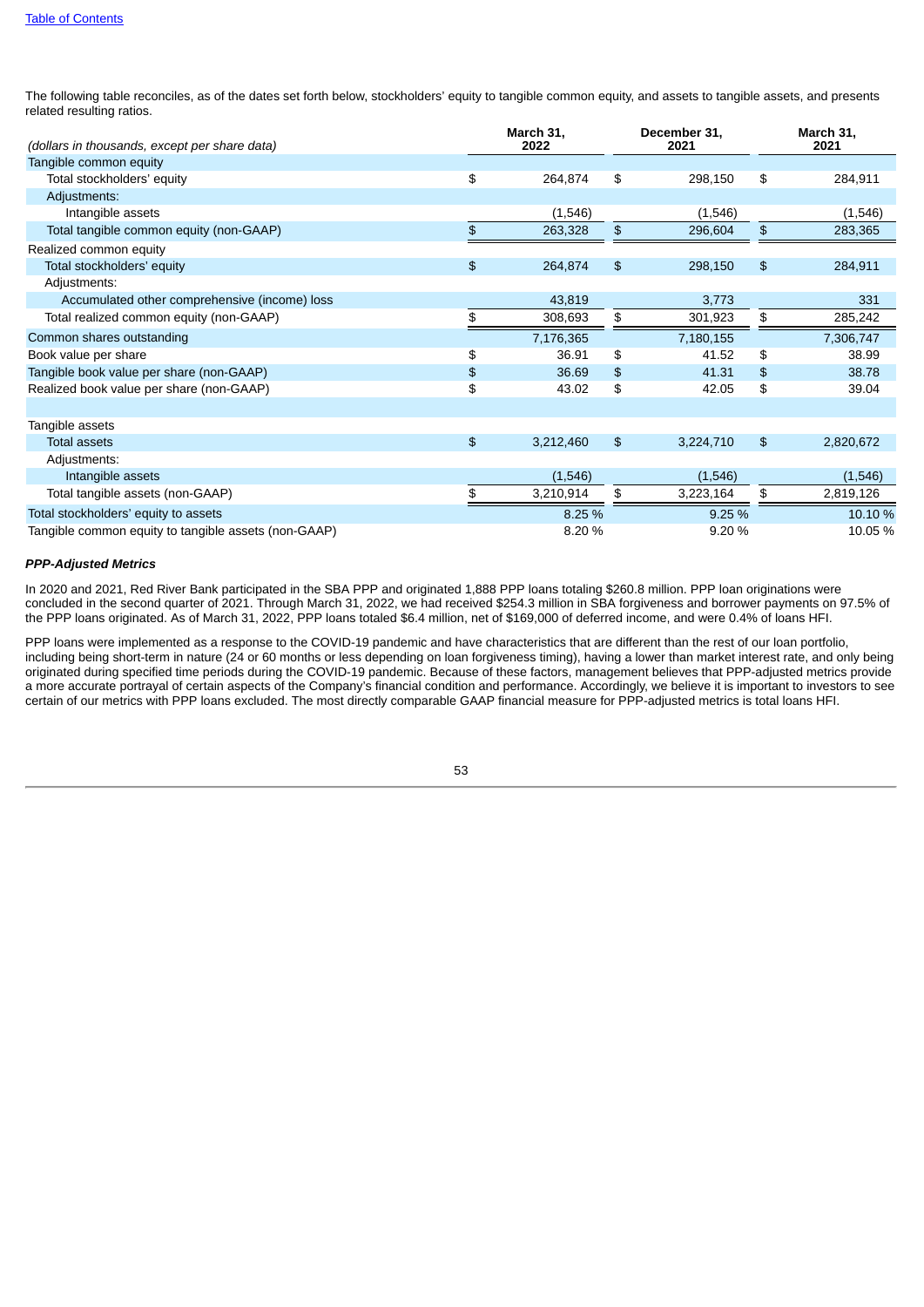The following table reconciles, as of the dates set forth below, non-PPP loans to total loans HFI and presents certain ratios using non-PPP loans:

| (dollars in thousands)                                    |               | March 31,<br>2022 |                | December 31,<br>2021 |    | March 31,<br>2021 |
|-----------------------------------------------------------|---------------|-------------------|----------------|----------------------|----|-------------------|
| Non-PPP loans HFI                                         |               |                   |                |                      |    |                   |
| Loans HFI                                                 | \$            | 1,741,026         | \$             | 1,683,832            | \$ | 1,602,086         |
| Adjustments:                                              |               |                   |                |                      |    |                   |
| PPP loans, net                                            |               | (6, 397)          |                | (17, 550)            |    | (119, 358)        |
| Non-PPP loans HFI (non-GAAP)                              | \$            | 1,734,629         | \$             | 1,666,282            | \$ | 1,482,728         |
|                                                           |               |                   |                |                      |    |                   |
| <b>Deposits</b>                                           | $\frac{2}{3}$ | 2,927,728         | \$             | 2,910,348            | \$ | 2,515,275         |
| Allowance for loan losses                                 | \$            | 19.244            | \$             | 19,176               | \$ | 19,377            |
| Nonperforming loans                                       | \$            | 313               | $\mathfrak{D}$ | 319                  | \$ | 2,811             |
|                                                           |               |                   |                |                      |    |                   |
| Loans HFI to deposits ratio                               |               | 59.47 %           |                | 57.86 %              |    | 63.69 %           |
| Non-PPP loans HFI to deposits ratio (non-GAAP)            | 59.25 %       |                   |                | 57.25 %              |    | 58.95 %           |
|                                                           |               |                   |                |                      |    |                   |
| Allowance for loan losses to loans HFI                    |               | 1.11 %            |                | 1.14 %               |    | 1.21 %            |
| Allowance for loan losses to non-PPP loans HFI (non-GAAP) | 1.11 %        |                   | 1.15 %         |                      |    | 1.31 %            |
|                                                           |               |                   |                |                      |    |                   |
| Nonperforming loans to loans HFI                          |               | 0.02%             |                | 0.02%                |    | 0.18%             |
| Nonperforming loans to non-PPP loans HFI                  |               | 0.02%             |                | 0.02%                |    | 0.19%             |

#### **CRITICAL ACCOUNTING ESTIMATES**

There were no material changes or developments during the reporting period with respect to methodologies that we use when developing critical accounting estimates as disclosed in our Annual Report on Form 10-K for the year ended December 31, 2021.

Our consolidated financial statements are prepared in accordance with GAAP and with general practices within the financial services industry. Application of these principles requires management to make estimates and assumptions about future events that affect the amounts reported in the consolidated financial statements and accompanying notes. We base our estimates on historical experience and on various other assumptions that we believe to be reasonable under current circumstances. We evaluate our estimates on an ongoing basis. Use of alternative assumptions may have resulted in significantly different estimates. Actual results may differ from these estimates.

#### **RECENT ACCOUNTING PRONOUNCEMENTS**

See "Item 1. Financial Statements – Note 1. Summary of Significant Accounting Policies – Recent Accounting Pronouncements."

#### <span id="page-53-0"></span>**Item 3. Quantitative and Qualitative Disclosures About Market Risk**

Quantitative and qualitative disclosures about market risk are presented in our Annual Report on Form 10-K for the year ended December 31, 2021, under the heading "Management's Discussion and Analysis of Financial Condition and Results of Operations - Liquidity and Asset-Liability Management - Interest Rate Sensitivity and Market Risk." Additional information as of March 31, 2022, is included herein under "Item 2. Management's Discussion and Analysis of Financial Condition and Results of Operations - Liquidity and Asset-Liability Management - Interest Rate Sensitivity and Market Risk." The foregoing information is incorporated into this Item 3 by reference.

#### <span id="page-53-1"></span>**Item 4. Controls and Procedures**

*Evaluation of disclosure controls and procedures*

As of the end of the period covered by this Report, an evaluation was performed by the Company, under the supervision and with the participation of its management, including its Chief Executive Officer (Principal Executive Officer) and Chief Financial Officer (Principal Financial Officer and Principal Accounting Officer), of the effectiveness of the design and operation of its disclosure controls and procedures. In designing and evaluating the disclosure controls and procedures, management recognizes that any controls and procedures, no matter how well designed and operated, can provide only reasonable assurance of achieving the desired control objectives, and management was required to apply judgment in evaluating its controls and procedures. Based on this evaluation, the Company's Chief Executive Officer and Chief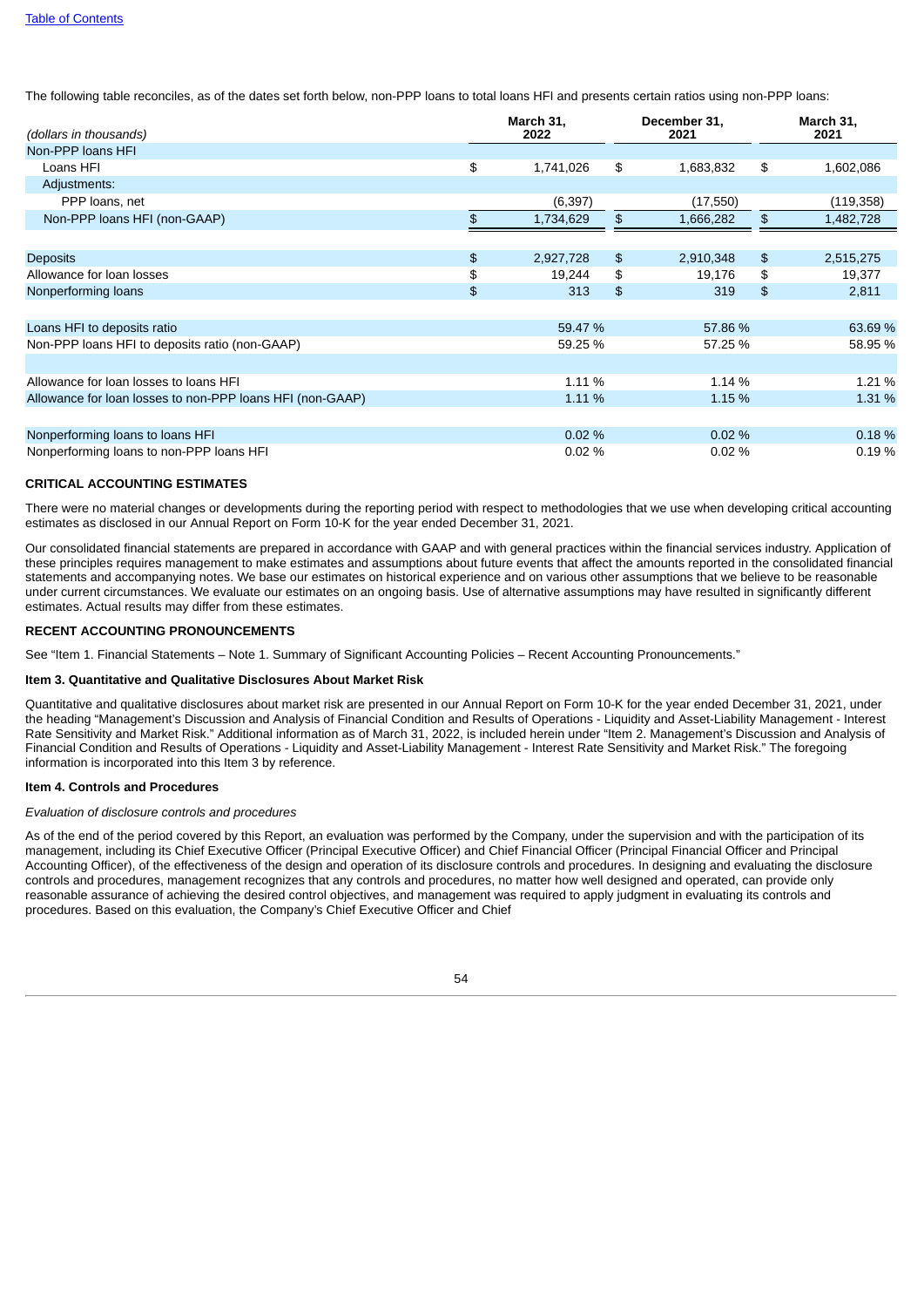Financial Officer concluded that the Company's disclosure controls and procedures (as defined in Rules 13a-15(e) or 15d-15(e) under the Exchange Act) were effective as of the end of the period covered by this Report.

#### *Changes in internal control over financial reporting*

There were no changes in the Company's internal control over financial reporting (as such term is defined in Rules 13a-15(f) and 15d-15(f) under the Exchange Act) during the first quarter of 2022 that have materially affected, or are reasonably likely to materially affect, the Company's internal control over financial reporting.

#### **PART II. OTHER INFORMATION**

#### <span id="page-54-0"></span>**Item 1. Legal Proceedings**

From time to time, we, including our subsidiaries, are or may be involved in various legal matters arising in the ordinary course of business. In the opinion of management, neither we, nor any of our subsidiaries, are involved in such legal proceedings that the resolution is expected to have a material adverse effect on our consolidated results of operations, financial condition, or cash flows. However, one or more unfavorable outcomes in these ordinary claims or litigation against us or our subsidiaries could have a material adverse effect for the period in which they are resolved. In addition, regardless of their merits or ultimate outcomes, such matters are costly, divert management's attention, and may materially and adversely affect our reputation or that of our subsidiaries, even if resolved favorably.

#### <span id="page-54-1"></span>**Item 1A. Risk Factors**

For information regarding risk factors that could affect our business, financial condition, and results of operations, see the information in "Part I - Item 1A. Risk Factors" in our Annual Report on Form 10-K for the year ended December 31, 2021. There have been no material changes to the risk factors disclosed in our most recent Annual Report on Form 10-K.

#### <span id="page-54-2"></span>**Item 2. Unregistered Sales of Equity Securities and Use of Proceeds**

On May 7, 2019, we sold 663,320 new shares of our common stock at a public offering price of \$45.00 per share in our IPO, including 90,000 shares sold pursuant to the exercise of the underwriters' option to purchase additional shares in the offering. The offer and sale of shares in the IPO were registered under the Securities Act pursuant to a registration statement on Form S-1 (File No. 333-230798), which the SEC declared effective on May 2, 2019. FIG Partners, LLC and Stephens Inc. acted as underwriters. The offering commenced on May 3, 2019, and did not terminate until the sale of all of the shares offered. There has been no material change in the planned use of proceeds from our IPO as described in our Prospectus that was filed with the SEC on May 3, 2019, pursuant to Rule 424(b)(4) under the Securities Act. As of March 31, 2022, all of the net proceeds from the IPO were expended.

Our purchases of shares of common stock made during the quarter consisted of stock repurchases made under our publically announced stock repurchase program and are summarized in the table below:

*(dollars in thousands, except per share data)*

| Period                         | <b>Total Number of</b><br><b>Shares Purchased</b> | <b>Average Price Paid</b><br>per Share | <b>Total Number of Shares</b><br><b>Purchased as Part of</b><br><b>Publicly Announced</b><br>Program | Approximate Dollar Value of<br><b>Shares that May Yet Be</b><br><b>Purchased Under the</b><br>Program <sup>(1)</sup> |
|--------------------------------|---------------------------------------------------|----------------------------------------|------------------------------------------------------------------------------------------------------|----------------------------------------------------------------------------------------------------------------------|
| January 1 - January 31, 2022   | $-$ \$                                            |                                        | $-$ \$                                                                                               |                                                                                                                      |
| February 1 - February 28, 2022 | $-$ \$                                            |                                        | $-$ \$                                                                                               |                                                                                                                      |
| March 1 - March 31, 2022       | $4.465$ \$                                        | 48.84                                  | 4,465 \$                                                                                             | 4.782                                                                                                                |
| Total                          | 4,465 \$                                          | 48.84                                  | 4,465 \$                                                                                             | 4.782                                                                                                                |

 $^{\text{\tiny{(1)}}}$  On February 4, 2022, our Board of Directors approved the renewal of the stock repurchase program that was completed in the fourth quarter of 2021 after reaching its purchase limit. The renewed repurchase program authorizes us to purchase up to \$5.0 million of our outstanding shares of common stock from February 4, 2022 through December 31, 2022. Repurchases may be made from time to time in the open market at prevailing prices and based on market conditions, or in privately negotiated transactions.

#### <span id="page-54-3"></span>**Item 3. Defaults Upon Senior Securities**

None.

# <span id="page-54-4"></span>**Item 4. Mine Safety Disclosures**

Not applicable.

# <span id="page-54-5"></span>**Item 5. Other Information**

<span id="page-54-6"></span>None.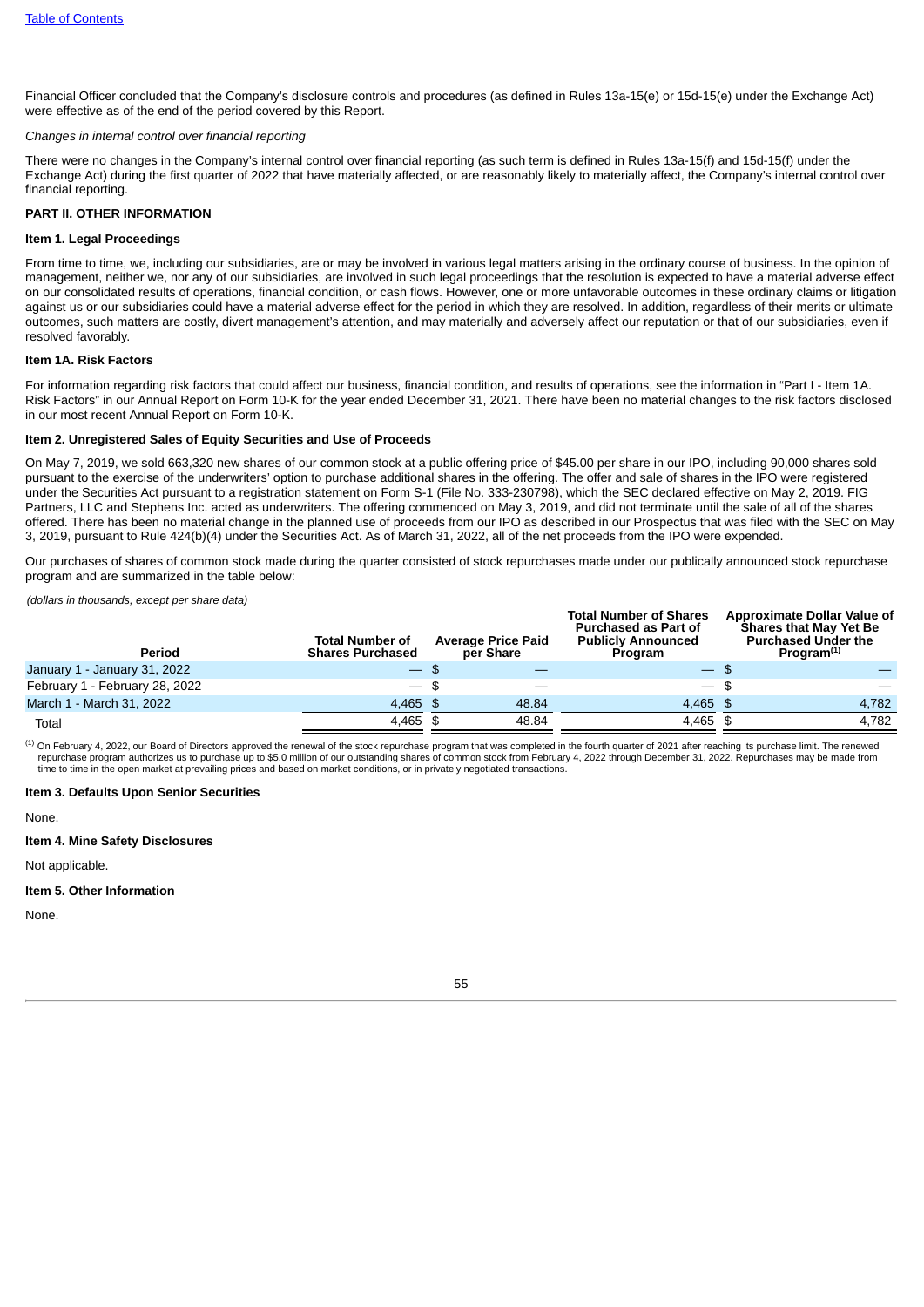#### **Item 6. Exhibits**

#### **ER DESCRIPTION**

- [Restated Articles of Incorporation of Red River Bancshares, Inc. \(incorporated by reference to Exhibit 3.1 to Red River Bancshares, Inc.'s](http://www.sec.gov/Archives/edgar/data/1071236/000156459019011263/rrbi-ex31_51.htm) Registration Statement on Form S-1 filed with the SEC on April 10, 2019, file number 333-230798)
	- [Red River Bancshares, Inc. Amended and Restated Bylaws \(incorporated by reference to Exhibit 3.1 to Red River Bancshares, Inc.'s](https://www.sec.gov/Archives/edgar/data/1071236/000107123621000022/amendedbylaws.htm) Current Report on Form 8-K filed with the SEC on March 1, 2021, file number 001-38888)

[Red River Bank 401\(k\) Profit Sharing Plan \(incorporated by reference to Exhibit 99.1 to Red River Bancshares, Inc.'s Registration](https://www.sec.gov/Archives/edgar/data/1071236/000107123622000026/a401kplan_workiva.htm) Statement on Form S-8 filed with the SEC on March 21, 2022, file number 333-263744)+

[Certification of Principal Executive Officer pursuant to Section 302 of the Sarbanes-Oxley Act of 2002](#page-57-0)\*

[Certification of Principal Financial Officer pursuant to Section 302 of the Sarbanes-Oxley Act of 2002\\*](#page-58-0)

[Certification of Principal Executive Officer pursuant to Section 906 of the Sarbanes-Oxley Act of 2002](#page-59-0)\*\*

[Certification of Principal Financial Officer pursuant to Section 906 of the Sarbanes-Oxley Act of 2002\\*](#page-60-0)\*

- The following financial information from the Company's Quarterly Report on Form 10-Q for the quarter ended March 31, 2022, is formatted in Inline Extensible Business Reporting Language (XBRL): (i) the Unaudited Consolidated Balance Sheets, (ii) the Unaudited Consolidated Statements of Income, (iii) the Unaudited Consolidated Statements of Comprehensive Income, (iv) the Unaudited Consolidated Statements of Changes in Stockholders' Equity, (v) the Unaudited Consolidated Statements of Cash Flows, and (vi) the Notes to Unaudited Consolidated Financial Statements.
- S Inline XBRL Instance Document\* The instance document does not appear in the Interactive Data File because its XBRL tags are embedded within the Inline XBRL document.
- H Inline XBRL Taxonomy Extension Schema Document\*
- AL Inline XBRL Taxonomy Extension Calculation Linkbase Document\*
- EF Inline XBRL Taxonomy Extension Definitions Linkbase Document\*
- B Inline XBRL Taxonomy Extension Label Linkbase Document\*
- **E** Inline XBRL Taxonomy Extension Presentation Linkbase Document\*
	- Cover Page Interactive Data File\* Formatted as Inline XBRL and contained within the Inline XBRL Instance Document in Exhibit 101. Filed herewith
		- These exhibits are furnished herewith and shall not be deemed "filed" for purposes of Section 18 of the Exchange Act, or otherwise subject to the liability of that section, and shall not be deemed to be incorporated by reference into any filing under the Securities Act or the Exchange Act.

<span id="page-55-0"></span>Indicates a management contract or compensatory plan.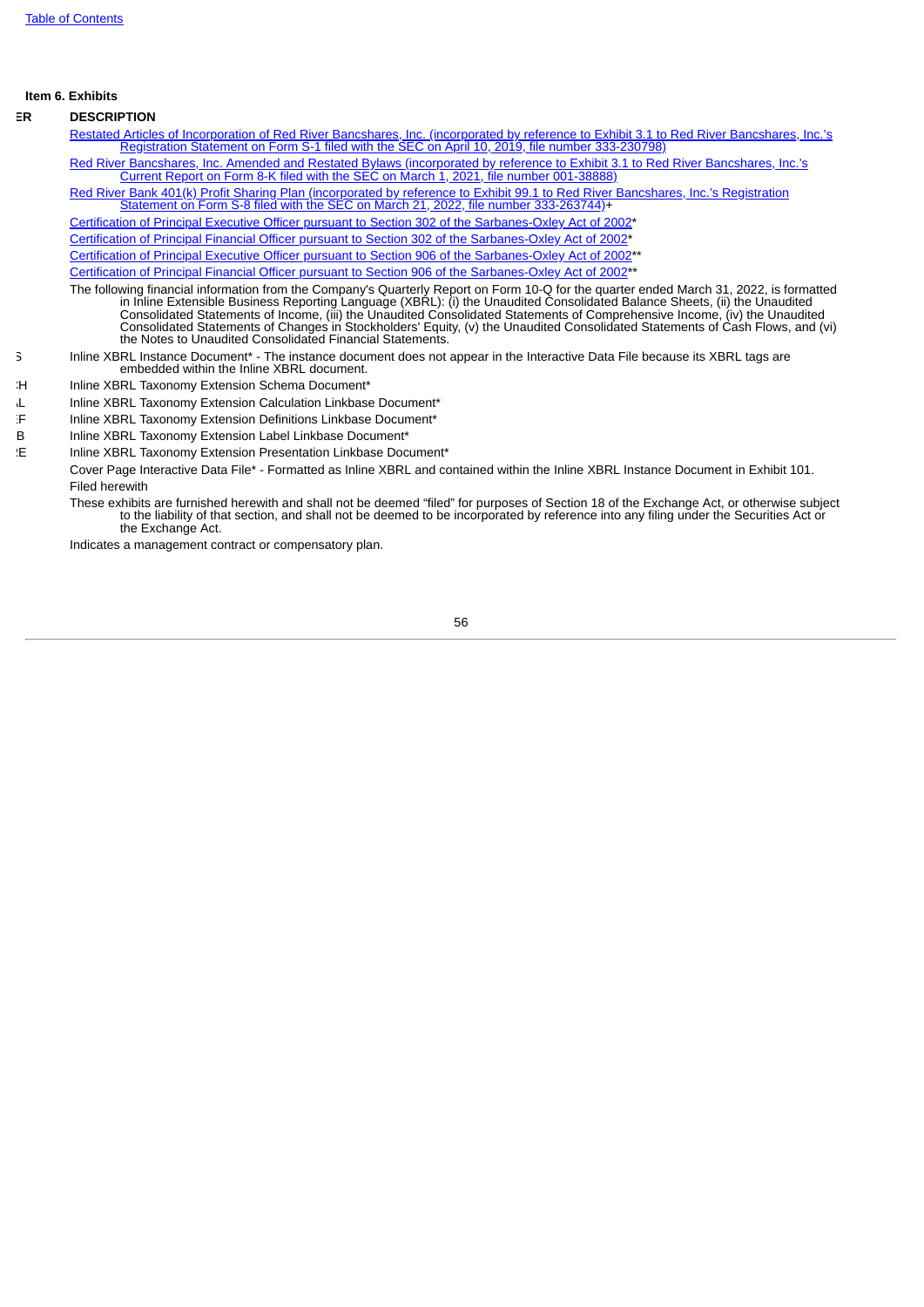# **SIGNATURES**

Pursuant to the requirements of the Securities Exchange Act of 1934, the Registrant has duly caused this report to be signed on its behalf by the undersigned thereunto duly authorized.

# **RED RIVER BANCSHARES, INC.**

| Date: May 13, 2022 | Bv: | /s/ R. Blake Chatelain                                                 |  |
|--------------------|-----|------------------------------------------------------------------------|--|
|                    |     | R. Blake Chatelain                                                     |  |
|                    |     | President and Chief Executive Officer<br>(Principal Executive Officer) |  |
|                    |     |                                                                        |  |
| Date: May 13, 2022 | Bv: | /s/ Isabel V. Carriere                                                 |  |

Isabel V. Carriere, CPA, CGMA Executive Vice President and Chief Financial Officer (Principal Financial Officer and Principal Accounting Officer)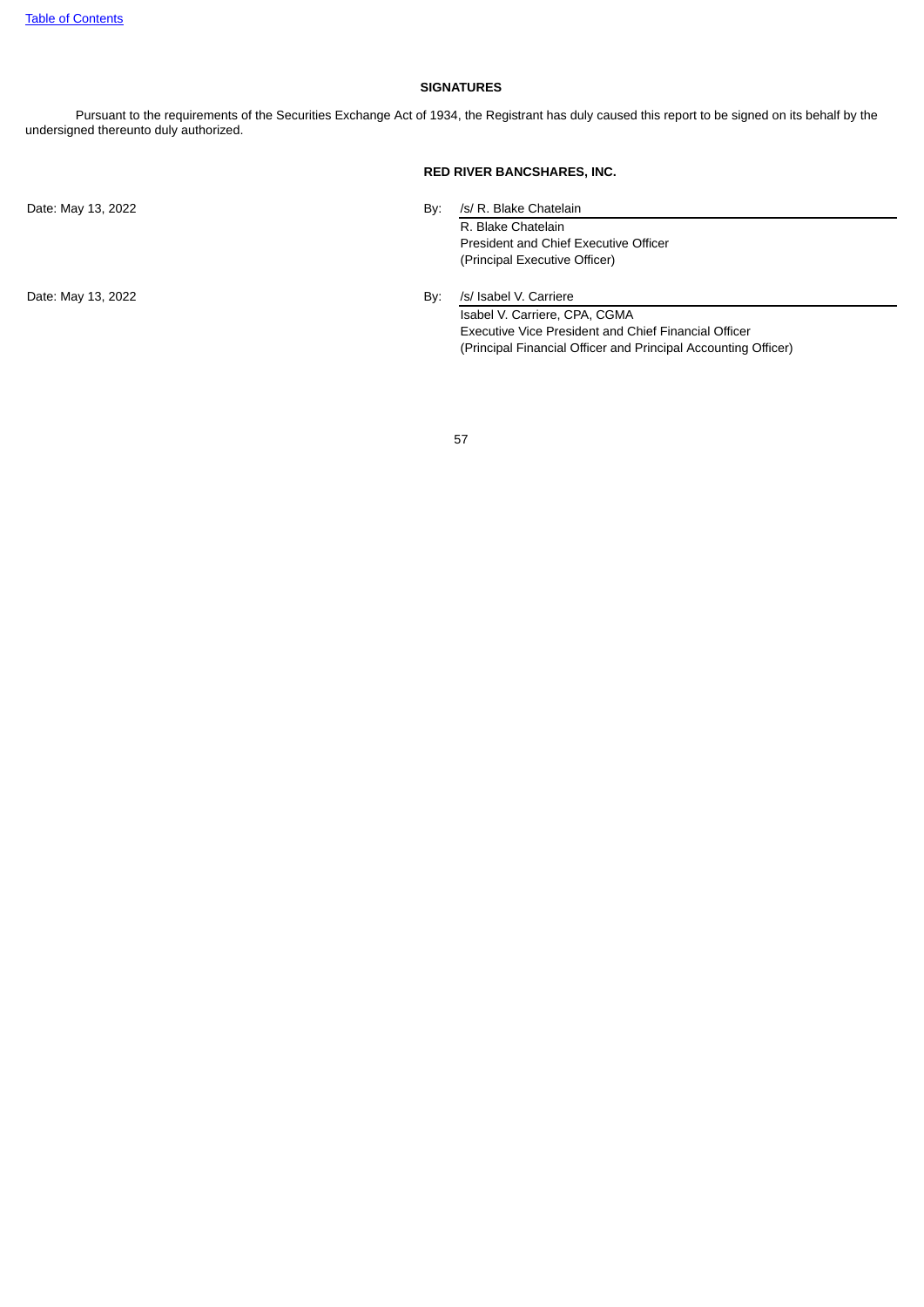# **CERTIFICATION OF CHIEF EXECUTIVE OFFICER**

<span id="page-57-0"></span>I, R. Blake Chatelain, certify that:

1. I have reviewed this Quarterly Report on Form 10-Q of Red River Bancshares, Inc. (the "registrant");

2. Based on my knowledge, this report does not contain any untrue statement of a material fact or omit to state a material fact necessary to make the statements made, in light of the circumstances under which such statements were made, not misleading with respect to the period covered by this report;

Based on my knowledge, the financial statements and other financial information included in this report, fairly present in all material respects the financial condition, results of operations and cash flows of the registrant as of, and for, the periods presented in this report;

4. The registrant's other certifying officer and I are responsible for establishing and maintaining disclosure controls and procedures (as defined in Exchange Act Rules 13a-15(e) and 15d-15(e)) and internal control over financial reporting (as defined in Exchange Act Rules 13a-15(f) and 15d-15(f)) for the registrant and have:

- (a) Designed such disclosure controls and procedures, or caused such disclosure controls and procedures to be designed under our supervision, to ensure that material information relating to the registrant, including its consolidated subsidiary, is made known to us by others within those entities, particularly during the period in which this report is being prepared;
- (b) Designed such internal control over financial reporting, or caused such internal control over financial reporting to be designed under our supervision, to provide reasonable assurance regarding the reliability of financial reporting and the preparation of financial statements for external purposes in accordance with generally accepted accounting principles;
- (c) Evaluated the effectiveness of the registrant's disclosure controls and procedures and presented in this report our conclusions about the effectiveness of the disclosure controls and procedures, as of the end of the period covered by this report based on such evaluation; and
- (d) Disclosed in this report any change in the registrant's internal control over financial reporting that occurred during the registrant's most recent fiscal quarter (the registrant's fourth fiscal quarter in the case of an annual report) that has materially affected, or is reasonably likely to materially affect, the registrant's internal control over financial reporting.

5. The registrant's other certifying officer and I have disclosed, based on our most recent evaluation of internal control over financial reporting, to the registrant's auditors and the audit committee of registrant's board of directors (or persons performing the equivalent functions):

- (a) All significant deficiencies and material weaknesses in the design or operation of internal control over financial reporting which are reasonably likely to adversely affect the registrant's ability to record, process, summarize and report financial information; and
- (b) Any fraud, whether or not material, that involves management or other employees who have a significant role in the registrant's internal control over financial reporting.

Date: May 13, 2022 **By:** /s/ R. Blake Chatelain

R. Blake Chatelain President and Chief Executive Officer (Principal Executive Officer)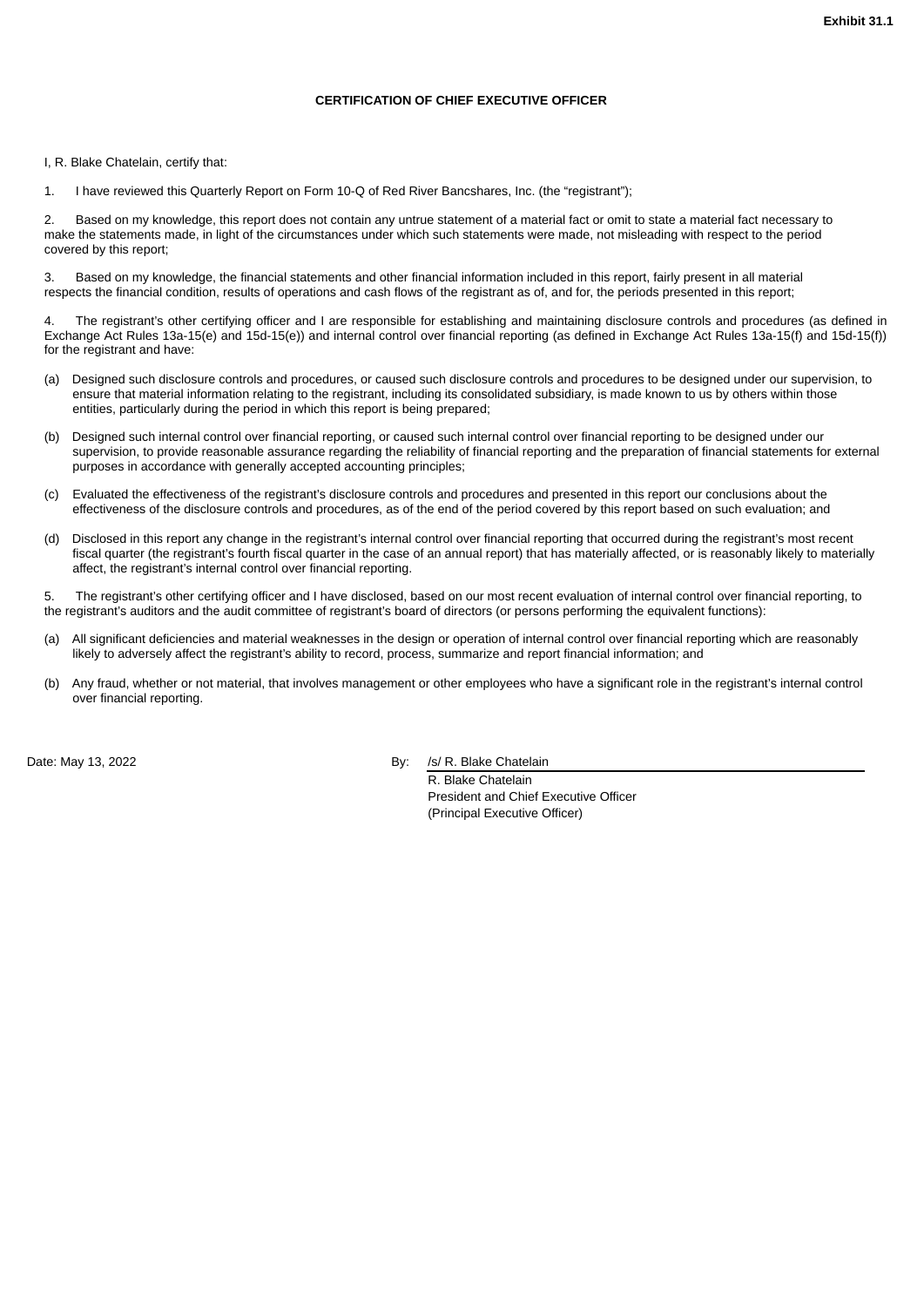# **CERTIFICATION OF CHIEF FINANCIAL OFFICER**

<span id="page-58-0"></span>I, Isabel V. Carriere, certify that:

1. I have reviewed this Quarterly Report on Form 10-Q of Red River Bancshares, Inc. (the "registrant");

2. Based on my knowledge, this report does not contain any untrue statement of a material fact or omit to state a material fact necessary to make the statements made, in light of the circumstances under which such statements were made, not misleading with respect to the period covered by this report;

Based on my knowledge, the financial statements and other financial information included in this report, fairly present in all material respects the financial condition, results of operations and cash flows of the registrant as of, and for, the periods presented in this report;

4. The registrant's other certifying officer and I are responsible for establishing and maintaining disclosure controls and procedures (as defined in Exchange Act Rules 13a-15(e) and 15d-15(e)) and internal control over financial reporting (as defined in Exchange Act Rules 13a-15(f) and 15d-15(f)) for the registrant and have:

- (a) Designed such disclosure controls and procedures, or caused such disclosure controls and procedures to be designed under our supervision, to ensure that material information relating to the registrant, including its consolidated subsidiary, is made known to us by others within those entities, particularly during the period in which this report is being prepared;
- (b) Designed such internal control over financial reporting, or caused such internal control over financial reporting to be designed under our supervision, to provide reasonable assurance regarding the reliability of financial reporting and the preparation of financial statements for external purposes in accordance with generally accepted accounting principles;
- (c) Evaluated the effectiveness of the registrant's disclosure controls and procedures and presented in this report our conclusions about the effectiveness of the disclosure controls and procedures, as of the end of the period covered by this report based on such evaluation; and
- (d) Disclosed in this report any change in the registrant's internal control over financial reporting that occurred during the registrant's most recent fiscal quarter (the registrant's fourth fiscal quarter in the case of an annual report) that has materially affected, or is reasonably likely to materially affect, the registrant's internal control over financial reporting.

5. The registrant's other certifying officer and I have disclosed, based on our most recent evaluation of internal control over financial reporting, to the registrant's auditors and the audit committee of registrant's board of directors (or persons performing the equivalent functions):

- (a) All significant deficiencies and material weaknesses in the design or operation of internal control over financial reporting which are reasonably likely to adversely affect the registrant's ability to record, process, summarize and report financial information; and
- (b) Any fraud, whether or not material, that involves management or other employees who have a significant role in the registrant's internal control over financial reporting.

Date: May 13, 2022 **By:** By: *Islabel V. Carriere* 

Isabel V. Carriere, CPA, CGMA Executive Vice President and Chief Financial Officer (Principal Financial Officer and Principal Accounting Officer)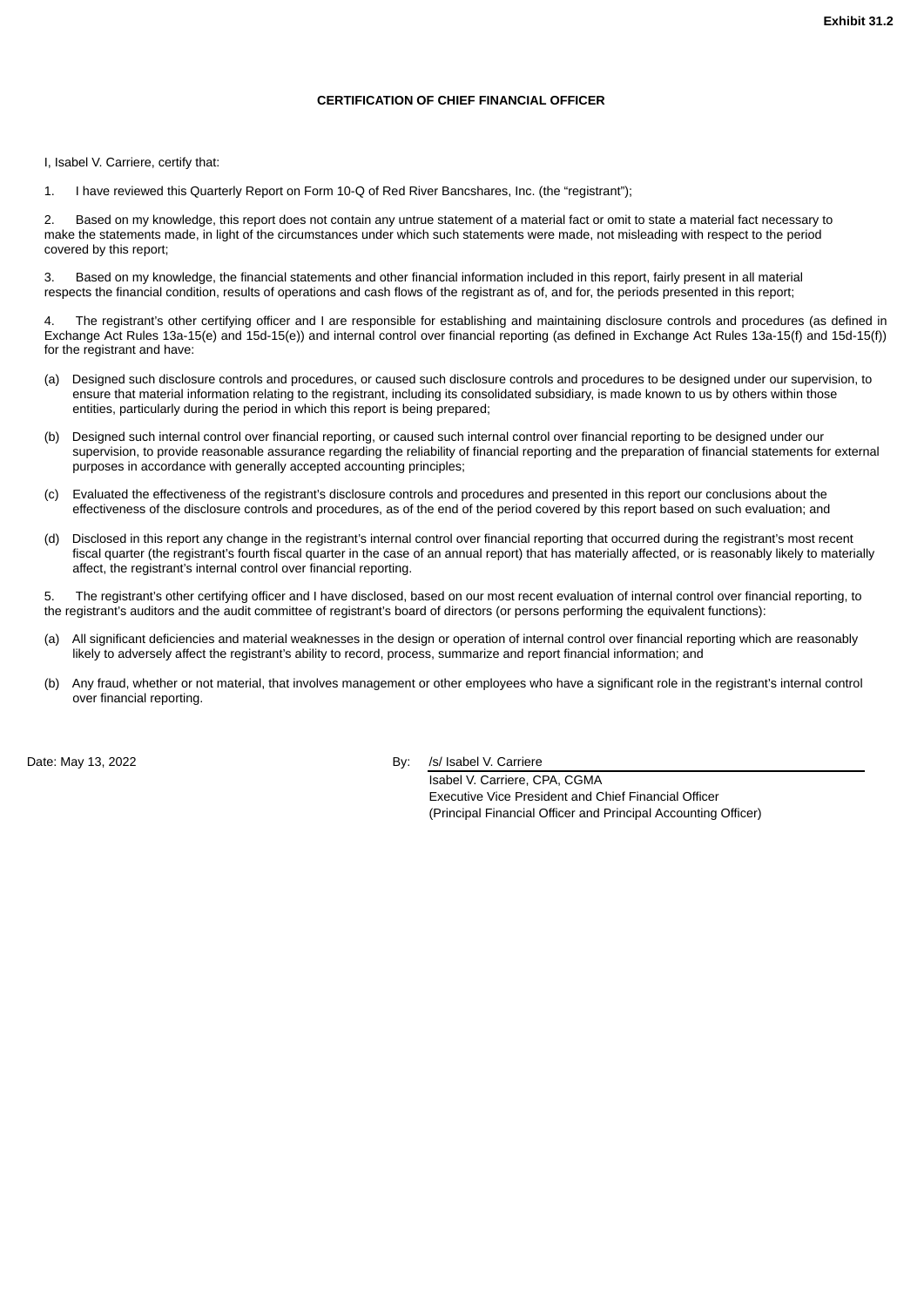#### **CERTIFICATION OF CHIEF EXECUTIVE OFFICER PURSUANT TO 18 U.S.C. SECTION 1350, AS ADOPTED PURSUANT TO SECTION 906 OF THE SARBANES-OXLEY ACT OF 2002**

<span id="page-59-0"></span>In connection with the Quarterly Report of Red River Bancshares, Inc. (the "Company") on Form 10-Q for the period ended March 31, 2022, as filed with the Securities and Exchange Commission on the date hereof (the "Report"), I, R. Blake Chatelain, President and Chief Executive Officer of the Company, certify, pursuant to 18 U.S.C. Section 1350, as adopted pursuant to Section 906 of the Sarbanes-Oxley Act of 2002, that:

(1) The Report fully complies with the requirements of section 13(a) or 15(d) of the Securities Exchange Act of 1934, as amended; and

(2) The information contained in the Report fairly presents, in all material respects, the financial condition and results of operations of the Company.

Date: May 13, 2022 **By:** /s/ R. Blake Chatelain

R. Blake Chatelain President and Chief Executive Officer (Principal Executive Officer)